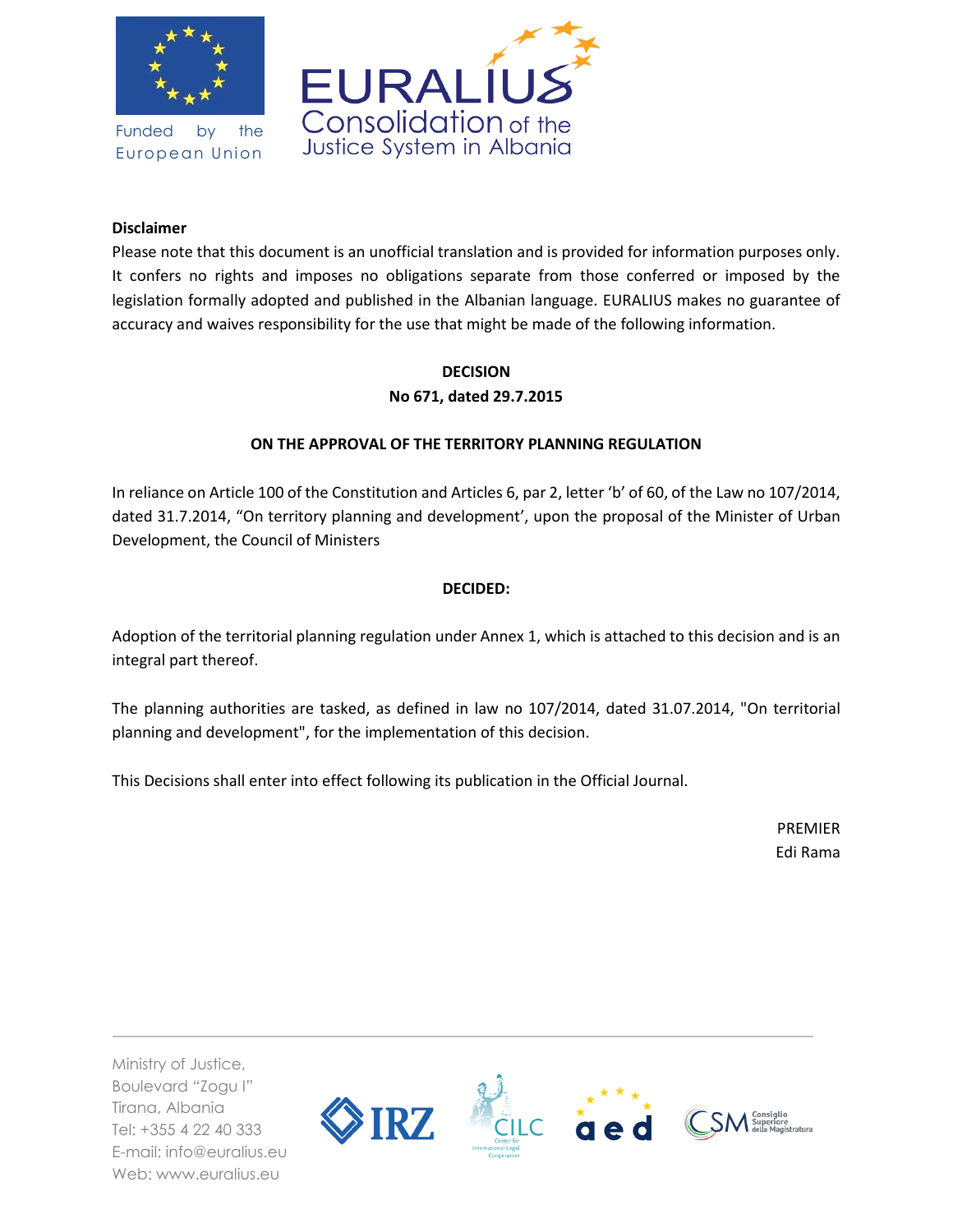

# **ANNEX 1 TERRITORY PLANNING REGULATION**

# **CHAPTER I GENERAL PROVISIONS**

# **Article 1**

# **Purpose**

The Territorial Planning Regulation defines unified rules for the structure, content and procedure for designing, implementing, detailing and monitoring the implementation of the plans in order to achieve uniformity of the form and structure of the planning documents set out in Law no 107/2014, "On territorial planning and development", as amended.

# **Article 2 Definitions**

I. The terms used in this regulation have the same meaning as those set out in Article 3 of Law no 107/2014, "On territorial planning and development", as amended.

II. In addition to these, the following terms have these meanings in this Regulation:

1. "Agency" is the term used in this regulation, which has the same meaning as the definition "National Territorial Planning Agency (NTPA)", as defined by the law.

2. "Conformity act" is the official document issued by the authority entrusted by law or sub-legal act for the conformity control of the procedure followed for the drafting of an act or draft code with the regulation or the law, detailing the procedure to be followed as the case may be.

3. "Compliance act" is the official document issued by the authority empowered by law or sub-legal act to control the compliance of the act or draft act with other acts in force.

4. "Activity" is the human activity that is performed or proposed to be performed on land, on and under the ground as well as in construction.

5. "Coordination" means the interaction between national planning authorities, between them and local authorities or between local planning authorities, during the planning process at the national or local level, with the aim of harmonizing the handling of issues of national and local importance, of fields and sectors different in the planning of the territory. Horizontal coordination between national planning authorities and vertical coordination between national and local planning authorities are the functional responsibility of the national agency responsible for planning, in accordance with Article 9 of the law.

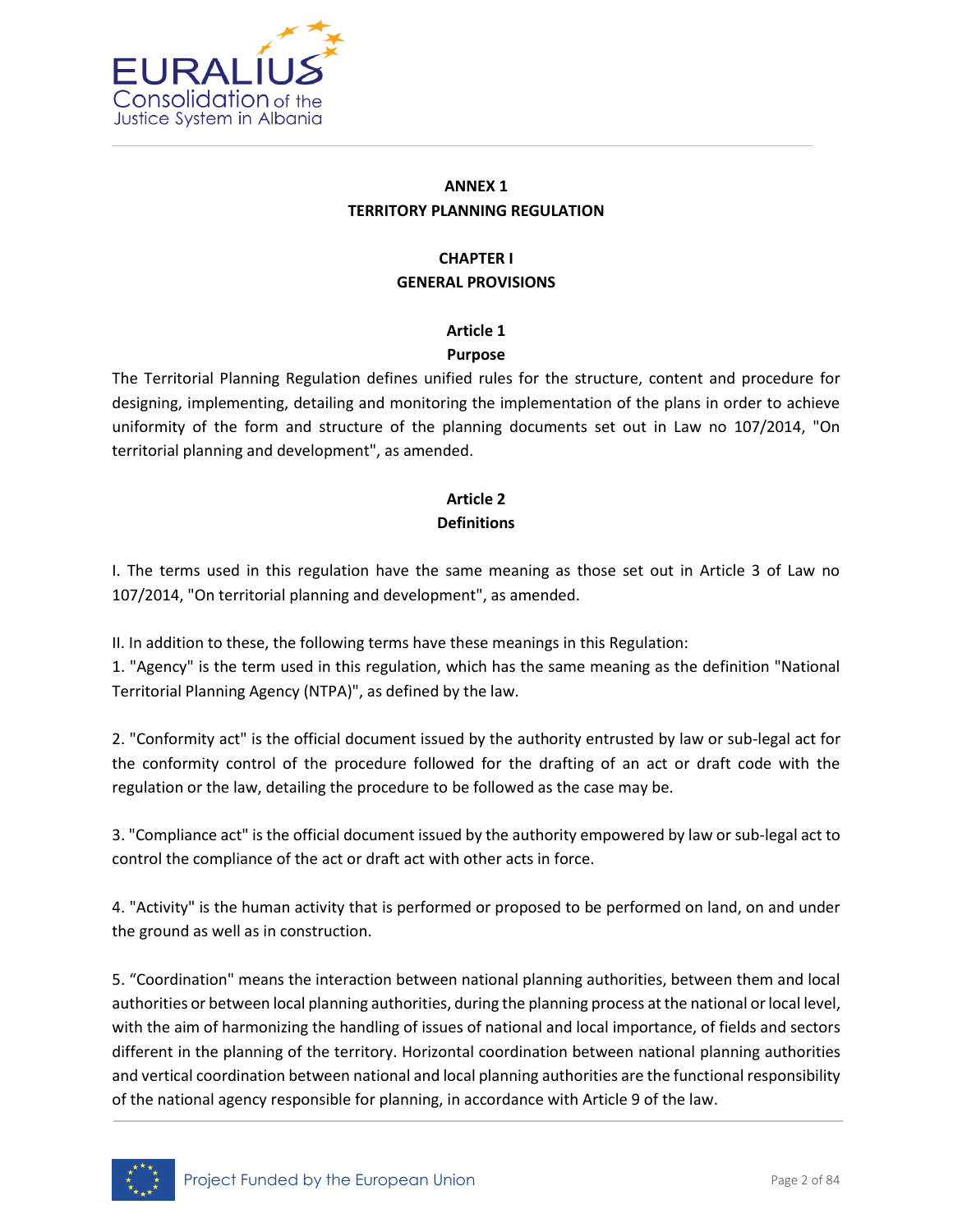

6. "Tacit declaration of conformity" is the official document where the requesting authority declares at the end of the official deadline set by law or regulation about the lack of an official response by the authority responsible for the expression on the conformity of the draft act or draft act, consequently, obtaining conformity certification tacitly.

7. "Tacit statement of compliance" is the official document where the requesting authority declares at the end of the official deadline set out in the law or regulation about the lack of an official response by the authority responsible for the expression on the compliance of the act or draft act and, consequently, obtaining compatibility certification silently.

8. "Density increasing" is the process of increasing the density of construction in a given territory.

9. "Planning Fund" is a public deposit created to support planning processes at the local and central level. Deposited with this fund shall also be all the fines imposed by law that will be collected by the responsible authority of the inspection of the registry, on the basis of a monitoring chart through the register or traditional means and related to administrative contraventions of the publications in the register, terms of approval, expression of conformity, conformity and everything else that is interlinked with the planning process.

10. "Planning Coordination Forum" is a mechanism to promote strategic discussions of the representatives of the authority responsible for drafting the planning document, the local government, the central government and the experts; to achieve coordination of planning issues for an area, local unit, region or territory in general. The forum is not a decision-making, approving or resolving entity.

11. "Local Advisory Forum" is a voluntary union of community representatives who express their commitment to consultation on local decision-making and the prioritization process. The forum is organized in support of the municipality to consult on key issues and developments, such as urban planning, strategic planning for economic development, budget, fiscal package and service delivery. The forum can also be institutionalized through an agreement with the mayor of the local unit.

12. "Function" is the purpose which is served or should be served by the land and / or construction of it and can be realized by one or more activities.

13. "Public Space" as defined in Law no 107/2014, "On Territorial Planning", as amended, is the external space, such as sidewalk, street, square, garden, park and the like, serving the community where management can be public and / or private. The public space includes public passageways and environments that are open to the public or to public service, regardless of the legal regime of land and beyond the definition of public property, according to law no. 8743, dated 22.2.2001, "On State-Owned Immovable Property".

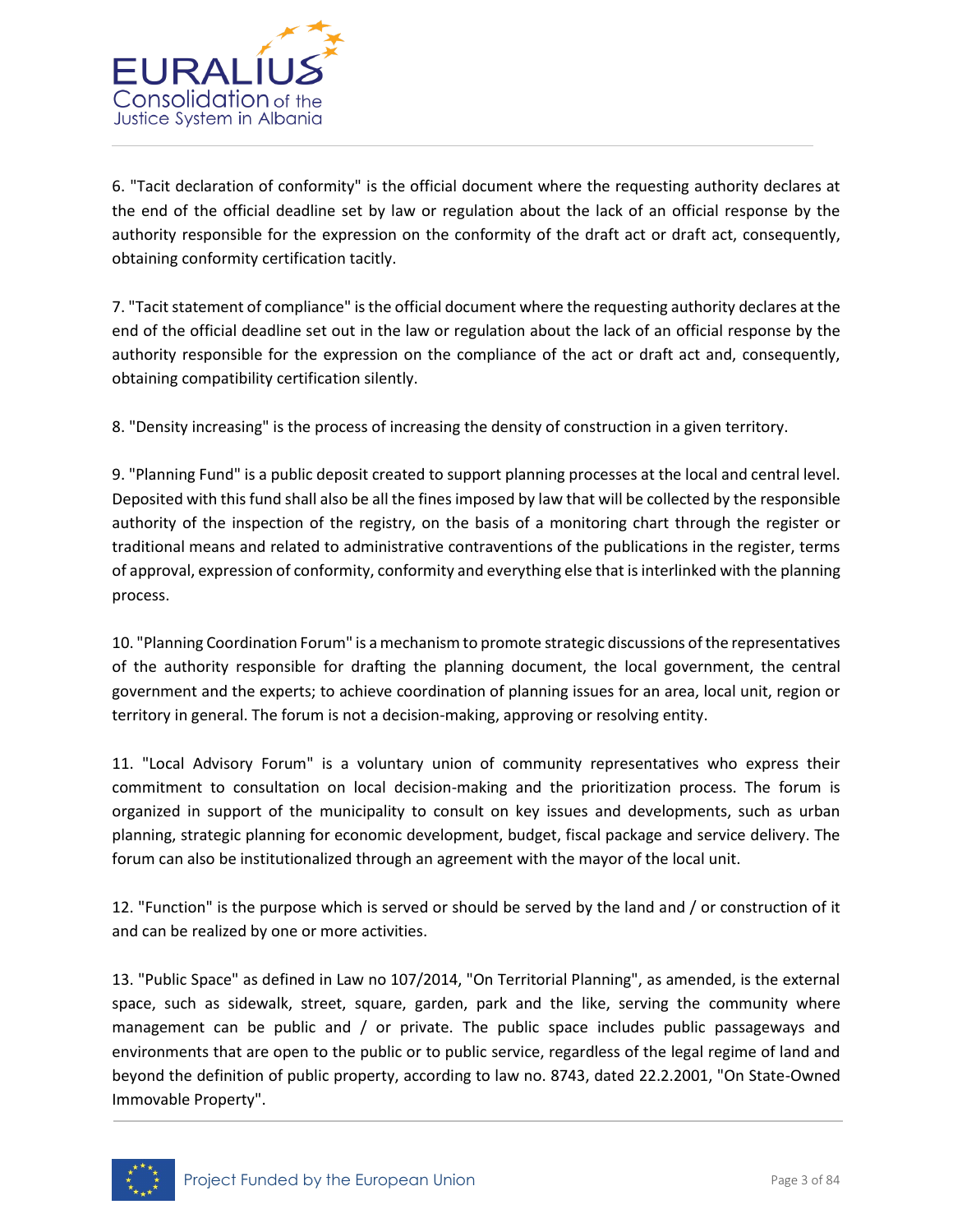

14. "Land use categories" are the basic categories and sub-categories that indicate the use of land, as defined in this regulation.

15. "Public consultation" is a public consultation act aimed at attracting stakeholders' opinions and suggestions for the content and improvement of the draft act from the moment of publication of the draft act until its final approval.

16. "Conservation" is the process of conservation and protection of a certain territory or building, in its existing / original form.

17. "Consolidation" is the process of territorial development, which aims to improve and strengthen the existing infrastructure and urban structure by promoting the construction within urban areas.

18. "Law" is the law no 107/2014, dated 31.07.2014, "On territorial planning and development", as amended.

19. "Metabolism of the Territory" is a model used to identify and analyze material and energy flows within certain territories. This model provides researchers with a framework to study the interactions of natural and human systems in certain regions. The urban metabolism is a multidisciplinary research location, prone to providing significant knowledge about the behavior of the territory in order to obtain proposals for a more humane and ecologically responsible future.

The metabolic approach reconsiders how we deal with spatial challenges in our urban era by analyzing the relationship between society and nature and between city and landscape. Today, life is in in large urban landscapes, in complex and active systems that have become our natural environment. These systems work continuously to ensure the needs of their users, which we can describe in organic terms. Just as the human body breathes, drinks, eats, uses its senses and processses the waste, while the same vital material flows can be identified in the urban landscape; streams such as: energy, water, food, waste, biomass, commodities, money, information, sediments and people. If these flows are analyzed and studied coherently, spatial interventions that proactively and productive use metabolism are possible, thus creating more sustainable patterns of spatial development that create a territory.

The results of previous research have confirmed that the metabolic approach provides a framework that allows the necessary transition from linear and cause-effect planning (analysis leading to strategy, then to planning and later into action) into a cleaner approach planning, a continuous job that allows much more complexity. This method helps reveal the overlapping that creates strategic intervention points and interfere with challenges with development opportunities. As a framework for development, this method generates the emergence of a multi-level and highly needed relationship between experiencing, refining and visioning.

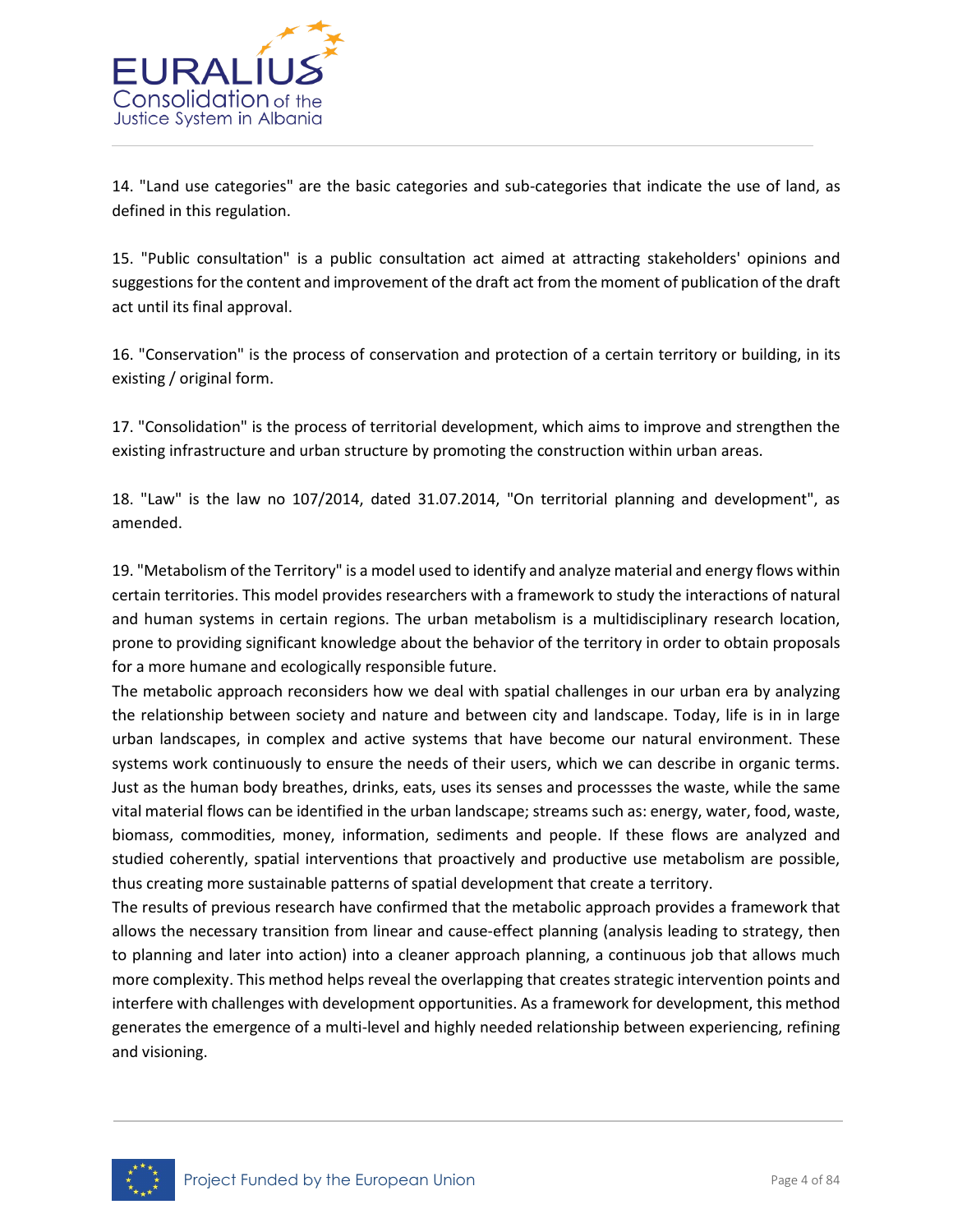

20. "Unit" is the term used in this Regulation, which has the same meaning as the definition of "Structural Unit of Territory", as defined by the law.

21. "Planning as a Continuous Work Process" is a cycle where planning at national or local level is treated as a continuous development work, where planning becomes a strategic information tool that creates plans and projects that are applicable, which they also inform the planning process again.

22. "DLP" is the detailed local plan.

23. "DPANI" is the detailed plan for the area of national importance.

24. "NSP" is the National Sectoral Plan.

25. "NGP" is the National General Plan.

26. "LGP" is the Local General Plan.

27. "SPRL" is the sectoral plan at the regional level.

28. "MLSP" is the municipal level sectoral plan.

29. "Regeneration / Renewal" is the process of improving the economic, physical, social and environmental conditions of a territory or building.

30. "Redevelopment" is the process of development and reconstruction of an area that is built but degraded and largely lacking main functions.

31. "Graphic Symbol" is a graphic language element, used to unify and facilitate reading and understanding of planning documents.

32. "Territorial system / al" is the union of a set of territorial, interdependent, and interacting constituents, which form a whole.

33. "Planning Standards" are the optimal levels of quality, used as the reference rate during the planning process, which enable a sustainable development of the territory.

34. "Urban territory" is a continuous geographic area built by human activity.

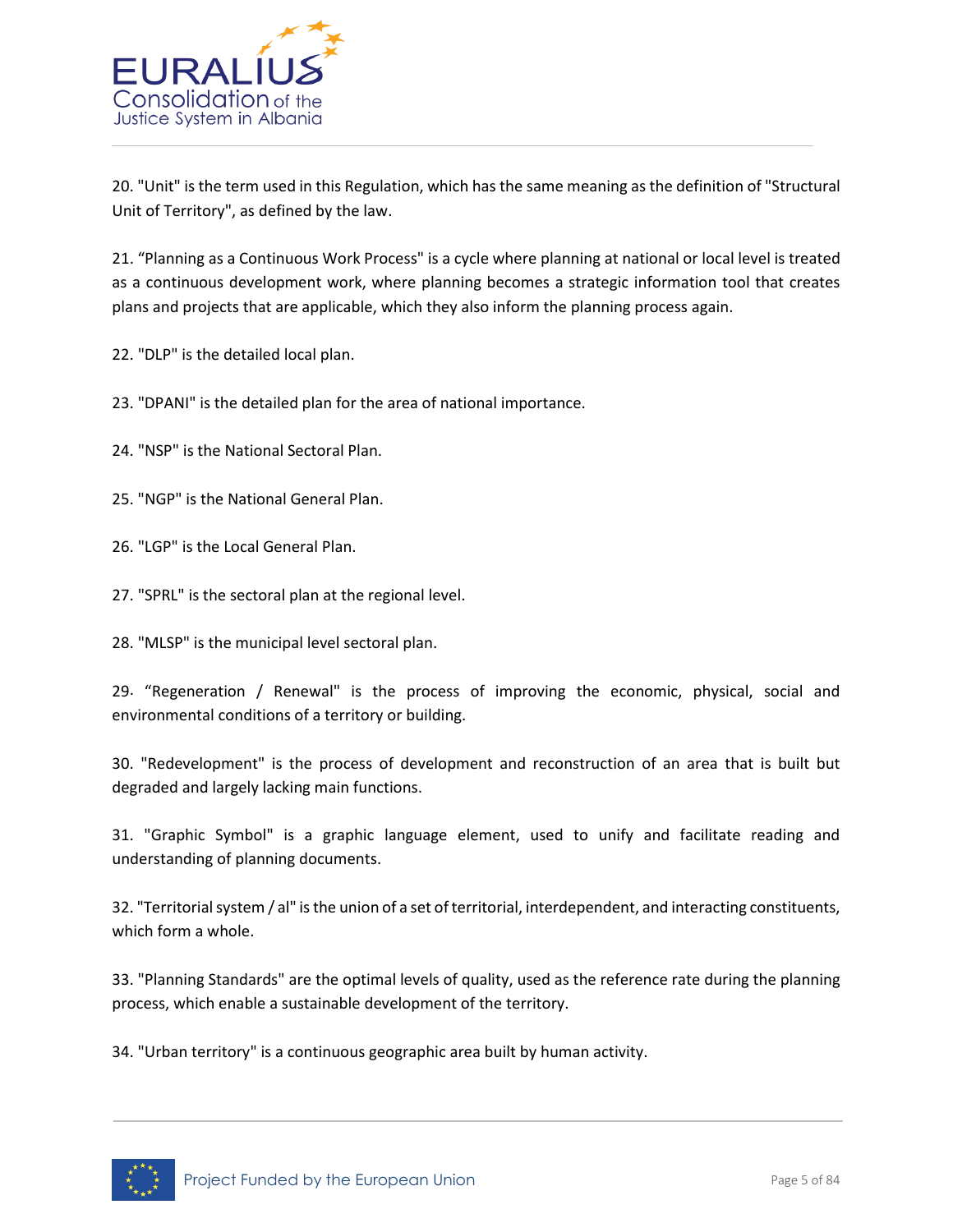

35. "Plan Indicators" include demographic, social, economic, environmental, physical, etc. data, which show the characteristics and features of the system and its constituent parts and are given according to the hierarchy of the system.

36. "Planning Indicators" are norms that dictate forecasts during the planning process and indicate the minimum limit that can be predicted.

37. "Urbanization" is a change of the population and territories from rural to urban, the gradual increase of the percentage of population living in urban areas and the ways in which every society adjusts itself to this change.

38. "Blue line" is the boundary of the protection zones of all water resources, determined on the basis of sector legislation in force.

39. The "green line" or the boundary of urban territory is the perimeter that determines / limits the territorial extent of constructions in function of the urban system. This restriction does not include constructions that are in function of the natural or agricultural system.

40. "Red line" or road construction line is the permitted limit for the installation of a building on the side of the roadway referred to or the restrictive line of all protective belts, such as the defensive bands designated by the Road Code of the protected areas of environmental legislation, culture, energy, etc., as well as the protection generations defined by the planning documents.

41. "Intensive Development" is the rapid development process of the territory, during which the territory changes the density of construction from low to high, for different functions.

42. "Area" is an integral part of the territory system, distinguished for the same characteristics of the basic categories of land use.

# **CHAPTER II PLANNING DOCUMENTS: CONTENTS DRAFTING PROCESS**

# **SECTION 1 GENERAL RULES**

# **Article 3**

# **Initiative for drafting the planning document**

1. Any interested party may ask the planning authority to take the initiative for drafting planning documents, through a request addressed to the responsible authority, in accordance with the provisions

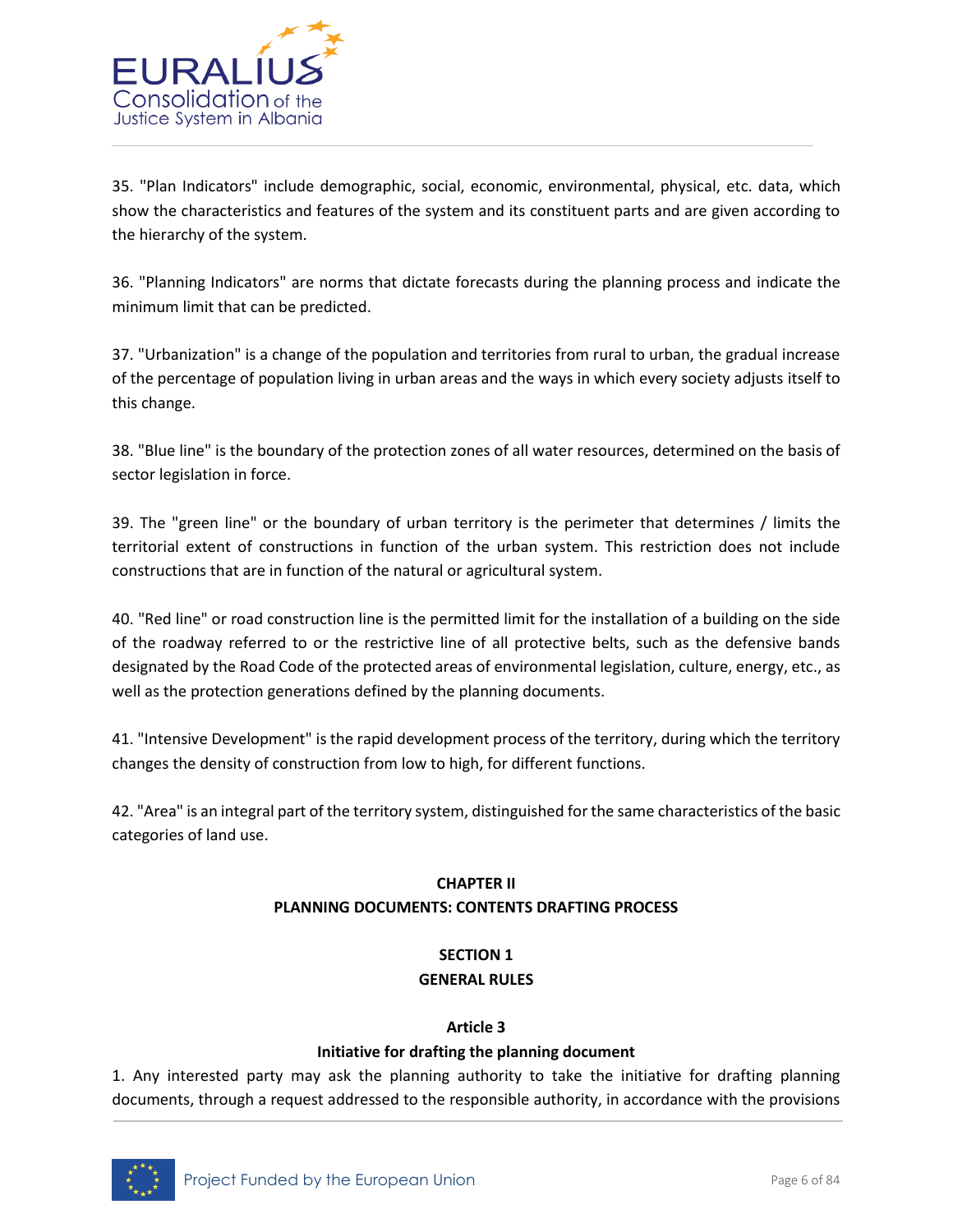

of the law and this regulation. Also, the planning authority itself carries the legal obligation to undertake planning initiatives for the implementation of the top plans in the hierarchy, as defined by the law or when it deems it necessary to review existing planning documents.

2. The request and the accompanying documentation for taking the initiative are published in the register by the responsible planning authority.

3. The authority responsible for approving the initiative decides to approve it within the 15-day deadline from the submission of the initiative, unless otherwise provided in the law and this regulation.

4. The responsible planning authority may decide to suspend development under the law before taking the initiative.

5. The authority responsible for the adoption of the initiative may postpone the examination of the request for taking the initiative for a 60-day period, in cases when it considers that the facts are insufficient, inaccurate or inadequate to initiate the process for drafting the document.

6. The decision on taking the initiative is published in the register by the planning authority within 10 days of its approval.

7. Within 30 days from the date of publication in the register, according to the relevant cases in this Regulation, the Agency shall send to the Responsible Authority the possible recommendations for improving the action plan for drafting the planning document.

8.The stakeholders of the public and private sector may express their observations and suggestions in writing on the initiative before its approval by the responsible authority. These remarks and suggestions are immediately published in the register.

9. The authority responsible for the adoption of the initiative may organize at least one public meeting within this period. The date, time and place of the public meeting are announced through the registry and through one or more traditional means of information at least 30 days prior to the public meeting.

10. Summary of remarks and suggestions during the public meeting is published in the register the next day of the public meeting date.

# **Article 4**

# **Drafting the planning document**

1. The territorial planning documents are drafted under the responsibility of the respective planning authority, in accordance with the provisions of the law and this regulation.

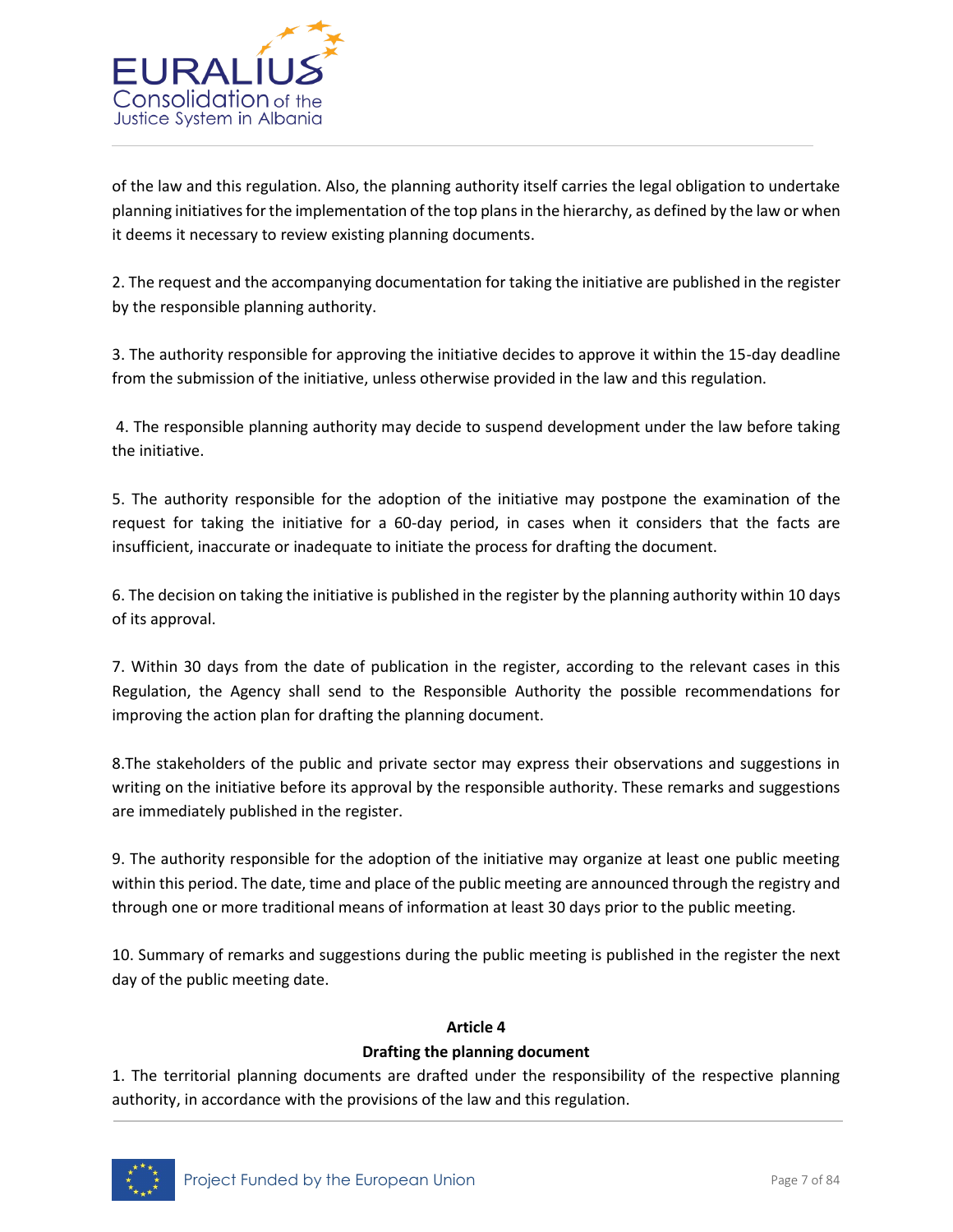

2. The authority responsible for drafting the planning document provides for a process of dialogue, cooperation and coordination with each planning authority and stakeholders prior to the beginning and during the drafting of the planning document.

3. The authority responsible for drafting the planning document is advised by the Agency and / or interested parties, which regularly inform the progress of the process, through the publications in the register.

# **Article 5**

#### **Forum for Planning Coordination**

1. The Planning Coordination Forum is developed at two levels for planning documents at central and local level:

- The Central Level Planning Coordination Forum (CLPCF);
- Local Level Planning Coordination Forum (LLPCF):
	- The Forum for Coordination of Detailed Local Plans (FCDLP).

2. The forum is not a decision-making, approving or resolving entity. The forum is a mechanism that aims to promote strategic discussions among its members, who represent the policies of some institutions at the central (and local) level, to achieve the coordination of planning issues.

3. The Planning Coordination Forum, at the central level, is regulated as follows:

- a) PCFC is constituted after undertaking the initiative for drafting the planning document, upon the order of the Minister responsible for territorial planning;
- b) The PCFC is run by the Director of the Agency and consists of representatives of ministries that deal with issues directly affecting the planning of the territory, such as the environment, agriculture, natural resources, transport, infrastructure, etc. As appropriate, the PCFC may also include representatives of municipalities or interest groups;
- c) The duties and responsibilities of the forum are defined in the constitution order. In response to the constitution order, the PCFC leader compiles the work program and notifies the minister as well as the members. The representative of the authority responsible for drafting the planning document carries out the role of the forum secretary and realizes the report of each meeting. The PCFC's work program and meeting reports are published in the register, while respecting the basic deadlines for the publication of the documents specified in the law.
- 4. The Planning Coordination Forum at the local level is regulated as follows:
	- a) PCFL is constituted after undertaking the initiative for drafting the local planning document, upon the order of the director of the Agency;
	- b) PCFL is headed by the head of the Agency and consists of the head of the local planning responsible body, the planning representative of the adjacent municipalities and the regional

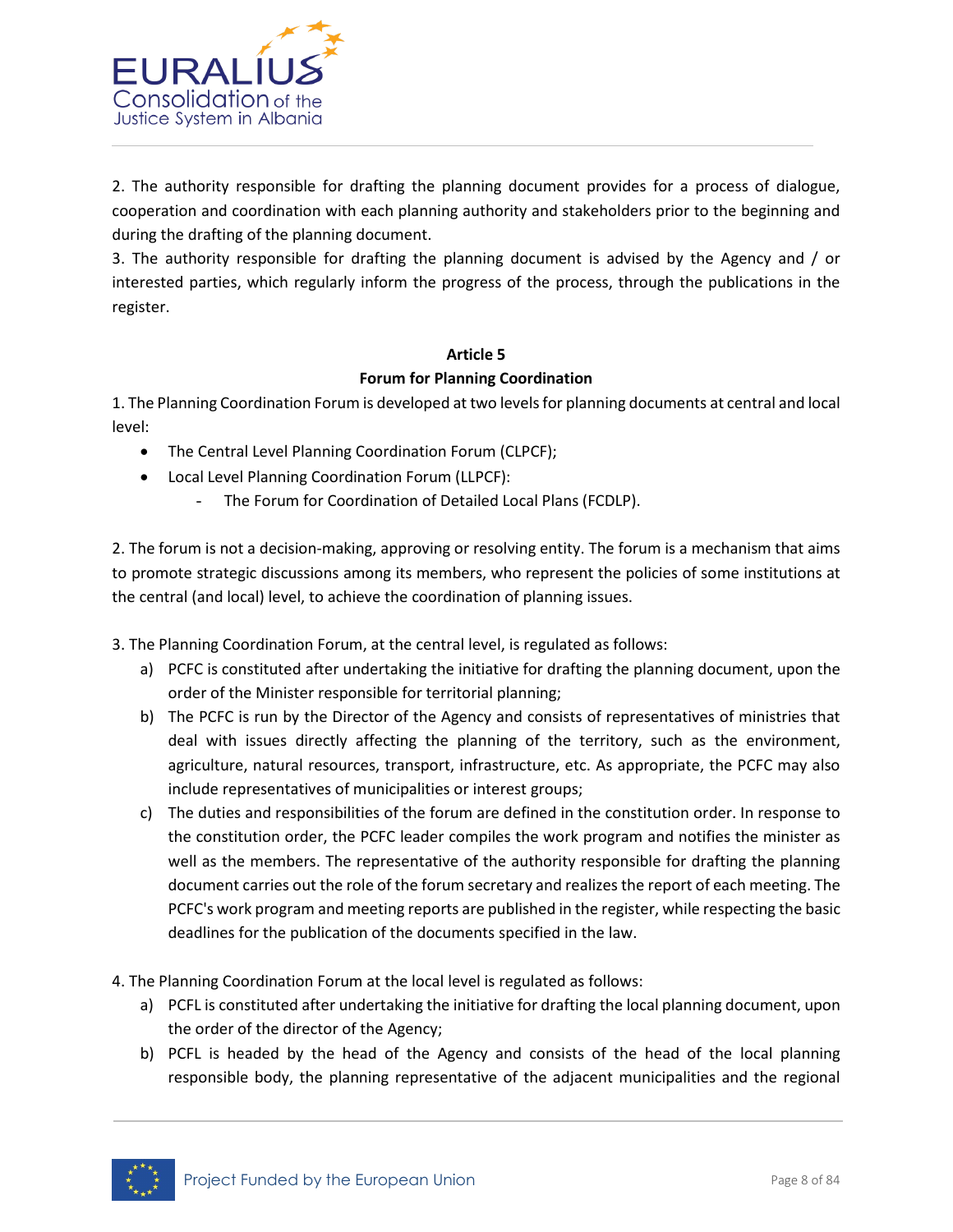

planning representative. As appropriate, PCFL may also have representatives of interest groups in its composition;

- c) In the order of constitution, there are defined the duties, the responsibilities of the forum and the work program. The PCFL leader compiles the work program and notifies the other members. The representative of the authority responsible for drafting the planning document carries out the role of the forum secretary and realizes the report of each meeting. The PCFL's work program and meeting reports are published in the register, while respecting the basic terms of publication of the documents in it.
- 5. The forum for coordinating the detailed domestic plans is regulated as follows:
	- a) FCDDP is constituted after launching the initiative for drafting the detailed local plan document, by order of the head of the local unit, responsible for planning;
	- b) FCDDP is headed by the head of the local planning responsible body that has undertaken the initiative and is comprised of local unit planning representative, representative of the Agency if the territory of the DLP is intertwined with national interests, representatives of other planning authorities, which may have a direct impact on territorial planning, subject to DLP. As appropriate, FCDDP may also have representatives of interest groups in its composition;
	- c) In the order of constitution, there are defined the duties, the responsibilities of the forum and the work program. The FCDDP leader compiles the work program and notifies the other members. The representative of the authority responsible for drafting the planning document also carries out the role of the forum secretary and realizes the report of each meeting. The FCDDP work program and meeting reports are published in the register, while respecting the basic deadlines for the publication of documents in it.

#### **Article 6**

#### **Local Advisory Forum**

1. The Local Advisory Forum (LAF) is a voluntary union of community representatives and as such is only introduced in this regulation, but it is not regulated by it. The definition of LAF is provided in Article 2 of this Regulation.

2. Authorities responsible for local planning should stimulate the establishment of voluntary unions in general to establish local advisory forums. Within this regulation, local planning authorities should stimulate local advisory forums for territorial planning and development.

## **Article 7 Coordinating planning document**

1. Coordination of the planning document is a continuous and coordinated process that accompanies the process of drafting the document step by step to enable the coordination of cross-cutting issues in

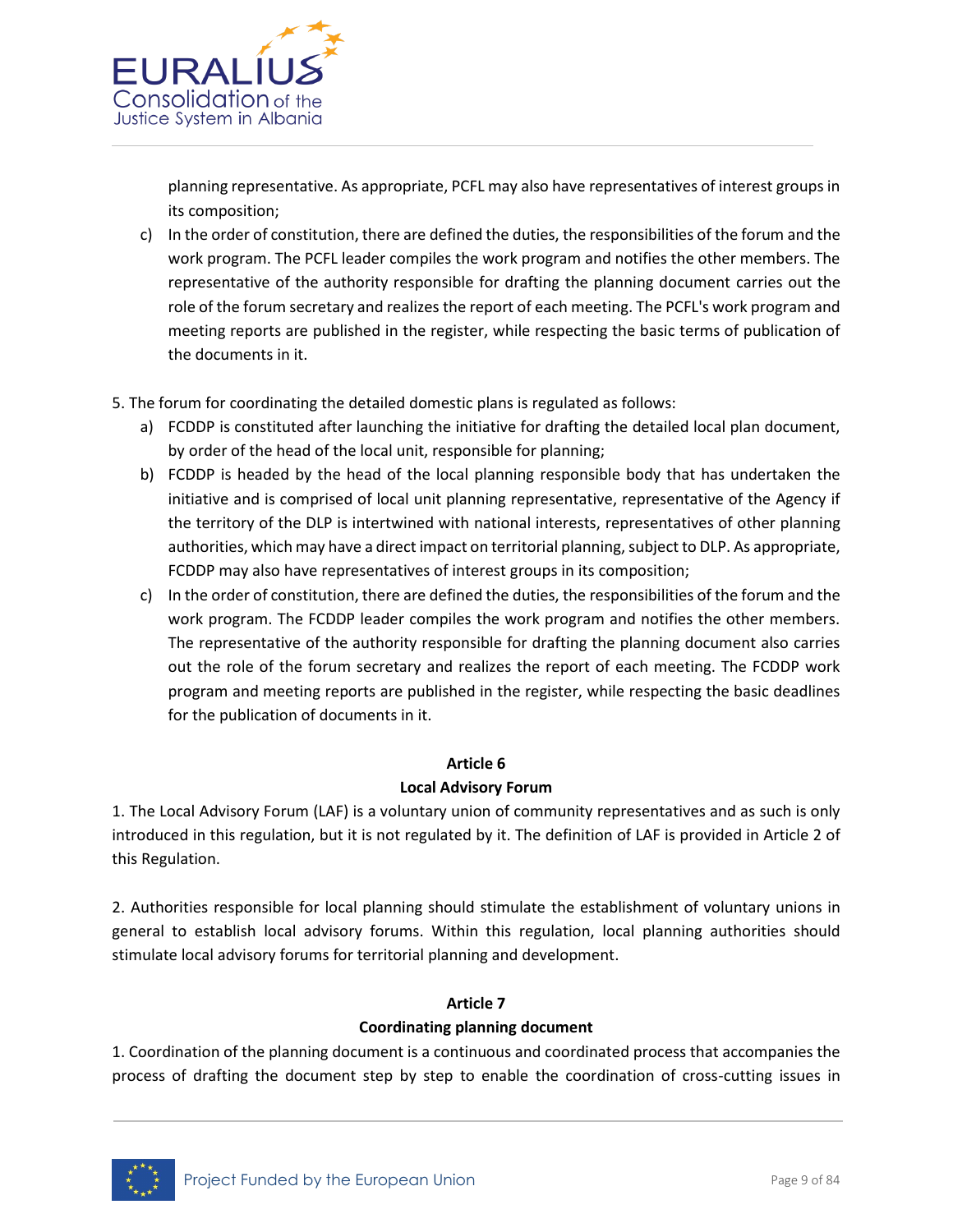

planning. Coordination is developed through a mechanism for coordinating planning, at the local or central level (PCFC / V).

2. Unless otherwise provided in the law and in the relevant sections of any planning document, this regulation provides for:

- a) PCFC / V coordinates the planning document according to a predefined work program in the constitution order of the forum and, in each case, according to the phases of drafting the specific parts of the planning document.
- b) The work program for coordination is published in the integrated register of territory, according to the deadlines set out in the law for publication.
- c) The parts of the planning document, subject to the co-ordination, or the complete planning document, are published in the integrated territorial register 7 days before the PCFC / V meeting.
- ç) The pieces of the document, subject to the co-ordination, are public and can be consulted by the interested public as well as by other planning authorities that are not part of the PCFC / V. The latter have the opportunity to address their remarks and / or suggestions to the authority, who runs the PCFC / V, within 7 days of the publication of the parts of the document in the register. The Steering Authority will present remarks and / or suggestions received at the PCFC / V meeting.
- d) The authority responsible for drafting the planning document prepares the reports of the coordination meetings. Each report should clearly indicate the remarks and / or proposals of other planning authorities, part of the PCFC / V, as well as the positions of the authority responsible for drafting the document for each of the remarks and / or proposals.
- dh) The reports of workshops are published in the Integrated Territorial Register, according to the deadlines set out in the law for publication and are attached to the parts of the planning document, subject to the coordination.

#### **Article 8**

#### **Public consultation and meeting**

1. Advisory meetings are held with stakeholders and experts in the field, as well as, if they are established within local units, with the local advisory forums (LAF). Advisory meetings focus on attracting thoughts and suggestions from specialized groups being directly affected by the planning document.

2. The public meeting is held with a broad public, representing all the layers and profiles of the society that live or work within the territory for which the planning document is drafted.

3. Unless otherwise provided in the law and in the relevant sections of any planning document, this regulation provides for:

a) the authority responsible for drafting the planning document shall organize at least one advisory meeting and an informational meeting with the public for launching the initiative for the adoption of the document prior to any planning decision and repeat them as necessary for fully informing

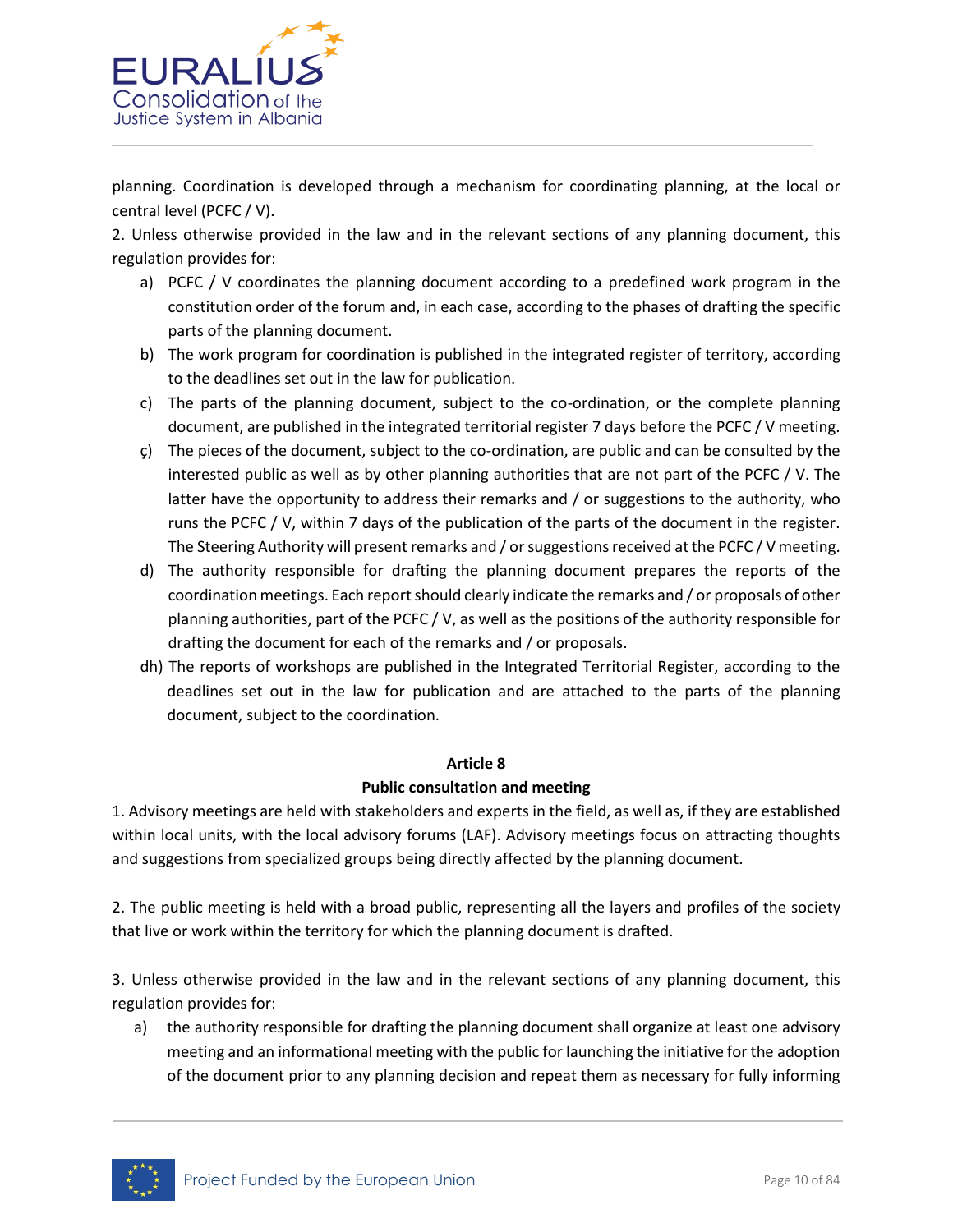

the interested parties and resolution of conflicts or even when required by the Local Advisory Forum (LAF);

- b) the responsible planning authority notifies the place, date and time of the advisory and public meeting at least 30 days prior to each meeting, as well as making the Initiative or Planning Document available at least 20 days prior to the meeting. The notification is made through publication in the register and one or more traditional means of public information;
- c) Summaries of remarks and / or proposals expressed during the advisory and information meetings with the public are attached to the planning document submitted for approval and are notified together with it through the publication in the register and one or more traditional means of information;
- $\varsigma$ ) in support of remarks and / or proposals received, the authority responsible for drafting the planning document alters the draft act or gives the substantiated reasons for not making such a change;
- d) The draft act, together with the changes or arguments for the non-compliance of the change, is forwarded for approval to the relevant authority / body.

4. Consulting LAF and the public meeting can be organized separately or co-ordinated, depending on the calendar of the authority responsible for drafting the document. However, summaries of remarks and / or proposals of each meeting should be drafted separately.

# **Article 9**

#### **Information on the progress of planning process**

1. The authority responsible for drafting the planning document, based on paragraph 2 of Article 23 of the law, shall inform the Agency and the interested parties of the progress of the process each month or according to a calendar defined in the initiative document and agreed with the Agency, which relates to the design of the integral parts of the planning document.

2. Information, which should be a periodic progress report of the process, is provided through the registry and one or more traditional means of public information.

# **Article 10**

# **Approval of planning document**

1. Unless otherwise provided in the law and in the relevant sections of any planning document, this regulation provides for:

a) the authority responsible for approving the planning document at each level approves the draft act for the relevant document or returns it for review to the proposing authority, together with the reasons for the disapproval in cases when it estimates that:

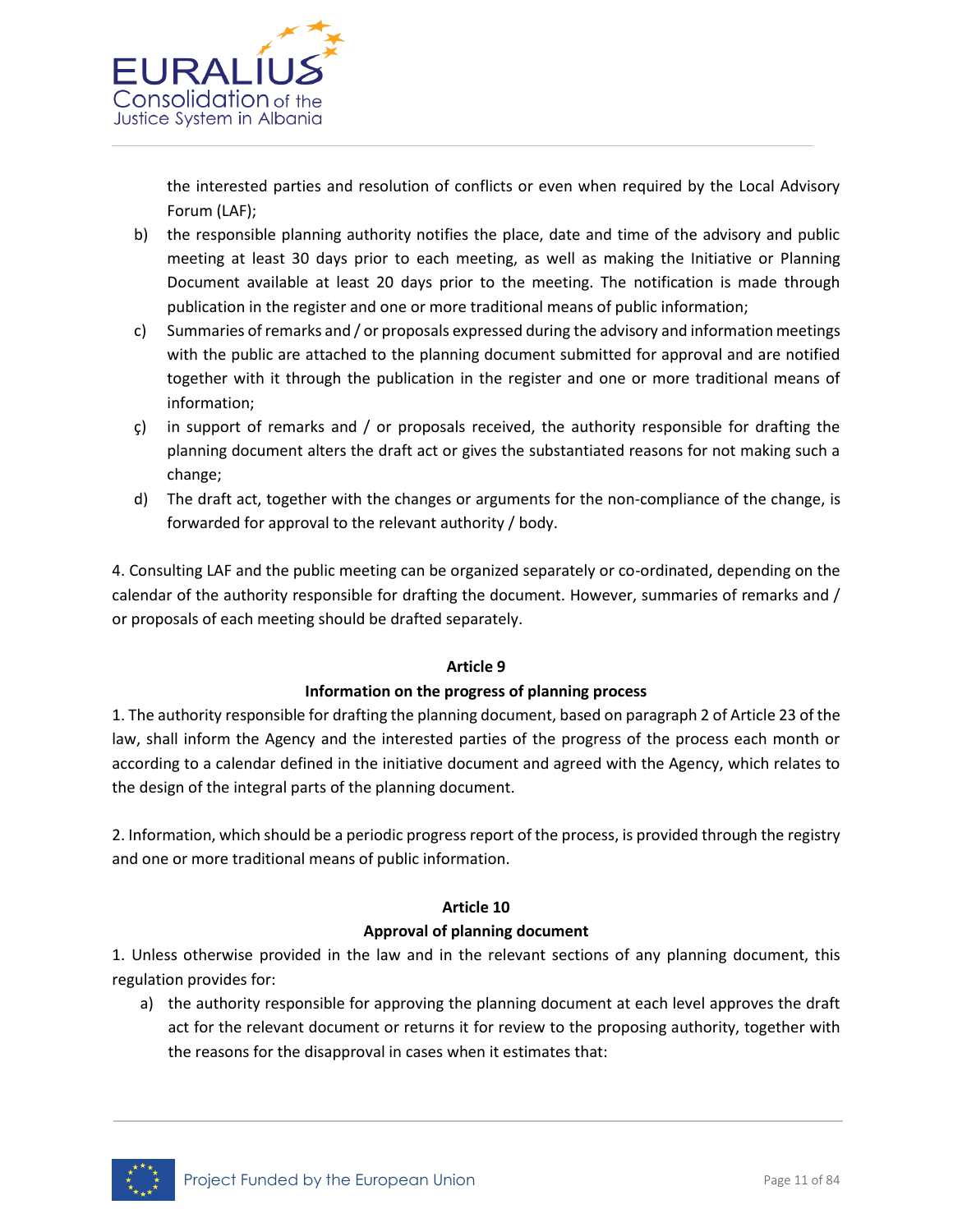

- i. no coordination, counselling and public meeting have been conducted or other mandatory planning procedures have been respected, as defined by the law and regulations in its implementation;
- ii. the draft document is inconsistent with the planning documents, approved or with the legislation in force.
- b) In these cases, the proposing authority, in cooperation with the Agency for the documents approved by the CCT, performs the proper process of reviewing the draft act.
- c) At the end of the review, the planning document's draft is submitted for approval to the approval authority.
- ç) The authority responsible for the final approval, no later than 15 days after its approval, publishes in the register the planning document, approved together with the decision of its approval.

2. The authority responsible for the final approval sends a copy of the approved planning document to the Central Technical Building Archives and planning authority together with the decision of its approval. Exceptions to this rule include detailed domestic plans, which are stored in the archive of the responsible planning authority.

3. In the case of the LGP document, the council of the local government unit and the CCT initially approve the territorial strategy, which precedes the development of the territorial development plan, according to this regulation.

# **Article 11**

# **Publication of Territory Integrated Register**

All documents and decisions provided for in this regulation should be published in the Integrated Territorial Registry in accordance with the law definition and be notified through one or more traditional means of information.

#### **Article 12**

# **Monitoring the implementation of the planning document**

1. Monitoring the implementation of the planning document is done by the authority responsible for its design, according to the respective action plan, approved as part of the planning document.

2. The process of implementing planning documents is also monitored by the Agency in coordination with the authorities responsible for planning.

# **Article 13**

# **Revising the planning document**

The review of the plan document is carried out in accordance with points 1 and 2 of Article 26 of the law.

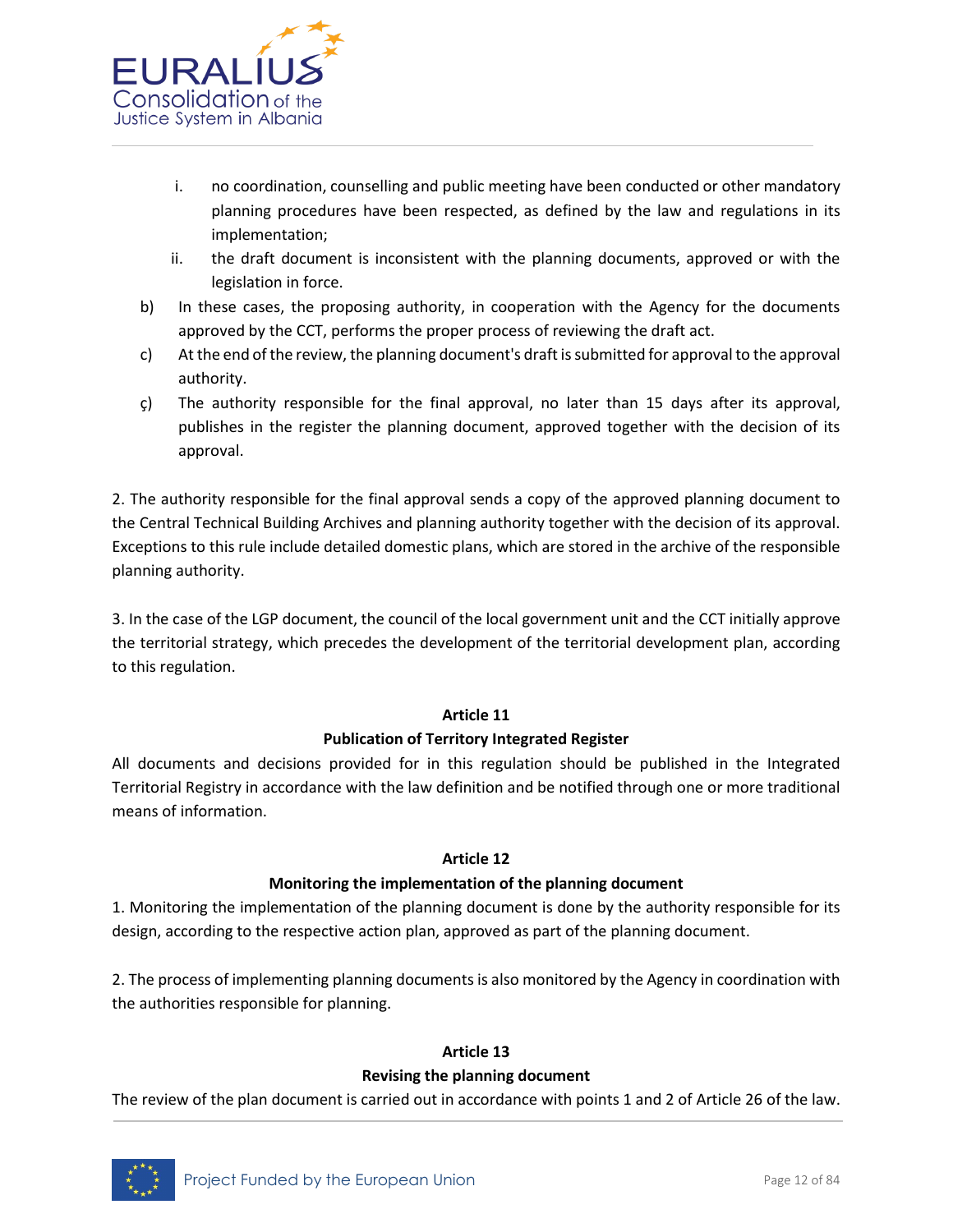

The process of revision and approval of the plan shall be implemented in accordance with the provisions of the simplified procedure in accordance with Article 14 of this Regulation.

# **Article 14**

## **Simplified procedure**

1. The simplified procedure is the procedure which aims to shorten the time-lines of the review process of planning documents under point 3 of Article 26 of the law. Exceptions to this rule are the detailed local plans.

2. The simplified procedure under this Article applies when:

- a) planning documents are modified for issues that do not affect the goals of their content and do not infringe natural values, environmental quality, protected areas, agricultural lands, biodiversity and natural and cultural heritage;
- b) the revision of planning regulations is not accompanied by changes to the territorial strategy and forecasts of the respective plan;
- c) he revision of documents under point 1 of this article is accompanied by more detailed criteria or conditions than the applicable document;
- ç) is envisaged under the special sectoral legislation.

3. The use of the simplified procedure has the following effect:

excluding the adoption of the initiative, according to the law and this regulation;

halving the deadlines set for coordinating counselling and public meeting in articles 7 and 8 of this regulation.

#### **Article 15**

#### **Professional liability declaration**

1. Designers of a planning document must sign a statement of responsibility stating that the document submitted to the responsible planning authority is in accordance with the applicable legislation in the field of planning and development as well as other legislation affecting the planning of the territory. The drafters of the planning document are not responsible for the interventions, changes and revisions that the planning authority makes to the planning document, but only for the documentation drafted and signed them, formally submitted to the responsible authority.

2. If during the process of approving the planning document or during its implementation there is a violation of the legal provisions in force, the authority finding the violation or the subject has the obligation to inform the ministry responsible for issuing licenses in the planning area, which should take the necessary measures to the entity(s), drafter(s) of the document, as well as the entire chain of control institutions, depending on the level of damage caused by the lack of professional responsibility.

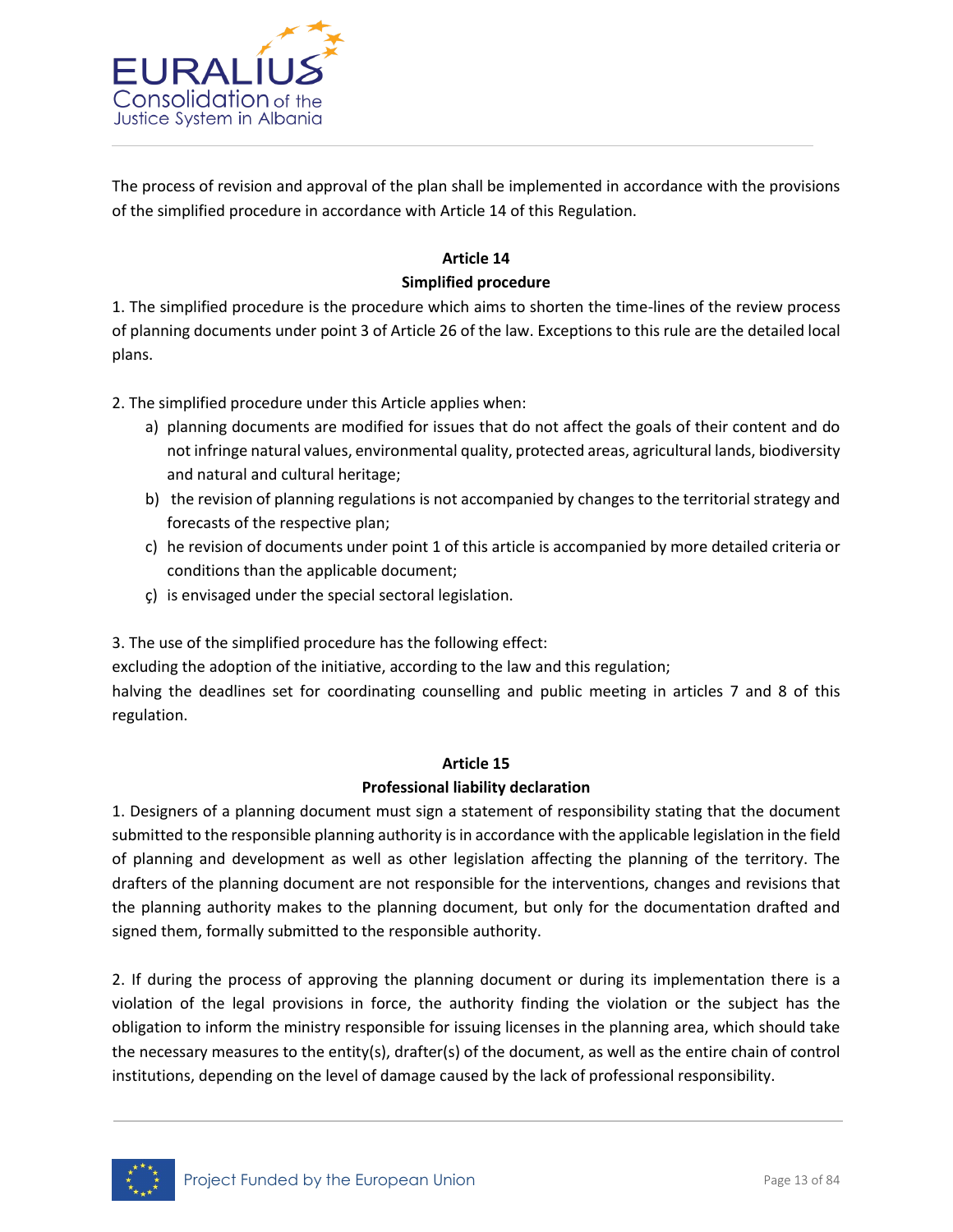

3. Regarding the above, the Agency has to be informed, which, after conducting its assessment of the case, will require the TAC to do the complete or partial revision of the planning document concerned, following the steps of simplified procedure.

## **Article 16**

#### **Planning fund**

The planning fund is foreseen and approved by the planning authorities in accordance with the applicable legal and sub legal framework.

# **SECTION 2**

## **TYPE OF PLANNING DOCUMENTS**

#### **Article 17**

#### **Central level planning**

1. One of the two levels of territorial planning in the Republic of Albania is the central level planning, which is carried out through the planning documents, as follows:

- a) National General Plan for the entire territory of the Republic of Albania;
- b) Sectoral national plans for all or part of the territory;
- c) Detailed plans for areas of national importance.

## **Article 18**

#### **Local level planning**

1. The second level of territorial planning in the Republic of Albania is the local level planning, which is carried out through planning documents, as follows:

- a) Sectoral plans at the regional level;
- b) General Local Plan;
- c) Detailed local plans.

#### **SECTION 3**

#### **GENERAL NATIONAL PLAN (GNP)**

#### **Article 19**

#### **Scope of the GNP**

1. The National General Plan defines the mandatory reference framework for all plans drafted in the Republic of Albania.

2. The objectives of the National General Plan are set out in point 2 of Article 16 of the law.

3. The National General Plan, as it is drafted and implemented, must follow the planning principles as an ongoing process of work.

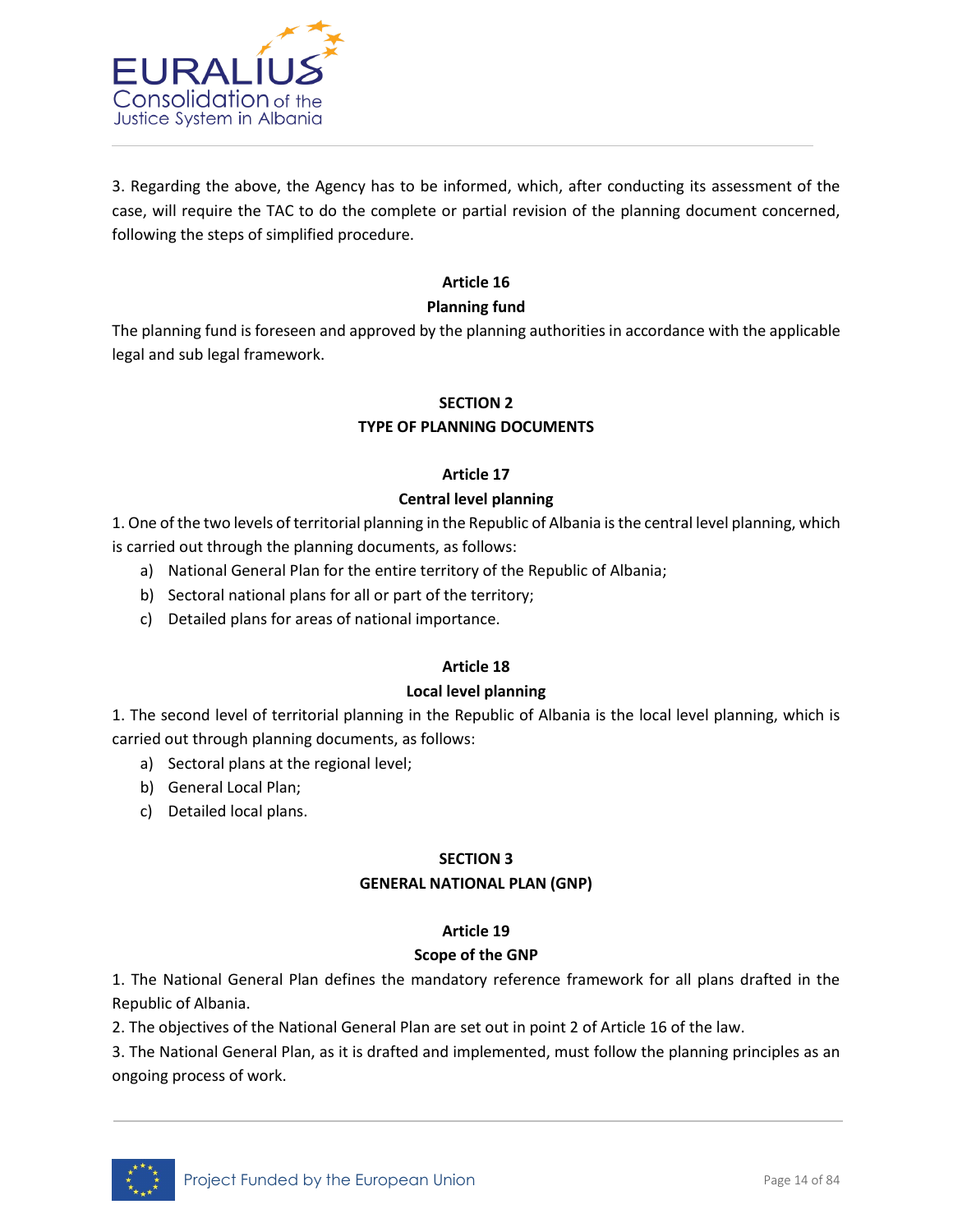

# **Article 20 Authority responsible for drafting NGP**

1. The NGP drafting process is coordinated by the minister covering the field, which is also the authority responsible for drafting the plan in accordance with point 1, letter "c", of Article 8 of the law.

2. The action plan for drafting NGP is implemented by the Agency.

3. The General National Plan (NGP) is drafted by working groups with specialists of public institutions, with experts from different local or foreign areas, as provided by the law on the organization and functioning of the Council of Ministers.

4. The plan is regularly consulted with the inter-ministerial committee established by the Council of Ministers on a special order of the Prime Minister.

## **Article 21**

# **Contents of GNP document**

1. The NGP document contains, at least:

- a) the document of the metabolic and deep analysis of the territory;
- b) strategic vision and development objectives;
- c) proposal with territorial definitions;
- ç) the plan of actions, projects and strategic investments for the implementation of PPP;
- d) maps accompanying and reflecting the content of each of the points above, ranging from 1: 100,000 to 1: 250,000;
- dh) the report of proposals for strategic investment proposals and pilot development projects;
- e) the study of strategic environmental assessment;
- f) proposals for changing the institutional and legal framework;
- g) Indicators for monitoring the implementation of NGP.

2. The general directions of the content of each of the documents listed in point 1 of this article from letters "a" to "ç" are:

- a) The territory Metabolic Analysis Document precedes the territorial strategy and is followed by deep territorial, infrastructural, environmental, macroeconomic, social, demographic, sector study, of European policy impacts (directives) and inequalities;
- b) strategic vision and development objectives are based on the government program and in-depth analysis;
- c) The proposal with territorial definitions contains components, some of which are listed below:
	- i. designation of areas with strategic development priorities, including key areas for the development of industry, energy, agriculture and tourism;
	- ii. the definition or revision of issues, areas and structures of national importance;
	- iii. the clear definition of territorial systems (natural, aquatic, agricultural, urban and infrastructural), on the basis of which will be detailed the planning documents of the lower hierarchies;

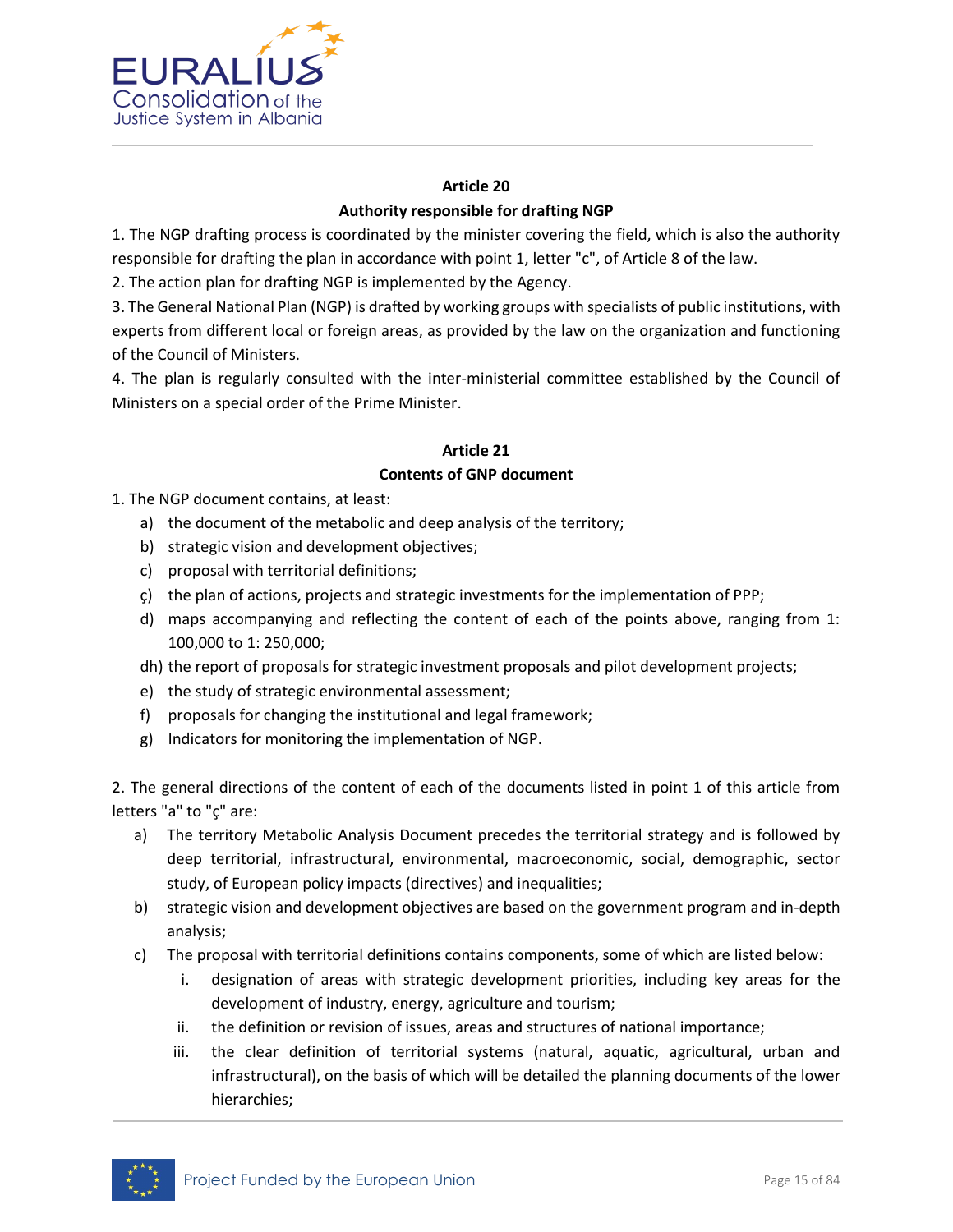

- iv. Determination in the territory of lines, networks, installations, joints (including structures / facilities / constructions) or territories of national infrastructure;
- v. designation in the territory and protection measures for natural resources, monuments and facilities of cultural heritage, in accordance with the special legislation;
- vi. basic strategic and cross-sectoral strategic programs;
- vii. strategic directions for issues of regional development and territorial development of local government units;
- viii. Determinations that regulate the impact of other sectors on the territory and, where appropriate, rules on the categories of road system, the preservation of areas and values of cultural heritage, health and environmental resources.
- ç) the action plan for detailing and implementing NGPs and investments will determine the implementation through sectoral, cross-cutting, strategic programs of EU integration processes, medium and long term national financial instruments, strategic investments (not only in infrastructure) and development pilot projects.

## **Article 22**

## **Initiative for drafting GNP**

- 1. The NGP work process precedes undertaking the initiative for its drafting.
	- a) The authority responsible for undertaking and drafting the initiative is the Minister that covers the field, which submits it to the National Territorial Council for approval.
	- b) The authority responsible for the adoption of the initiative is the National Territorial Council.
- 2. The document for the NGP drafting initiative contains:
	- a) analysis, which determines the purpose and need for drafting or reviewing the planning document;
	- b) the documents that define the areas of national importance, according to the provisions of point 3 of Article 16 of the law, if any.
	- c) the boundaries of the territory of the Republic of Albania;
	- ç) plan of actions for drafting the document of the National General Plan;
	- d) the list of NGP constituent documents;
	- e) experts (areas of expertise) that will constitute the working group to be drafted by NGP;
	- f) definitions for the process of co-ordination, counselling and public meetings and respective deadlines;
	- ë) Budget for drafting NGP;
	- f) where appropriate, the decision to suspend development for all or part of the territory, in a ccordance with Article 33 of the Law, accompanied by the relevant map.
- 3. The initiative should be made public and published in the register by the responsible authority:

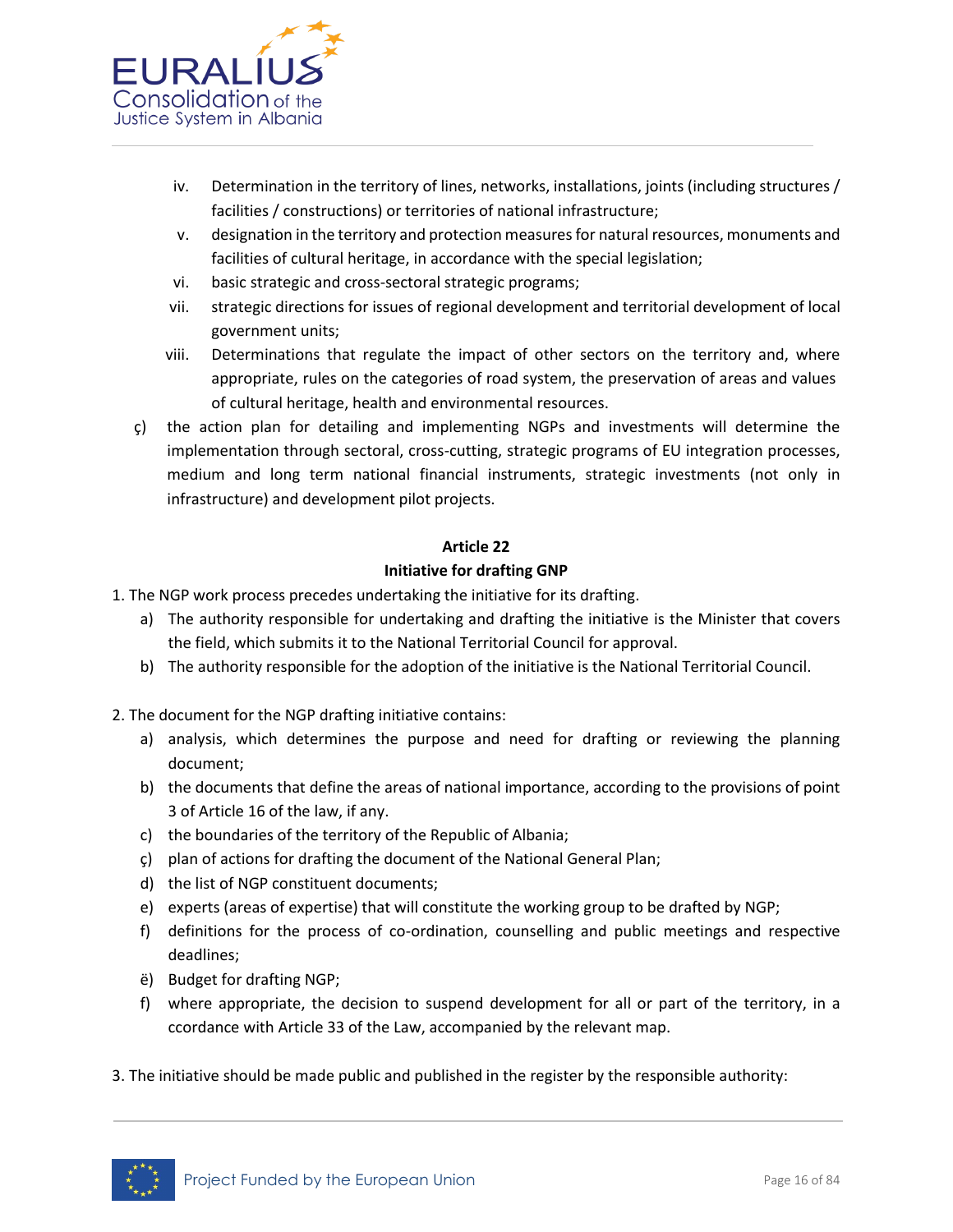

- a) The decision of the minister responsible for taking the initiative shall be published in the register, within 10 days from the date of receipt of the initiative, according to points 1 and 4 of Article 56 of the law.
- b) The minister's decision to take the initiative is also published on the official website of the ministry.
- 4. The initiative should be made public and published by the responsible authority:
	- a) The decision of the Minister for the taking of the initiative shall be published in the register within 10 days from the date of receipt of the initiative in accordance with par 1 and 4 of Article 56 of the law.
	- b) The Minister's decision to take the initiative is also published on the official website of the Ministry.

## **Article 23**

## **Approval of GNP**

1. The process of adopting the National General Plan (NGP) is done in accordance with the provisions of Article 25 of the law.

2. The process of approving the plan contains, at least, these steps:

- a) The request of the authority responsible for the approval of the plan;
- b) The decision of the TAC.

3. Materials submitted / published for the approval of the planning document are:

- a) The initiative approved by the CCT;
- b) Full planning document;
- c) The act of approval by the authority responsible for the study of the Strategic Environmental Assessment, referring to the special legislation in force.

4. Upon publication in the NGP full document in the register, the responsible authority makes the request for the approval of the plan in CCT.

5. The General National Plan (NGP) is approved by the TAC in accordance with par 4 of Article 18 of the Law.

# **Article 24**

# **Entry of GNP into effect**

1. The National General Plan document (NGP) comes into force with its full publication in the register of the TAC decision and its accompanying documents in accordance with paragraph 2 of Article 56 of the law.

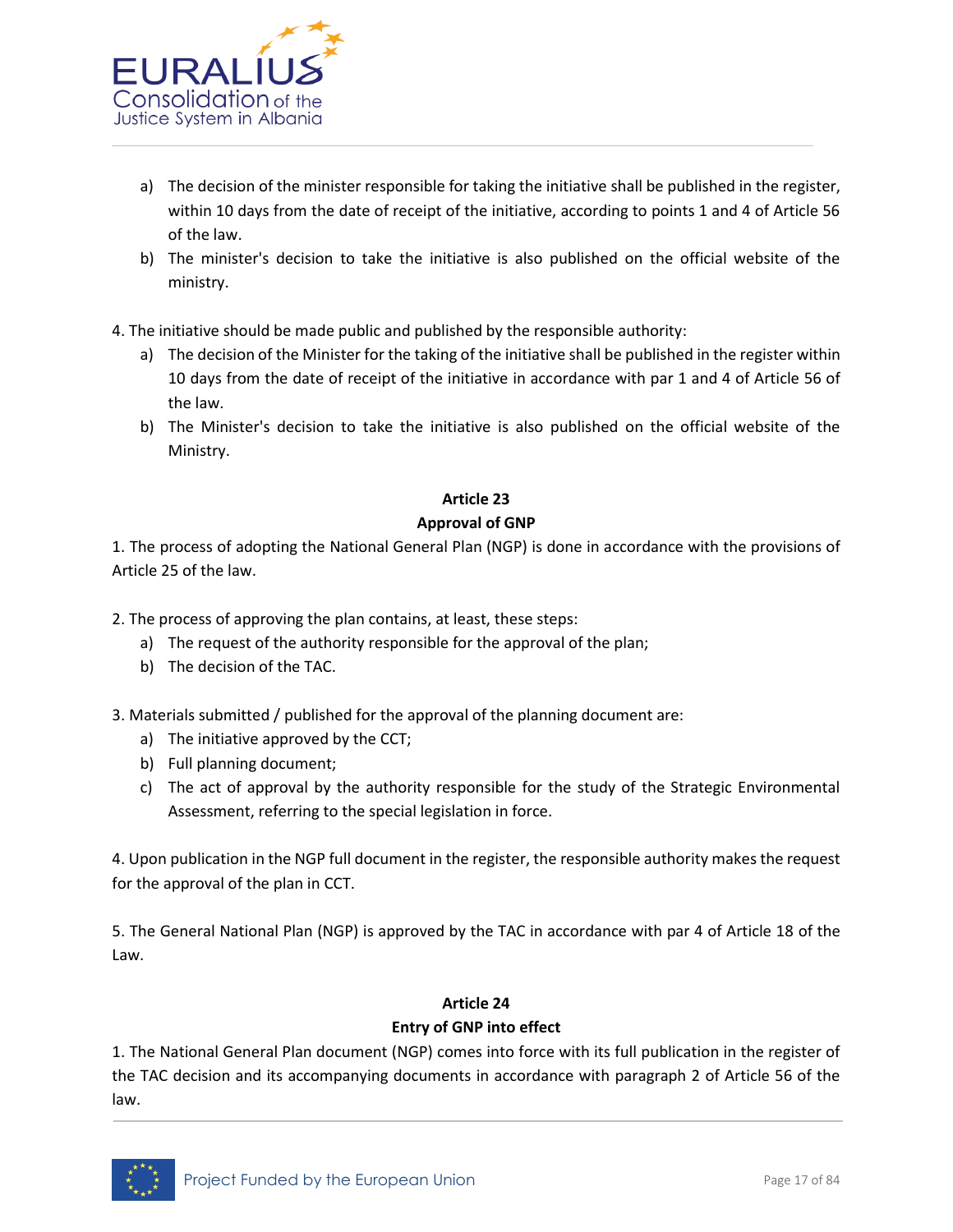

2. The TAC decision shall be published in the register and in any case on the official website of the TAC Secretariat and the responsible planning authority within 10 days of the date of its approval in accordance with paragraph 4 of Article 56 of the law.

3. The KTC Secretariat, in accordance with Law no. 107/2014, no later than 15 days after the approval of NGP, sends to the Central Technical Archives of Construction and the responsible planning authority a copy of the planning document, approved together with the decision of its approval, according to the definitions of point 4, of Article 25 of the law.

#### **Article 25**

## **Implementing and monitoring GNP implementation**

1. Monitoring of GNP implementation is carried out by the responsible authorities in the process of drafting the plan, in accordance with point 3 of Article 6; point 1, letter "d", of Article 8; point 3, letter "b", Article 9 and point 1, letters "c", "g" of Article 10 of the law.

2. Monitoring of the implementation of the plan is made on the basis of the action plan and the document of the monitoring indicators, approved as an integral part of the plan document.

3. The National General Plan is implemented through national sectoral plans, detailed plans for areas of national importance, general local plans, strategic investments and pilot development projects, according to its action plan.

# **SECTION 4 NATIONAL SECTOR PLAN (NSP)**

# **Article 26**

# **Scope of NSP**

Sectoral national plans are drawn up by the ministries for the strategic development of one or more sectors according to the areas of competence such as national security, energy, industry, transport, infrastructure, tourism, economic zones, education, sport, cultural and natural heritage, natural resources, health, agriculture, water infrastructure etc.

The National Sectoral Plan, as it is drafted and implemented, must follow the planning principles as an ongoing process of work.

# **Article 27**

# **Authority responsible for drafting NSP**

1. The drafting process of the NSP is coordinated by the Minister, covering the sector for which the plan is drafted, which is also the authority responsible for drafting the plan in accordance with point 1, letter "a" of Article 10 of the law.

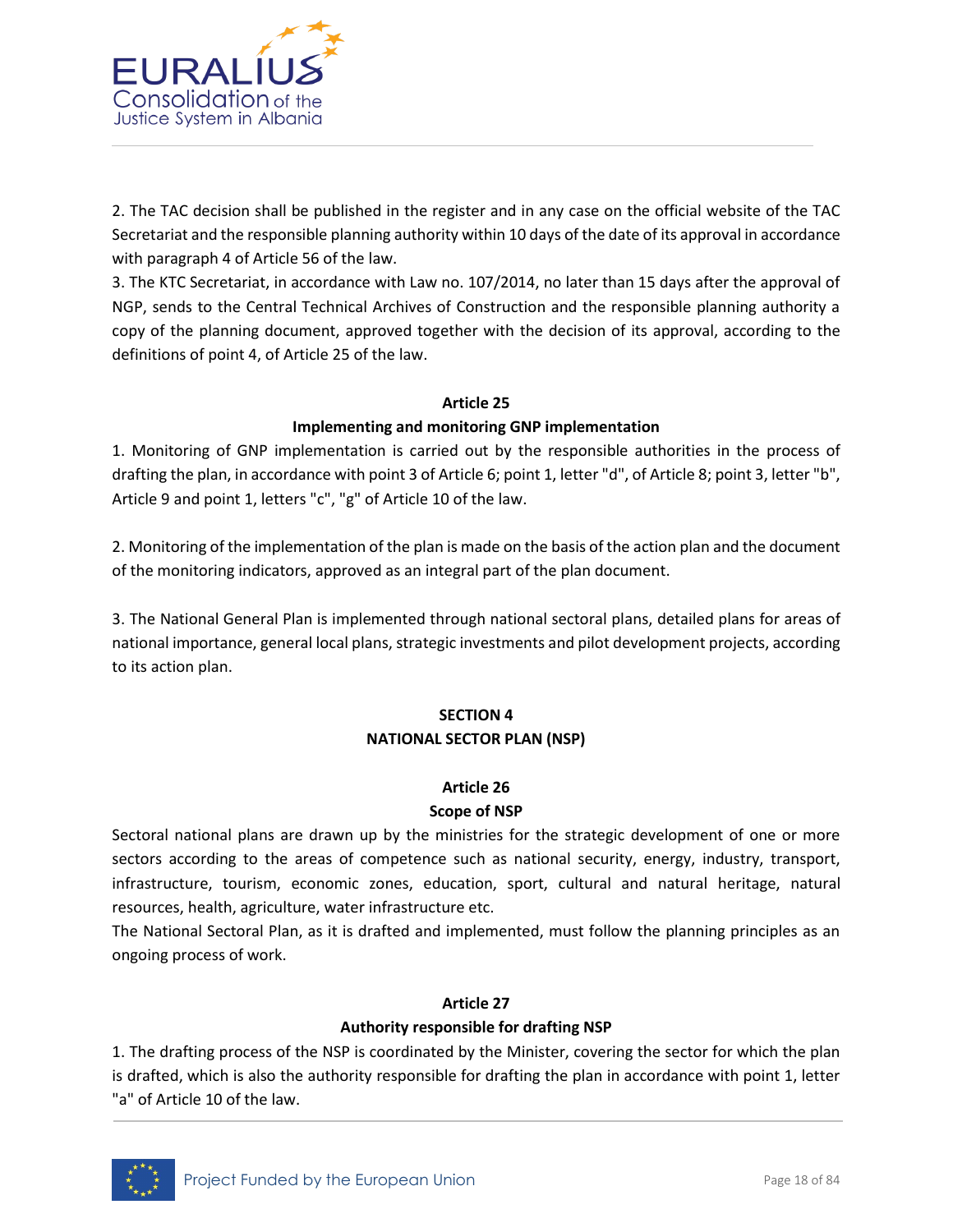

2. If the plan is designed to integrate several sectors together, then coordination is carried out in cooperation and based on the Prime Minister's order.

3. The action plan for drafting the NSP is implemented by the working group established by order of the Minister covering the sector or the Prime Minister when the plan includes the study of some sectors.

4. The National Sectoral Plan (NSP) is drafted by working groups with specialists of public institutions, with experts from different local or foreign areas, as provided for by the law on the organization and functioning of the Council of Ministers.

5. The agency is in any case part of the working group.

# **Article 28 Contents of NSP document**

- 1. The NSP document contains at least:
	- a) Analysis document for the sector;
	- b) the strategy and objectives of the sector development;
	- c) proposal with territorial definitions;
	- ç) the NSP regulation;
	- d) maps that accompany and reflect the contents of each of the points above, ranging from 1: 50,000 to 1: 250,000;
	- dh) the report of the plan proposals;
	- e) Study on strategic environmental assessment / impact assessment from the development and impact on the environment;
	- ë) economic and financial assessment of NSP implementation;
	- f) action plan, investments and pilot projects for NSP implementation;
	- g) proposals for changing the institutional and legal framework;
	- gj) Indicators for monitoring the implementation of the NSP.

2. The general directions of the content of each of the documents listed in point 1 of this article from letters "a" to "ç" are:

- a) The sector analysis document precedes the plan's definitions and is based on the in-depth analysis provided by the National General Plan. In any case, the analysis is based on the overall territorial, infrastructural, environmental, macroeconomic, social, demographic study of other sectors, European policy implications (directives), inequalities, influencing the sector in the study.
- b) The vision and objectives of the sector development, based on the definitions of the National General Plan.
- c) The proposal with territorial definitions contains many components depending on the sector in the study. All territorial determinations are based on information derived from the National

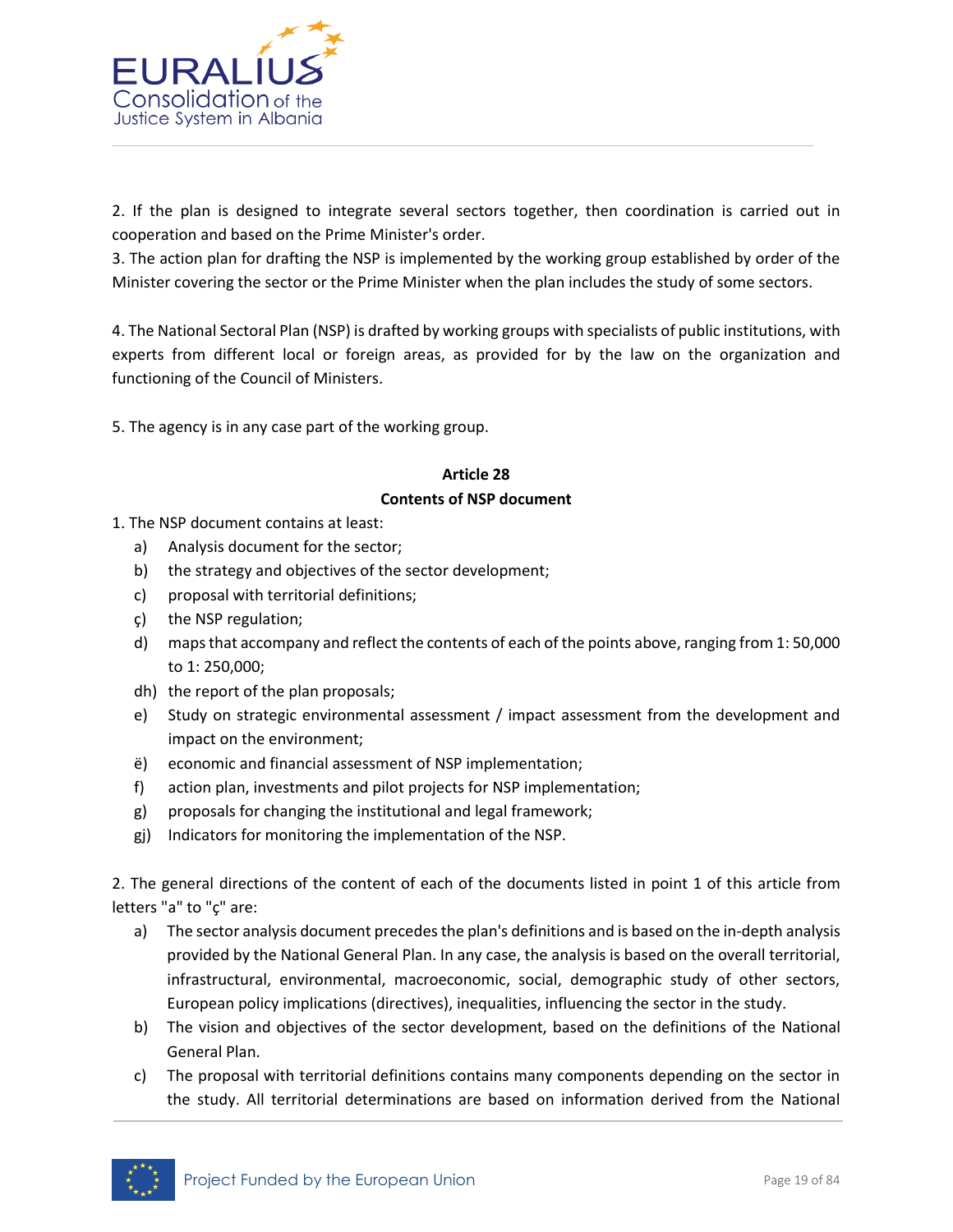

General Plan. Even in the case of the NSP, the issues, areas and structures of national importance can be defined or reviewed.

- ç) The NSP Regulation contains, at least:
	- i) definitions;
	- ii) rules applicable to other planning levels, such as general local plans or sectoral plans at the regional level, which guarantee the implementation of the NSP and territorial protection, based on sectoral laws in force;
	- iii) Sector Development Conditions to be Implemented by Planning Authorities;
	- iv) other rules, as appropriate.

## **Article 29**

#### **Initiative for drafting NSP**

- 1. The work process for the NSP is preceded by undertaking the initiative for its drafting.
	- a) The authority responsible for undertaking and drafting the initiative is the minister covering the sector, who submits it to the National Territorial Council for approval. If the plan is drafted to analyze some sectors in an integrated form, then the initiative is undertaken by several ministers together.
	- b) The authority responsible for the adoption of the initiative is the National Territorial Council.
- 2. The initiative for drafting NSP contains:
	- a) analysis, which determines the purpose and need for drafting or reviewing the planning document;
	- b) the boundaries of the territory of the Republic of Albania covering the planning document;
	- c) action plan for drafting the NSP document;
	- ç) the list of composing documents of the NSP;
	- d) experts (areas of expertise) that will constitute the working group that will draft the NSP;
	- f) Definitions for the co-ordination process, counselling and public meetings and respective deadlines;
	- e) budget for drafting the NSP;
	- ë) where appropriate, the decision to suspend development for all or part of the territory, in accordance with Article 33 of the Law, accompanied by the relevant map
- 3. The initiative should be made public and published in the register by the responsible authority:
	- a) The decision of the minister responsible for taking the initiative shall be published in the register, within 10 days from the date of receipt of the initiative, according to points 1 and 4 of Article 56 of the law.
	- b) The minister's decision to take the initiative is also published on the official website of the ministry.
- 4. The initiative should be made public and published by the responsible authority:

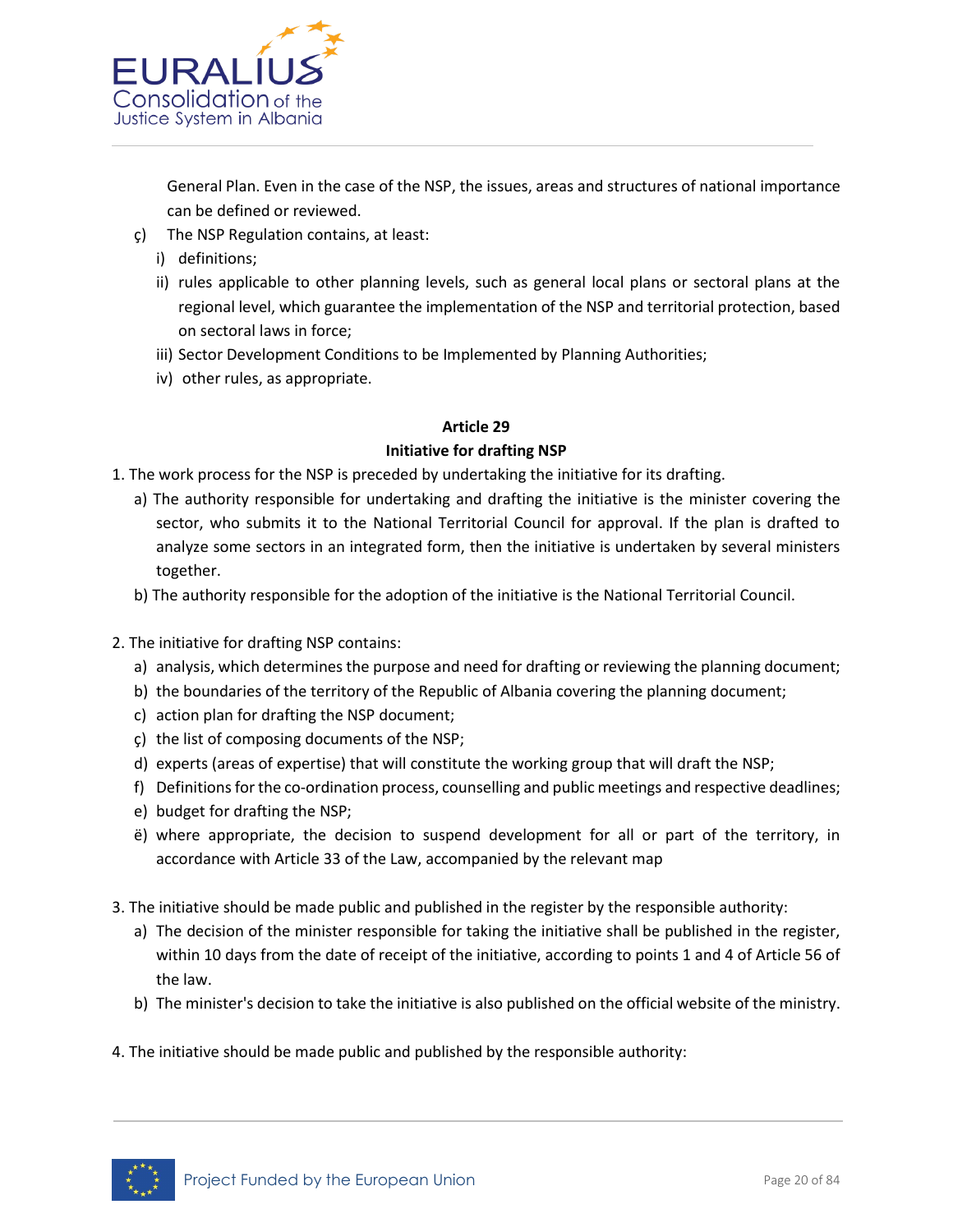

- a) The TAC's decision to approve the initiative together with the document of the initiative shall be published in the Register within 10 days from the date of approval pursuant to paragraphs 1 and 4 of Article 56 of the law.
- b) The TAC decision and the document of the initiative are also made public on the official website of the CCT Secretariat and the responsible planning authority.

# **Article 30**

# **Approval of NSP**

1. The process of adopting the National Sectoral Plan (NSP) is done in accordance with the provisions of Article 25 of the Law.

2. The process of approving the plan contains, at least, these steps:

- a) The request of the authority responsible for reviewing and approving the plan in the CCT;
- b) Review / update the plan document by the responsible authority;
- c) The decision of the CCT.
- 3. Materials submitted / published for the approval of the planning document are:
	- a) The initiative approved by the CCT;
	- b) Full planning document;
	- c) The act of approval by the authority responsible for the Strategic Environmental Assessment Study, of impact from development and of impact on the environment, referred to specific legislation in force;
	- ç) The compliance act by the Agency or the Statement of tacit Compliance.

4. Upon publication in the full NSP document in the register, the Responsible Authority shall make a request for obtaining the act of compliance from the Agency.

5. The review of the plan document is carried out according to these definitions:

- a) The Agency shall review the compatibility of the National Sectoral Plan documentation within 30 days from the submission date for compliance review of the full documentation.
- b) At the end of the 30-day compliance review, the Agency shall draft and publish in the register the technical evaluation report of the NSP and the act of compliance, as appropriate.
- c) The Agency shall repeat the process of reviewing the compatibility of the plan document and drafting the technical evaluation report, if the plan document is reviewed / improved by the responsible authority until compliance is reached.
- ç) In case of non-meeting the above deadlines, the requesting authority notifies the Agency of noncompliance with the deadline and issues the tacit compliance statement.

6. The review / improvement of the document and reflection of the remarks of the Agency is carried out according to these definitions:

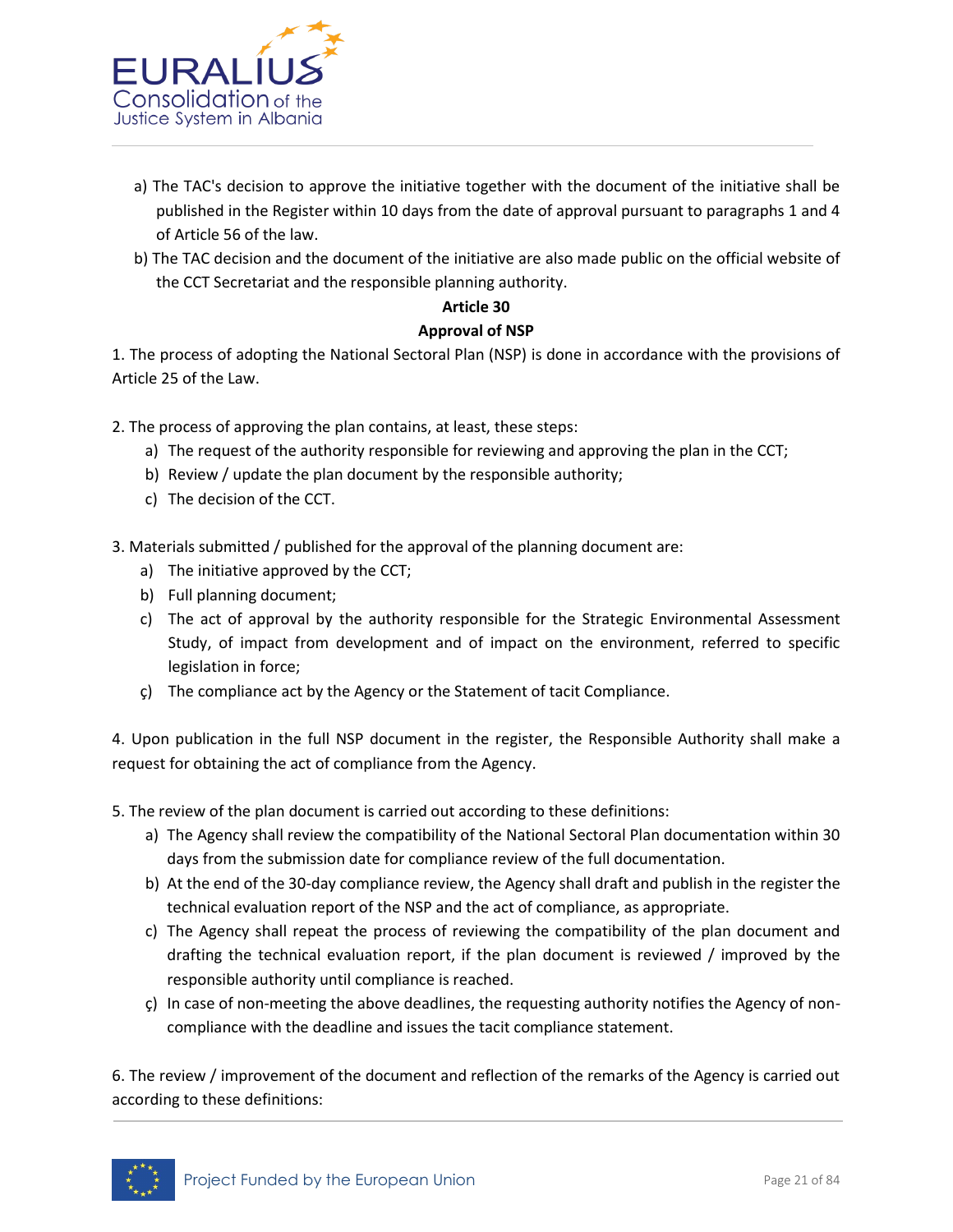

- a) Within 30 days of the publication in the register of the technical evaluation report of the NSP by the Agency, the responsible authority shall revise / improve the plan document to reflect remarks and suggestions, if any.
- b) at the end of the 30-day period, the Responsible Authority republishes the full plan document with the remarks and suggestions reflected, together with the report of the changes.

After the publication of full PSK material in the register according to point 3 of this article, the responsible authority makes the request for review and approval of the planning document in the CCT.

The National Sectoral Plan (NSP) is approved by the TAC in accordance with Article 7, letter "b" of the Law.

- a) The TAC makes a decision regarding the adoption of the national sectoral plan within 30 days from the date of full publication of the material in the register.
- b) The basis for the decision-making on the adoption of the NSP consists of:
	- i) Technical Assessment Report and Compliance Act of the Agency;
	- ii) National General Plan (NGP); iii) Legislation in force.

# **Article 31 Entry into effect of NSP**

1. The Sectoral National Plan (NSP) document comes into force upon its full publication in the register of TAC decision and its accompanying documents in accordance with paragraph 2 of Article 56 of the law.

2. The TAC decision shall be published in the register and in any case on the official website of the Secretariat of the TAC and the authority responsible for planning, within 10 days from the date of its approval in accordance with paragraph 4 of Article 56 of the law.

3. The TAC Secretariat, in accordance with Law no. 107/2014, no later than 15 days after the approval of the CSP, sends to the Central Technical Archives of Construction and the responsible planning authority a copy of the planning document, approved together with the decision of its approval, according to the definitions of point 4, of Article 25 of the law.

#### **Article 32**

#### **Implementation and monitoring the NSP implementation**

1. Monitoring of the implementation of the NSP is done by the authority responsible for drafting the plan, in accordance with point 1, letters "c" and "g" of Article 10 of the law.

2. Monitoring of the implementation of the plan is made on the basis of the action plan and the document of the monitoring indicators, approved as an integral part of the plan document.

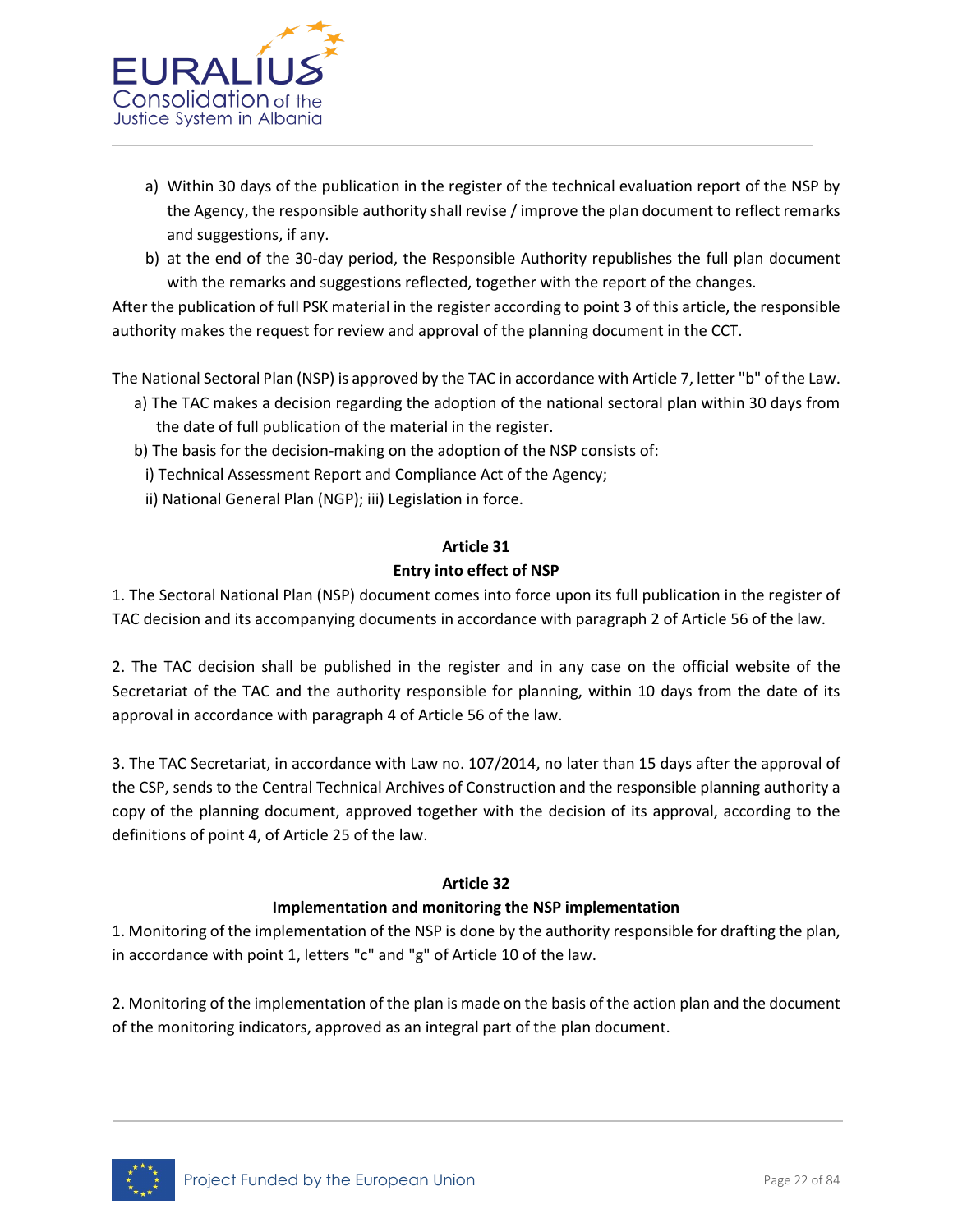

3. The national sectoral plan is implemented through sectoral plans at the regional level, local and local sectoral plans, as well as pilot projects of capital / strategic investments according to its action plan and regulation.

# **SECTION 5 DETAILED PLAN FOR NATIONAL RELEVANCE ZONES (DPANI)**

#### **Article 33 Issues, areas and facilities of national importance**

- 1. Issues, areas and facilities of national importance are subject to national planning.
- 2. Issues, areas and facilities of national importance include:
	- a) special cultural, historical, economic, social or environmental characteristics of one or more structures, installations, networks or areas aimed directly at the realization of national interests in parts of the territory, such as: the areas having priority for the development of tourism, culture, historic centers, archaeological parks, forests and protected natural areas, natural monuments, including unique geographic features, areas of natural hazards, ecological networks, endangered ecosystems and biodiversity, mineral and natural resources and networks, industrial complexes and parks , national roads, railway lines and auxiliary infrastructure, energy sector, national infrastructure installations, electronic communications infrastructure, airports, ports and sea routes, developments in military areas, coastal strips, coasts and water resources, lagoons, rivers, lakes, dams and banks, agricultural lands, public hospitals of sports facilities and terrain;
	- b) Educational, health, social, cultural and artistic developments or structures, which, because of their characteristics, are important for carrying out the activity of state institutions, as defined by law;
	- c) minimum requirements for the protection of health, life and public safety, and mobility suitability for persons with disabilities, children, the elderly and other categories with special needs that are necessary for this.

3. The coastal zone, the coastal protected area, is an area of national importance with special natural, cultural and historical values, proclaimed by the TAC decision. For the purpose of protecting and sustainable and efficient use of this area, it is continuously monitored by relevant institutions. Its boundary line changes are made only by the TAC decision and are published in the register by the TMC Secretariat and the planning authority.

# **Article 34 Determining the issue, area and object of national importance**

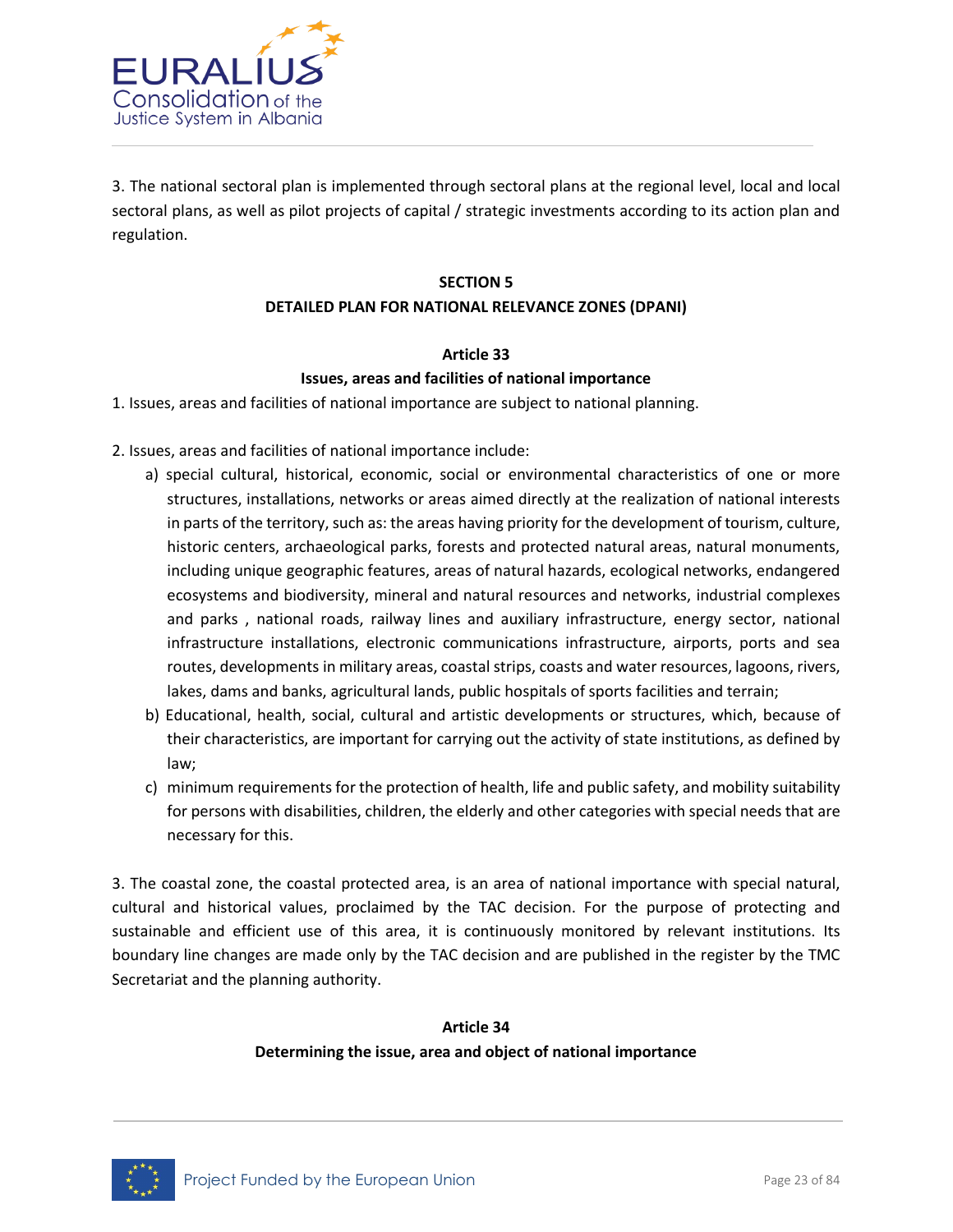

1. The Agency, ex officio or at the request of a ministry or other central or local authority, undertakes the initiative and proposes to TAC for approval to determine a matter, area or facility as of national importance in planning.

2. The issues, areas and facilities of national importance are also proposed during the process of drafting the National General Plan or national sectoral plans.

3. TAC approves an issue, area or object as of national importance as part of the National General Plan, national sectoral plans or through a specific process with the Agency's proposal.

4. When the approval according to point 3 of this article is carried out through a special process, the project approval for the initiative contains:

- a) the type and the particulars of the matter, area or object of national importance;
- b) boundaries or location in the territory, as appropriate;
- c) reference to specific legislation and / or planning documents in force where the need to determine national importance is supported;
- ç) the objectives to be achieved and the reasons and economic and technical circumstances that make this determination necessary;
- d) proposal for suspension of development, according to law, if necessary;
- dh) Determining the obligation to draw up a detailed plan for the area of national importance, as appropriate;
- e) determining the ministry responsible for drafting a detailed plan for the area of national importance, as appropriate.

5. The respective TAC decision is published in the register and is also notified through one or more traditional means of information.

6. When the national plan or the TAC decision defines the obligation to draw up a detailed plan for the area of national importance, the ministry responsible for the matter should take the steps to draft the plan.

7. The structure and form, as well as the process for the initiative, the design and approval of the detailed plan for an area of national importance are defined in this regulation, while the implementation of the DPANI through development instruments and building permits are defined in the development regulation according to the definitions of point 5 of Article 18 of the Law.

# **Article 35 Scope of the DPANI**

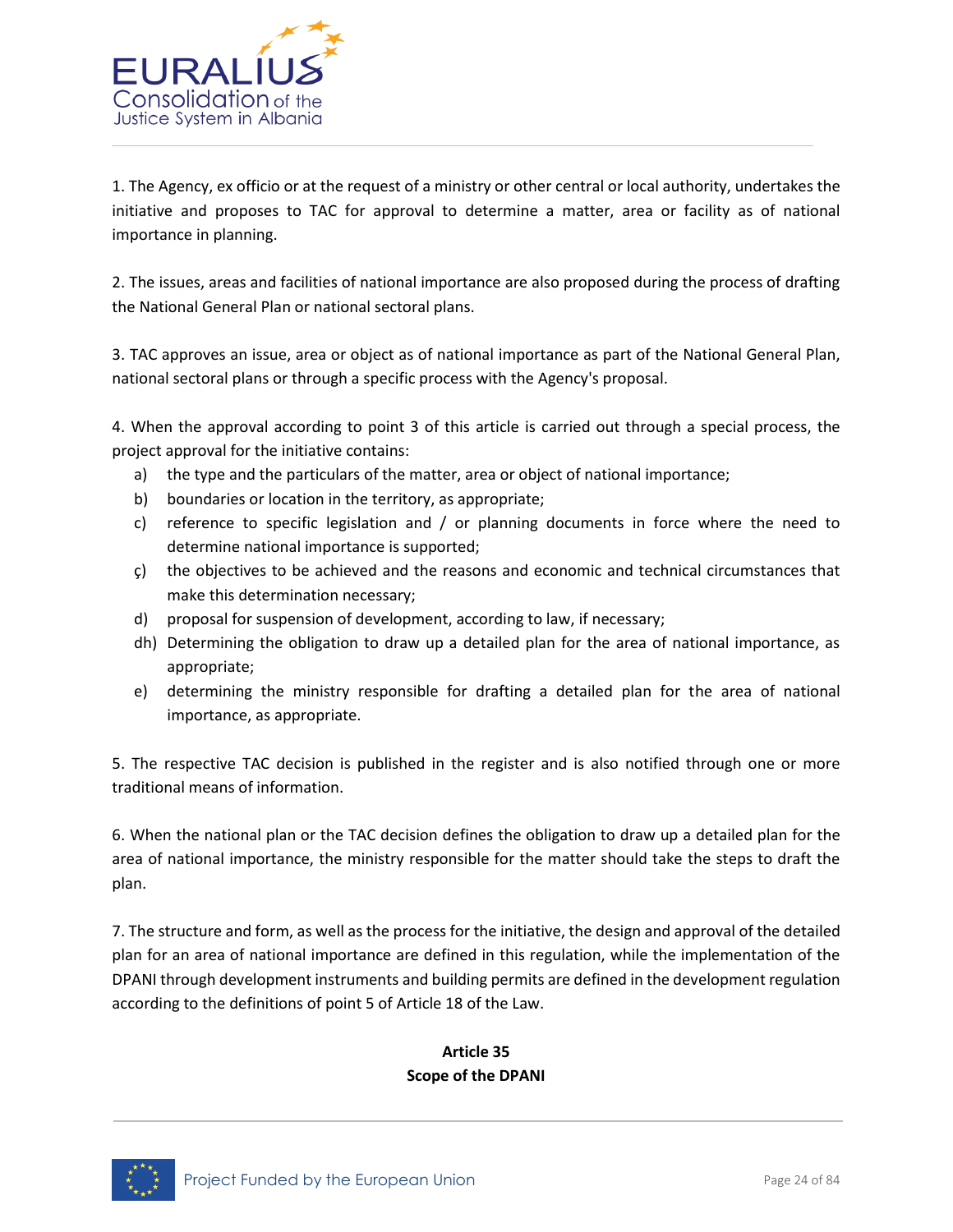

1. The detailed plans for areas of national importance are drafted by the ministry responsible for the relevant issue in order to protect, maintain and develop sustainable areas of national importance.

- 2. The scope of the detailed plan for a zone of national importance is:
	- a) Areas and / or issues of national importance in territorial planning, which provide for priority development interventions;
	- b) important and strategic public investments that influence the sustainable development of the territory and have a national impact.

3. The detailed plan for an area of national importance, as drafted and implemented, must follow the planning principles as an ongoing process of continuous work.

#### **Article 36**

## **Authority responsible for drafting DPANI**

1. The drafting process of DPANI is coordinated by the minister covering the issue for which the plan is drafted, which is also the authority responsible for drafting the plan in accordance with point 1, letter "a" of Article 10 of the law.

2. If the matter for which the plan is drafted involves several sectors, then coordination is carried out in cooperation and based on the Prime Minister's order.

3. The action plan for the drafting of DPANI is implemented by the working group established by order of the minister covering the sector or the Prime Minister when the matter for which the plan is drafted includes several sectors.

4. The detailed plan for an area of national importance (DPANI) is drafted by working groups with specialists of public institutions, with experts from different fields, domestic or foreign, according to the provisions of the law on the organization and functioning of the Council of Ministers.

5. The agency is in any case part of the working group.

# **Article 37**

#### **Contents of DPANI document**

1. The detailed plan document for an area of national importance (DPANI) is based on national planning documents and legislation in force.

2. The DPANI document contains, at least:

- a) area analysis document;
- b) the development strategy of the area;

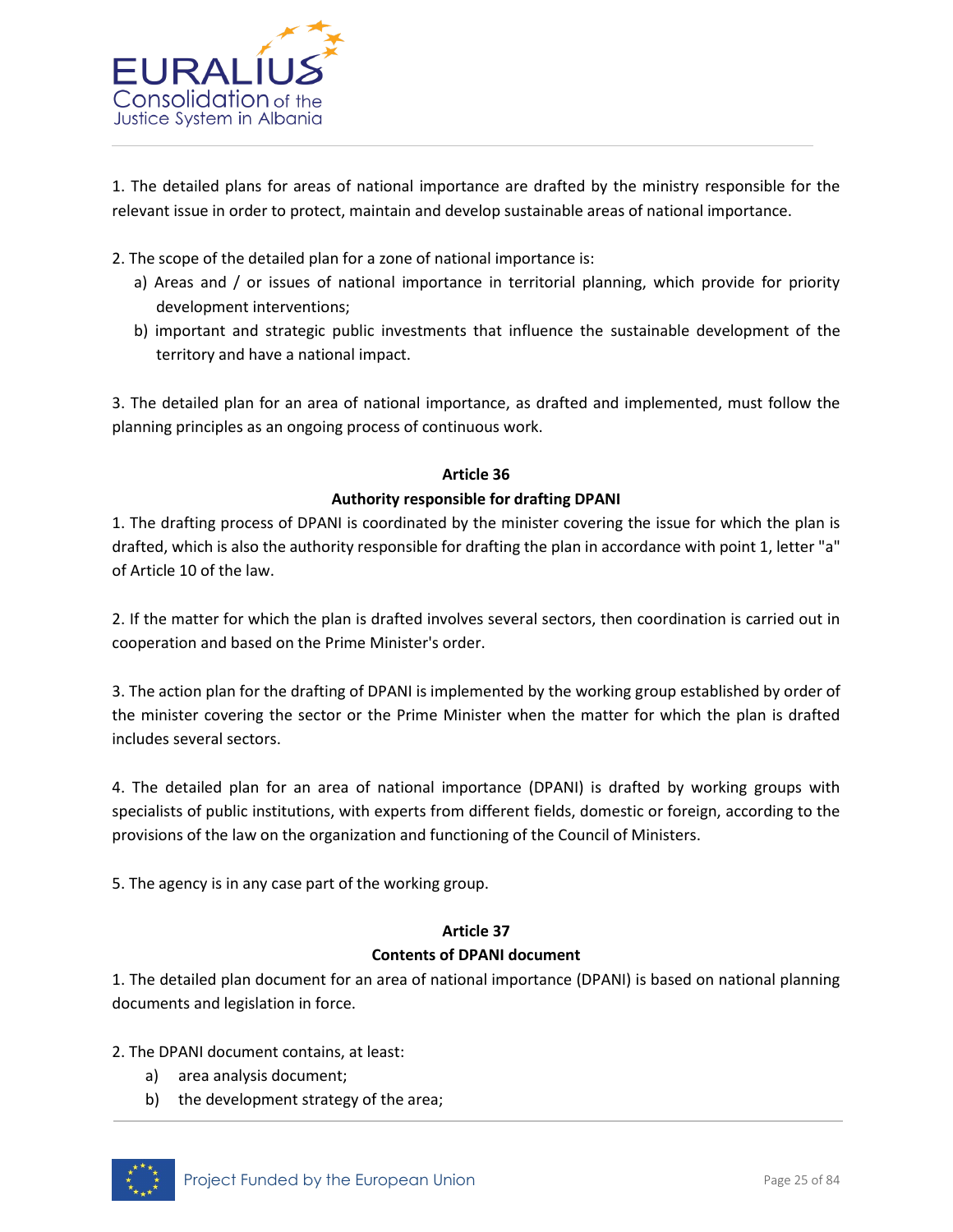

- c) proposal with territorial definitions; ç) the DPANI regulation;
- d) maps accompanying and reflecting the content of each of the points above, ranging from 1: 500 to 1: 2,000, in accordance with the size of the area;
- dh) the report of the plan proposals;
- e) Impact Assessment Study on Development and Impact on Environment;
- ë) economic and financial assessment for the implementation of DPANI;
- f) plan of actions and investments for the implementation of DPANI;
- g) indicators for monitoring the implementation of DPANI.

4. The general directions of the content of each of the documents referred to in paragraph 1 of this Article from letters "a" to "ç" are:

- a) The zone analysis document precedes the plan definitions and is based on the in-depth analysis provided by PPP or CSC. In any case, the analysis of the area contains:
	- i) maps in scale 1: 500 or 1: 2,000, depending on the surface ofthe respective area, which present the technical survey of topography, spaces, uses, parcels, buildings and infrastructure in the area, denominations, dimensions and boundaries;
	- ii) detailed photographic document of the area;
	- iii) the map accompanied by a list of owners of parcels and facilities and all property records under the real estate register;
	- iv) the relationship to the rules and maps that show protected areas and structures, if any, in accordance with the applicable environmental and cultural heritage legislation;
	- v) a detailed analysis of environmental, landscape and infrastructure problems, in accordance with the definitions of the National General Plan;
	- vi) analysis of the quality of existing facilities and needs for regeneration, conservation or maintenance;
	- vii) the development strategy of the area is based on the definitions of national plans or government programs.
- b) the proposal with territorial definitions with the components, some of which are listed below:
	- i) the report and maps for the proposed land use plan after the reorganization of plots through separation and / or merger. The land use is presented for basic categories, sub-categories and for functions or activities according to their distribution in plots and in each object;
	- ii) the report and maps for the proposed plan of all necessary main and secondary infrastructure in the area, including parking;
	- iii) graphic presentation of proposals to guarantee equal and independent access and use of spaces by all persons;
	- iv) mapping and argumentation of the objects to be demolished and those to be regenerated and / or restored;
	- v) volumetric presentation and trace of the foreseen structures / facilities;

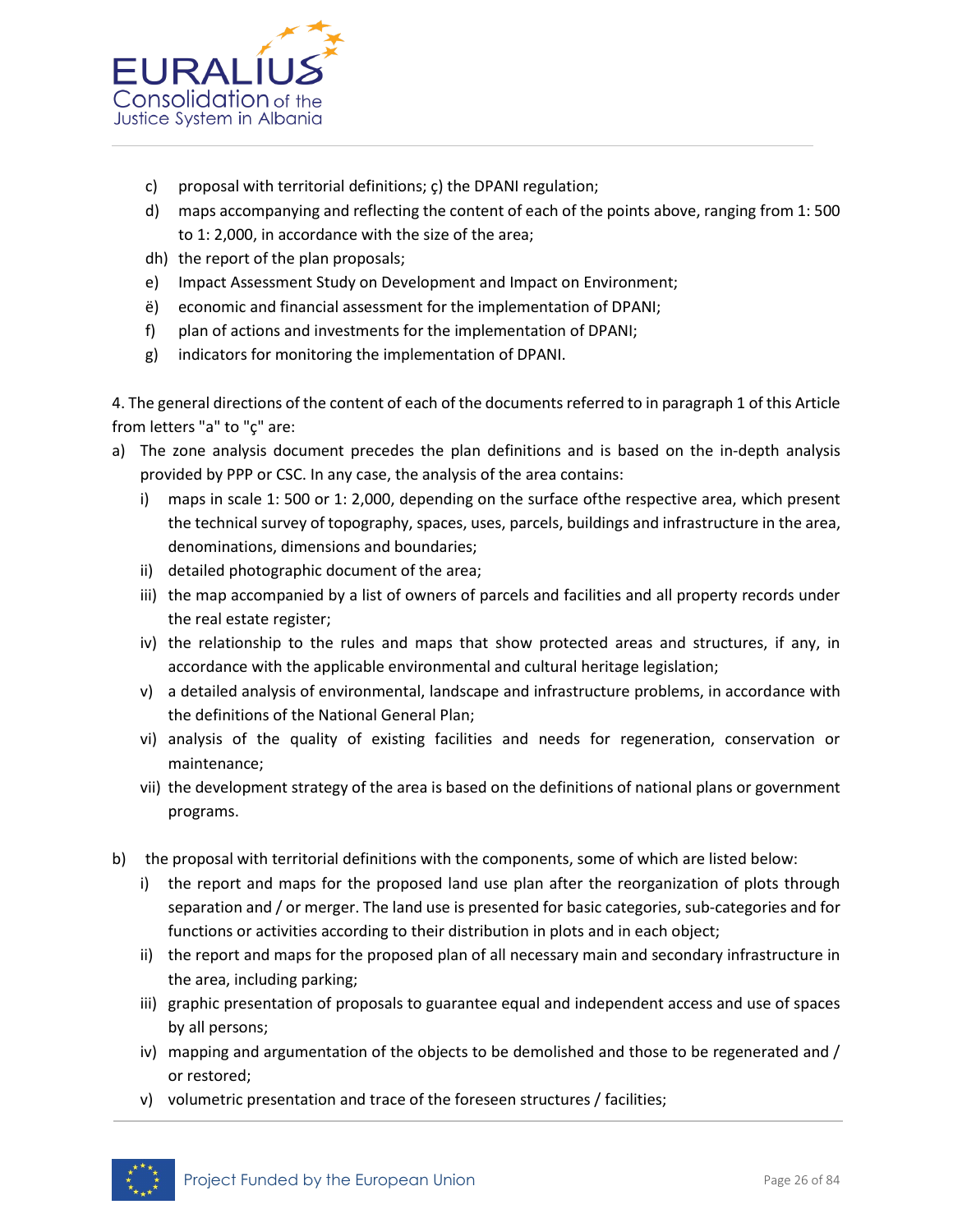

- vi) a detailed presentation in the report and map of the intensity of construction and the land use coefficient for each parcel, as well as the distances and height of the premises in accordance with the development regulation;
- vii) the manner of implementation of development direction instruments in accordance with the law and the relevant regulations.
- c) The PDRC Regulation contains, at least:
	- i) definitions of terms used;
	- ii) the explanation of the codes used for:
		- categories and sub-categories of land use;
		- systems / areas / units;
		- other codes as appropriate;
	- iii) norms, indicators and applicable planning standards, according to this regulation;
	- iv) the rules of conservation of the environment, landscaping, natural resources, cultural heritage sites and facilities, including at least:
		- norms and standards for developments that have an impact on the environment, health, landscape and cultural heritage, according to the special legislation in force.
		- norms, standards and rules for cultural, historical and environmental heritage sites and facilities, if any such elements exist in the area;
		- defining the protective line along the water elements (blue line), if there are such elements in the area.
	- v) the rules for each zone unit containing, at least:
		- development conditions;
		- basic categories and sub-categories of land use;
		- activities and functions in accordance with land use categories;
		- uses that are permitted, prohibited or conditioned, including the relevant conditions;
		- legal, public or private rights and restrictions arising from the use of development indicators;
		- rules of subdivision and aggregation of parcels in each unit:
	- vi) road and transport system rules containing at least:
		- definition and description of the categories of road network in accordance with the special legislation;
		- technical conditions and dimensions;
		- the parameters of the mobility and transport scheme, according to the special legislation;
		- designation of the construction line (red line) along the side of the body of the road;
	- vii) architectural rules, as appropriate;
	- viii) rules on the use of spaces by "persons with disabilities".

# **Article 38 Initiative for drafting DPANI**

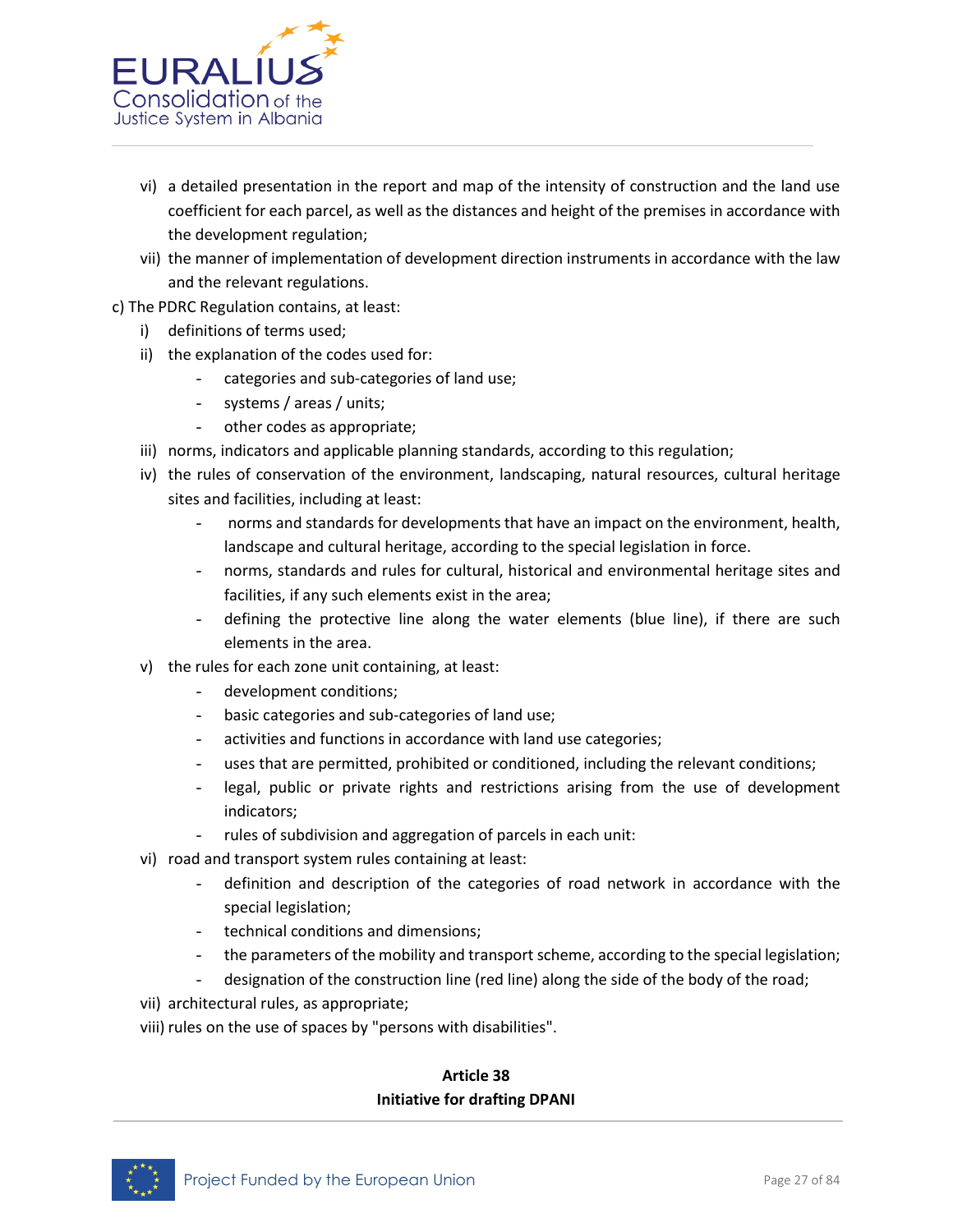

- 1. The work process of DPANI precedes launching the initiative of drafting it.
- 2. The undertaking of the initiative is carried out according to the definitions:
	- a) The authority responsible for undertaking the initiative, according to point 2, Article 18 of the law, is the minister responsible for the relevant issue of national importance, which submits the request for approval to the National Council of Territory.
	- b) The Minister undertakes the initiative for the drafting of the DPANI on its own initiative or on the basis of the evaluation of the demand from the public or private sector institutions.
	- c) The interested public or private sector institutions may request the minister responsible for taking the initiative for the elaboration of a detailed plan for a zone of national importance (DPANI).
	- ç) The authority responsible for approving the initiative is the National Territorial Council.
- 3. The document for the drafting of the DPANI contains:
	- a) an analysis that determines the purpose and need for drafting or reviewing the detailed plan;
	- b) the boundaries of the area of national importance, according to the national planning documents or the TAC decision;
	- c) action plan for drafting the PDRSK document;
	- ç) the list of constituent documents of the DPANI;
	- d) experts (areas of expertise) that will constitute the working group to be drafted by the DPANI;
	- dh) definitions for the process of co-ordination, counseling and public meetings and respective deadlines;
	- e) Budget for drafting DPANI;
	- ë) where appropriate, the decision to suspend development for all or part of the territory, in accordance with Article 33 of the Law, accompanied by the relevant map
- 4. The initiative should be made public and published in the register by the responsible authority:
	- a) The approval of the minister responsible for taking the initiative shall be published in the register, within 10 days from the date of receipt of the initiative, according to points 1 and 4 of Article 56 of the law.
	- b) The minister's approval of the initiative is also made public on the official website of the ministry.

5. The entry into force of the TAC decision to approve the initiative is made after the publication of the decision in the register by the TAC secretariat:

- a) The TMC's decision to approve the initiative, together with the document of the initiative, is published in the register within 10 days from the date of approval according to points 1 and 4 of Article 56 of the law.
- b) The TMC's decision and the document of the initiative are also made public on the official website of the Secretariat of the TAC and the responsible planning authority.

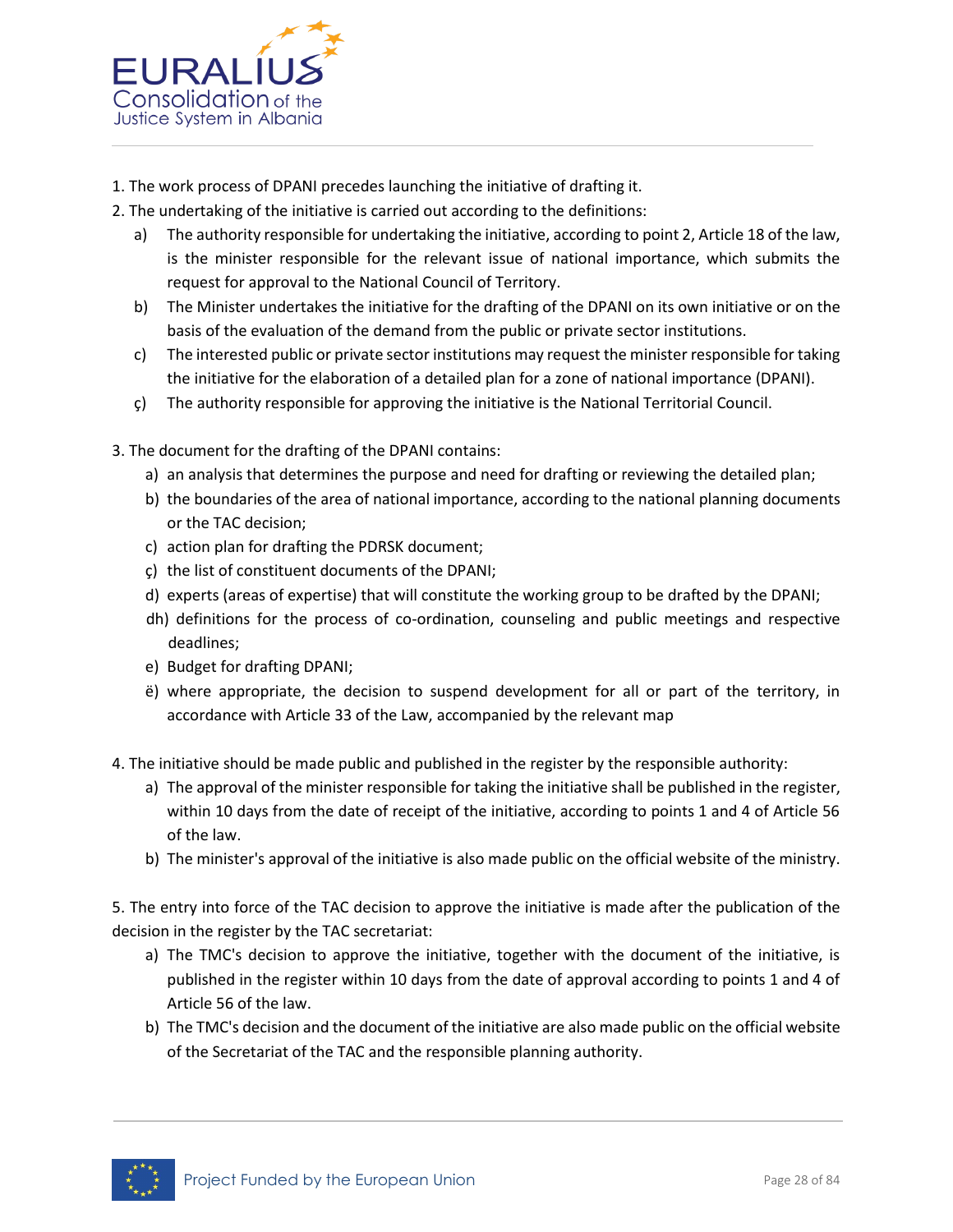

## **Article 39 Adoption of DPANI**

1. The process of approving the detailed plan for a zone of national importance (DPANI) is done in accordance with the provisions of Article 25 of the law.

2. The process of approving the plan contains, at least, these steps:

- a) The request from the authority responsible for reviewing and approving the planning document in the NCT;
- b) TOR decision-making.
- 3. Materials submitted / published for the approval of the planning document are:
	- a) The initiative approved by the CCT;
	- b) Full planning document;
	- c) The Act approving the Study on Strategic Environmental Assessment, referring to the special legislation in force;
	- ç) Compliance Act by the Agency or Compliance Statement.

4. Upon publication in the complete PDRC document in the register, the responsible authority shall make a request for obtaining the document's compliance act from the Agency.

- 5. The review of the plan document is carried out according to these definitions:
	- a) The Agency shall examine the compatibility of the detailed plan documentation with the area of national importance within 30 days from the date of submission of the full documentation for review.
	- b) At the end of the 30-day period of compliance review of the documentation, the Agency compiles and publishes in the register the technical evaluation report of the DPANI, as well as the compliance act, as appropriate.
	- c) The Agency shall repeat the process of reviewing the compatibility of the plan document and drafting the technical evaluation report, if the plan document is reviewed / improved by the responsible authority until compliance is reached.
	- ç) In case of non-meeting the above deadlines, the requesting authority notifies the Agency of noncompliance with the deadline and issues the tacit compliance statement.

6. The review / improvement of the document and reflection of the remarks of the Agency is carried out according to these definitions:

- a) Within 30 days of the 's publication of the technical evaluation report of the DPANI, the responsible authority shall revise / improve the plan document to reflect remarks and suggestions, if any.
- b) At the end of the 30-day period, the responsible authority republishes the complete plan document with the remarks and suggestions reflected, together with the report of the changes.

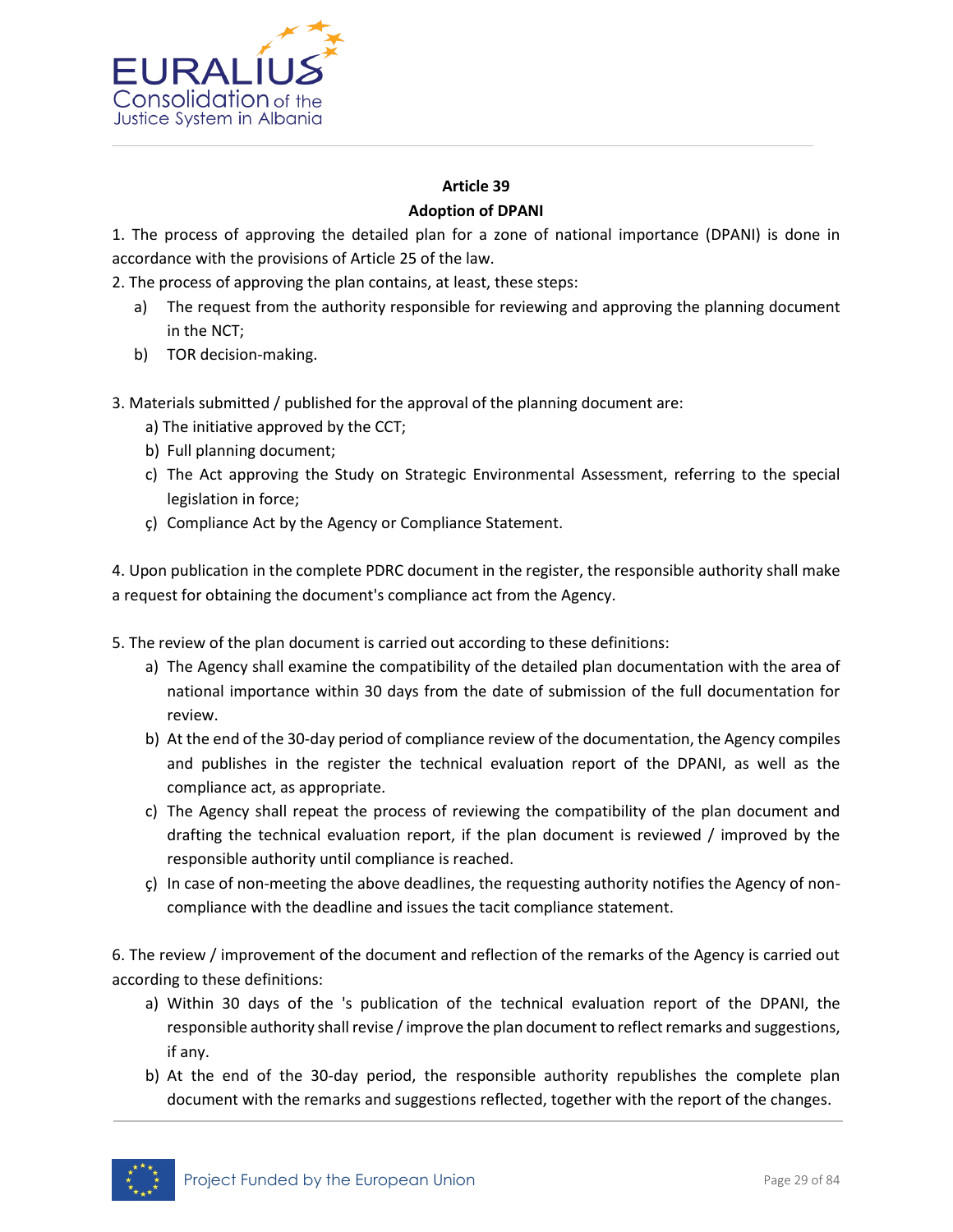

c) After the publication of the full PDRC material, according to the definitions of point 3 of this article, the responsible authority makes the request for the review and approval of the planning document in the CCT.

7. The detailed plan for a zone of national importance (PDCS) is approved by the TAC in accordance with paragraph 4 of Article 18 of the law.

- a) The TAC makes a decision regarding the approval of the detailed plan within 30 days of the complete publication of the material in the register.
- b) The basis for the decision-making on the adoption of the DPANI consists of:
	- i) the technical assessment report and the act of compliance of the Agency;
	- ii) the National General Plan (PPP); iii) sectoral national plans (CSPs); iv) legislation in force.

# **Article 40 Entry of DPANI into effect**

1. The detailed plan document for an area ofnational importance (PDRSR) comes into force upon its full publication in the register of the TAC decision and its accompanying documents in accordance with paragraph 2 of Article 56 of the law.

2. The TAC decision shall be published in the register and in any case on the official website of the Secretariat of the TAC and the authority responsible for planning, within 10 days from the date of its approval in accordance with paragraph 4 of Article 56 of the law.

3. The KTC Secretariat, in accordance with Law no. 107/2014, no later than 15 days after the approval of NGP, sends to the Central Technical Archives of Construction and the responsible planning authority a copy of the planning document, together with the decision of its approval, according to the definitions of point 4, of Article 25 of the law.

#### **Article 41**

# **Implementing and monitoring the application of DPANI**

1. Monitoring the implementation of DPANI is done by the authority responsible for drafting the plan, in accordance with point 1, letter "g" of Article 10 of the law.

2. Monitoring of the implementation of the plan is made on the basis of the action plan and the document of the monitoring indicators, approved as an integral part of the plan document.

3. The detailed plan for an area of national importance is implemented through building permits, according to the plan of operations and the regulation of this plan.

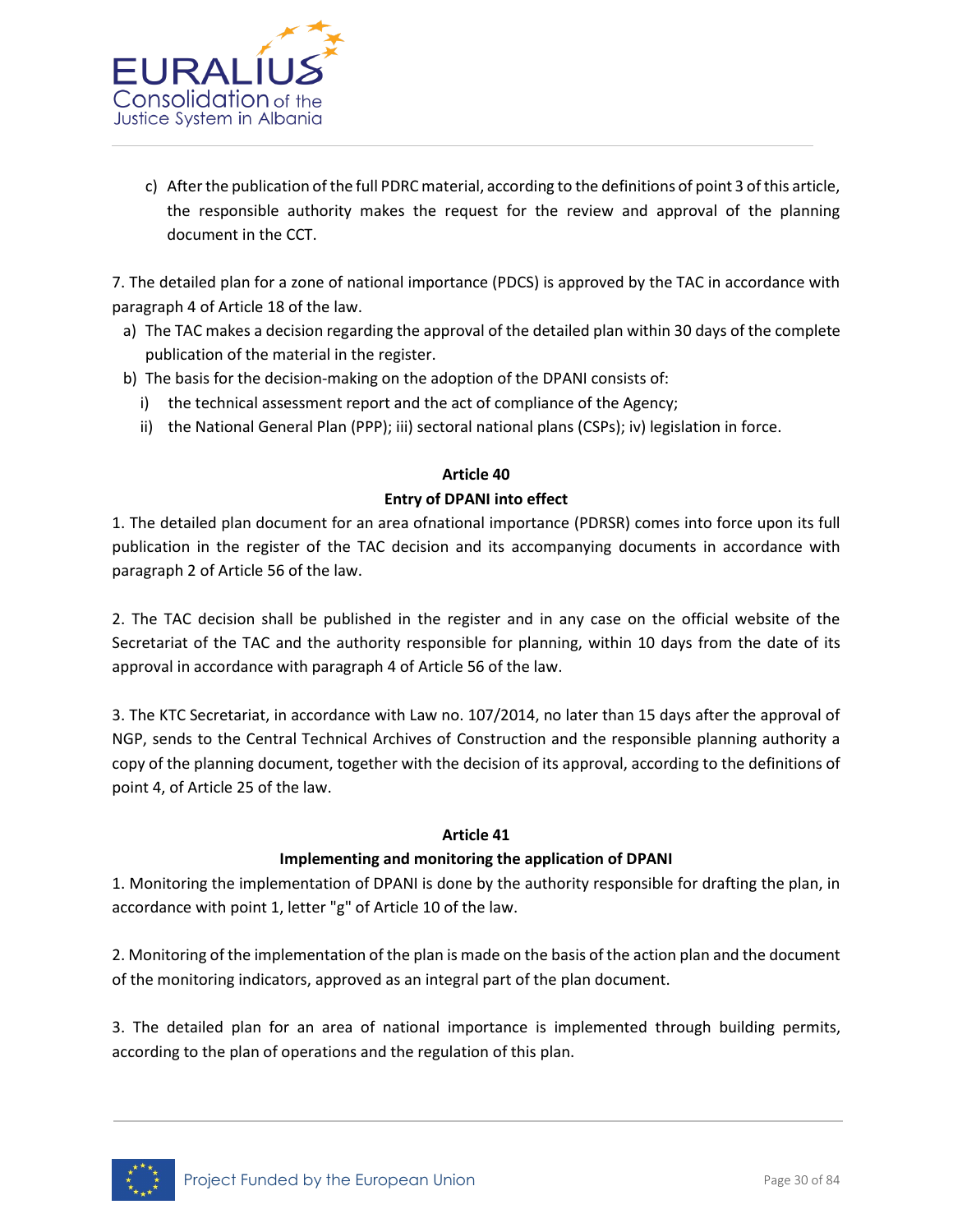

# **SECTION 6 SECTORAL PLAN AT REGIONAL LEVEL**

## **Article 42**

## **Scope of the SPRL**

1. Sectoral plans at the regional level are designed to implement the National General Plan and / or national sectoral plans.

2. Sectoral plans at the regional level in function of the sector or sectors for which they are drafted may be subject to:

- a) co-ordination of work at the regional level for the implementation of programs and definitions that come from national plans;
- b) balancing national and local needs and interests for developments at the county level;
- c) Determining a platform and mandatory strategic directions of territorial development for the relevant governance unit and the overall local plans of the basic level of the local government;
- ç) the strategic design for the regulation of land uses according to territorial systems;
- d) planning programs and measures to ensure environmental protection, sustainable development of natural resources, cultivable land, landscapes and green spaces;
- dh) regulation of location and programs for public infrastructure and public servitudes, according to the legislation in force;
- d) regulating the conservation, use and, where appropriate, handling the protected natural and historic areas, in accordance with the requirements of the legislation in force.

3. The sectoral plan at the regional level, during the design and implementation phases, should follow the planning principles as an ongoing process of work.

#### **Article 43**

# **Authority responsible for drafting SPRL**

1. The sectoral plans at the regional level are drafted by the District Council in accordance with paragraph 1 of Article 11 of the law.

2. The SPRL drafting process is coordinated by the Chairman of the Regional Council, which in this case is the authority responsible for drafting the plan.

3. The SPRL drafting process is coordinated with the ministry covering the sector.

4. The action plan for drafting the SPRL is implemented by the working group set up as appropriate by order of the President of the District Council.

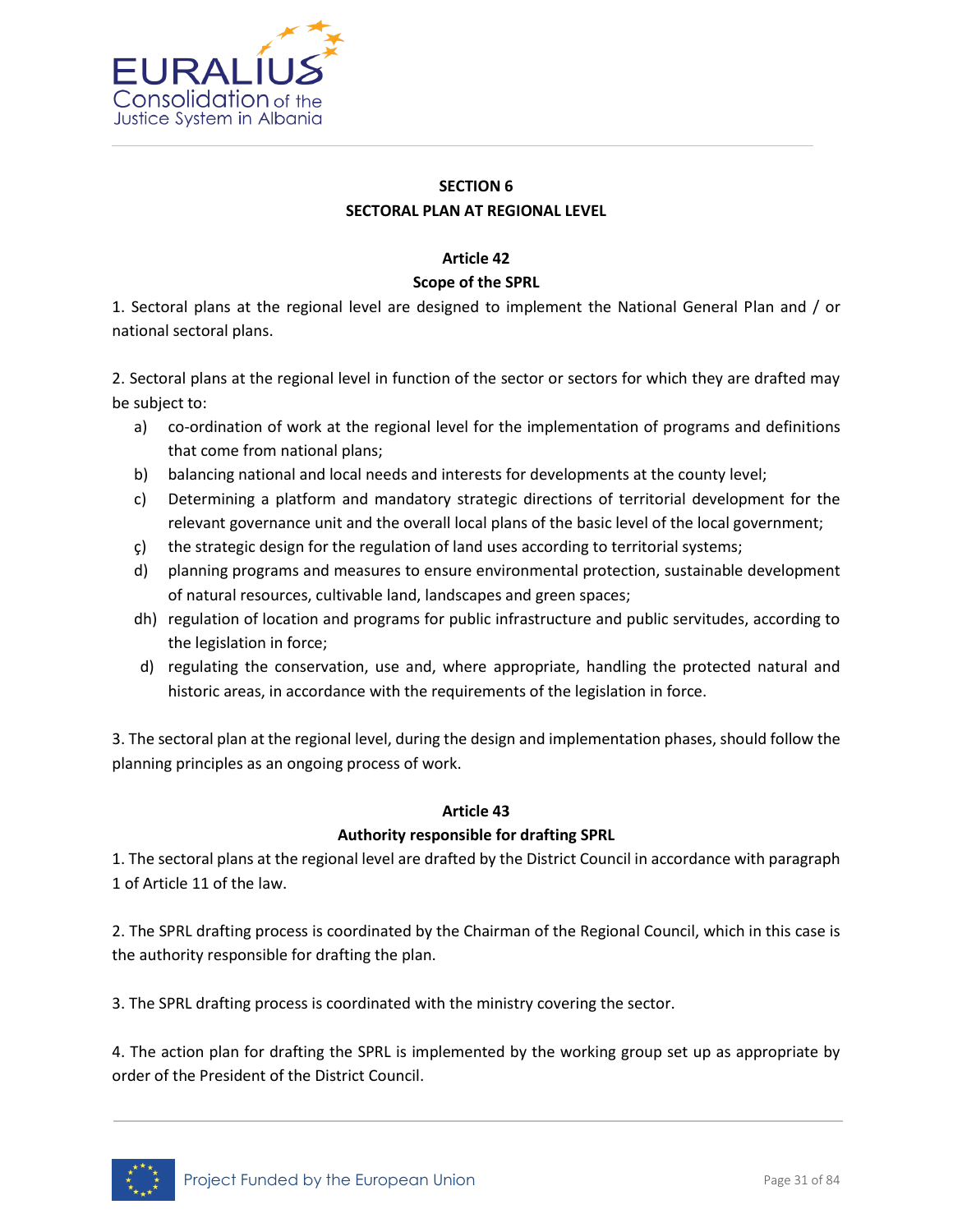

5. The sectoral plan at the regional level is drafted by working groups with specialists of public institutions, with experts from different fields, native or foreign.

6. The Regional Council and the ministries covering the sectors for which the plan is drafted are part of the working group.

7. The agency is in any case part of the working group.

# **Article 44 Contents of the document SPRL**

1. The SPRL document contains at least:

- a) the analysis document for the sector within the regional administrative territory;
- b) the strategy and objectives of the sector development;
- c) proposal with territorial definitions;
- ç) SPRL regulation;
- d) maps accompanying and reflecting the content of each of the points above, ranging from 1: 5,000 to 1: 50,000;
- dh) the report of the plan proposals;
- e) study of impact assessment from development and impact on the environment;
- ë) economic and financial assessment of SPRL implementation;
- f) the plan of actions and investments for the implementation of the SPRL;
- g) Indicators for monitoring the implementation of the SPRL.

2. The general directions of the content of each of the documents referred to in paragraph 1 of this Article from letters "a" to "ç" are:

- a) The analysis document for the sector within the district administrative area precedes the design definitions and is based on the in-depth analysis provided by the National General Plan and the respective national sectoral plan. In any case, the analysis is based on the overall territorial, infrastructural, environmental, macroeconomic, social, demographic, study of other sectors, European policy impacts (directives), inequalities, impact on the study sector and the administrative territory of region.
- b) Sector development strategies and objectives, based on the definitions of the National General Plan and the respective sectoral national plan.
- c) The proposal with territorial definitions contains many components, depending on the sector in the study. All territorial determinations are based on the information derived from the National General Plan and the relevant sectoral national plan.
- ç) SPRL regulation contains at least:
	- i) definitions;

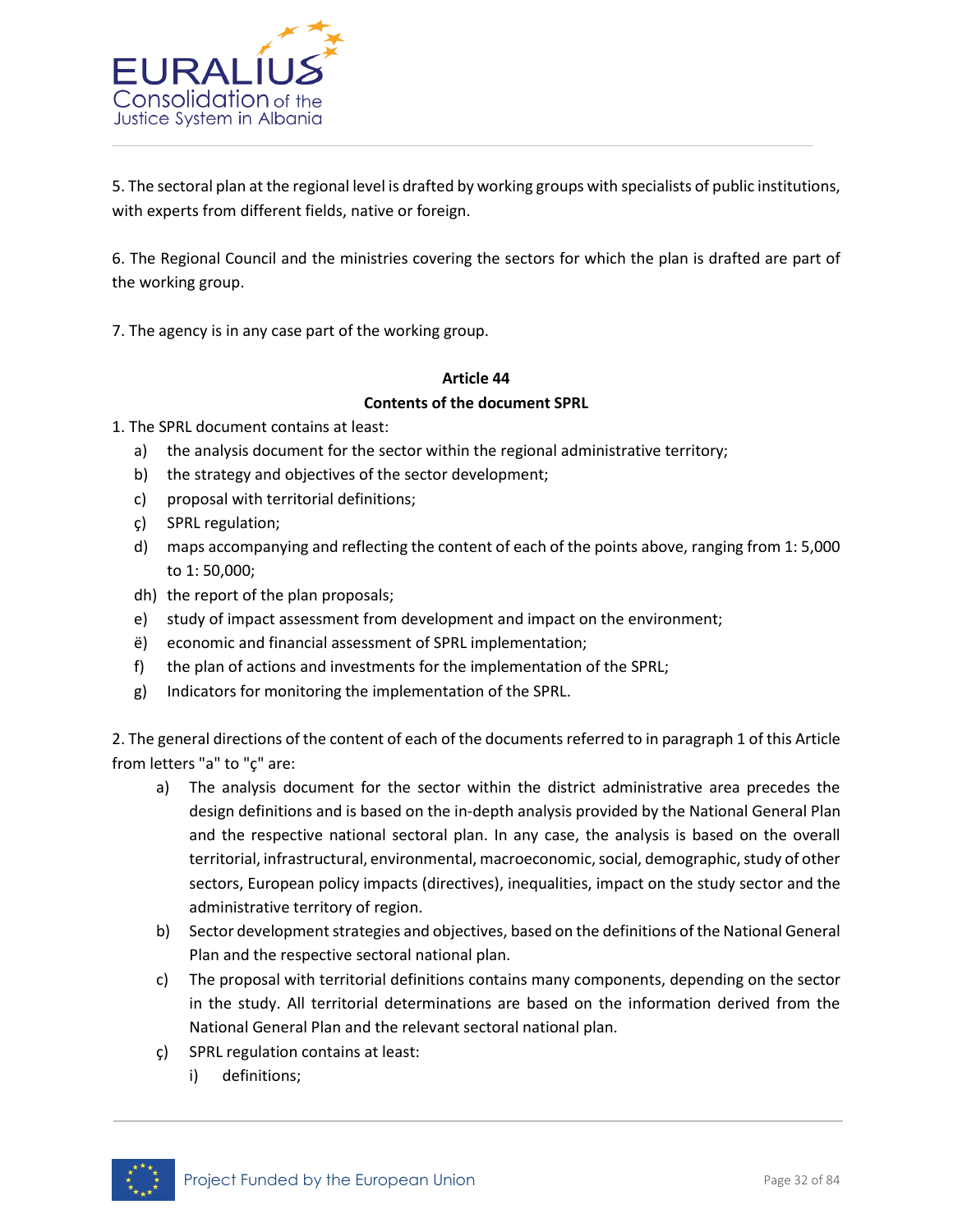

- ii) rules applicable to other planning levels, such as the overall local plans, which guarantee PSQN implementation and territorial protection, based on sectoral laws in force;
- iii) conditions for the development of the sector in the regional administrative territory, which will be implemented by planning authorities.
- iv) other rules, as appropriate.

## **Article 45**

## **Initiative for drafting SPRL**

- 1. The work process for the PSRC is preceded by undertaking the initiative for its drafting.
- 2. The undertaking of the initiative is carried out according to the definitions:
	- a) The authority responsible for undertaking and drafting the initiative is the chairman of the Regional Council.
	- b) The authority responsible for approving the initiative is the Regional Council.
	- c) The initiative approved by the Regional Council should be confirmed by the National Territorial Council, if it determines the suspension of development for all or part of the regional administrative territory.
- 3. Initiative for drafting SPRL contains:
	- a) analysis, which defines the purpose and need for drafting or reviewing the planning document;
	- b) the boundaries of the administrative territory covered by the planning document;
	- c) action plan for drafting the SPRL document;
	- ç) the list of SPRL constituent documents;
	- d) experts (areas of expertise) that will form the working group to draw up the PSNC;
	- dh) definitions for the process of co-ordination, counseling and public meetings and respective deadlines;
	- e) budget for drafting SPRL
	- ë) where appropriate, the decision to suspend development for all or part of the territory, in accordance with Article 33 of the Law, accompanied by the relevant map

4. The initiative should be made public and published in the register by the responsible authority:

The decision of the President of the Regional Council to take the initiative is published in the register, within 10 days from the date of launching the initiative, according to paragraphs 1 and 4 of Article 56 of the law.

The decision of the President of the Regional Council to take the initiative is made public through one or several other means of information.

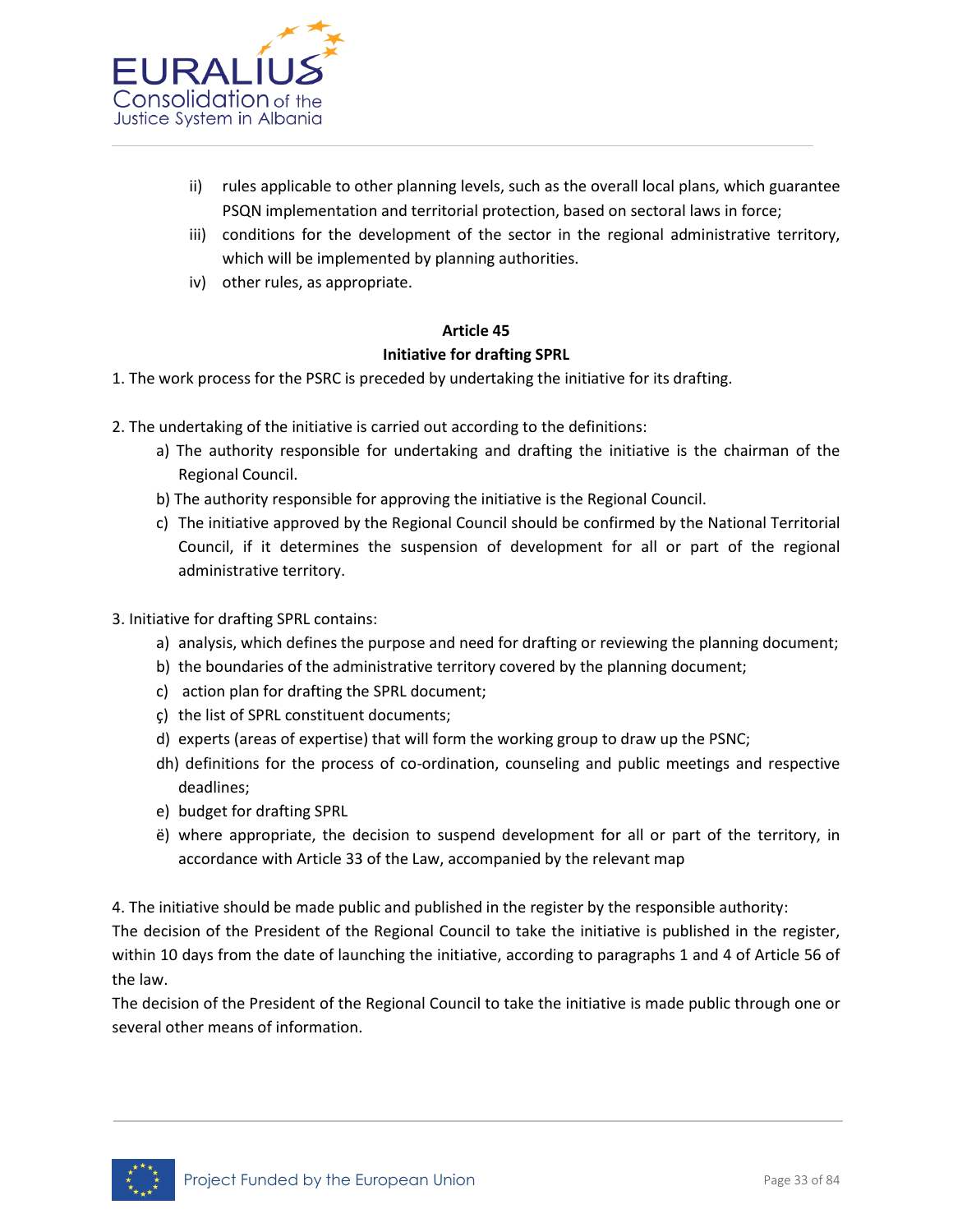

5. In cases where the initiative has to be confirmed by the TAC (when the initiative determines the suspension of development), the entry into force of the TCT decision for the adoption of the initiative is made after the publication of the decision in the register by the TAC secretariat:

- a) The TMC's decision to approve the initiative, together with the document of the initiative, is published in the register within 10 days from the date of approval according to points 1 and 4 of Article 56 of the law.
- b) The TMC's decision and the initiative document are made public on the official website of the Secretariat of the TMC and the authority responsible for the planning.

## **Article 46**

## **Approval of SPRL**

1. The process of approving the regional level sector plan (SPRL) is done in accordance with the provisions of Article 25 of the law.

2. The process of approving the plan contains, at least, these steps:

- a) approval of the plan document in the Regional Council;
- b) the request of the authority responsible for reviewing and approving the plan in the NCT;
- c) the decision of the TAC.

3. The materials submitted for the approval of the planning document are:

- a) the initiative adopted;
- b) complete planning document;
- c) strategic environmental assessment referred to specific legislation in force;
- ç) the act of compliance by the Agency or the statement of compliance in silence.

4. Upon publication in the full SPRL document in the register and following the publication of the decision of the Regional Council, the responsible authority shall make a request for obtaining the act of compliance of the document with the Agency.

5. The review of the plan document is carried out according to these definitions:

- a) The Agency shall review the compliance of the sectoral plan documentation at the regional level within 30 days from the date of submission for review of the complete documentation.
- b) At the end of the 30-day period of review of the compatibility of the documentation, the Agency shall draft and publish in the register the PSNC technical assessment report and the compliance act, as appropriate.
- c) The Agency shall repeat the process of reviewing the compatibility of the plan document and drafting the technical evaluation report, if the plan document is reviewed / improved by the responsible authority until compliance is reached.

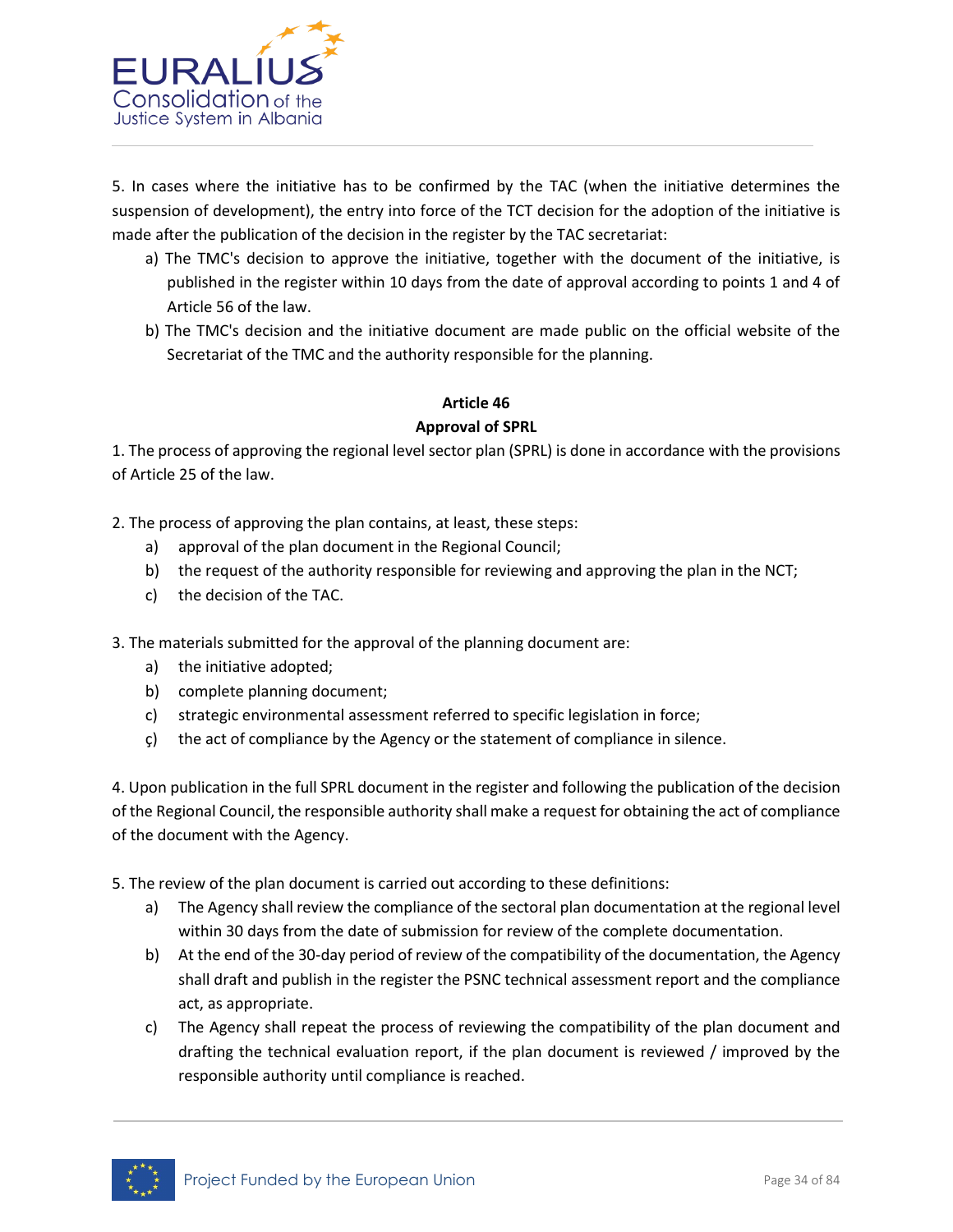

ç) In case of non-meeting the above deadlines, the requesting authority notifies the Agency of noncompliance with the deadline and issues the tacit compliance statement.

6. The review / improvement of the document and reflection of the remarks of the Agency is carried out according to these definitions:

- a) Within 30 days of the publication by the Agency of the PSNC Technical Assessment Report, the responsible authority shall revise / improve the plan document to reflect remarks and suggestions, if any.
- b) At the end of the 30-day period, the responsible authority shall republish the full plan document with the remarks and suggestions reflected, together with the report of the changes.

7. After the publication of SPRL comprehensive materials in the register, according to point 3 of this article, the responsible authority makes the request for review and approval of the planning document in the CCT.

8. The regional sector plan (SPRL) is approved by the TAC in accordance with point 4 of Article 18 of the law:

- a) The TAC makes a decision regarding the approval of the sectoral plan at the regional level within 30 days from the date of full publication of the documentation in the register.
- b) The basis for the decision-making on the adoption of the SPRL is as follows:
	- i) the technical assessment report and the act of compliance of the Agency;
	- ii) General National Plan (GNP)
	- iii) sector national plans (SNP);
	- iv) legislation in effect.

# **Article 47**

# **Entry of PSQN into effect**

1. The Regional Level Sectoral Plan document (SPRL) comes into force with the full publication in the register of the TAC decision and its accompanying documents in accordance with paragraph 2 of Article 56 of the law.

2. The TAC decision shall be published in the register and in any case on the official website of the Secretariat of the TAC and the authority responsible for planning, within 10 days from the date of its approval in accordance with paragraph 4 of Article 56 of the law.

3. The CCT Secretariat shall, in accordance with point 2 of Article 7 of the Law, not later than 15 days after its approval, send to the Central Technical Construction Archives and to the planning authority a copy of the approved planning document together with the decision of its approval, according to the provisions of paragraph 4 of Article 25 of the law.

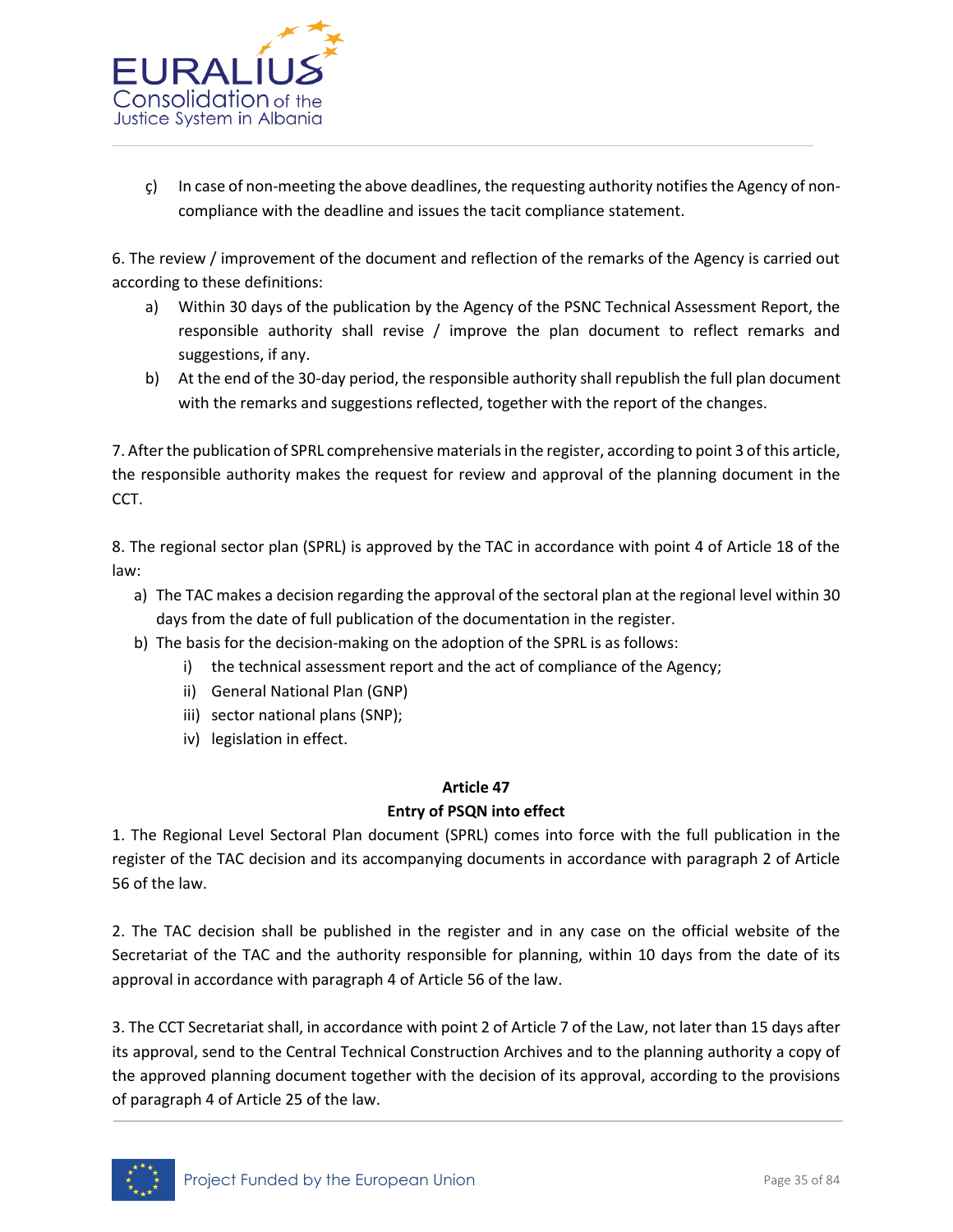

# **Article 48 Implementing and monitoring SPRL implementation**

1. The monitoring of the implementation of the SPRL is done by the authority responsible for drafting the plan in accordance with paragraph 1 of Article 11 of the law.

2. Monitoring of the implementation of the plan is made on the basis of the action plan and the document of the monitoring indicators, approved as an integral part of the plan document.

3. The regional plan is implemented through capital investments and detailed local plans, according to the plan of action and regulation of this plan.

# **SECTION 7 GENERAL LOCAL PLAN**

# **Article 49**

# **Scope of the LGP**

1. The Local Government Plan defines the mandatory reference framework for all developments within the administrative territory of the local unit (municipality).

2. The objectives of the LGP are the objectives set out in Article 20 of the law.

3. The Local General Plan, as it is drafted and implemented, should follow the planning principles as an ongoing process of continuous work.

# **Article 50**

# **Authority responsible for drafting LGP**

1. The authority responsible for drafting the LGP is the chairman of the local government unit.

2. The action plan for the drafting of the LGP is implemented by the working group for the drafting of the plan, established by the order of the head of the unit.

3. The General Local Plan (LGP) is drawn up by the working group consisting of local unit specialists, local government subordinate institutions, with experts from different fields who may be native or foreign.

4. A representative of the Agency assists in implementing the procedures for drafting the LGP, in accordance with the provisions of the law and this regulation.

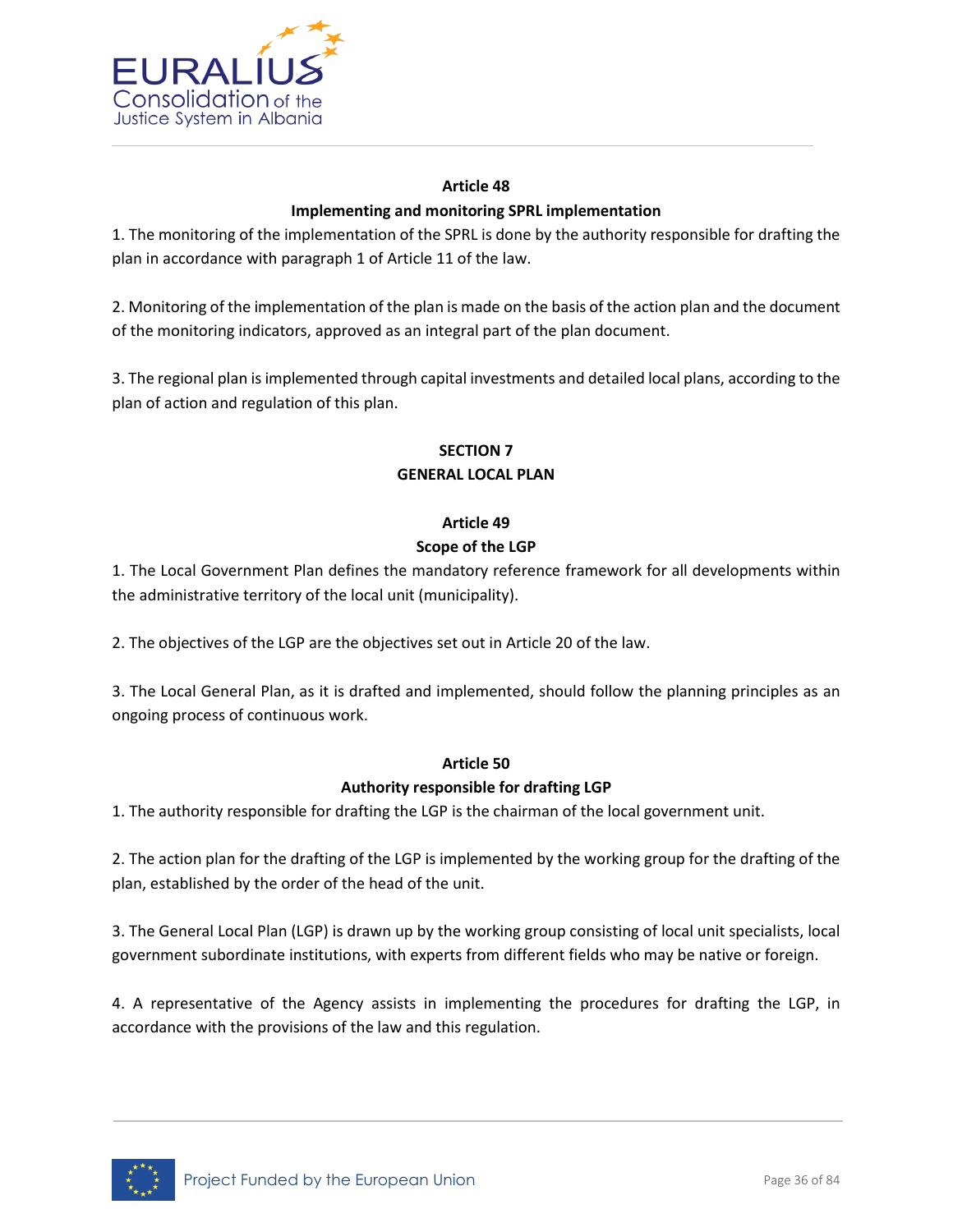

5. The plan is regularly consulted with the Plan Advisory Forum, which, if it does not exist at the local government unit, should be formed with the special engagement of the unit's chairman and non-profit organizations operating within the entity.

6. The Plan Advisory Forum consists of representatives of academy, civil society and interest groups.

#### **Article 51**

#### **Contents of LGP document**

The LGP document, depending on the territory for which it is drafted, the timeframe and the initiative for drafting the plan, is based on this content:

1. Integrated territory database in the GIS platform, according to the standards of the integrated territorial register;

2. The territorial strategy of the local unit, which includes:

- a) the metabolic analysis document of the territory that precedes the territorial strategic vision and development objectives;
- b) plan of strategic / priority actions, capital investments and pilot development projects;
- c) maps that illustrate the development strategy of the territory at a scale ranging from 1: 5,000 to 1: 25,000.
- 3. Local unit territory development plan, including:
	- a) a document of in-depth analysis of the territory that precedes the development plan;
	- b) proposal with territorial definitions based on 5 systems: urban, natural, agricultural, aquatic and infrastructural;
	- c) maps that accompany and reflect the content of each of the above systems, ranging from 1: 5,000 to 1: 25,000;
	- ç) the report on the proposals;
	- d) economic and financial assessment of the implementation of the LGP;
	- dh) plan of actions, investments and projects for the implementation of LGP;
	- e) Indicators for monitoring the implementation of LGP.
- 4. Regulation for implementing LGP.
- 5. Impact assessment study due to the development and impact on the environment.

#### **Article 52**

#### **Drafting the territorial strategy of the local unit**

The territorial strategy contains at least:

1. Mandatory Provisions deriving from PPP, NSP, SPRL, in effect or in drafting process, which affect the local territory;

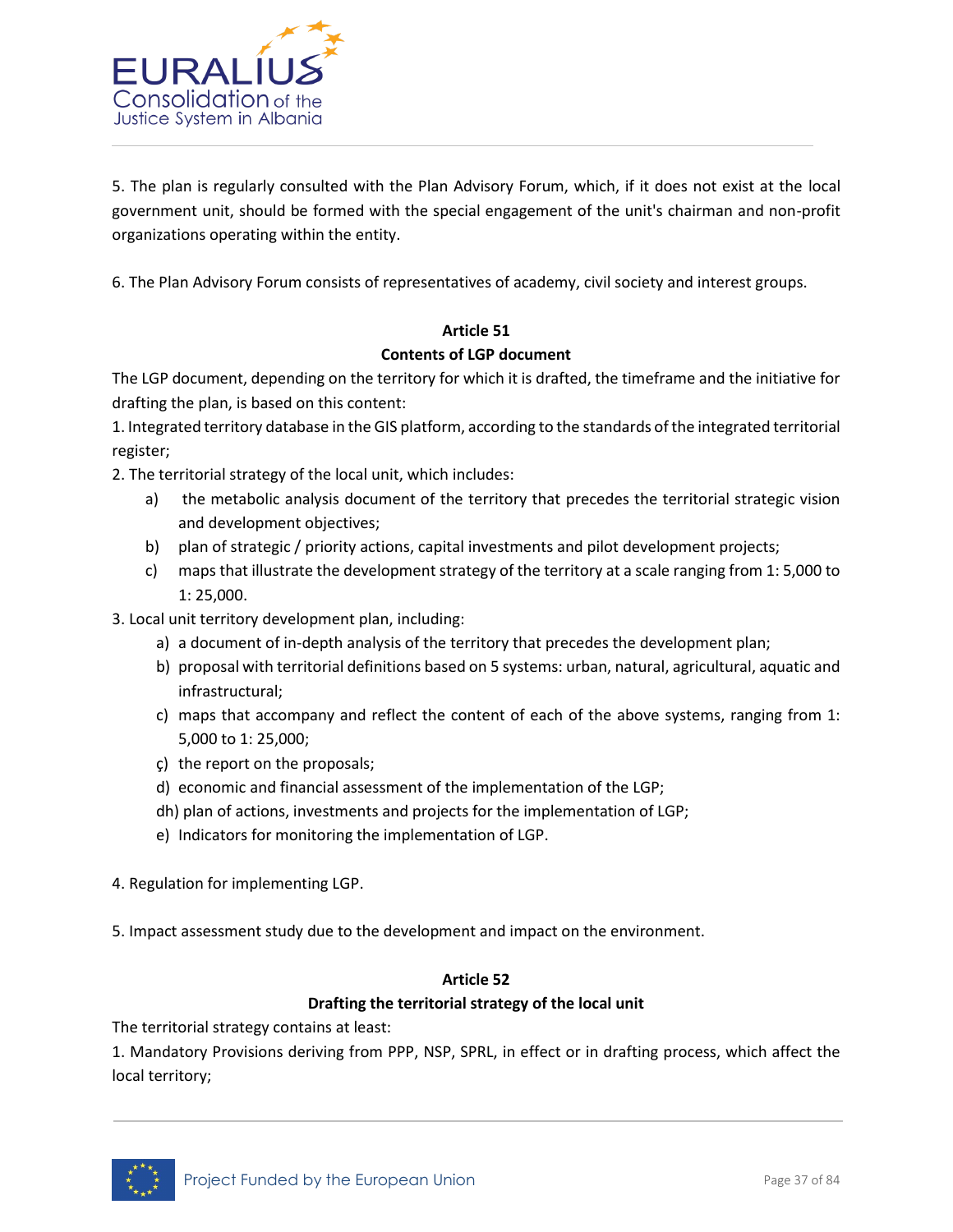

2. Metabolic analysis and overall assessment of the territory of the local unit;

3. Determining the basic territory based on 5 systems: urban, natural, agricultural, aquatic and infrastructural;

4. Identifying problems arising from the above analysis;

5. Vision of local unit territory development plan.

- 6. Strategic objectives for the development of the territory of the local unit;
- 7. Directions for the development of the territory of the local unit based on system indicators;
	- a) the main development programs and projects, which reflect the priorities and main directions of planning and development of the territory of the local unit and enable the achievement of strategic objectives;
	- b) the plan of actions for the realization of programs and projects, including necessary institutional and legal changes, human resources and the budget necessary for the implementation of the action plan;
	- c) maps that present the strategic vision of the development of the territory of the local unit, the main directions of planning and development of the territory, the objectives and the timeframes of the implementation of the programs and projects;
- 8. The map of the existing systems together with the table and relevant indicators for each system.

#### **Article 53**

#### **Analysis and assessment of PPP territory Metabolic analysis of flows and in-depth analysis of territory.**

1. The analysis and assessment of the territory are developed at two depth levels and they serve two main components of the local planning document in an integrated manner. The difference between them comes as a result of the speed with which each of the typologies of analysis is carried out, as well as the document that is fed with basic information:

metabolic flow analysis and existing condition;

in-depth analysis of the territory.

2. The analysis and assessment of the territory associated with relevant maps, integrated at both levels, contain at least:

- a) a general analysis of the existing state of the local unit territory and the metabolic one of the main streams, which contains the following elements:
	- i) topographic and climatic;
	- ii) geological-engineering;

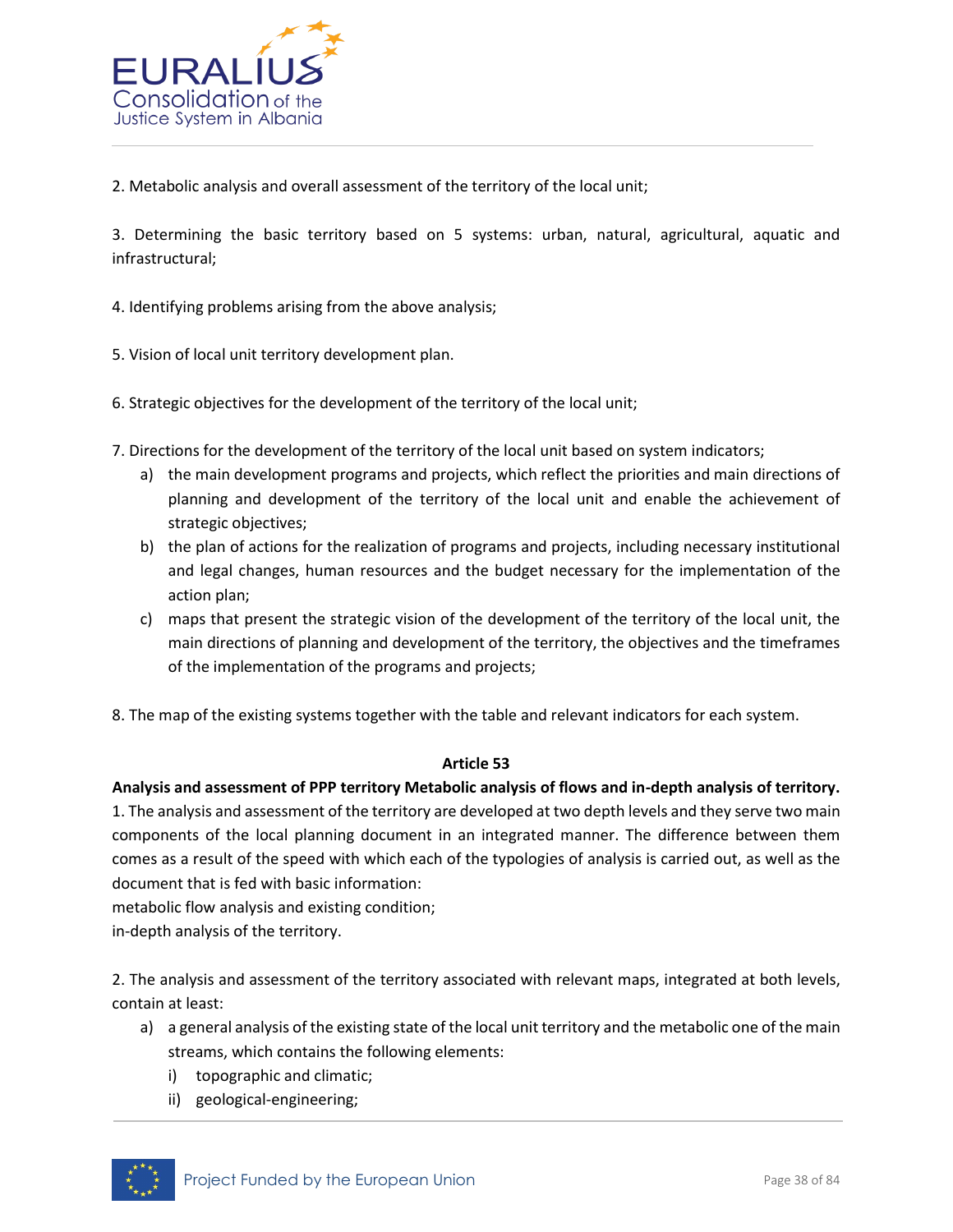

- iii) hydro-geological and hydro-graphic;
- iv) macro-zoning and, where appropriate, seismic micro-zoning;
- v) land productivity, based on the certification issued by the relevant authority;
- vi) natural resources, such as forests, pastures, water surfaces, reserves, mines and other of such nature, if any, in the respective territory;
- vii) protected natural and cultural and historical sites, if any, in the respective territory.
- b) the analysis of previously drafted planning documents for the territory at all levels, including their applicability and issues to be assessed during the drafting of the new plan;
- c) environmental analysis;
- ç) analysis and evaluation of the strategic positioning of the local government unit in relation to the region where it extends, including the historical, urban and economic identity of the territory;
- d) economic analysis and assessment, including local opportunities and constraints on economic development, economic or regional competitiveness, positioning and concentration of local economic poles, quality of capital and human resources, strengths or weaknesses for the future development of the territory;
- dh) analysis and evaluation of social problems, including education, criminality, marginalized communities, unemployment, etc.;
- e) analysis of social development, employment, education, health etc.;
- ë) demographic analysis and evaluation, population distribution and concentration in the territory, mechanical and natural movements over the years;
- f) an analysis of the existing state of the road infrastructure, transport and movement of vehicles (units / hours);
- g) analysis of the manner of use of public property, including location, functions and ownership relationships;
- gj) the analysis of land ownership relationships, including conflicts and situations of informality;
- h) issues, areas and / or facilities of national importance located in the territory of the local government unit and the constraints stemming from them;
- i) analysis of environmental issues, pollution sources and data on their effect on territory and human health;
- j) analysis of existing land use, based on the basic categories and sub-categories of land use, functions and activities, and the linkage of local territory to national infrastructure networks;
- k) general analysis of the conditions and physical quality of structures and territories as a basis for the design of regeneration, renewal and / or redevelopment plans;

the analysis of the existing spatial typology, based on the uniformity of the type and volume of structures, the way of their placement in the (structural) units, road network and public space scheme as well as the height of the structures;

periphery analysis, for the effect of which territory is defined according to the following criteria:

- i) distance from the center(s) of the urban territory;
- ii) distance from economic zones (employment centers);

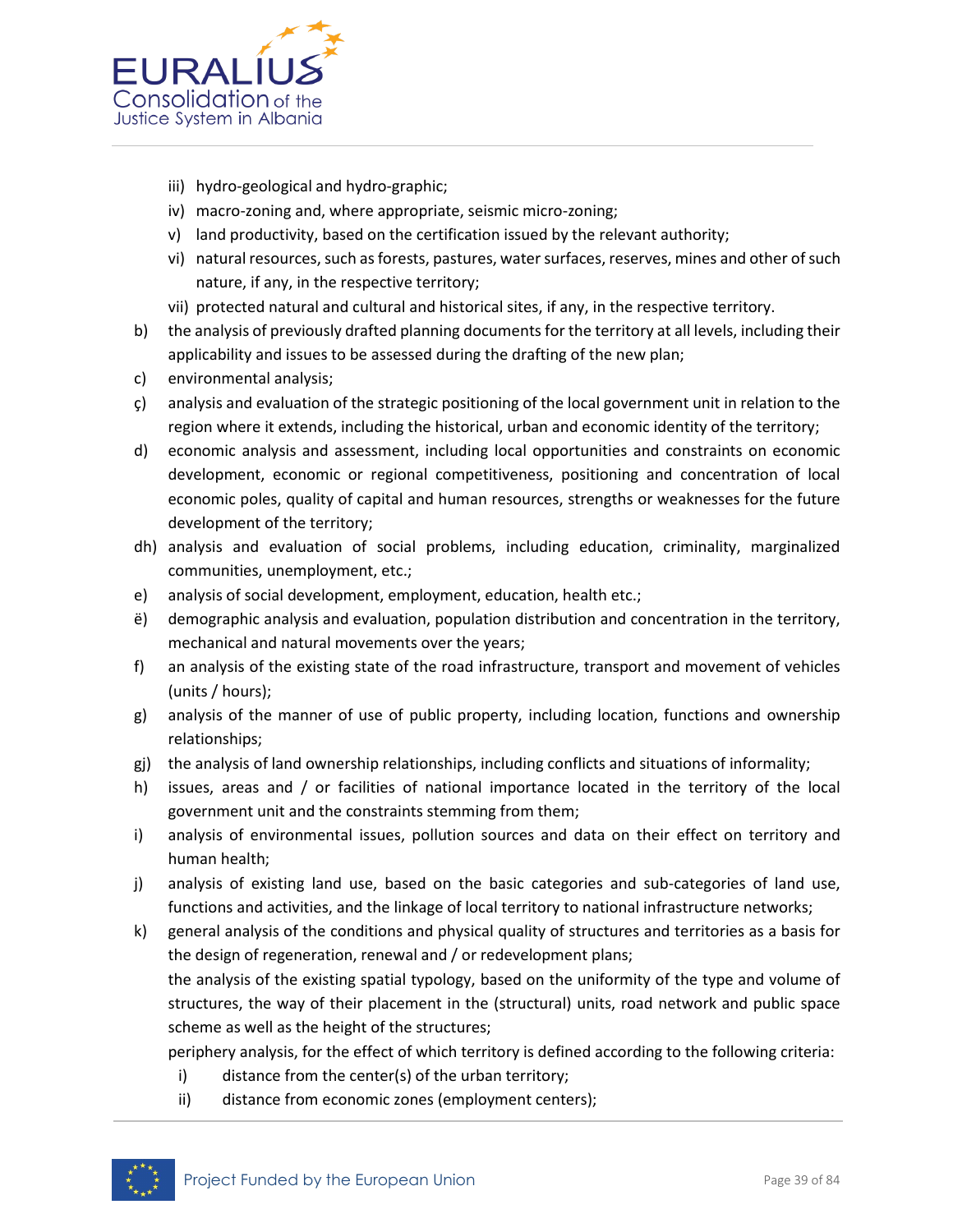

- iii) connection to the road network according to the categories defined in the Road Code;
- iv) supply with infrastructure networks and social services;
- v) the approximate level of income of social strata that exercise their activity in certain areas;
- vi) filling with functions according to the basic categories of land uses;
- vii) level of criminality and security of life;
- viii) various social problems, including social exclusion;
- m) analysis of important territorial, natural or artificial elements that have influenced or impacted the continuous formation of the territory in the study;
- n) housing needs analysis for all social groups, by type and quality of existing dwellings, their distribution in territory, residential area per person and access to services;
- nj) the analysis of the exclusion elements and their graphic presentation on the map.

#### **Article 54**

#### **LGP Projections - Contents of the Territorial Development Plan**

- 1. The LGP proposals or the territory development plan contain, at least:
	- a) plan of territorial proposals;
	- b) environmental protection plan;
	- c) the plan of public services and infrastructures;
	- ç) action plan for implementing the LGP;
	- d) Annexes I-II-III to the LGP as per format at the end of this Regulation.
- 2. The Territorial Proposal Plan contains, at least:
	- a) division of territory according to five systems;
	- b) zoning by base categories and sub-categories of proposed land use;
	- c) division of territory into units;
	- ç) the location of the main infrastructure services and networks, including public spaces and the definition of the main technical conditions for the realization of the infrastructure;
	- d) protected areas of national importance, cultural heritage and monuments;
	- dh) determining the main areas of economic and urban development;
	- e) Proposed spatial typologies;
	- ë) Determining the units that will be subject to drafting of the DLP;
	- f) population distribution in the territory according to demographic and economic forecasting indicators, specified at urban territorial level;
	- g) Housing plan, based on established, and already projected needs, defining areas / units for density, regeneration, redevelopment, conservation, urbanization, if new areas and territories for social housing programs;
	- gj) the definition of zones / units where the instruments for running the development according to the law will be applied, if so provided.

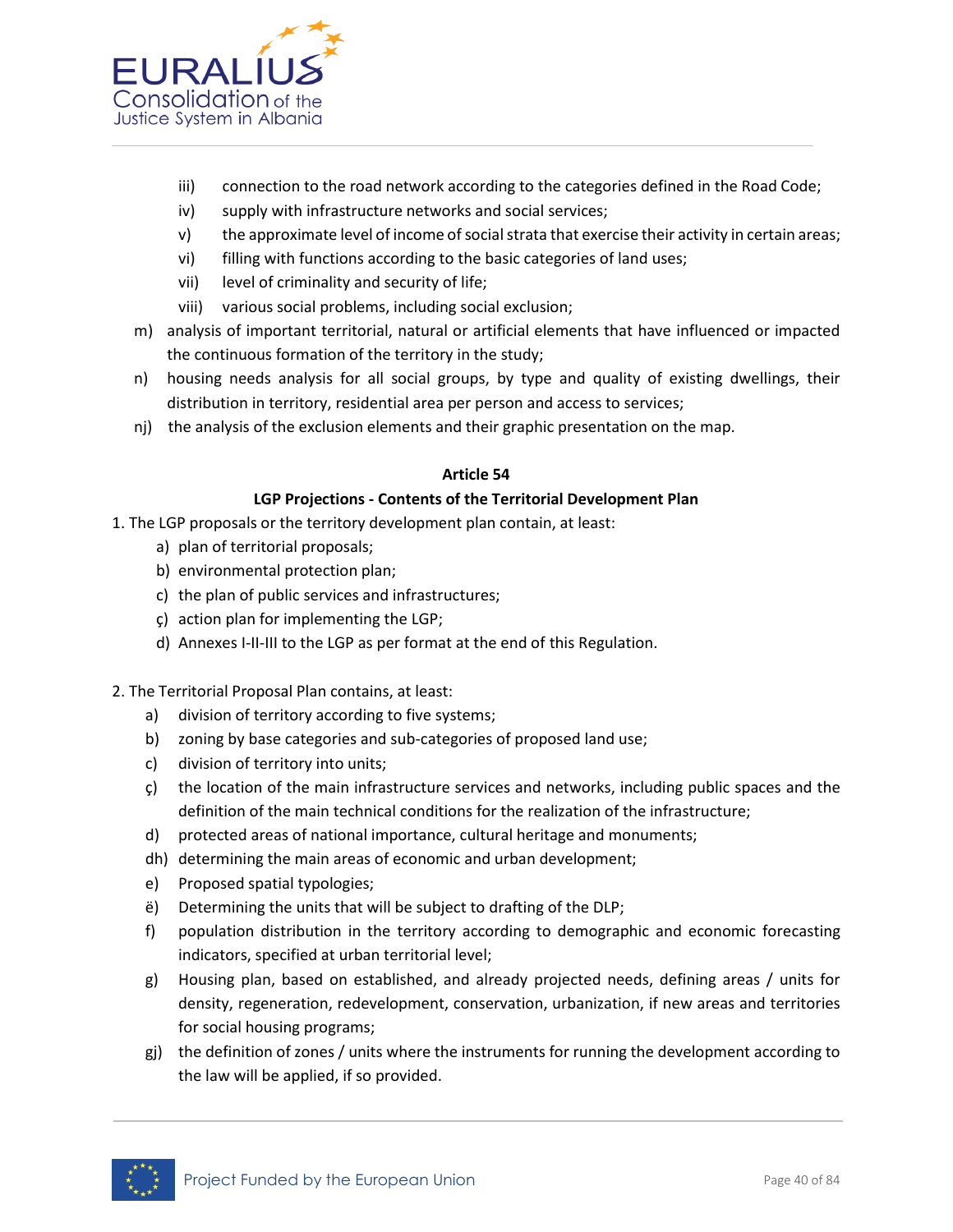

- 3. The Environmental Protection Plan, which contains:
	- a) landscape protection projections;
	- b) Provisions for the protection of water elements;
	- c) Projections for the addition and / or expansion of green spaces;
	- ç) Submission of two variants for solving the identified problems with regard to hotspots;
	- d) Forecasts for improving the air quality.

4. Public Services and Infrastructure Plan, which contains:

- a) proposed public infrastructure according to point 11 of Article 3 of the law;
- b) consideration from plans of other levels, according to impact on the local territory;
- c) typology, quality, distribution in the territory and coverage of social services (education, health, etc.) proposed.
- 5. The Action Plan for the implementation of the LGP, which contains:
	- a) stages of development implementation, divided into time periods within the scope of the plan, for priority development areas, DLP, main infrastructure networks and pilot projects;
	- b) the overall cost of implementation and the main funded activities associated with the capital investment plan;
	- c) necessary changes in the legal and administrative framework at the local level.

6. Indicators for monitoring the implementation of LGP.

7. LGP Annexes, which contain all the documents referred to for this purpose, ancillary studies undertaken by institutions responsible for certain sectors, as well as studies for specific purposes undertaken by the local authority itself.

#### **Article 55**

#### **Units and / or areas for which DLP is compiled**

1. The Local Government Plan (LGP) contains the definition of units and / or areas that will be subject to DLP drafting, according to Article 22 of the law.

2. During the drafting of the Local Government Plan, the working group sets the condition for the design of the DLP in those units and / or areas, which are foreseen to have:

- a) Development and / or redevelopment, according to LGP projections;
- b) Change of land use and development conditions, according to the LGP projections and directions of this regulation;
- c) public investments that impact on the change or redistribution of development indicators, according to LGP projections;

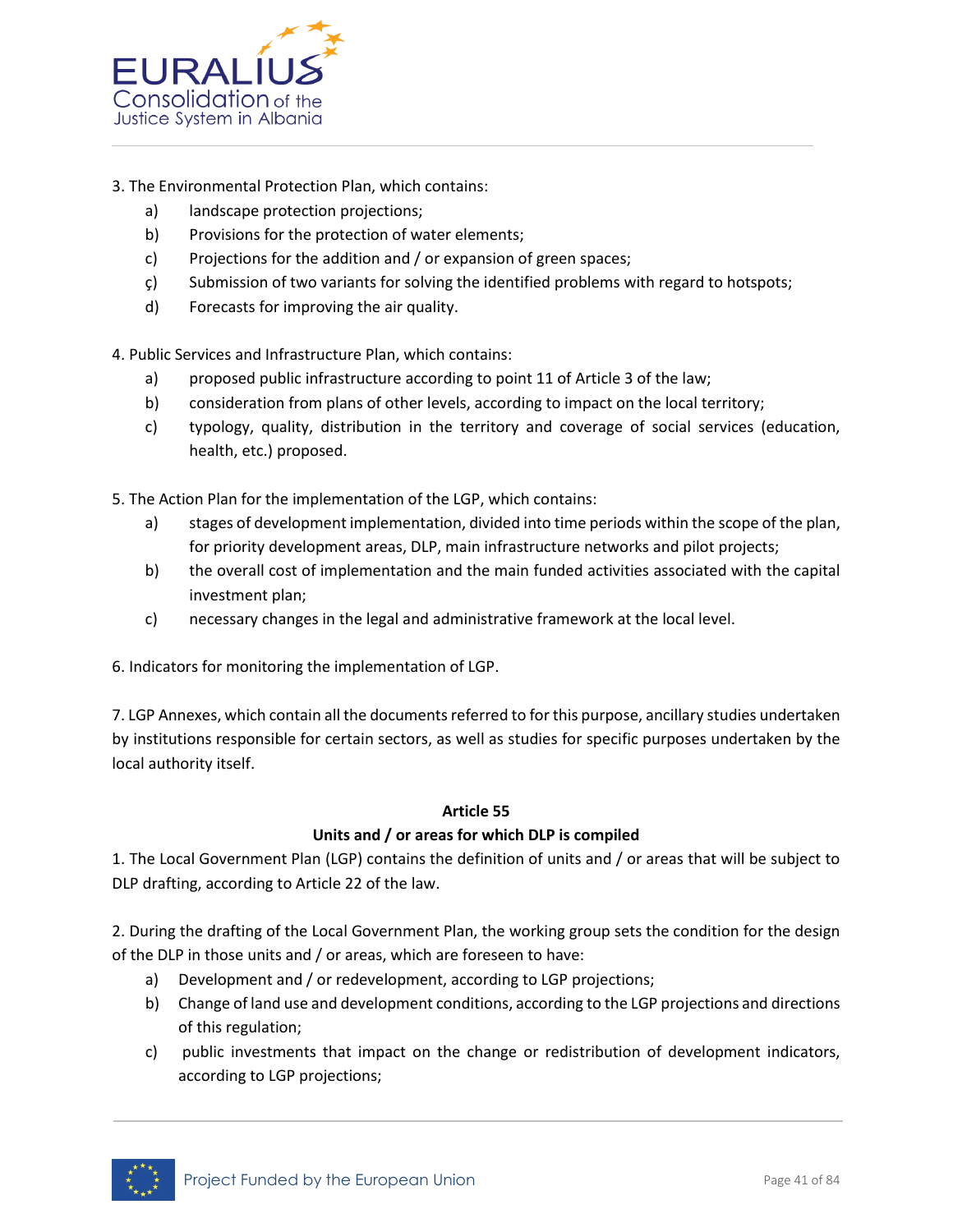

 $\zeta$ ) programs for transferring rights for development and the intensity on conditions under the terms of the LGP projections and the directions of Articles 30 and 31 of the law.

# **Article 56 Contents of LGP regulation**

- 1. SPRL regulation contains at least:
- a) Definitions of terms being used;
	- i) explanation of codes used for:
		- categories and sub-categories of land use;
		- systems;
		- zones;
		- units;

b) other codes as appropriate.

- 2. Rules of land use, which contain at least:
	- a) basic categories and sub-categories of land use;
	- b) activities and functions in accordance with land use categories, as appropriate;
	- c) uses being permitted, prohibited or conditioned, including the relevant conditions.
- 3. The rules for each zone and unit that contain, at least:
	- a) conditions of development according to the regulation of development approved by decision of the Council of Ministers;
	- b) activities and functions being permitted, conditional and prohibited, by categories and subcategories of land use;
	- c) norms, indicators and implementation standards of planning, according to this regulation;
	- ç) legal, public or private rights and restrictions arising from the use of development indicators;
	- d) a list of instruments that may be used to guide development according to the law, including legal rights and constraints stemming from them.
- 5. Subdivision and aggregation rules for parcels in each unit containing, at least:
	- a) the conditions for the process of division and merging;
	- b) access to infrastructure;
	- c) subdivision and development deadlines, as appropriate.
- 6. The rules of the road and transport system that contain, at least:
	- a) definition and description of the categories of road network in accordance with the special legislation;
	- b) technical conditions and dimensions;

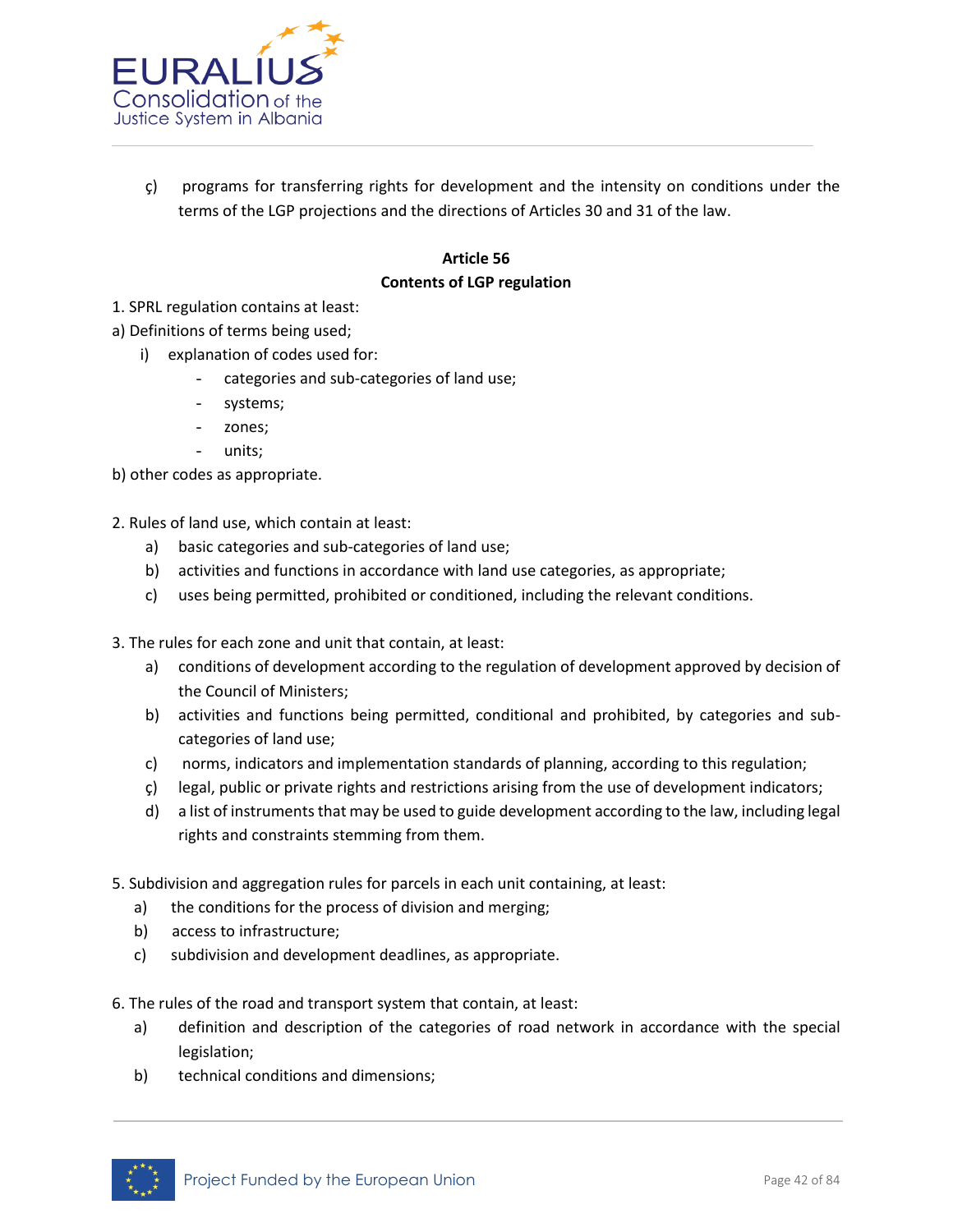

- c) the parameters of the mobility scheme and public transport, in accordance with the special legislation;
- ç) Determining the construction line (red line) along the two sides of the road.

7. The rules for the preservation of the environment, landscaping, natural resources, areas and cultural heritage sites that include, at least:

- a) norms and standards for developments that have an impact on the environment, health, landscape and
- b) cultural heritage, according to the special legislation in force;
- c) norms, standards and rules for cultural, historic and environmental heritage sites and facilities;
- ç) defining the protective line along the water elements (blue line);
- d) architectural and aesthetic rules, as appropriate;
- dh) rules for the use of spaces by "Persons with Disabilities", in accordance with the special legislation.

8. The local planning authorities during the drafting of the General Local Plan and its implementing regulation should not violate the minimum criteria of development indicators set out in the (national) development regulation but in any case, their local regulations may set development indicators that reflects the needs of the administration territory, such as: sun light, geographic position, climatic conditions, etc.

#### **Article 57**

#### **Cartographic material of LGP**

1. The LGP mapping material accompanies and reflects all the component parts of the LGP document set forth in this regulation.

2. The mapping rate ranges from 1: 5,000 to 1: 25,000, with the exception of region-level analysis or public infrastructure maps when these represent elements outside the administrative territory for which the plan is drafted.

3. The maps are prepared according to the specifications for the databases, defined in the registry regulation, in accordance with the law.

4. An integral part of the maps are graphical planning symbols, as defined in Section 2 of this Regulation.

#### **Article 58**

#### **Initiative for drafting SPRL**

1. The work process for the LGP precedes by undertaking the initiative for its drafting.

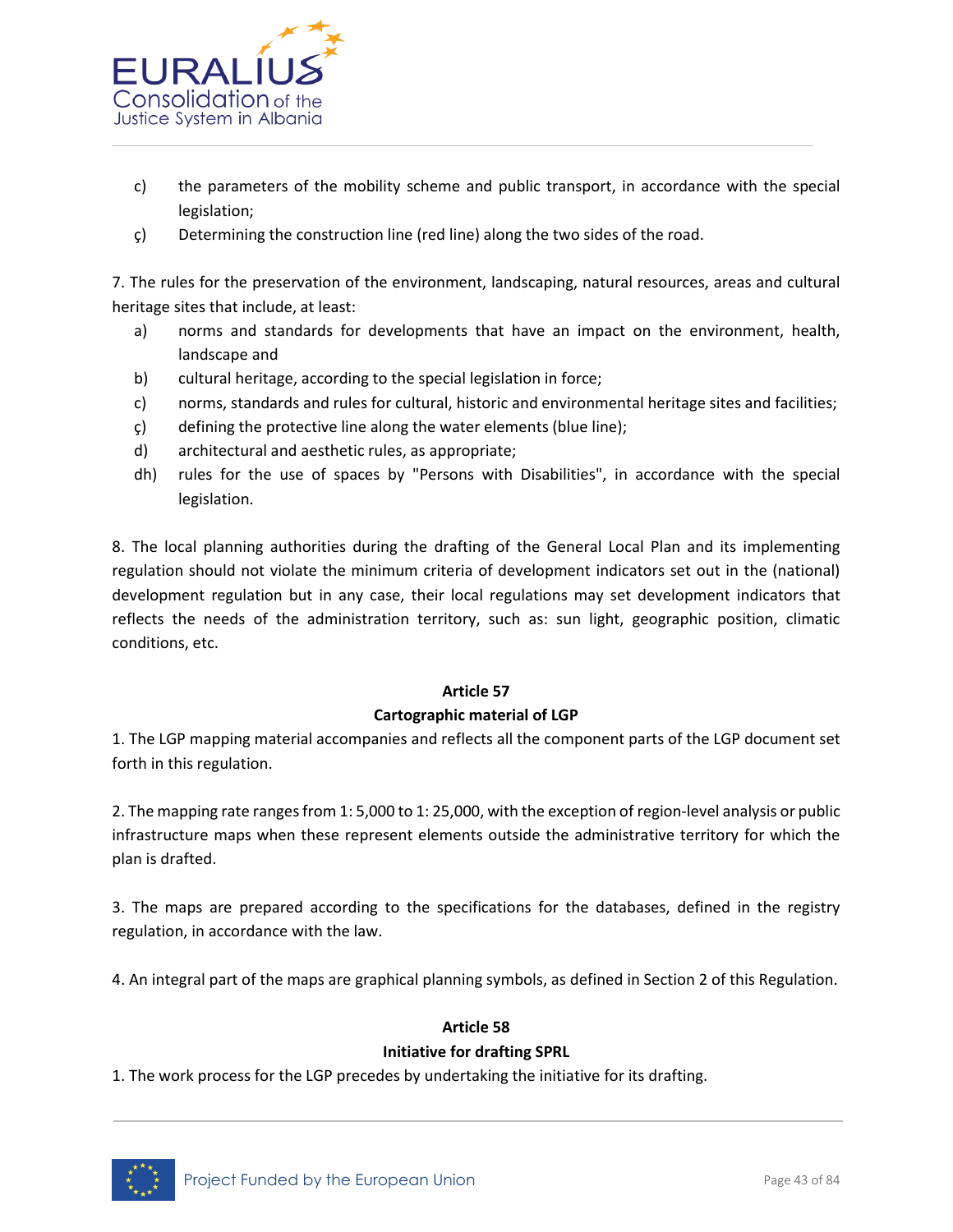

- a) The authority responsible for undertaking and drafting the initiative is the head of the local unit, who submits it to the Municipal Council for approval.
- b) The authority responsible for approving the LGP drafting initiative is the Municipal Council of the local unit, in accordance with point 2, letter "a", of Article 12 of the law.
- c) The Municipal Council approves the initiative within 15 days from the receipt of the request for approval by the mayor of the local unit.
- 2. The document of the initiative for drafting SPRL contains:
	- a) analysis, which determines the purpose and need for drafting or reviewing the planning document;
	- b) the documents defining the areas of national importance, according to the provisions of point 3 of Article 16 of the law, if any;
	- c) the territorial boundaries of the local unit;
	- ç) plan of actions for drafting the document of the General Local Plan;
	- d) the strategy of its adoption: in one or two meetings;
	- ç) the list of LGP constituent documents;
	- d) experts (areas of expertise) that will form the working group to draw up the LGP;
	- ë) definitions for the Advisory Plan forum; definitions for the process of co-ordination, counselling and public meetings and respective deadlines;
	- e) budget for drafting LGP
	- j) where appropriate, the decision to suspend development for all or part of the territory of the local unit, in accordance with Article 33 of the Law, accompanied by the relevant map.
- 3. The initiative should be made public and published in the register by the responsible authority:
	- a) The decision of the head of the local unit responsible to take the initiative is published in the register, within 10 days from the date of launching the initiative, according to paragraphs 1 and 4 of Article 56 of the law.
	- b) The Mayor's decision to take the initiative is also made public on the official website of the local government unit.

4. The decision on the adoption of the initiative by the Municipal Council shall enter into force after the publication of the decision in the register by the responsible authority:

- a) The decision of the Municipal Council to take the initiative is published in the register, within 10 days from the date of launching the initiative, according to paragraphs 1 and 4 of Article 56 of the law.
- b) The decision of the Municipal Council and the document of the initiative shall also be made public on the official website of the local unit.

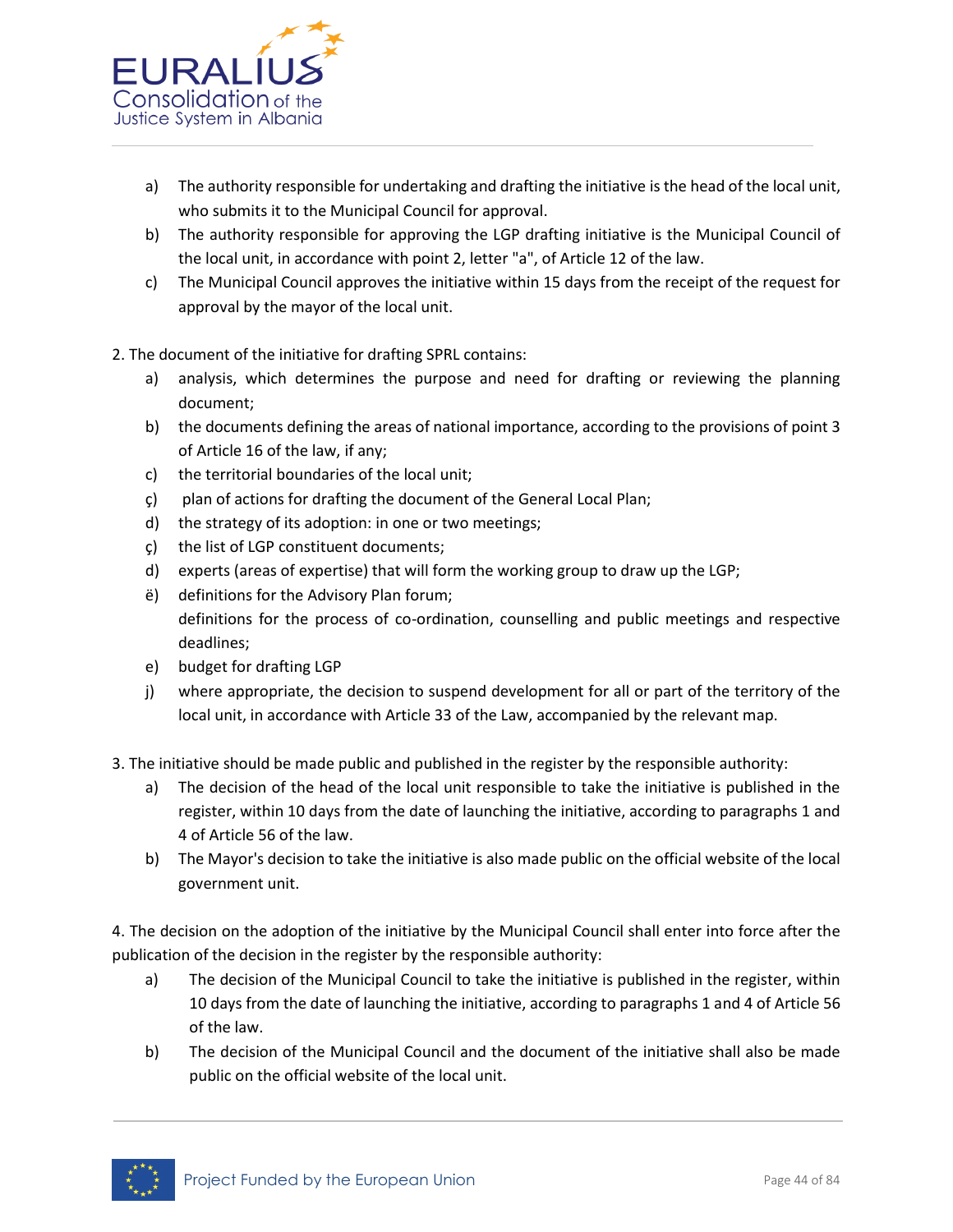

# **Article 59 Approval of LGP**

1. The process of approving the general local plan (LGP) is done in accordance with the provisions of Article 25 of the law.

2. Approval of the plan can be made through one or two stops, depending on the policy chosen by the local unit. The adoption strategy should be presented in the initiative document. One-stop approval implies complete drafting of the local planning document and subsequent approval. While two-stop approval implies:

- a) initially approving the territorial development strategy of the unit;
- b) Subsequently, the approval of the unit development plan accompanied by the regulation of its implementation.

3. The process of adopting a one-stop plan contains at least these steps:

- a) the request of the authority responsible for reviewing and approving the full plan document in the Municipal Council;
- b) the decision of the Municipal Council;
- c) the request of the authority responsible for approving the full plan document in CCT;
- ç) the decision of the TAC.

4. The process of adopting a two-stop plan contains at least these steps:

- a) the request of the authority responsible for reviewing and approving the Territory Strategy of the local unit in the Municipal Council;
- b) the decision-making of the Municipal Council;
- c) the request of the authority responsible for approving the Territorial Strategy of the CCT;
- c) the decision making of the CCT.
- d) the request of the authority responsible for reviewing and approving the Unit Development Plan and its Implementing Regulation in the Municipal Council;
- dh) the decision of the Municipal Council;
- e) the request of the authority responsible for reviewing and approving the plan in the CCT;
- c) the decision-making of the CCT.

5. The materials to be submitted / published in the register prior to the approval of the planning document or its component parts (phase-related approval) in the Municipal Council are:

- a) the approved initiative and the decision of approval by the Municipal Council;
- b) the components of the plan for which approval is sought, according to the approval strategy (with one or two stops);
- c) the act of compliance by the Agency or the statement of compliance in silence.

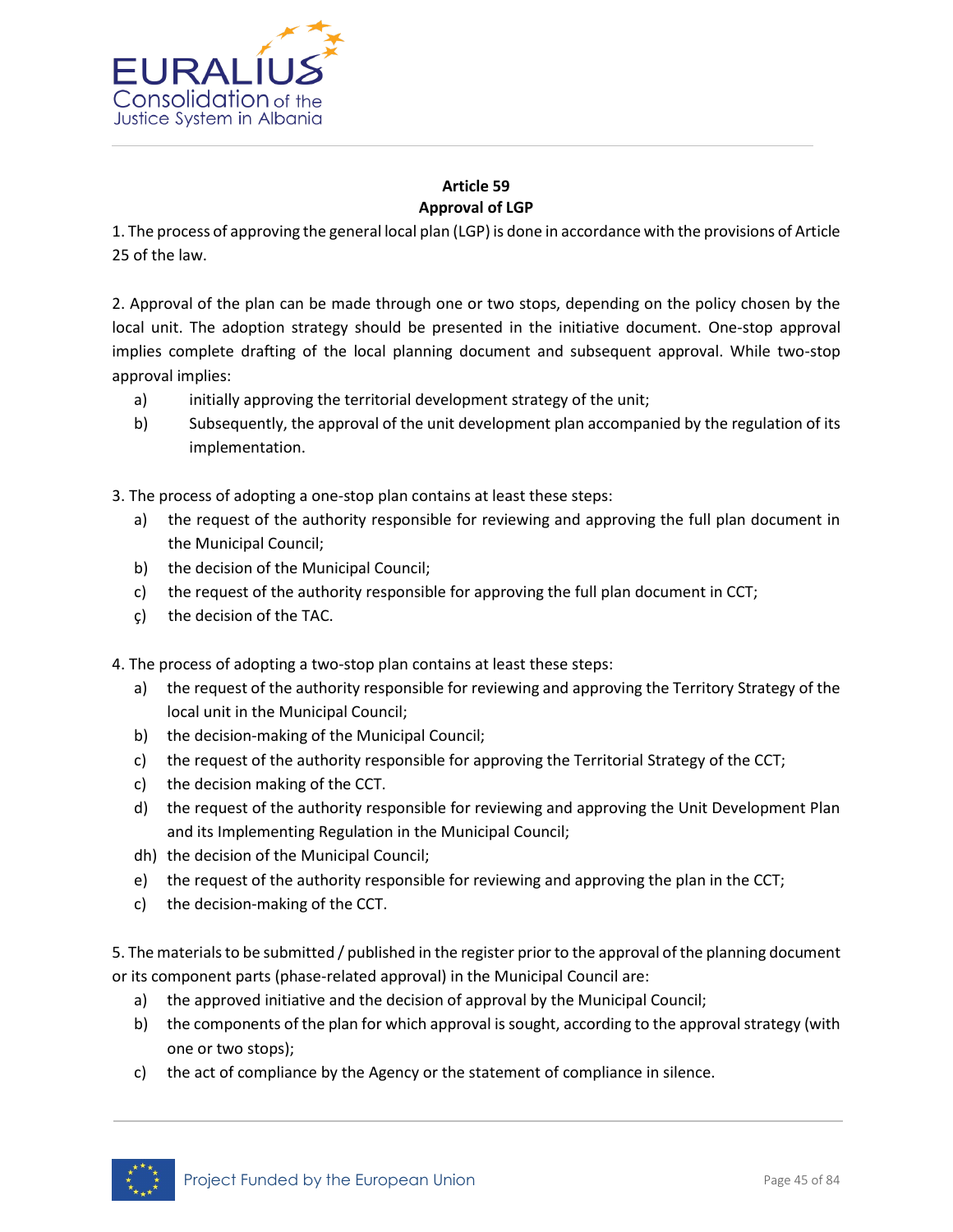

 $\zeta$ ) environmental statement for the study of impact assessment from development and impact on the environment, referred to specific legislation in force, separately for the sectoral strategy and the full planning document, if adopted in separate phases.

6. The materials to be submitted / published in the register prior to the approval of the planning document or its component parts in the CCT are:

- a) the approved initiative and the decision of approval by the Municipal Council;
- b) the component documents of the plan for which approval is required, according to the approval strategy (one or two stops) and the decision of approval by the Municipal Council;
- c) the act of compliance by the Agency or the statement of compliance in silence.
- ç) environmental statement for the study of impact assessment from development and impact on environment, referred to specific legislation in force.

7. The head of the local unit, as the authority responsible for drafting the plan, submits for approval the plan or its constituent parts to the Municipal Council in accordance with point 2, article 12 and article 13 of the law.

8. The review of the plan document or its component parts is carried out according to these definitions:

- a) The conducts the review of the compatibility of the documentation within 15 days from the date of publication and submission for review of the complete documentation.
- b) At the end of the 15-day period of review of the documentation, the Agency shall draft and publish in the register the LGP technical assessment report and the compliance act, as appropriate.
- c) The Agency shall repeat the process of reviewing the compatibility of the plan document or its component parts and drafting the technical evaluation report, if the documentation is reviewed / improved by the responsible authority.

ç) In case of non-meeting the above deadlines, the requesting authority notifies the Agency of noncompliance with the deadline and issues the tacit compliance statement.

9. Reviewing / improving the documentation and reflecting the remarks of the Agency is carried out according to these definitions:

- a) Within 15 days of the publication by the Agency of the PSNC Technical Assessment Report, the responsible authority shall revise / improve the documentation to reflect remarks and suggestions, if any.
- b) At the end of the 15-day period, the responsible authority shall republish the documentation with the remarks and suggestions reflected, together with the report of the changes.

10. The documentation, subject to approval, is reviewed by the Municipal Council within 15 days from the date of submission for review of the complete documentation, subject of approval, according to the list in point 5 of this article.

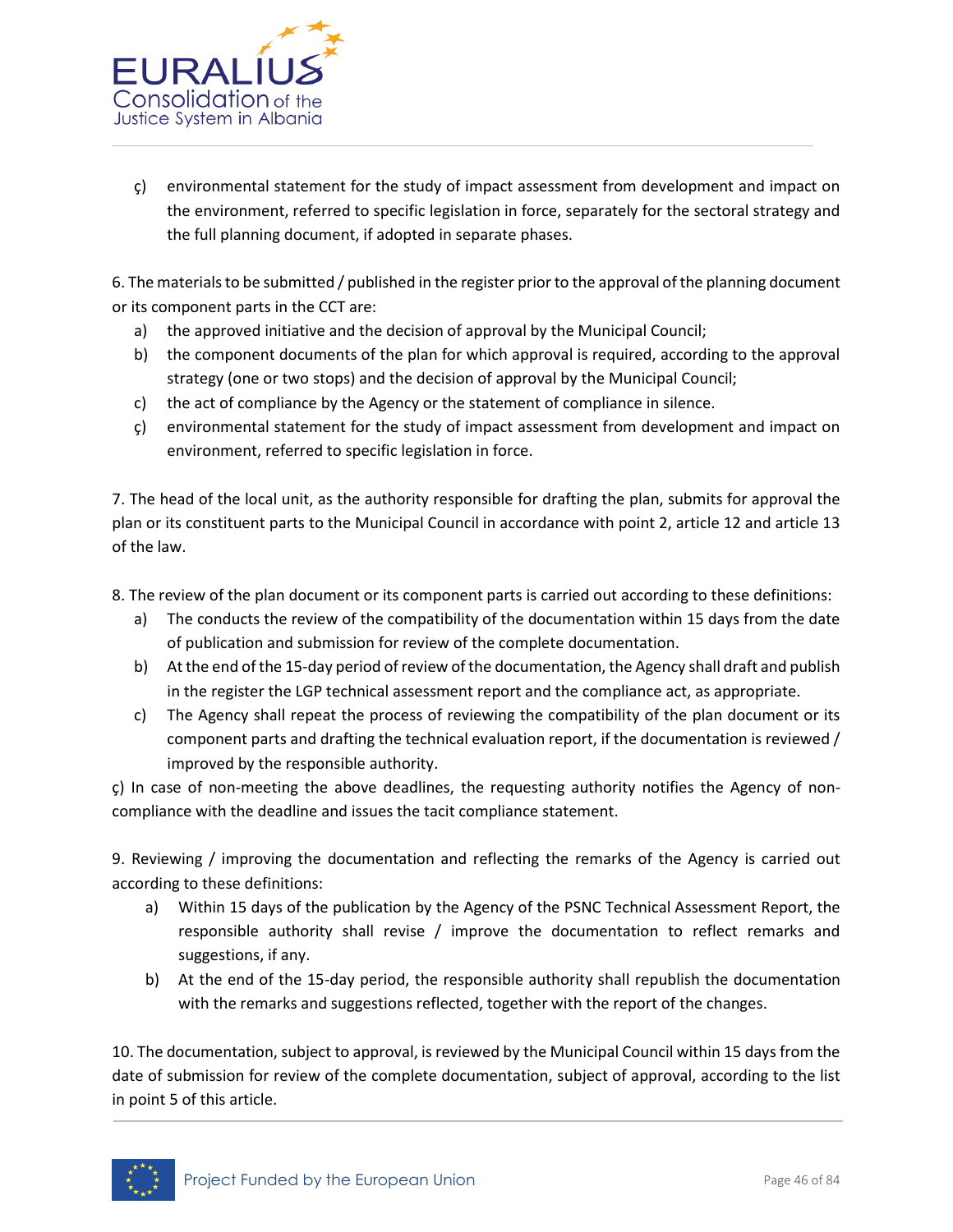

11. The decision on the approval of the plan or its constituent parts by the Municipal Council shall be published in the register and, in any case, on the official website of the responsible authority, within 15 days from the date of approval in accordance with paragraph 4 of Article 56 of the law.

Upon publication in the documentation register, being subject to approval, the act of compliance of the Agency or the statement of tacit compliance, and after the publication of the decision of approval of the Municipal Council, the responsible authority shall make the request for review and approval of documentation in the CCT.

12. The documentation, subject to approval, is approved by the CCT in accordance with letter "a" of article 7 of the law:

- a) The CCT makes a decision regarding the approval of the General Local Plan within 30 days from the date of submission for review of the complete documentation, subject to approval, according to the list in point 6 of this article.
- b) The basis of consideration for the decision-making on the adoption of the SPRL is as follows:
	- i) the technical assessment report and the act of compliance of the Agency;
	- ii) General National Plan (GNP)
	- iii) Detailed plans for areas of national importance (DPANI);
	- iv) sector national plans (NSP);
	- v) Sectoral plans at the regional level (SPNQ);
	- vi) legislation in effect.

#### **Article 60**

#### **Entry of LGP into effect**

1. The Local General Plan Document (LGPD) or its constituent parts, come into force with the full publication in the register of the TAC decision and its accompanying documents in accordance with paragraph 2 of Article 56 of the law.

2. The CCT's decision shall be published in the register and in any case on the official website of the Secretariat of the CCT and the authority responsible for planning, within 10 days from the date of its approval in accordance with paragraph 4 of Article 56 of the law.

3. The CCT Secretariat shall, in accordance with point 2 of Article 7 of the Law, not later than 15 days after its approval, send to the Central Technical Construction Archives and to the planning authority a copy of the approved planning document together with the decision of its approval, according to the provisions of paragraph 4 of Article 25 of the law.

# **Article 61 Implementing and monitoring LGP implementation**

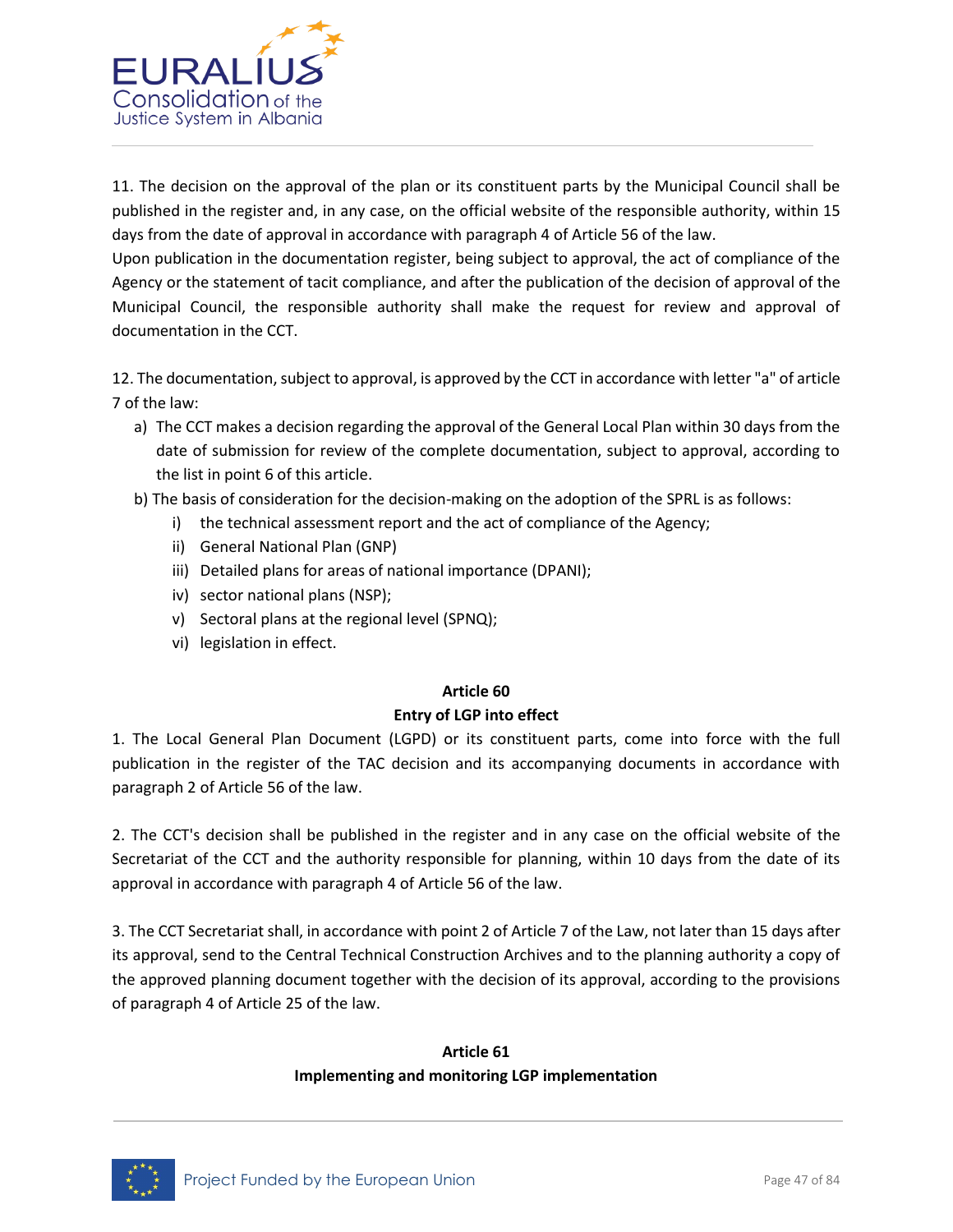

1. The monitoring of the implementation of the LGP is done by the authority responsible for drafting the plan in accordance with paragraph 2, letters 'c' and 'dh' of Article 13 of the law.

2. Monitoring of the implementation of the plan is made on the basis of the action plan and the document of the monitoring indicators, approved as an integral part of the plan document.

3. The General Local Plan is implemented through local sector plans, detailed local plans, strategic / capital investment, pilot development projects and building permits, according to the action plans of this plan.

# **SECTION 8 DETAILED LOCAL PLAN**

# **Article 62 Scope of the DLP**

1. Areas / units for which detailed domestic plans are drafted are provided in the Local Government Plan document on the definitions of this regulation.

2. In this context, the object of the detailed local plan is:

- a) one or more units together, defined by the authority responsible for drafting the General Local Plan, as a unit or area, which should be subject to the drafting of the detailed local plan;
- b) any units or zones with priority for development, as defined in the General Local Plan.

3. The detailed domestic plans are designed for: development and / or redevelopment of a zone / unit; regeneration / renewal of a predominantly urban area / unit; building public infrastructure.

4. Detailed local plans have the purpose of subdivision and / or merging of plots for development purposes.

5. The detailed local plan, during the design and implementation phases, should follow the planning principles as an ongoing process of work.

# **Article 63**

# **Authority responsible for drafting DLP**

1. The private parties interested in drafting the DLP shall submit the request for taking the initiative to the LGU chairman for approval. After obtaining the approval, the process of drafting the DLP may begin, according to the provisions of the law and this regulation.

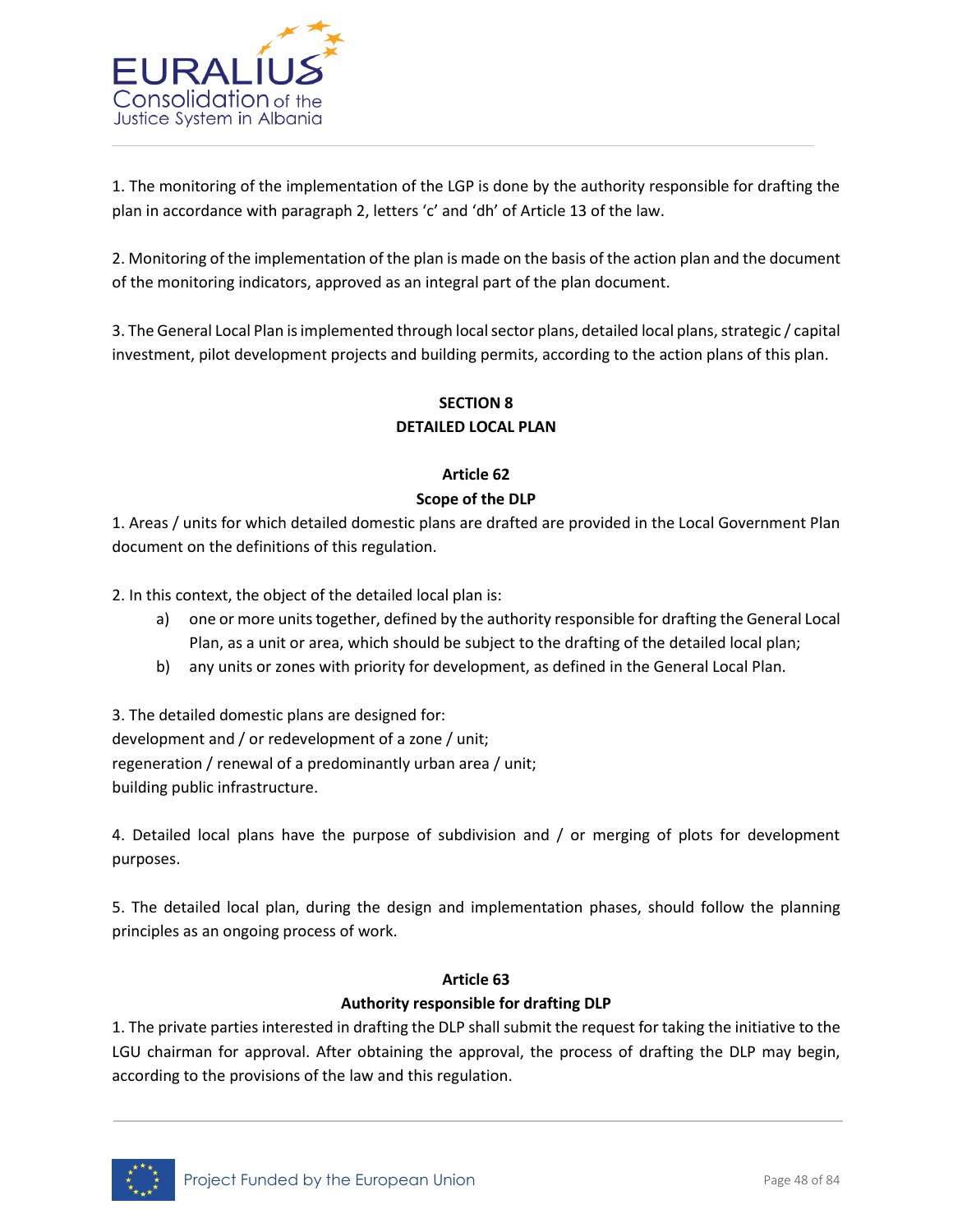

2. The process of drafting the DLP is coordinated by the head of the local unit, which is also the authority responsible for drafting the plan in accordance with point 1, letter "c", of Article 13 of the law.

3. The detailed domestic plan (DLP) with public initiative is drafted by the working group on the basis of the approved action plan. The working group is made up of local unit specialists, public institutions depending on the local unit and experts from different fields, local or foreign.

4. The working group for the drafting of the DLP, upon public initiative, is established by decision of the head of the local unit, according to the provisions of the legislation in force.

5. Even in cases where DLP is compiled upon private initiative, the selection process of experts, part of the working group, should be done through open and transparent competition, in order to select the best consultancy. The selection / competition procedure is drafted by the local government unit, if it is not regulated in another act.

6. Drafting of the plan is regularly consulted with the DLP Advisory Forum, set up at the local unit, voluntarily or at the request of the head of the unit.

7. The DLP Advisory Forum consists of stakeholder representatives from the area / unit, representatives of the academy and civil society.

# **Article 64**

# **Contents of LGP document**

1. The Detailed Local Plan (DLP) document is based on the local planning document, the sectoral sector planning documents and the legislation in force.

2. The DLP document contains, at least:

- a) the analysis document for the zone / unit;
- b) the area / unit development strategy;
- c) proposal with territorial definitions;
- ç) the DLP regulation;
- d) economic and financial assessment of the implementation of the LGP (feasibility study);
- dh) maps accompanying and reflecting the content of each of the points above, ranging from 1: 500 to 1: 2,000, in accordance with the size of the area;
- e) the report of the plan proposals;
- ë) Impact assessment study due to the development and impact on the environment.
- f) plan of actions and investments for the implementation of LGP;
- g) Indicators for monitoring the implementation of LGP.

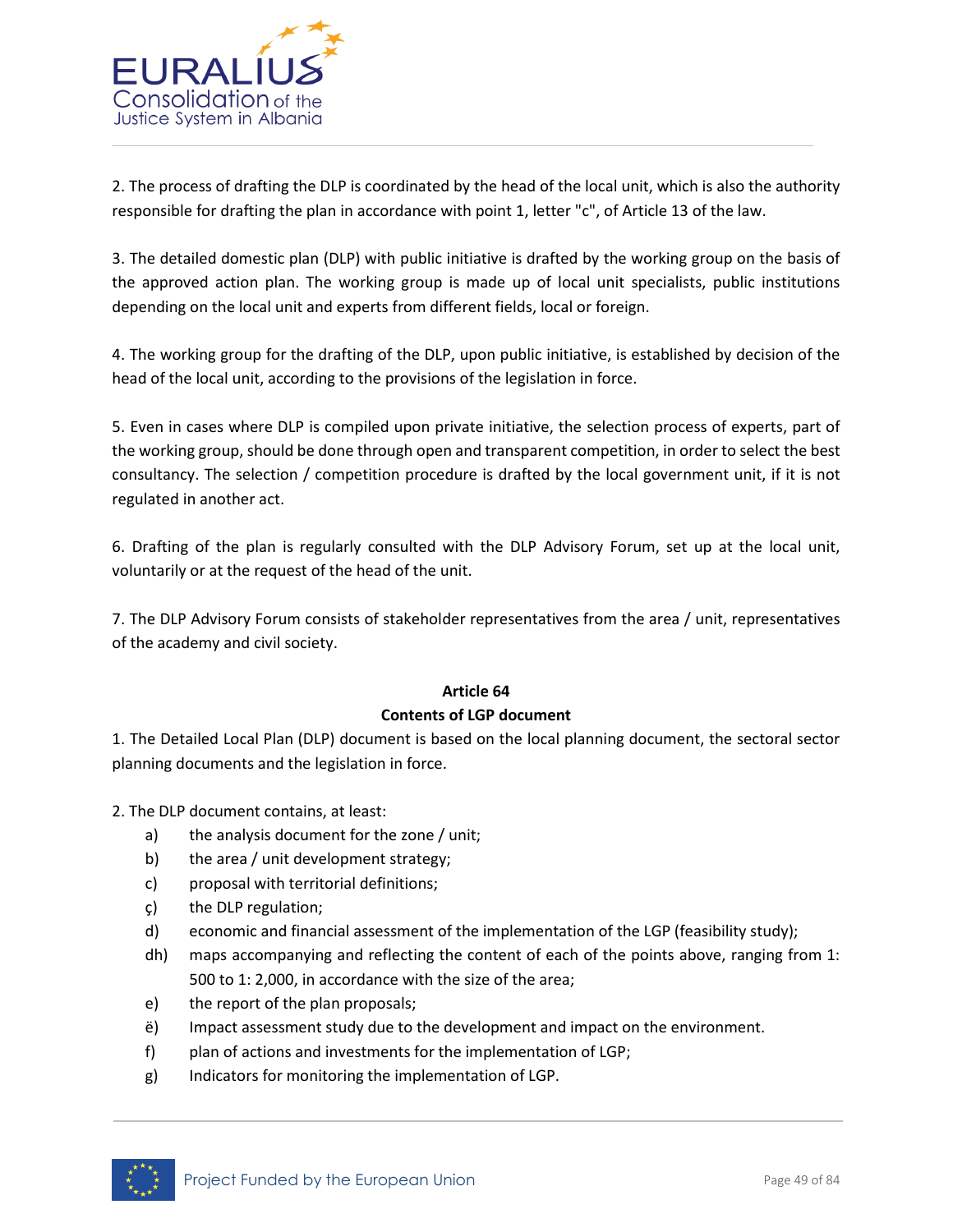

gj) in the cases of DLP upon private-initiative, the DLP document also contains a contract of cooperation between the private party interested in drafting the DLP and the authority responsible for the drafting of the DLP.

3. The general directions of the content of each of the documents referred to in paragraph 2 of this Article from letters "a" to "d" are:

a) The analysis document for the area precedes the plan's definitions and is based on the in-depth analysis provided by the LGP or the PVS. In each case, the area / unit analysis contains:

- i) Maps on a scale of 1: 500 or 1: 2,000 depending on the area of the respective area / unit that present the technical survey of topography, spaces, uses, parcels, buildings and infrastructure in the area, denominations, dimensions and its boundaries;
- ii) detailed photographic documentation of the area / unit;
- iii) the map accompanied by a list of parcels and facilities owners and all records for each property under the immovable property register;
- iv) the relationship to the rules and maps that show protected areas and structures, if any, in accordance with the applicable environmental and cultural heritage legislation;
- v) Detailed analysis of environmental, landscape and infrastructure problems, in accordance with the definitions of the Local General Plan or local sector plans;
- vi) analysis of the quality of existing facilities and needs for regeneration, conservation or maintenance.
- b) The development strategy of the area based on the definitions of the Local Government Plan.
- c) The proposal with territorial definitions with the components, some of which are listed below:
	- i) the report and maps for the proposed land use plan after the reorganization of plots through separation and / or merger. The land use is presented for basic categories, sub-categories and for functions or activities according to their distribution in plots and in each object;
	- ii) the report and maps for the proposed plan of all necessary main and secondary infrastructure in the area, including parking;
	- iii) graphic presentation of proposals to guarantee equal and independent access and use of spaces by all persons;
	- iv) mapping and argumentation of the objects to be demolished and those to be regenerated and / or restored;
	- v) volumetric presentation and trace of the foreseen structures / facilities;
	- vi) a detailed layout in the report and map of the intensity of construction and the land use coefficient for each parcel, as well as the distances and heights of the premises in accordance with the development regulation;
	- vii) the manner of implementation of development direction instruments in accordance with the law and the relevant regulations.
- ç) The DLP Regulation contains, at least:
	- i) definitions of terms used;

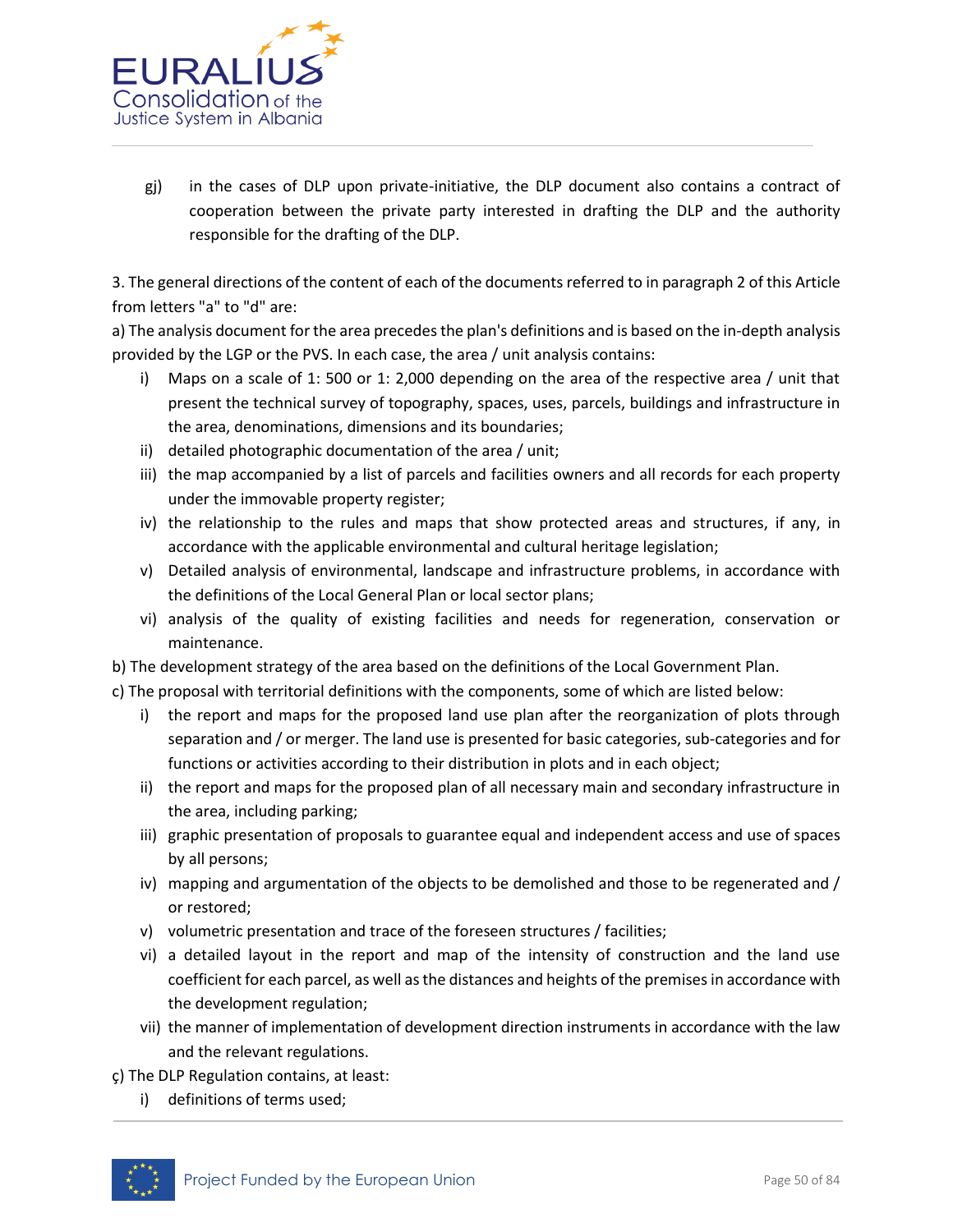

- ii) explanation of the codes used for:
	- categories and sub-categories of land use;
	- systems / areas / units;
	- other codes as appropriate.
- iii) norms, indicators and implementation standards of planning, according to this regulation;
- iv) The rules for the preservation of the environment, landscaping, natural resources, areas and cultural heritage sites that include, at least:
- norms and standards for developments that have an impact on the environment, health, landscape and cultural heritage, according to the special legislation in force;]
- norms, standards and rules for cultural, historical and environmental heritage sites and facilities, if any such elements exist in the area;
- v) defining the protective line along the water elements (blue line), if there are such elements in the area.
- vi) the rules for the development of the unit / area containing, at least:
- development conditions;
- basic categories and sub-categories of land use;
- activities and functions in accordance with land use categories;
- uses being permitted, prohibited or conditioned, including the relevant conditions.
- vii) legal, public or private rights and restrictions arising from the use of development indicators;
- viii) subdivision and aggregation rules of parcels in each unit:
- ix) the rules of the road and transport system that contain, at least:
- definition and description of the categories of road network in accordance with the special legislation;
- technical conditions and dimensions;
- the parameters of the mobility and transport scheme, according to the special legislation;
- designation of the construction line (red line) along the side of the body of the road;
- x) architectural rules, as appropriate; xi) rules on the use of spaces by "persons with disabilities".

d) In accordance with point 14 of Article 22 of the law, the process of drafting the DLP is accompanied by the preparation of a feasibility study, which calculates the rates of development benefits, in a fair and proportionate manner with the costs and contribution to development. Benefits, contributions and costs are financial or material assets that include development rights and increased land value as a result of planning or public investment.

# **Article 65 Initiative for drafting DLP**

1. The work process for the LGP is preceded by undertaking the initiative for its drafting.

- 2. The undertaking of the initiative is carried out according to the definitions:
	- a) The authority responsible for undertaking and drafting the initiative, according to point 1, letter "b" of b) Article 13 of the law, is the head of the local unit.

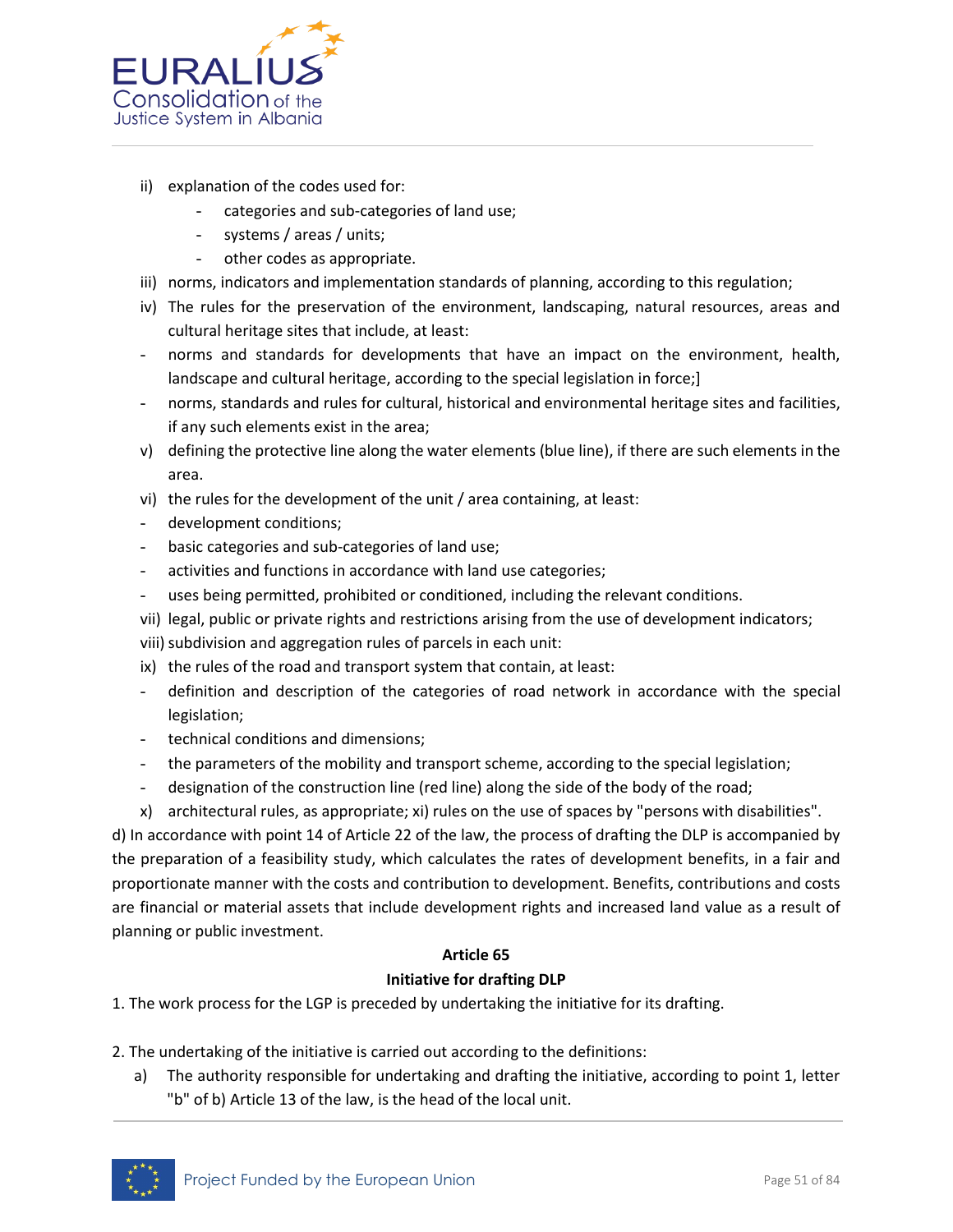

- c) The head of the local unit undertakes the initiative for drafting the DLP upon his own initiative or on the basis of the evaluation of the demand from the public or private sector. Interested public or private sector institutions may ask the mayor of the local government to take the initiative to draft a detailed local plan.
- ç) The authority responsible for approving the initiative is the head of local unit, in accordance with point 1, letter "c", of Article 13 of the law.
- d) The authority responsible for approving the initiative notifies the Council of the Local Unit for undertaking the initiative within 7 days from its approval and makes available to it the documentation of the initiative for taking the conformity act.
- dh) The Local Unit Council shall state the conformity of the initiative within 15 days of receipt of the notification.
- e) If the council fails to express itself within this deadline, the procedure for taking the initiative shall be deemed to be confirmed tacitly. The mayor of the local unit subsequently completes the statement of conformity tacitly.

3. During the process of launching the initiative, the responsible authority takes measures to inform and involve the stakeholders.

4. The document of the initiative for drafting DLP contains:

- a) an analysis that determines the purpose and need for drafting or reviewing the detailed plan, based on the definitions of point 3, article 22 of the law and this regulation;
- b) area / unit boundaries, according to local planning documents;
- c) entity code according to LGP;
- ç) list of parcels and landowners;
- d) action plan for drafting the DLP document;
- dh) the list of LGP constituent documents;
- e) experts (areas of expertise) that will form the working group to draw up the LGP;
- ë) definitions for the process of co-ordination, counselling and public meetings and respective deadlines;
- f) the budget for drafting the DLP when it is a public initiative;
- g) a statement of agreement for not less than 51% of the area surface / unit for the design of the DLP, in the case of a private initiative, in accordance with paragraph 5 of Article 22 of the law.
- 5. The initiative should be made public and published in the register by the responsible authority:
	- a) The notification of the head of the unit on taking the initiative is published in the register, within 10 days from the date of launching the initiative, according to paragraphs 1 and 4 of Article 56 of the law.
	- b) The Mayor's decision to take the initiative is also made public on the official website of the local unit.

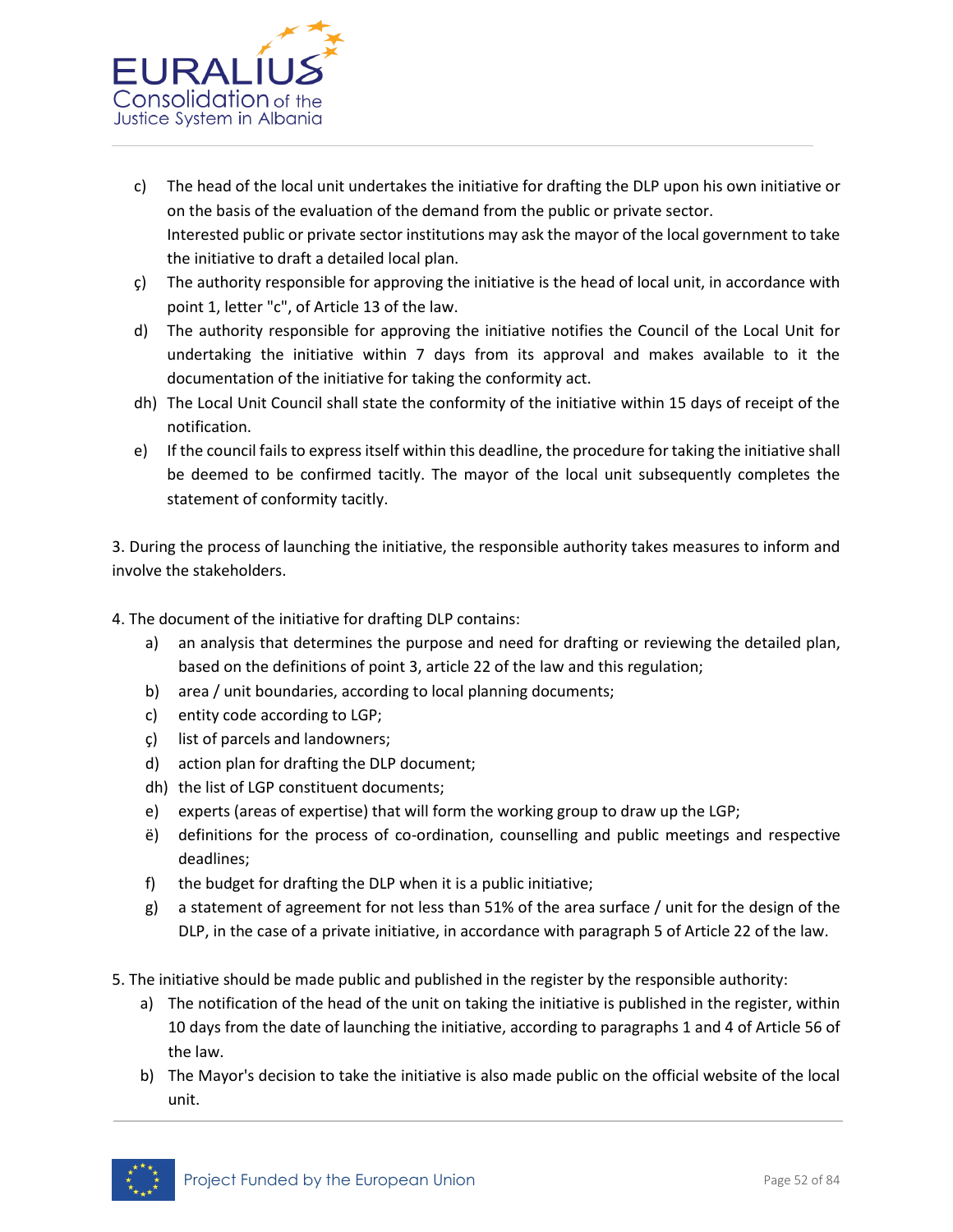

6. The entry into force of the Mayor's decision to approve the initiative is made after the publication of the decision in the register by the responsible structures of the local unit:

a) The decision of the head of the unit for the adoption of the initiative, together with the document of the initiative and the council's conformity act (or the tacit declaration of conformity, supplemented by the chairman) shall be published in the register within 15 days from the date of approval according to points 1 and 4, of Article 56 of the Law.

7. The decision of the head of the unit for the adoption of the initiative, together with the document of the initiative and the council's conformity act (or the tacit declaration of conformity, supplemented by the chairman), shall also be made public on the official website of the local unit.

# **Article 66 Coordination of DLP**

1. The authority responsible for drafting the DLP provides a process of dialogue, cooperation and horizontal and vertical coordination with all planning authorities whose work is intertwined with the territory subject to study before the beginning and during the drafting of the plan, in accordance with the provisions of Article 23 of the law.

2. Coordination is done through the Forum for Coordination of Detailed Domestic Plans (FCDDP), according to Articles 5 and 7 of this Regulation.

3. The authority responsible for drafting the document examines the remarks or proposals of other planning authorities and alters the project or expresses its grounded stance on non-inclusion in the draft of the remarks or proposals prior to its submission for approval.

# **Article 67**

# **Public consultation and meeting in the context of DPV**

1. The authority responsible for drafting the DLP, according to the action plan approved in the initiative document, organizes public and advisory hearings before any decision-making related to the planning and repeats them as needed, with a view to providing full information to interested parties and resolution of conflicts, according to the provisions of Article 24 of the law.

2. Counselling is done through the Local Advisory Forum, which is a voluntary organization, involving intellectuals, academics and representatives of interest groups. If the LAF does not exist, the head of the local government unit should support its establishment.

3. The authority responsible for drafting the DLP has the obligation to conduct at least 2 consultations and public meetings during the drafting process, according to the following phases:

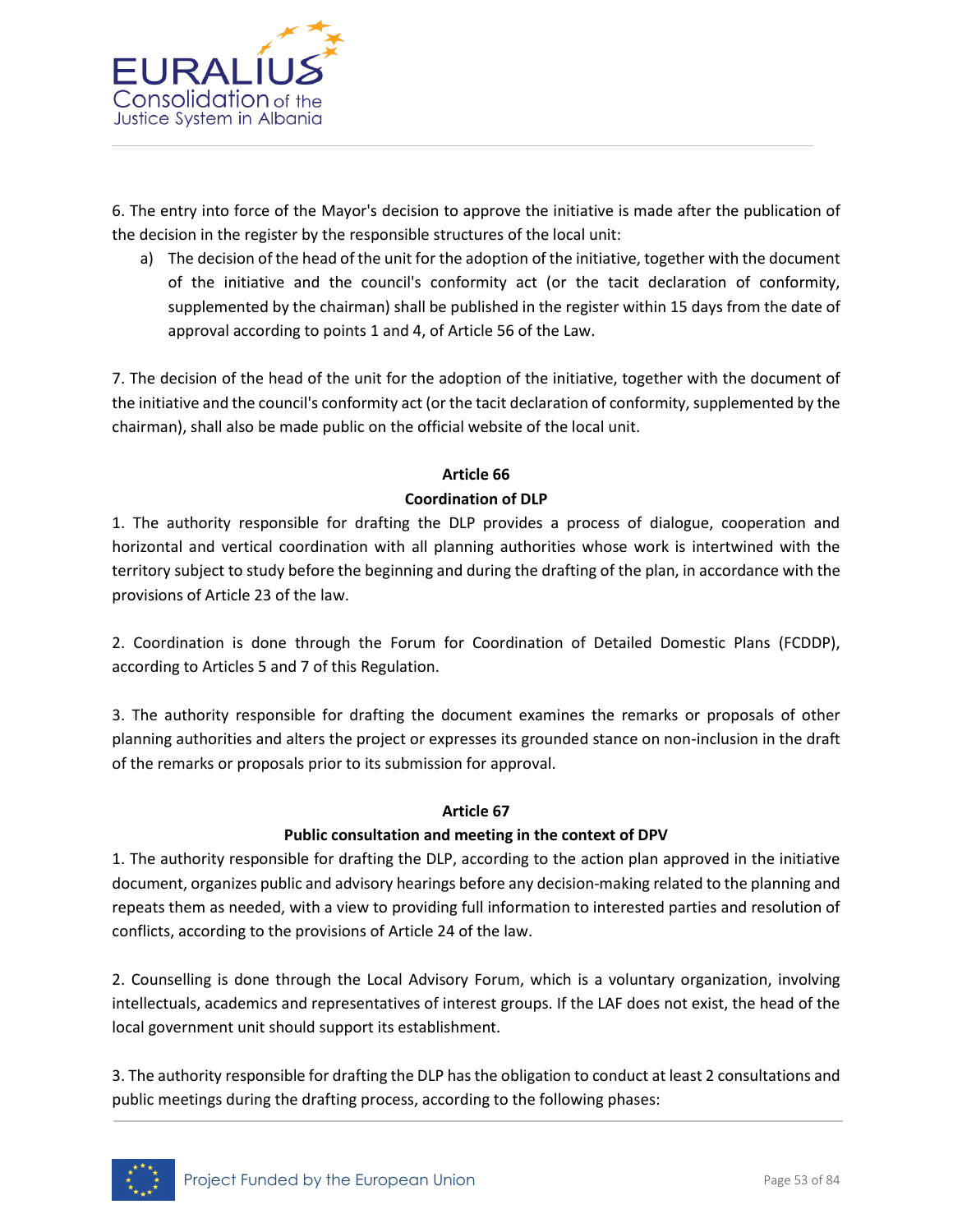

a) Completing the analysis of the existing situation; b) upon completion of drafting of the draft DLP Act.

4. The responsible authority through its representatives participates in all public meetings and ensures that the public interest in the area is realized and that the DLP document is finalized with the support of the parties in the process.

5. Stakeholders interested in DLP and parcel owners in the relevant unit or area are notified for public meetings through the register and through one or more traditional means of information.

6. The announcement is made at least 20 days before each public meeting and must contain the documentation that will be discussed during the meeting.

7. Each public meeting is accompanied by a record of comments and suggestions, which are published in the register and attached to the final approval documents of the DLP in the form of annexes.

8. In addition to comments and suggestions in public meetings, interested parties may also submit observations and suggestions in writing to the responsible authority within 15 days from the publication in the consultation notice register, together with the full document to be consulted.

9. Responses or proposals from interested parties, deposited with the responsible authority, are immediately published in the register and through one or more traditional means of information. 10. The entity drafting the DLP reflects the observations, comments and proposals received above and submits the revised project for approval to the responsible authority. The revised project is immediately published in the registry.

## **Article 68**

#### **Approval of LGP**

1. The process of approving the detailed local plan (LGP) is done in accordance with the provisions of Articles 22 and 25 of the law.

2. The process of approving the plan contains, at least, these steps:

- a) the request of the working group for review and approval of the plan addressed to the head of the local unit;
	- consultations and public meetings of the chairman with interest groups;
	- reviewing the plan document by the local unit's responsible structure;
- ç) reviewing / improving the plan's document by the working group;
- d) the decision of the head of the unit.

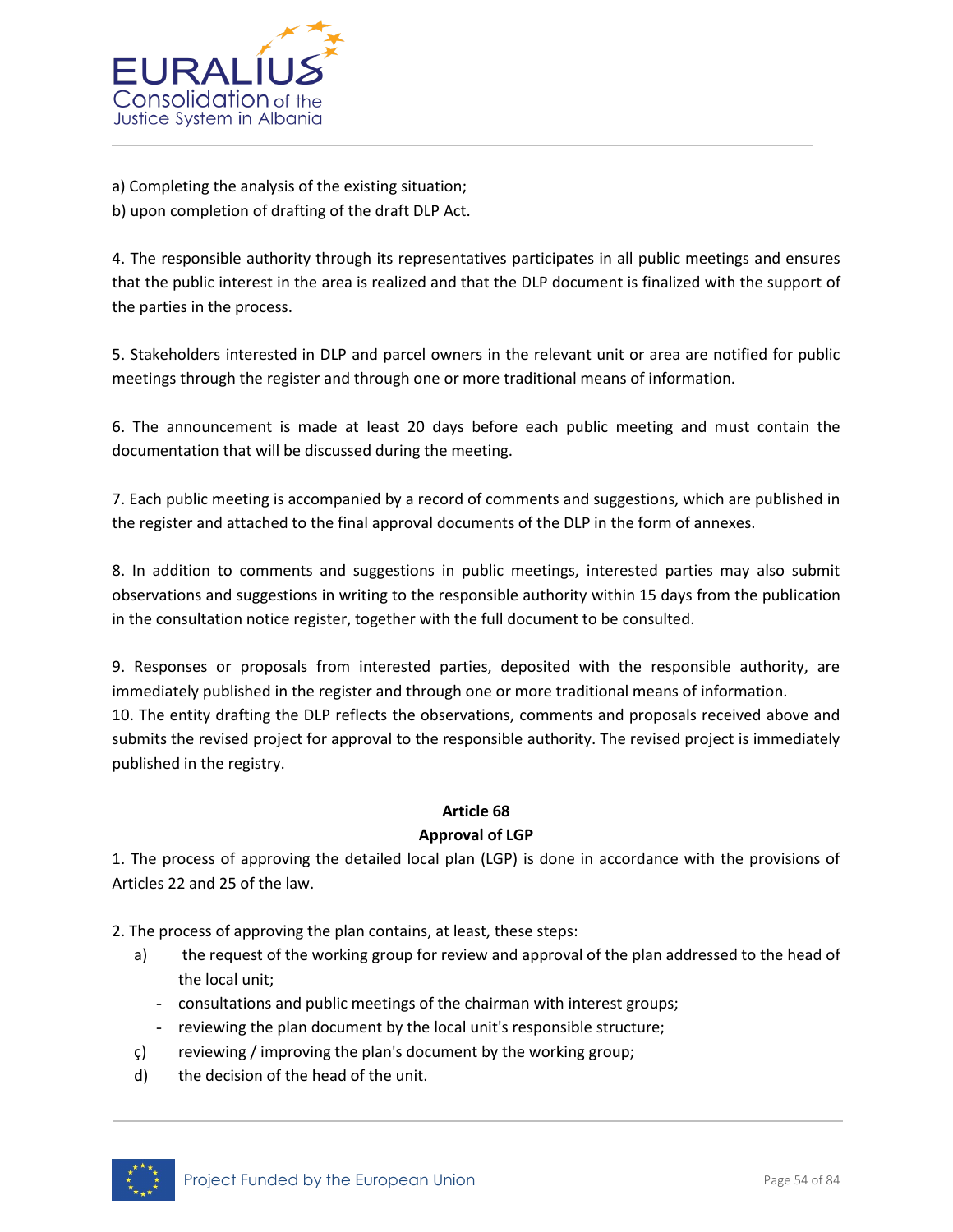

- dh) Notification of the council of the unit for the approval of the DLP by the chairman and the request for conformity of the procedure;
- e) the conformity decision of the unit council for the procedure of drafting and approving the DLP;
- ë) A tacit declaration of conformity of the procedure, if the unit council fails to make a statement within 60 days of receiving the announcement of the head of the unit.

3. The working group and the structure responsible for reviewing the plan document should not consist of the same persons to avoid the lack of objectivity in the review.

4. Materials submitted / published for the approval of the planning document are:

- a) the initiative approved by the head of the unit;
- b) the act of conformity of the initiative or the tacit declaration of conformity;
- c) omplete planning document;
- ç) FBPDV REPORTS, consultancy reports with the LAF and reports of public meetings;
- d) environmental statement for the study of impact assessment from development and impact on environment, referred to specific legislation in force.

5. Upon publication in the register of the full DLP document and accompanying documentation as above, the working group makes the request for review and approval of the plan by the head of the unit in accordance with points 6 to 9 of Article 20 of the law.

6. The head of the local government takes a decision on the approval of the detailed local plan within 45 days from the date of submission for review of the complete final documentation and if he has deemed it necessary after he / she has informed and conducted counselling and public meeting with other interested parties.

7. The entity head operates through the structure responsible for reviewing planning and development documents in the local unit from the point of view of form and content.

8. For reasons of transparency with the public and interested groups, the review of the plan document is carried out according to these definitions:

- a) The structure responsible for the review of the plan carries out the review of the detailed plan documentation, within 20 days from the submission date for the review of the full documentation.
- b) At the end of the 20-day period of review of the documentation, the Agency shall draft and publish in the register the LGP technical assessment report and the compliance act, as appropriate.
- c) The structure responsible for the review of the plan reiterates the process of reviewing the plan document and drafting the technical evaluation report, if the plan document is reviewed / improved by the working group.
- ç) The basis of consideration for the decision-making on the adoption of the DLP is as follows:

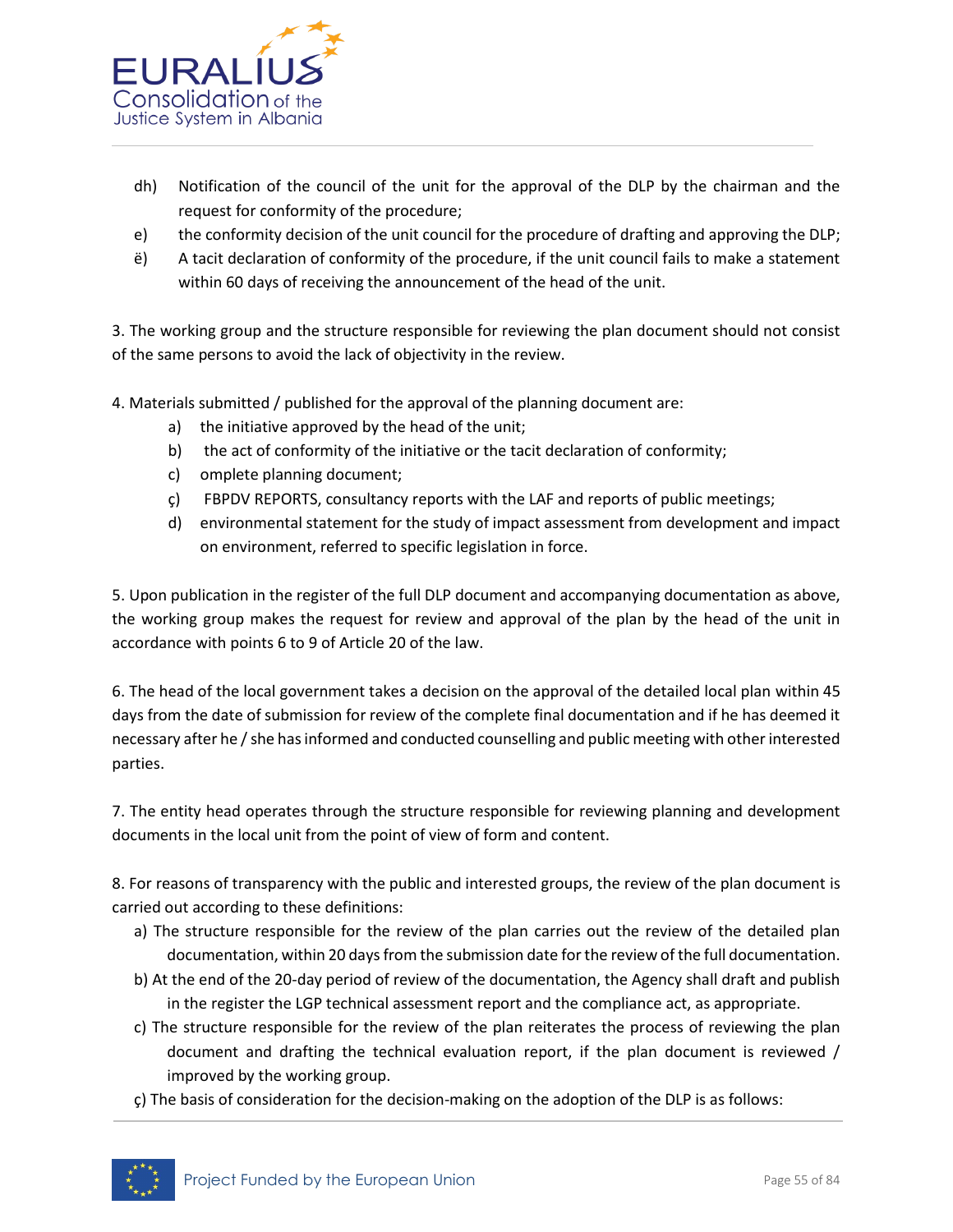

- i) General Local Plan (GLP);
- ii) Sectoral Sector Plans (SSP);
- iii) legislation in effect.
- iv) Any planning document in force that has effects in the area for which a detailed domestic plan has been drafted;
- d) In the event of non-observation of the above deadlines, the requesting authority shall notify the structure responsible for the review of the plan for non-compliance with the deadline and issue the tacit statement of compliance.

9. The review / improvement of the document and the reflection of the observations of the structure responsible for the review are carried out according to these definitions:

- a) Within 15 days of the publication by the Agency of the DLP Technical Assessment Report, the working group shall revise / improve the plan document to reflect remarks and suggestions, if any.
- b) At the end of the 15-day period, the working group shall republish the full plan document with the remarks and suggestions reflected, together with the report of the changes.

10. The head of unit decides on the approval of the detailed local plan on the basis of the technical report and the compliance act or tacit declaration of compliance, prepared by the responsible local planning structures and published in the territorial planning register and only in case residents owning more than one third of the zone surface have not expressed themselves against, according to the provisions of point 7 of Article 22 of the law.

11. In the event of any objections as above, the head of the local government unit organizes public consultation and meeting with interested parties, examines the respective remarks or proposals and evaluates their reflection in the detailed local plan, based on the definitions of point 8, of Article 22 of the law.

12. At the end of the process, the head decides on the approval of the plan, expressing himself also in relation to the acceptance or rejection of the submitted proposals and observations, pursuant to the provisions of paragraph 9 of Article 22 of the law.

13. Following the publication in the register of the full DPV document, approved by the head of the local unit, the latter officially notifies the local unit council for completing the drafting of the DLP and its approval and makes available to the council of the unit all necessary documentation for reviewing the DLP procedure, including at least the action plan approved by the initiative, the reports of the Local Advisory Forum, the Forum for DLP coordination, the reports of meetings with the interest groups, technical evaluation report of the DLP, compliance act or statement of silent compliance, remarks / objections of the residents of the area, summary document of the DLP.

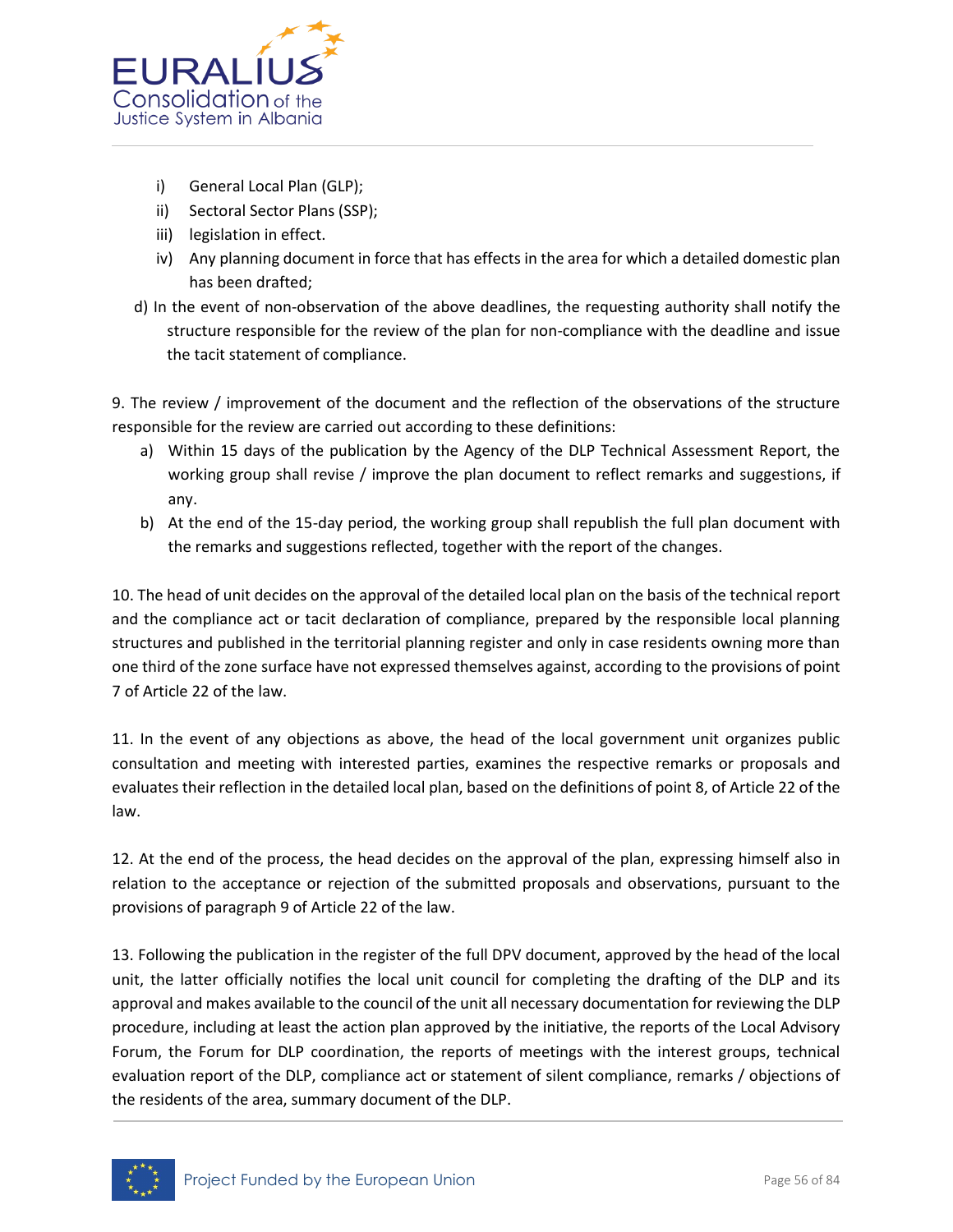

14. The procedure followed for drafting and approving the detailed domestic plan (DLP) is reviewed for conformity by the entity council, in accordance with points 10 and 11 of Article 22 of the law.

- a) The council of the local government unit monitors the process of drafting and approving the DLP to ensure compliance with the legal procedures for its approval.
- b) The Council of the unit shall make a decision on the conformity of the procedure for drafting and approving the DLP within 60 days from the date of filing the official request of the head of the unit for review of the procedure, accompanied by full documentation.
- c) If it finds deficiencies or violations, the council returns the DLP for reconsideration by the chairman of the local government unit within 60 days of its approval.
- ç) The decision of the DLP Review Board by the responsible authority for drafting the plan should be clearly substantiated on the basis of the provisions of the law and accompanied by concrete recommendations for the revision of the DLP.
- d) Before deciding on the DLP reconsideration by the authority responsible for drafting the plan, the council may organize one or more public meetings with interested parties.
- f) The secretariat of the unit council is responsible for notifying the members in relation to the request of the head of the unit for making available to them all the material deposited by the head of the unit for reviewing the procedure for drafting and approving the DLP for organizing the meeting for review and decision-making on the procedure, as well as for organizing the public meeting with the interested parties.
- e) If the local government council fails to express themselves within 60 days for the conformity or revision of the DLP, then the DLP procedure is deemed silently confirmed.
- ë) In the case of silent confirmation of the proceedings, the head of the unit officially notifies the council for the completion of the 60-day deadline and finds the absence of the council's statement on the procedure and, consequently, confirming the proceedings tacitly. At the end of the announcement, the chairman completes the declaration of conformity in silence.

# **Article 69**

# **Entry of DLP into effect**

1. The local detailed plan document (DLP) comes into force with the full publication in the register of the act of the unit council as well as its accompanying documents in accordance with paragraph 2 of Article 56 of the law.

2. The conformity council of the unit council is published in the register and in any case on the official website of the local unit, within 15 days from the date of confirmation of the procedure, in accordance with point 4 of Article 56 of the law.

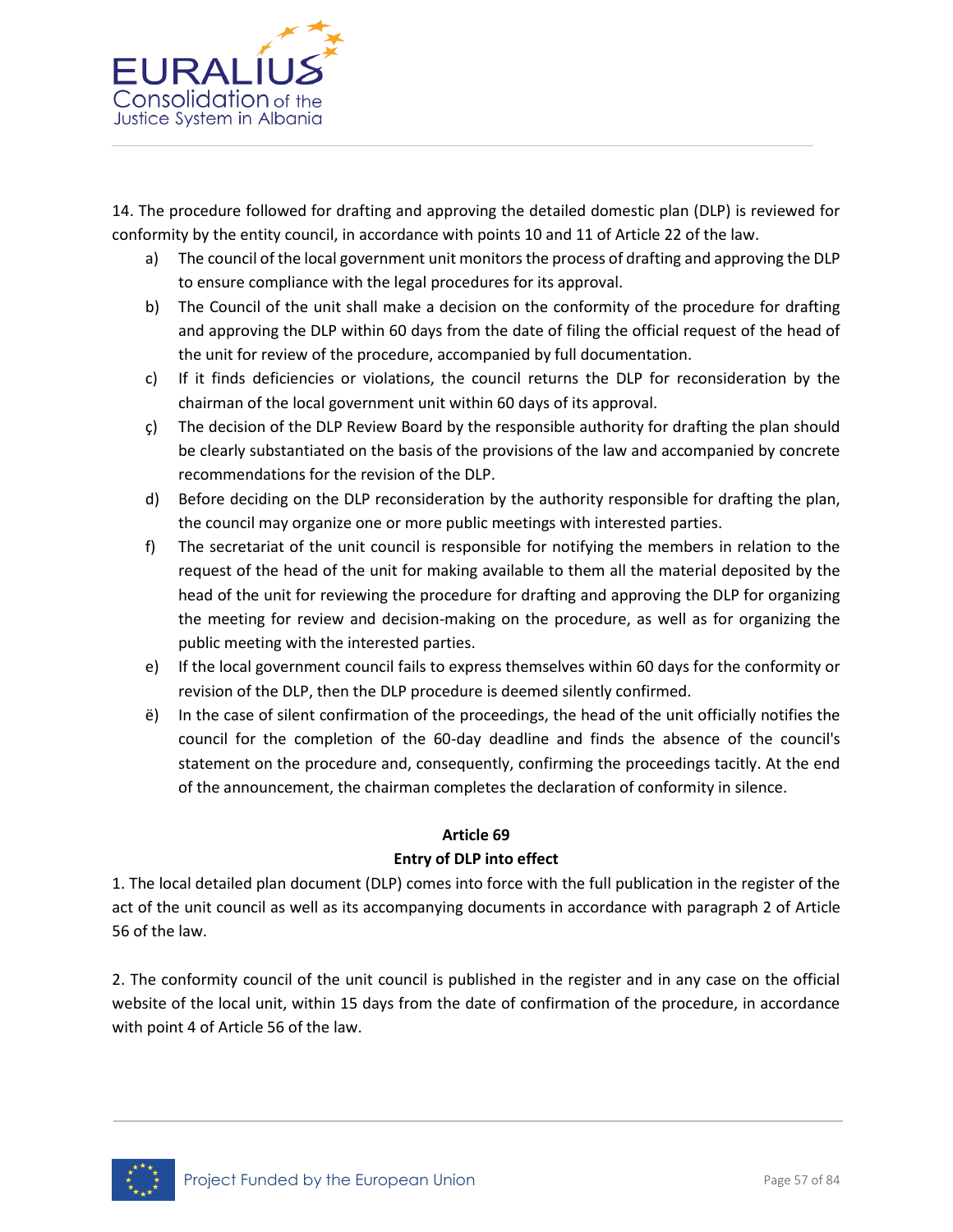

3. In the case of silent confirmation of the procedure, the Detailed Local Plan (DLP) document enters into force with its full publication in the official notification register of the head of the local unit for silent confirmation and silent declaration of conformity in accordance with point 2, of Article 56 of the Law.

4. The official announcement of the head of the local unit for the tacit conformity of the procedure and the statement of tacit confirmation is published in the register and in any case on the official website of the local unit within 10 days from the date of the approval of the procedure in accordance with point 4, of Article 56 of the Law.

# **Article 70**

# **Implementing and monitoring LGP implementation**

1. The monitoring of the implementation of the DLP is done by the authority responsible for drafting the plan in accordance with paragraph 1, letter 'a', of Article 13 of the law.

2. Monitoring of the implementation of the plan is made on the basis of the action plan and the document of the monitoring indicators, approved as an integral part of the plan document.

3.The detailed local plan is implemented through investments, development management instruments and building permits, according to the plan of action and regulation of this plan.

4. Entities benefiting development rights based on approved DLP, upon request, are provided with development permits, within the meaning of Article 38 of the Law.

5. The development license contains the conditions and the development rights that the DLP has determined and is issued shortly after the full approval of the plan document, according to the provisions of Article 69 of this Regulation.

6. After the approval of the detailed local plan (DLP), the responsible authority informs and / or registers in the immovable property register as a basis for conducting property transactions:

- a) the map of new parcels created by subdivision and / or merger of existing parcels;
- b) map of new parcels created by subdivision and / or merger of existing parcels and which are the subject of a transaction only after the expected area / unit infrastructure is registered in the immovable property register owned by the respective public authority. Infrastructure will be registered in the ownership of the public authority, at the conclusion of its construction process, according to the designation of the DLP action plan.

7. Construction permits for the construction within the area for which the DLP is compiled are provided by the head of the local unit on the basis of this plan in accordance with letter "a" of article 29 of the law and the regulations of the development regulation in accordance with the law.

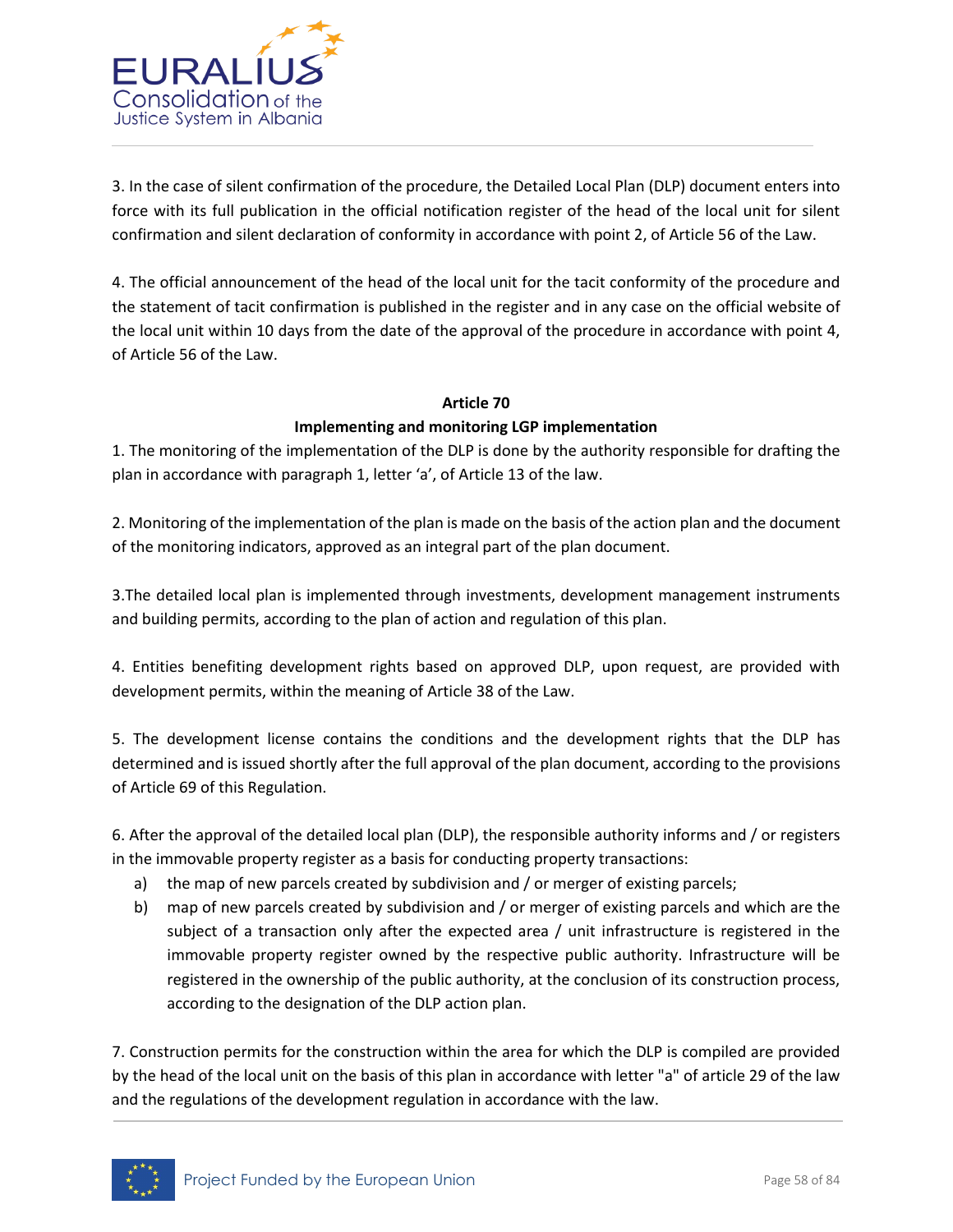

# **SECTION 9 SECTOR LOCAL PLAN**

# **Article 71**

# **Scope of the SLP**

1. Sector local plans (PVS) are designed for the implementation of the Local General Plan, the relevant programs for the implementation of its functions and, where appropriate, joint and delegated functions, in accordance with the law on the organization and functioning of local government.

2. The strategy, projections and regulations of the PVS are defined on the basis of the National Sector Strategy, the LGP and the mid and annual budget of the municipality.

3. The local sector plan, as it is drafted and implemented, should follow the planning principles as an ongoing process of continuous work.

# **Article 72 Procedures of PVS**

The responsible authority, the contents of the PVS document, the PVS drafting initiatives; the drafting of the SAP, the co-ordination of the PVS, the public consultation and meeting in the context of PVS, the publication in the register of the PVS, the adoption, the entry into force of the PVS are carried out by following the established procedures for LGP and NSP.

# **CHAPTER III MAIN DIRECTIONS IN PLANNING PROCESS**

# **SECTION 1**

# **DIVISION OF TERRITORY FOR PLANNING AND DEVELOPMENT PURPOSES USE OF LAND AND DIVISIONS OF TERRITORY**

# **Article 73**

# **Territory systems**

1. The local government units, for planning purposes, are divided into territorial systems, as follows:

- i) Urban system (US);
- ii) Natural system (N)
- iii) Agricultural system (A)
- iv) Water system (W)
- v) Infrastructure system (IS)

2. The urban system (US) is formed by the unification of urban territories and is marked by the green line.

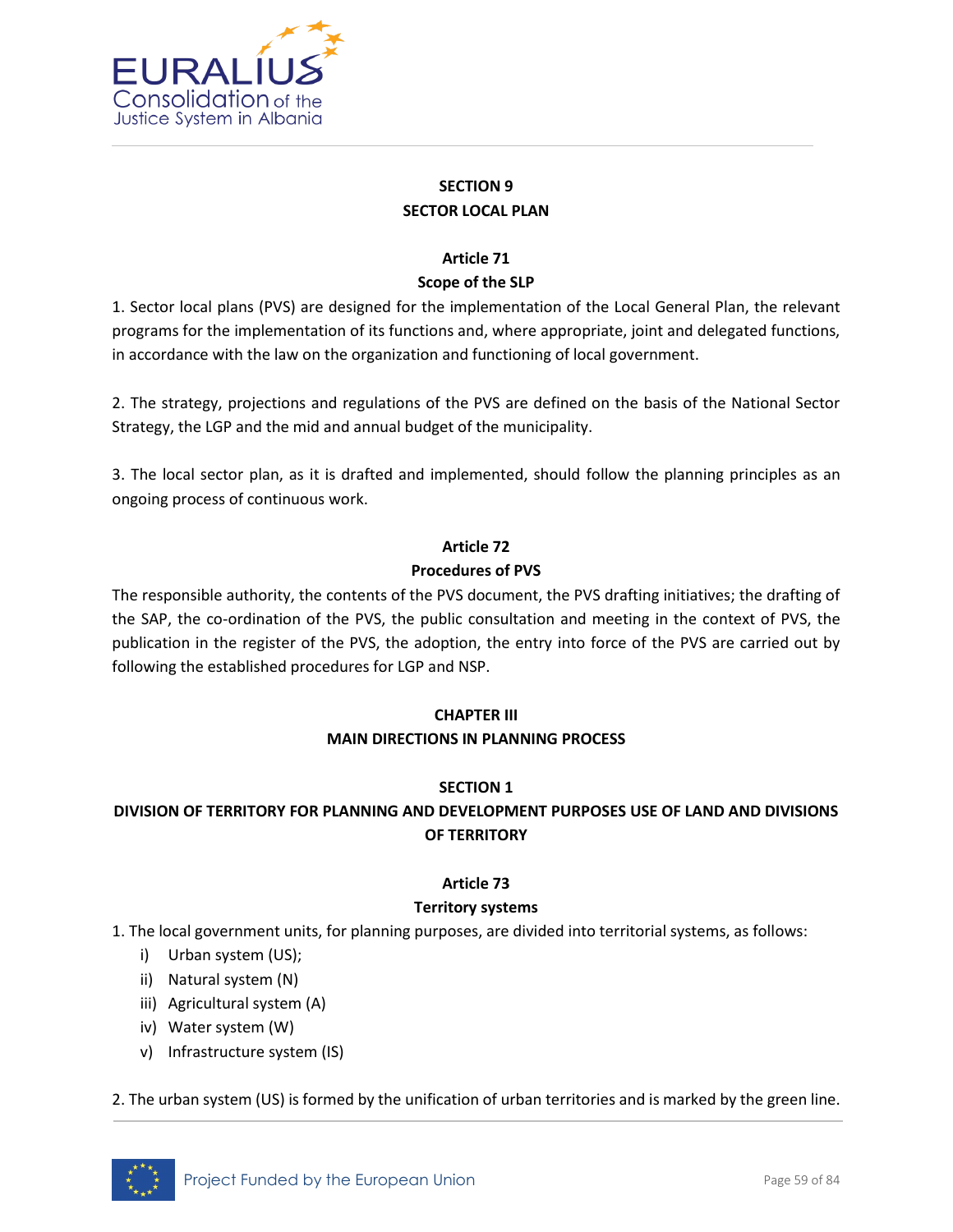

3. The natural system consists of landscapes, untouched nature spaces, ecological corridors and spaces that have a basic category of "nature" use (N) and in accordance with the special legislation.

4. The agricultural system consists of agricultural land, occupied with the plants of fields, orchards, vineyards and olive groves, wherever it is and which has as its essential properties the fertility and utility canals, and reservoirs. The agricultural system is formed by the merging of lands with basic categories of land use "agriculture" (A). This system is the result of timely interaction between human activities for cultivation and construction of agricultural character in the territory. The zoning of the agricultural system is based on soil fertility and on the activities and functions that are developed within this system, according to the special legislation in force.

5. The water system is the totality of groundwater and water resources, containing all water bodies, including the shores according to the provisions of the special legislation. The water system is formed by a network with a basic category of land use "water" (W).

6. The infrastructure system contains the main infrastructure networks at national, regional and local level. The infrastructure system is formed by a network with a basic category of land use "infrastructure" (IN).

# **Article 74**

# **Zone**

1. The area is a part of the territorial component of the urban territory, with specific or similar features or uses, existing or planned in it. The area consists of two or more units.

2. Zoning of the territory is the process of defining the categories of land use in the area, during the design of the planning document, for the existing and the foreseen condition in the territory with the purpose of:

a) Harmonization of land uses, within an area and / or between zones;

b) preserving and improving the values and character of an area in accordance with the harmonization of public and private interests in its development;

c) improvement of the system of movement in the territory, regulation of traffic, provision of equal access for all and public parking space;

ç) sustainable development of the territory.

# **Article 75**

**Unit**

The unit is the smallest division of territory for development purposes, which is defined during the planning process.

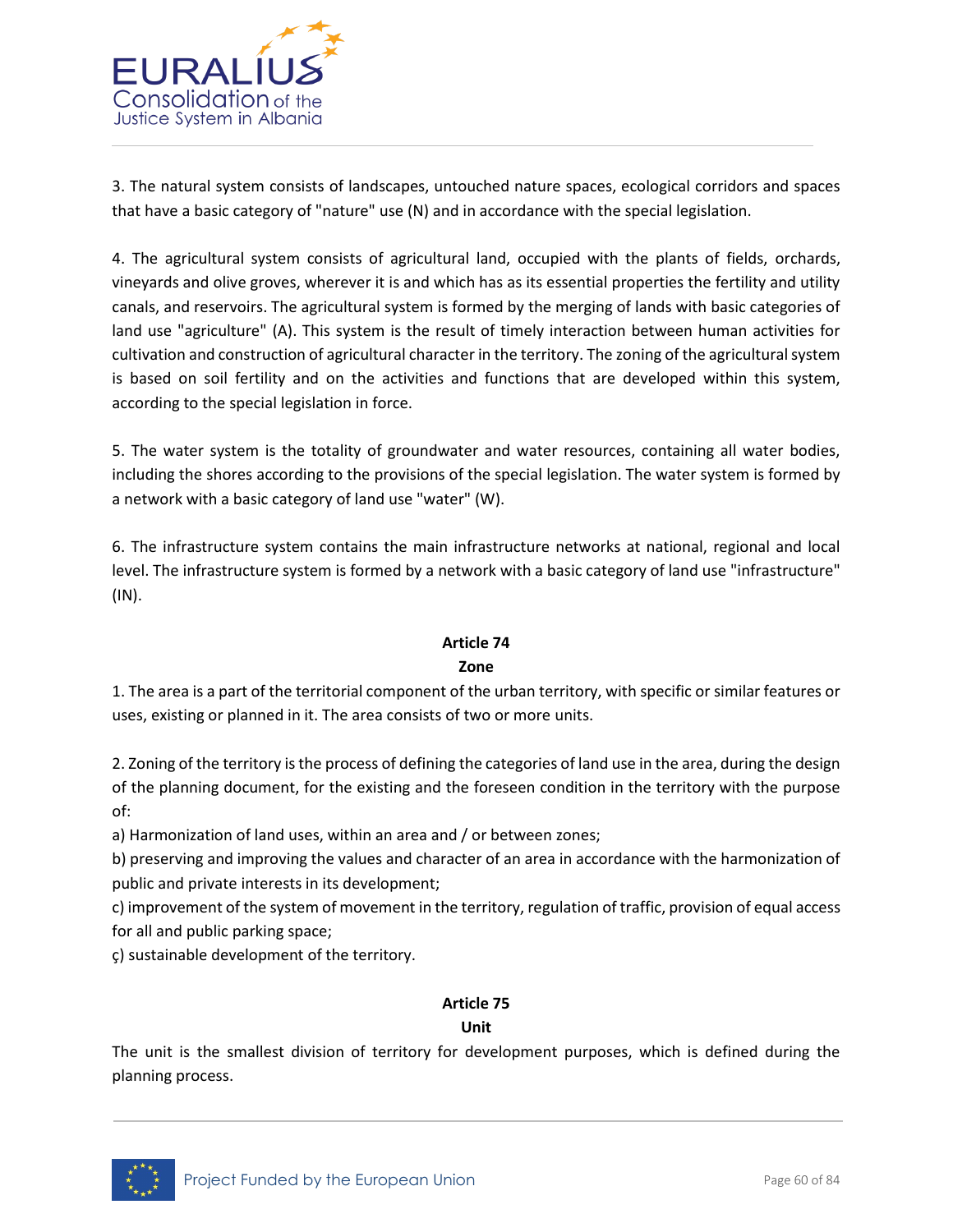

The Planning Authority defines the boundaries of the units in the Local Government Plan, in such a way that a unit:

- a) should not be inconsistent and with negative impacts between them except where additional conditions are foreseen for the accomplishment of a development;
- b) Shall be compact and uniform in terms of spatial typology, as envisaged by the plan;
- c) have indicators and uniform conditions of development according to the development regulation;
- ç) be bordered by the road network, regardless of the category of roads and, as the case may be, the railway line, protection and sanitation stripes, waterways, streams, rivers or other linear and visible elements in the territory.

#### **Article 76**

# **Defining the basic categories of the land use**

1. The purpose of determining the basic categories of land use is:

- a) facilitate the zoning process for planning authorities;
- b) unify the basic methodology, terminology and codes used in zoning under this Regulation, without limiting the planning methodologies and other modes of zoning;
- c) Establish a comparative basis on land use between planning documents of different authorities and territories.

2. The basic land use categories are defined according to the territory's systems.

3. The planning authority determines in the territory the distribution of the basic categories of land use under this regulation and the sub-categories.

4. If an area or unit contains two or more base categories and / or sub-categories of land use, it is considered as mixed use and is marked with all relevant use codes under this Regulation.

#### **Article 77**

#### **Codes and meaning of basic categories of the land use**

1. The basic land use categories and structures in it are 14 and are placed within each territory system in accordance with this regulation and the legislation in force.

2. The Planning Authority refers to and uses during the zoning process the basic categories of land use and the relevant codes:

- a) "Housing", code "A", which includes areas and facilities where residential functions and activities are carried out, even if they are classified by the legislation on cultural monuments or such that are in function of residence;
- b) "Industry and Economy" use, with the "IE" code, which includes all types of industries under special legislation, mining and processing of minerals and building materials, industrial and logistic

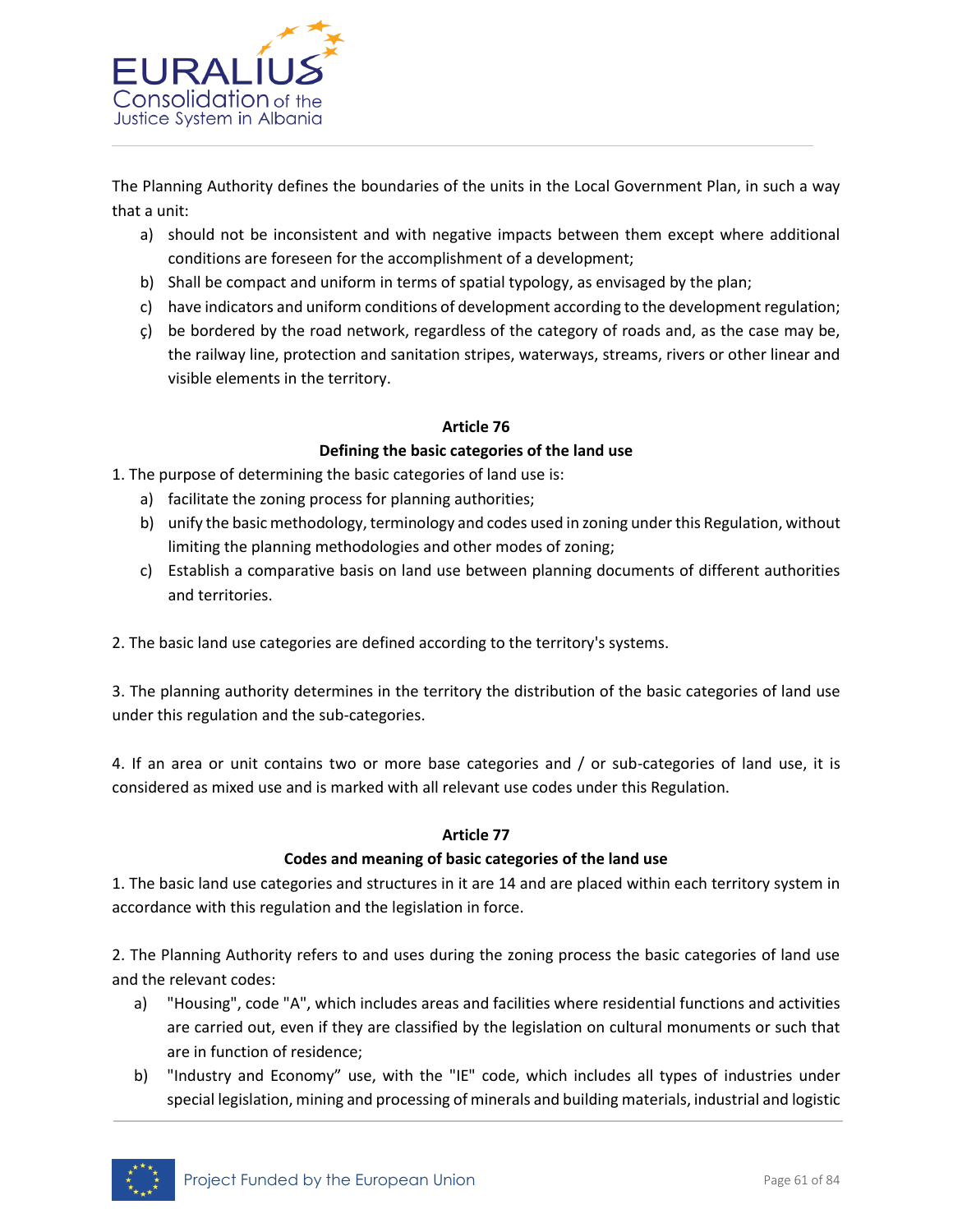

parks, business and mixed industrial and economic incubators for as as long as the main purpose of their function is not the agricultural services and economic activities according to this regulation;

- c) The use of "agriculture", code "B", for agricultural purpose under special legislation, including auxiliary and direct ancillary activities of agriculture, other than dwellings and roads;
- ç) The use "Services", code "S", territories and structures for commercial services, offices and business centers;
- d) Special use, code "V", cemeteries and any territory or structure not included in other basic categories;
- dh) "water" use, code "U", all water bodies, including coasts, as defined by the legislation on waters;
- e) Use of "natural land", with the code "N", according to the environmental laws, biodiversity, protected areas and nature monuments, forests, pastures and fruitless lands;
- h) Use of "heritage and cultural and historical monuments", with the code "M", according to the provisions of the special legislation, except those that are inhabited;
- f) Use "military zones" with the code "ZU", territories and objects classified as such in the territory or in the special legislation;
- g) The use "institutions" with the "IS" code, administration and state structures, regardless of the level, of the judicial system, banks, media, civil and national defense institutions except those included in other categories of assistance and care services social, civil society, prison system and religious institutions;
- gj) The use "social and recreational activities", code "AR", social, cultural and recreational activities, including sports, according to special legislation;
- h) The use "education", with the "AS" code, according to the special legislation;
- i) The use "education", with the "SH" code, according to the special legislation;
- J) The use "infrastructure", with the "IN" code, all parts of transport infrastructure, solid and liquid waste, water supply, oil and gas, biofuels, electronic communications, electricity supply, land protection from erosion and slide and fire protection, according to the special legislation.

#### **Article 78**

#### **The use of the basic categories in the Territory Integrated Register**

1. The basic layers of information in the data group of the register, titled as the basic categories of land use, shall be regulated in compliance with article 14, the basic categories pursuant to this regulation.

2. The register presents the subcategories of the land use, in compliance with this regulation for the meaning of each basic category.

3. The register adds the subcategories per each basic category, case after case, upon the request of the planning authority, which needs a new subcategory, for the reflection of the concrete situation of the territory in the register.

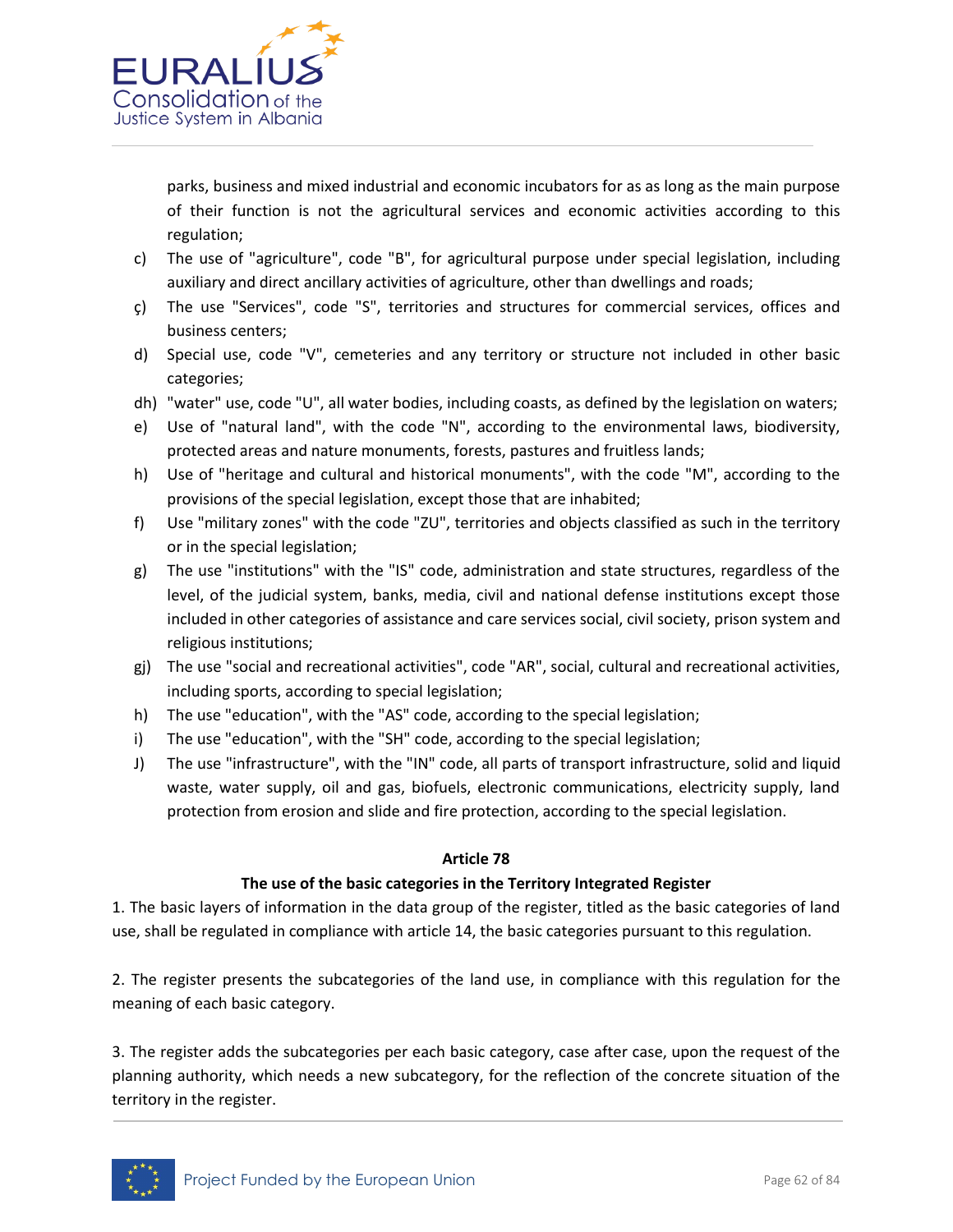

4. All the planning authorities are compelled to use in their planning documents, the information layers of the basic categories and subcategories according to this regulation and register.

## **Article 79**

## **The permitted, banned and conditional category of the land use**

1. The planning authority, in the regulation of the planning document, shall stipulate for each zone the permitted, banned and conditional categories of the land use and, accordingly, the land use subcategories.

2. The land use categories, subcategories for a zone are all those ones which contain developments, whose realization is permitted through the fulfillment of the additional conditions established by the planning authority, in compliance with this regulation and the legislation into force. These conditions include the studies of the impact from the conditional use and concrete protective measures for other developments.

3. To classify the categories and accordingly, the permitted subcategories, the activities and the functions in a zone according to this article, the planning authority reviews if the developments are:

- in compliance or are in contradiction to the zoning purpose and to the planning document;
- compatible or not among them and do not create negative economic, social, environmental impacts on the historic and cultural values and accordingly, health impacts on each other and on the users;
- within or not a category or subcategory.

# **CHAPTER IV**

#### **PLANNING STANDARDS AND INDICATORS**

# **SECTION 1**

# **PLANNING STANDARDS AND INDICATORS FOR URBAN TERRITORY**

#### **Article 80**

#### **General provisions**

1. The rules, the conditions, the standards and the indicators of the territory planning and urban projection are mandatory to be enforced for each planning and development document drafted in each level in the Republic of Albania.

2. The territory planning rules, conditions, standards and indicators shall change according to the existing and foreseen situation of the zone that is studied with regard to the land use, the types of the structures, the space typology, the functions, the activities and with conditions stipulated by the special legislation.

3. The planning authority stipulates the planning and development indicators at a zone level.

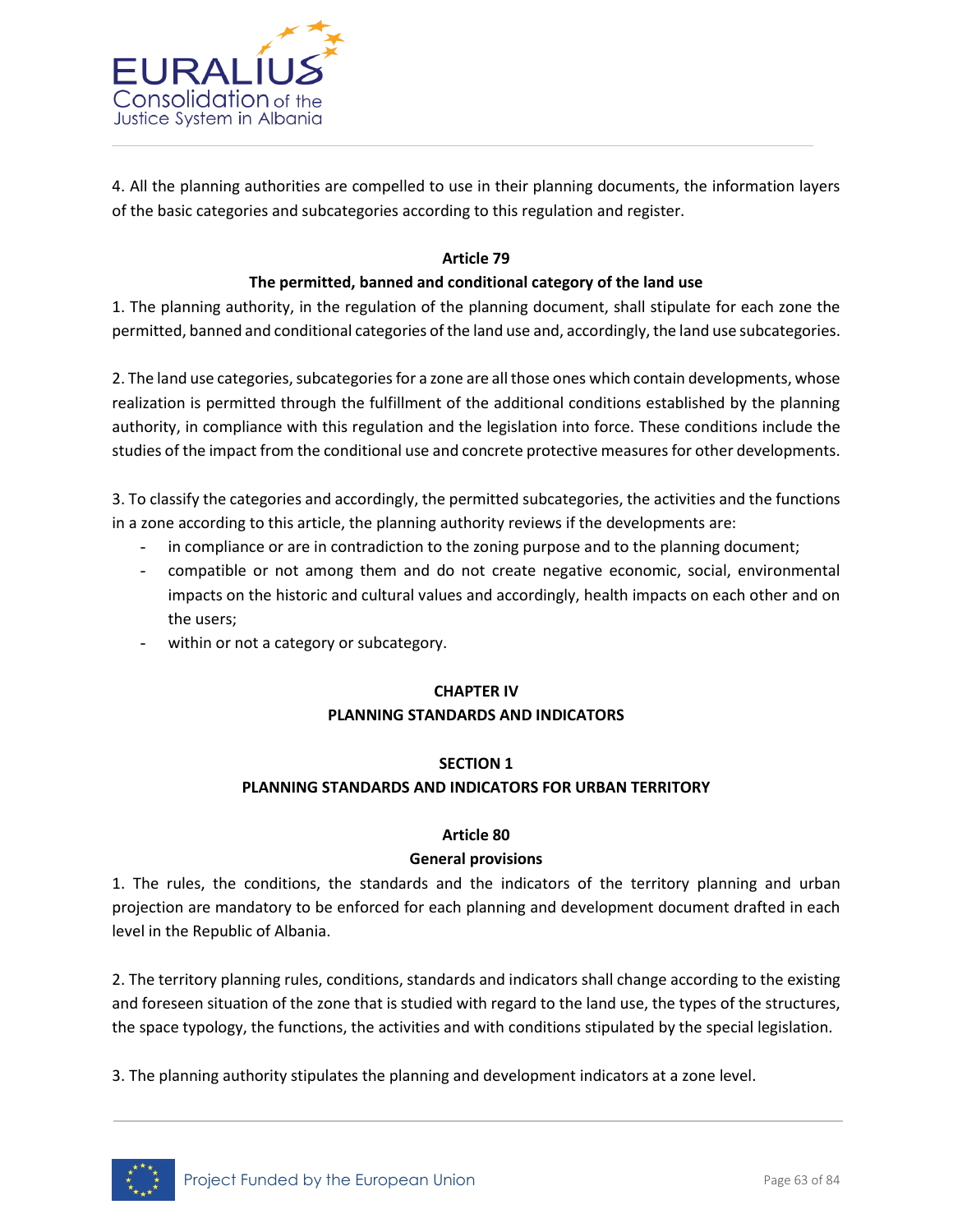

4. The planning and development indicators are distributed at a unit level, according to this regulation.

5. Each initiative for the DLP or a request for a permit is based on the planning indicators and development conditions which are stipulated for the respective zone or unit.

# **Article 81**

# **Planning standards and indicators for the structural residential zones and units**

1. The planning standards for the residential zones shall be applied in units and/or zones with development priority, which have a homogenous residential use or the main purpose of land use for residence, according to this regulation.

2. The planning standards shall change according to the population number in urban territories and shall be categorized, accordingly, for three main groups:

- up to 10,000 inhabitants;
- over 10,000 inhabitants;
- over 100,000 inhabitants.

3. The planning standards in the residential zones shall ensure healthy living conditions for the population.

4. The minimal planning standards for the residential zones and units shall be stipulated for the following planning indicators:

- a) The gross residential area per inhabitant, which is composed of the residential living and relaxation areas, the areas for cooking, sleeping, sanitation junctions, stairs and the lift;
- b) the green area, according to this regulation;
- c) the surface for kindergartens, nursery schools, secondary schools, according to this regulation;
- d) the surface for structures of public use for religious, social, health, sanitation, administrative activities, not at the city level;
- e) the sports area, pursuant to this regulation;
- f) the public parking area, pursuant to this regulation;
- g) the surface for limited trading services and offices, not at the city level. This area may be in special structures or in the residential structure.
- 5. The minimum standards for the indicators according to paragraph 4 of this article are:

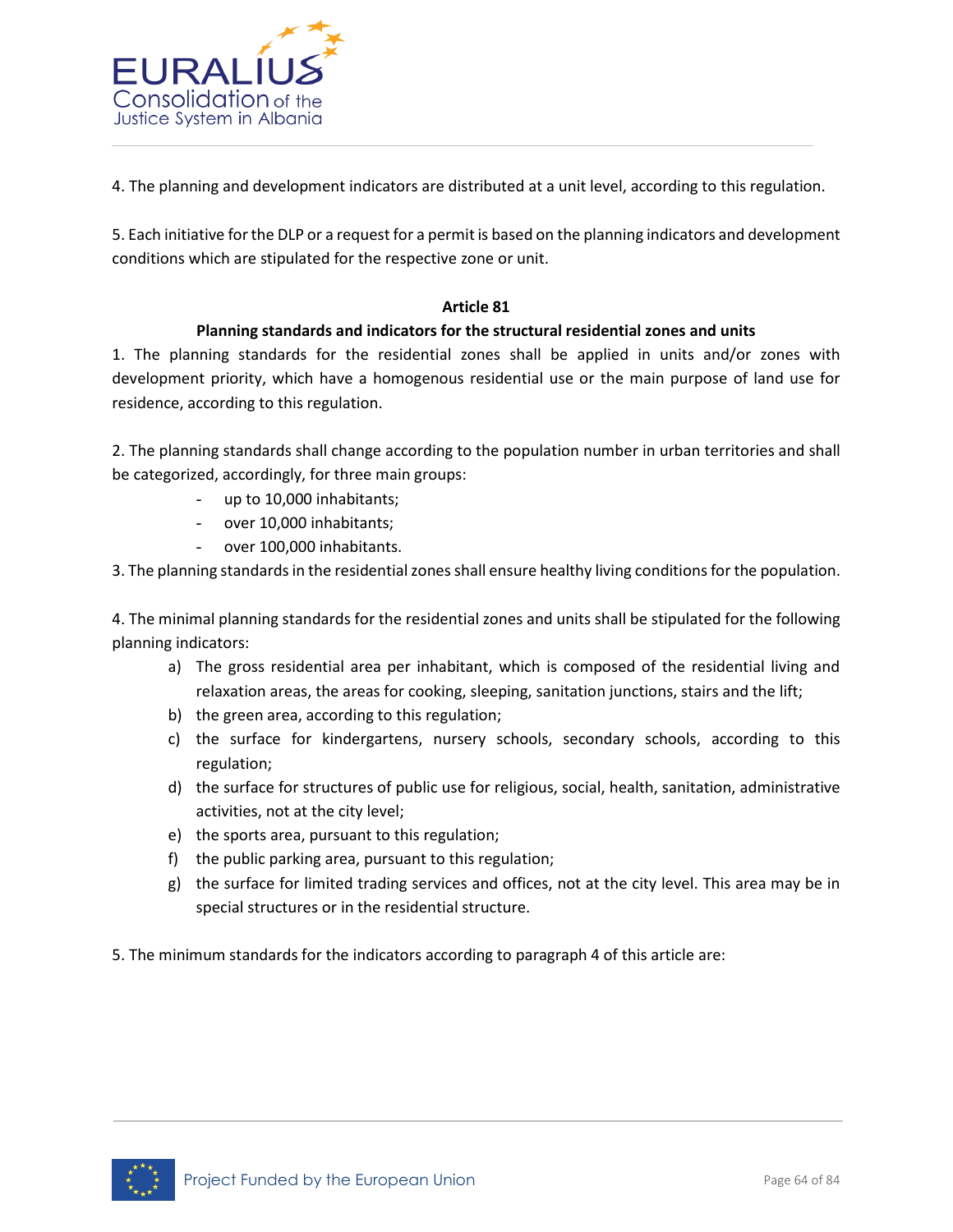

| Inhabite | a)          | b)    | c)             | $\zeta$        | d)        | dh)     | e)      | ë)                                                                                                  |
|----------|-------------|-------|----------------|----------------|-----------|---------|---------|-----------------------------------------------------------------------------------------------------|
| d area   | Gross       | Green | Kindergart     | Structure      | Sports    | Public  | Limited | All                                                                                                 |
|          | residential | area  | en, nursery    | for public     | territory | parking | trade   |                                                                                                     |
|          | area        |       | schools,       | use            |           |         | service |                                                                                                     |
|          |             |       | schools        |                |           |         |         |                                                                                                     |
|          |             |       |                |                |           |         |         |                                                                                                     |
|          |             |       |                |                |           |         |         | $m2/$ inhabitant  m2/inha m2/inhabit  m2/inhabit  m2/inhabit  m2/inhabit  m2/inhabit  m2/inhabitant |
| Up to    | 25          | 5     | $\overline{4}$ | $\overline{2}$ | 1.6       | 6       | 5       | 48.6                                                                                                |
| 10000    |             |       |                |                |           |         |         |                                                                                                     |
| inhabita |             |       |                |                |           |         |         |                                                                                                     |
| nts      |             |       |                |                |           |         |         |                                                                                                     |
| Over     | 25          | 9     | 4.5            | $\overline{2}$ | 1.6       | 6       | 5       | 53.1                                                                                                |
| 10000    |             |       |                |                |           |         |         |                                                                                                     |
| inhabita |             |       |                |                |           |         |         |                                                                                                     |
| nts      |             |       |                |                |           |         |         |                                                                                                     |
| Over     | 25          | 9     | 4.5            | $\overline{2}$ | 1.6       | 6       | 5       | 53.1                                                                                                |
| 100000   |             |       |                |                |           |         |         |                                                                                                     |
| inhabita |             |       |                |                |           |         |         |                                                                                                     |
| nts      |             |       |                |                |           |         |         |                                                                                                     |
|          |             |       |                |                |           |         |         |                                                                                                     |

6. In the cases when some of the territories and objects, pursuant to paragraph 5 of this article, serve not only to the structural residential unit, but to the entire residential area, apart from the standards of this article, all the standards and the rules in this chapter are applied.

#### **Article 82**

# **Parking lot**

1. Apart from the provision in paragraph 5 article 81 of this regulation, the minimum standard of the parking is:

- a) For the public parking, despite the form how it is solved, it is 6m2/inhabitant or 1 parking space of 12 m2 per 2 inhabitants.
- b) For the parking space dedicated to objects for use not for housing, it is 12 m2/user and it is calculated based on the average influx up to a maximum of 24 hours for the users of the object.
- c) For the private parking for residential objects, despite the form how it is solved, it is 15 m2/family or flat.
- d) In all the cases, parking spaces shall be planned for the disabled people.

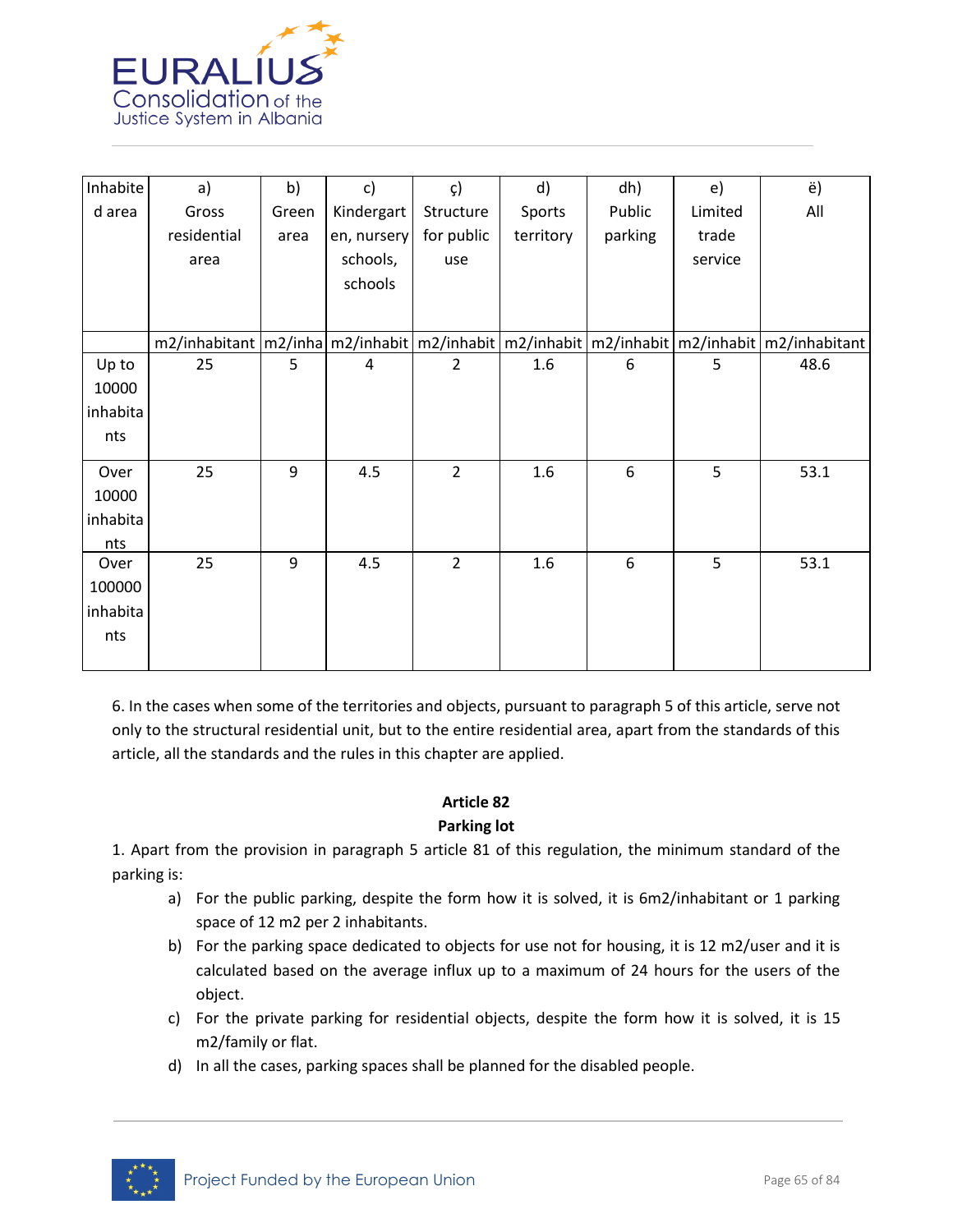

2. The parking space may be private or public and the forms of the solutions are in the streets, in public squares, on the ground or underground, in structures with one or several levels and in parts of the objects of different uses.

## **Article 83**

# **Public structures for education and health**

1. The minimum planning standards for public structures of education and health, apart from the provision in paragraph 5 article 81 of this regulation and excluding the university and hospital structures, are as follows:

- a) For nursery schools:
	- i) one nursery per 1000 inhabitants and 25-30 children per 1000 inhabitants;
	- ii) in the rural areas, 1000 inhabitants and 13-105 children per 1000 inhabitants;
	- iii) the service radius of the nursery in the air line is 200-300 metres;
	- iv) based on the number of the groups, one nursery is planned according to 25 m2-30 m2/children;
	- v) based on the number of the groups, the parcel of the nursery is 900 m2-1,500 m2 and contains all the services provided for by the respective ministry and the special legislation.
- b) For kindergartens:
	- i) a kindergarten per 1500 inhabitants;
	- ii) the service radius of the kindergarten in the air line is 250-350 metres in the urban areas and 500-600 metres in the rural areas;
	- iii) based on the number of the groups, a kindergarten is planned according to 18 m2-25 m2/children;
	- iv) based on the number of the groups, the parcel of the kindergarten is 1000 m2-1500m2 and contains all the services provided for by the respective ministry and the special legislation;
	- v) if one structure contains a kindergarten and nursery, too, the planning, projection and construction is done based on the minimum standards for both structures, using the values that guarantee the best standard.
- c) For elementary and secondary schools:
	- i) one school per 6000 inhabitants;
	- ii) the service radius of the school in the air line is 500-600 metres in the urban zones and 1000-1500 metres in the rural zones;
	- iii) based on the number of the classes, one school is planned according to 20 m2-25 m2/pupils;
	- iv) based on the number of the classes, the school parcel is 1500 m2-7000 m2 and contains all the services foreseen by the respective ministry and the special legislation.
- ç) For the high schools:
	- i) one school per 9000 inhabitants;

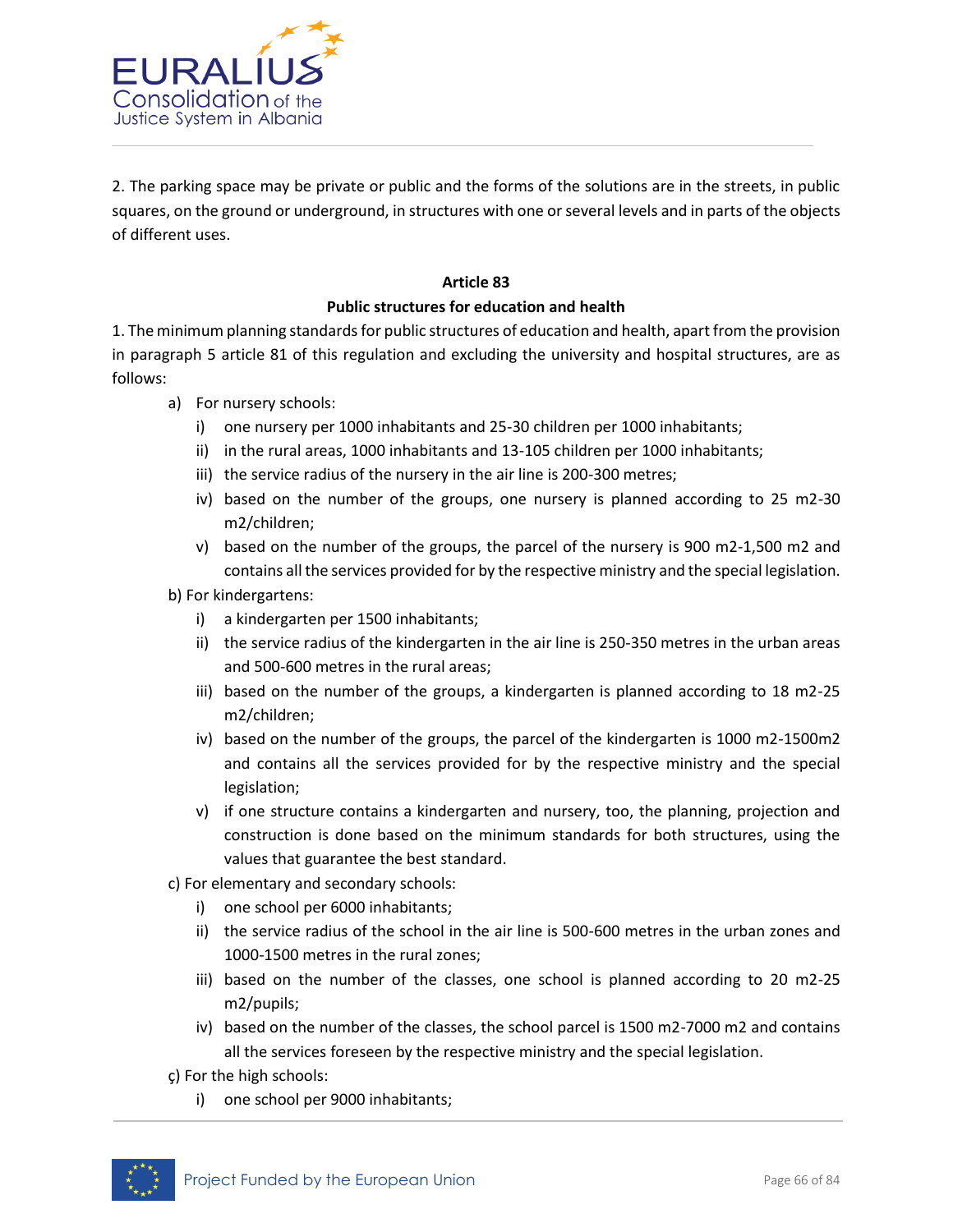

- ii) as a basic rule 1.5 m2/inhabitant;
- iii) the service radius of the school in the air line is  $1000 1500$  metres in the urban zones and 2000 – 4500 metres in the rural zones;
- iv) based on the number of the classes, one school is planned according to 20 m2-30 m2/pupil;
- v) based on the number of the classes, the school parcel is 2000m2-7000 m2 and contains all the services foreseen by the respective ministry and the specific legislation;
- vi) if the high school has a dormitory with 100-400 beds, the parcel is 4000m2 9000 m2 and it is planned according to 25-35 m2/pupil.

d)For health, non-hospital structures:

| No. | Denomination                                     | Surface (m2)    | Indicator "1 unit/no. of inhabitants" |
|-----|--------------------------------------------------|-----------------|---------------------------------------|
|     | <b>Health centers</b>                            | $300 - 400$     | One per 250-1,500                     |
|     | Ambulance – maternity hospital $f_0$ 400 – 6,000 |                 |                                       |
|     | Ambulance - consultancy service                  | $700 - 1,000$   | One per 1,500-2,000                   |
|     | Policlinic                                       | $2,000 - 5,000$ |                                       |
|     | Dispensary                                       | 3,000           |                                       |
|     | Directorate of Hygiene                           | $2,000 - 3,000$ |                                       |
|     | Disinfection, deratization centre                | 2,000           |                                       |

dh) The standards stipulated in this article are improved in compliance with the need of each local unit to fulfill the request for structure numbers and for space according to the average number of the children, pupils or users every year for a period of at least 5 years and the number of the inhabitants every 5-10 years. All these standards may be changed in compliance with the special legislation for education and health.

#### **Article 84**

#### **Structures and territories for sports**

Apart from the provision of paragraph 5 article 81 of this regulation, the minimum standards per:

- a) Sports activities of the type stadium, sport facility with a gym, pools and other ones of this nature, shall be constructed at city level based on the standards of projection and of the preliminary feasibility studies but not less than 1 m2/inhabitant;
- b) The structures and territories at the urban territory level bigger than a city are 2.6 m2/inhabitant when the population is equal to or higher than 100000 inhabitants and 3.5 m2/inhabitant for the cases with a population under 100000 inhabitants.

## **Article 85**

#### **Public spaces**

1. The public authorities, ex officio or in partnership with the private sector create public spaces through the construction of public infrastructures stipulated in article 3 and 4/1 of the law, on green areas,

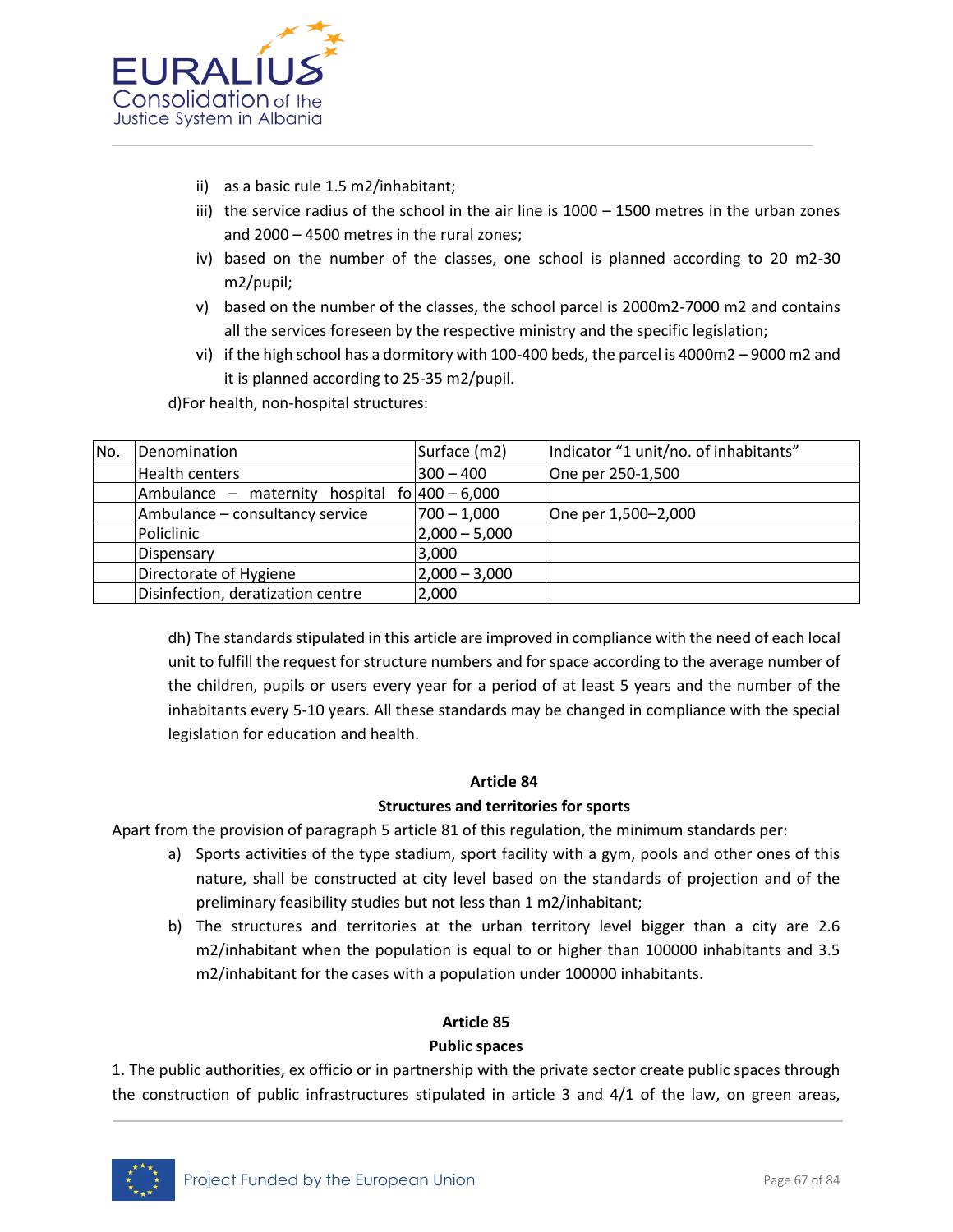

transport, social activities, educative-sports activities, relaxing and/or recreational activities, according to the rules, conditions and specific standards.

2. The territory planning and development activities create and preserve the status of the public space in territories in private ownership through:

- a) Expropriation for public purposes;
- b) The intensity of the construction with conditions, according to article 30 of law and according to the regulation of development;
- c) The transfer of the right for development, according to article 31 of the law and according to the development regulation;
- d) The fair allocation of the costs and profits among the interested parties, including the local authority, realized in a DLP according to article 22 of the law;
- e) The public servitude and the preference right, according to articles 34 and 36 respectively of the development law and regulation.

3. The territory planning and development authorities preserve the public space from the interventions and the constructions of any kind, even from the temporary ones, which are not in compliance with the purpose of its use, according to the planning document through which this space has been created.

4. The public space in urban territories and especially within the inhabited ones, is used even as a general public green space according to article 86 of this regulation and it is accessible by the community.

5. Only activities, which are in compliance with the purpose of the public spaces creation, are permitted to be carried out in them.

6. The territory planning and development local authorities shall undertake programs for the preservation, the maintenance, the creation and the increase of the public spaces in their territories, in compliance with the law and the regulation based on the law.

# **Article 86 Public greenery in urban territories**

1. The definitions of this article are not used for territories that use homogenous B-agriculture, N-natural lands and U-waters.

2. Green areas at urban territorial level consist of:

- general public greenery;
- limited public greenery;
- special greenery.

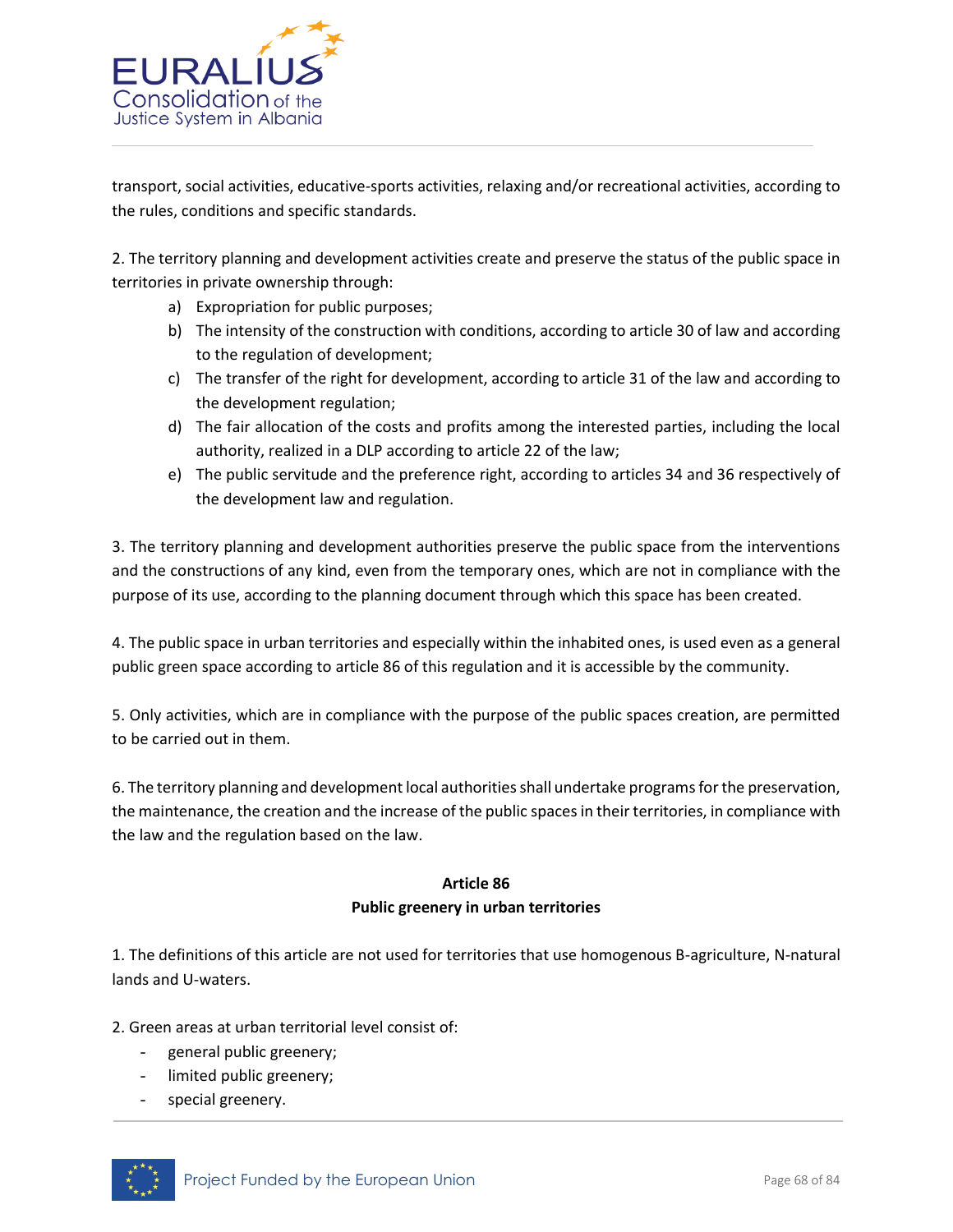

- 3. The minimum standards for general public greenery by components are:
	- a) 2.5 m2/inhabitant per unit level greenery, excluding the letters "b" and "c" of this point and including b) playgrounds for children, regardless of the number of the population in the unit;
	- b) 1 m2/inhabitant in centers up to 10,000 inhabitants and 4 m2/inhabitant in centers over 10,000 inhabitants, for massive greenery in parks and flower gardens inside the agglomeration;
	- c) 1.5 m2/inhabitant in centers up to 10,000 inhabitants and 2.5 m2/inhabitant in centers over 10,000 inhabitants, for greenery on the streets, promenades, squares and waterfronts according to the legal provisions in force;
	- c) for letters "a", "b" and "c" of this point, 5 m2/inhabitant in centers up to 10,000 inhabitants and 9 m2/inhabitant in centers over 10,000 inhabitants;
	- d) 8 m2/inhabitant in centers of up to 10,000 inhabitants and 17 m2/inhabitant in centers over 10,000 inhabitants for the greenery of the recreational periphery park area. This area may also include public service structures for entertainment, cultural, sporting activities with various playgrounds for children and adults, pedestrian streets, stairs, etc. The asphalted and/or occupied surface constitutes no more than 5% of the total area of the park;
	- dh) for letters "ç" and "d", of this point, 13 m2/inhabitant in centers up to 10,000 inhabitants and 26 m2/inhabitant in centers over 10,000 inhabitants.

4. Each residential structure shall have a radius of 400 meters, at least one green space of the type defined in letter "b" of point 3 of this article.

5. Restricted social greenery includes green areas of public use, and the individual greenery of individual buildings, a villa type, whether or not the flats are attached or detached. The minimum standard is 1 to 2 m2/inhabitant and depends on the typology of constructions, the size of the minimum parcel and the territory use coefficient. These areas are only used by construction users, such as: patients using green space in a hospital, clients of an institution, visitors, or residents of the individual building.

6. Special greenery includes structures and function zones, such as: botanical and/or zoological gardens, seed plots and sanitary protection belts. Standards for botanical and zoological gardens are evaluated according to design manuals, number of users and activities expected to be carried out in such an area.

7. Standards for privately owned parks and flower gardens are not subject to this regulation.

# **SECTION 2 STANDARDS AND INDICATORS OF SECTORAL PLANNING**

# **Article 87**

# **Sanitary protection belt**

1. In the sanitary protection belts, the minimum standards for planting are:

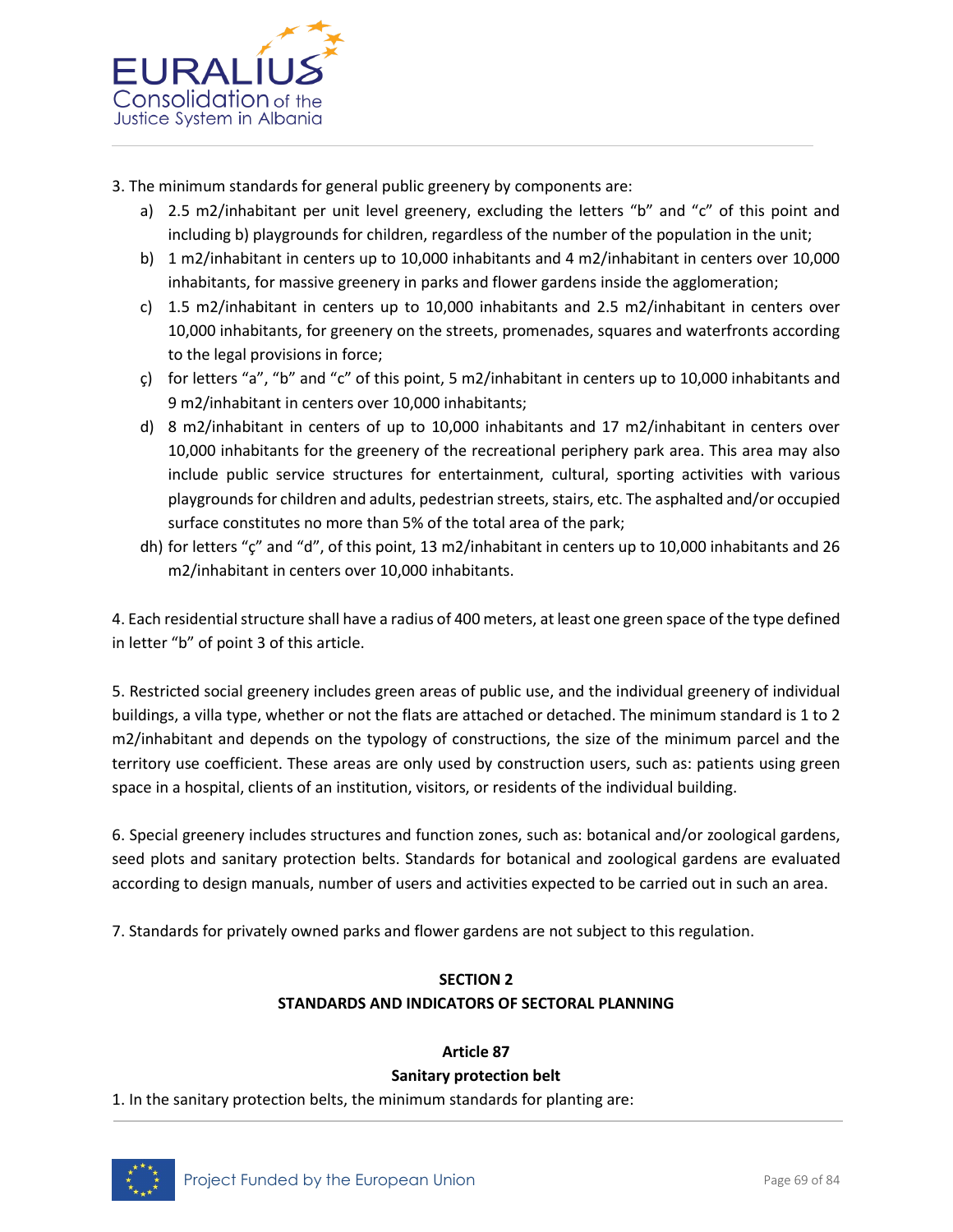

- a) not less than one sapling per 1m2 for bushes and in any case according to the provisions of the special legislation in force;
- b) not less than one sapling per 9 m2 per tree of medium height and in any case according to the provisions of the special legislation in force;
- c) not less than one sapling in 36 m2 for tall trees and in any case according to the provisions of the special legislation in force.

2. For the planning and creation of the sanitary protection belt area, the minimum standards are:

- a) Surface with indefinite vegetation: 0.8-2 m2/inhabitant;
- b) Surface for wood saplings and decorative bushes: 0.6-1.5 m2/inhabitant;
- c) Surface for greenhouses and decorative flowers: 0.2 0.5 m2/inhabitant.

#### **Article 88**

#### **Protection distances and sanitary protection belts**

1. The sanitary protection belt of a development is anticipated on the basis of the function and activities inside the development parcel.

2. The width of the protective belt from a development is measured from the construction line to the development construction line that requires to be protected. Protection distances are determined for developments that are related to improper use of land.

3. For industrial facilities, and facilities for production, transmission and distribution of electricity, unless otherwise specified in the special legislation or for the safe operation of the building being constructed, the minimum width of the sanitary protection zone along its entire boundary is 50 m and the minimum protection distance is 200 m. These values increase according to the type of facility and technology used and the degree of pollution of the industrial zone during its design.

4. For the distances of landfills or other solid waste treatment and processing facilities at regional level, a planning authority refers to specific legislation and planning and development documents for issues of national importance.

5. The minimum protection distance from a crematorium is 150 m.

6. Minimum protection distances from a farm larger than 10 cattle units, for poultry, cattle, horses, pigs, goats and sheep, is 500 m.

7. The minimum protection distances from mechanical/biological plants and aerated lagoons for sewage treatment are 200 m for a capacity of less than 5,000 inhabitants and 1,000 m for a capacity of 1,000 - 50,000 inhabitants.

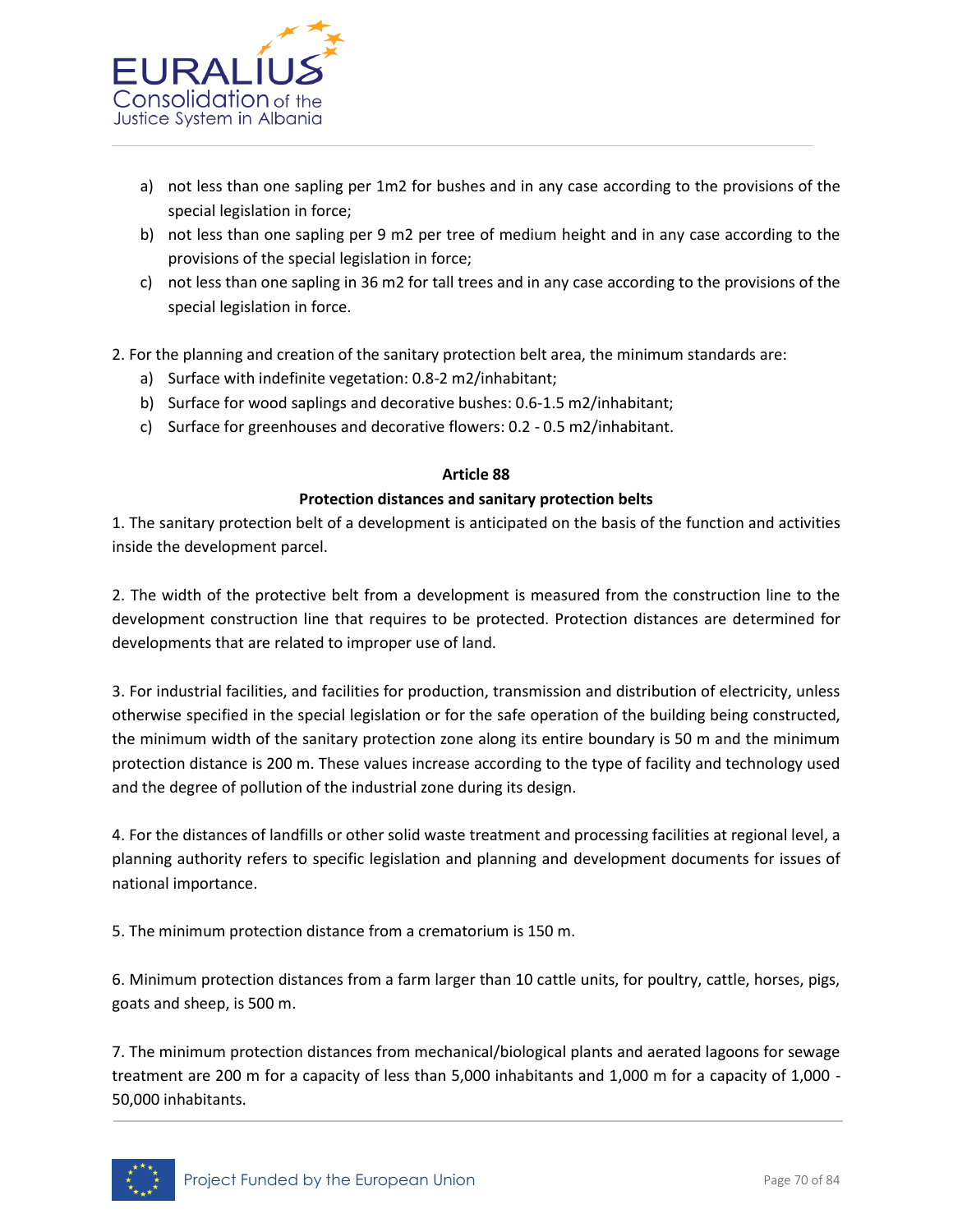

8. Construction protection distances shall be determined in accordance with the special legislation in cases of:

- a) water resources and bodies, including facilities for potable water supply;
- b) airports, aerodromes and flight areas;
- c) railways and highways;
- ç) structures that create acoustic and electromagnetic waves;
- d) structures and plants for the growth of animals and poultries in the vicinity or within urban areas;
- dh) cultural heritage areas and facilities;
- e) protected natural areas.

9. For eolic/wind power generation parks, unless otherwise specified in the special legislation, the minimum boundary distance of the park from the border of the inhabited area is 500m to 2,000m.

10. Depending on the size, the use of pesticides, insecticides, fungicides, herbicides and fertilizers is prohibited 10-20 m from the shore of lakes and 6 m from the shore of watercourses.

11. The cemetery territory is no more than 300 meters from the built-up areas.

# **SECTION 3 MANDATORY SECTORIAL CONDITIONS**

# **Article 89**

# **Industrial uses**

1. The size of the areas using the IE-based industry category depends on the type of industry, structures and territories it requires, and the rules and conditions set out in the strategic development policies and/or territorial strategy of the local unit or central government authorities.

2. The industrial zone shall:

- a) connect to all roads of heavy external and high-speed traffic;
- b) omply with the distances from the inhabited centers depending on the type of activity and the environmental indicators, as defined by the special legislation in force;
- c) be surrounded by sanitary protection belts;
- d) be positioned in such a way that air emissions do not move with the wind towards the city and shall therefore be based on studies on wind direction;
- e) have a network of infrastructure, separate from the center and the inhabited area network;
- f) contain internal solutions for the treatment of all types of waste that are discharged from industrial activity.

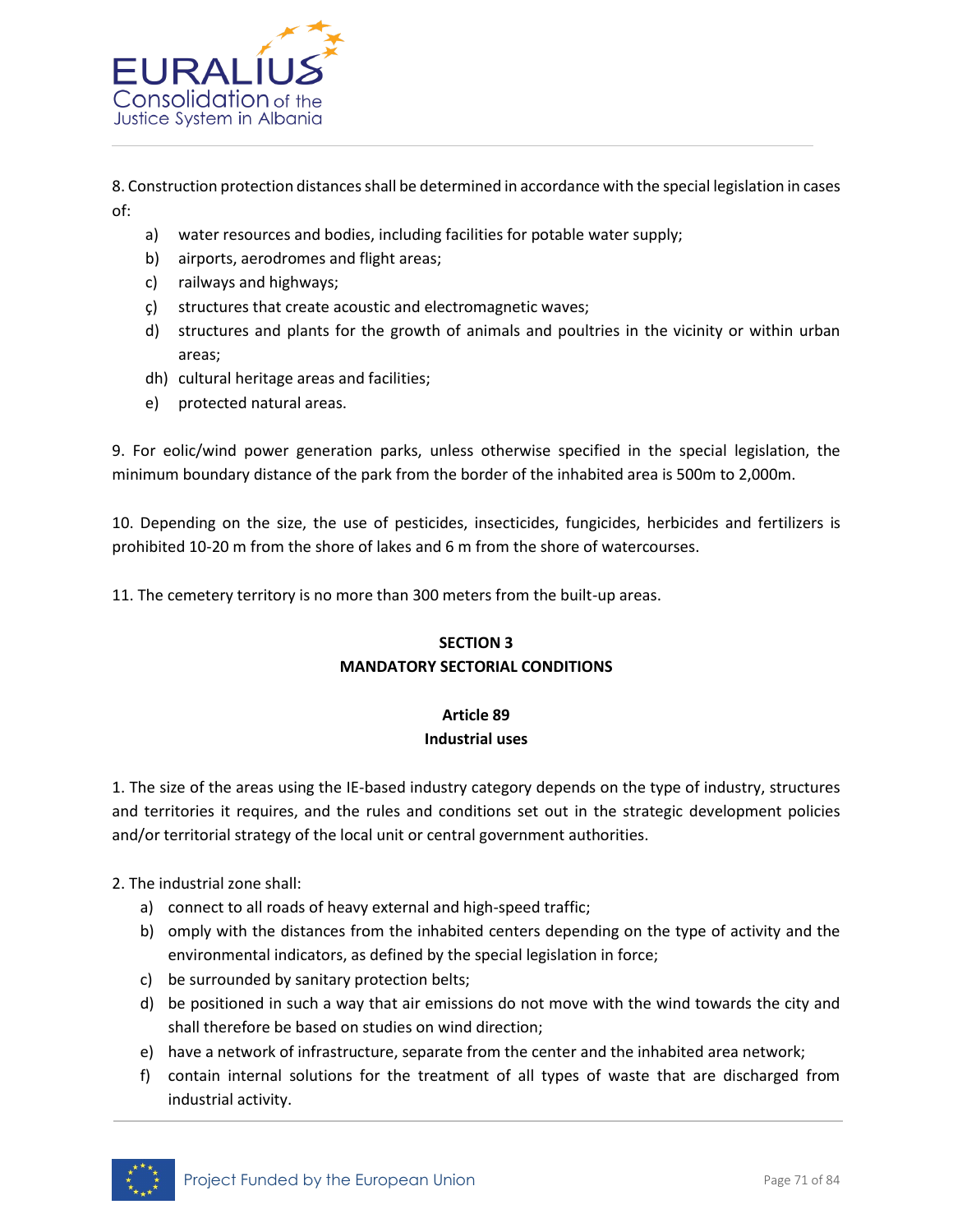

# **Article 90 Hospital area**

1. The hospital area consists of the whole health facilities with beds, such as: pathological hospital, pediatry, surgery, maternity, etc. according to special legislation.

2. Except as provided in this Article, the responsible authority shall implement the special legislation for the planning and construction of public and private hospitals in accordance with service standards.

3. The territory of the hospital area is occupied with constructions at 15% and the rest of it serves for greenery, roads and economic services. Objects for hospitals and public health comply with the minimum rate of 1 m2 per inhabitant.

4. The hospital area shall have a good connection with the center and main streets of the city, shall be protected from strong winds and with good sunlight, protected from noise, smoke, dust and all industrial and agricultural pollutants in general.

5. The hospital area shall have no fewer than two entrances. The morgue must have separate entrances and exits.

# **Arrticle 91**

# **Natural Territories**

1. The planning and development process in natural areas and the change of the relevant basic category of land use in other categories is regulated by the special forestry and forestry service legislation on land, tourism, pastures and meadows, management of aquatic and environmental reserves.

2. The proposal for amendment according to point 1 of this Article is made through planning documents and relevant acts mandatory by the specific legislation.

3. The process of preparing the respective act/acts according to point 2 of this article is carried out in parallel with the drafting of the planning document and is approved by the responsible authorities under the special legislation.

# **Article 92**

# **Water and wetlands**

1. The planning and development process in the territories belonging to the basic category of use "Water and Wetland" is regulated according to the special legislation and international conventions to which Albania has adhered.

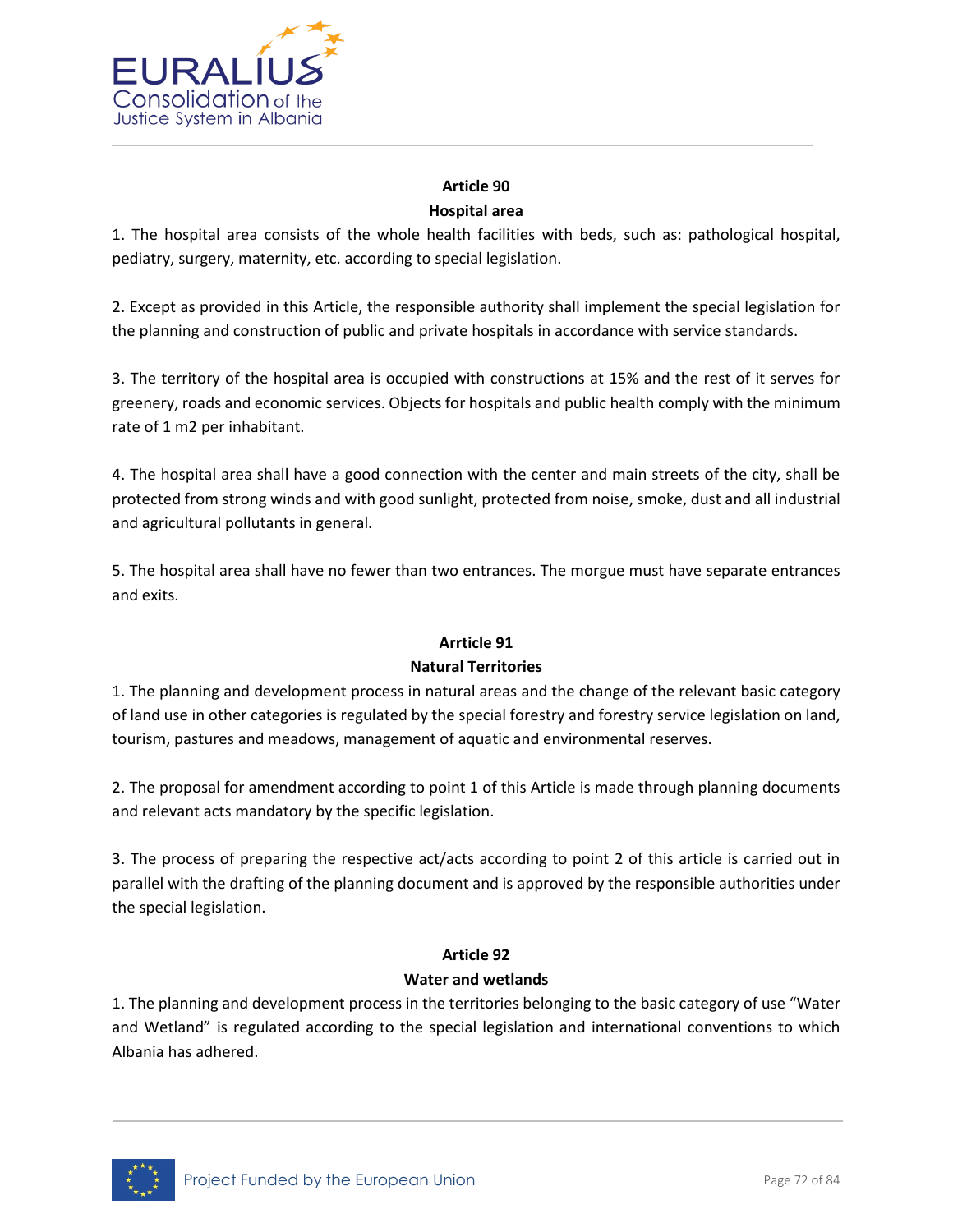

2. Any development on the water shores and the boundaries of the respective protection zones shall be determined by the special legislation and this regulation. The protection areas consist of:

- a) Hygiene-sanitary areas for the protection of water resources, designated for the production of potable water;
- b) A nearby protection zone within which any type of construction and discharge will be prohibited, except constructions for the protection of the water body;
- c) A remote protection zone within which the activities provided in letter "b" shall be subject to administrative permission before obtaining the construction permit.

3. The construction of works and facilities for the use of water reserves and the prevention of harmful water activities are subject to administrative permits or concessions when these are within the framework of public services.

4. It is forbidden to store materials and substances that can be rinsed in water and the construction of new facilities in areas threatened by flooding.

## **Article 93**

## **Agricultural territories**

1. Development and construction in agricultural areas are carried out according to planning documents and special legislation on agricultural land.

2. Any general or sectoral planning document that anticipates a change in the category of land use from agriculture to other uses and vice versa shall be accompanied, as appropriate, by the relevant acts of amendment under the special legislation.

3. The process of preparing the relevant act/acts according to point 2 of this article may be conducted in parallel with the drafting of the planning document and approved by the responsible authorities under the special legislation.

#### **Article 94**

## **Tourist areas and basic principles**

1. Tourist areas consist of areas of natural, landscape, historical, cultural, sports, health and recreational value.

2. Tourist areas are defined according to the special legislation in force.

3. The principles of planning and designing tourist areas are:

a) Preservation and protection of natural territories and environment and with values of historical and cultural heritage from urbanization and development;

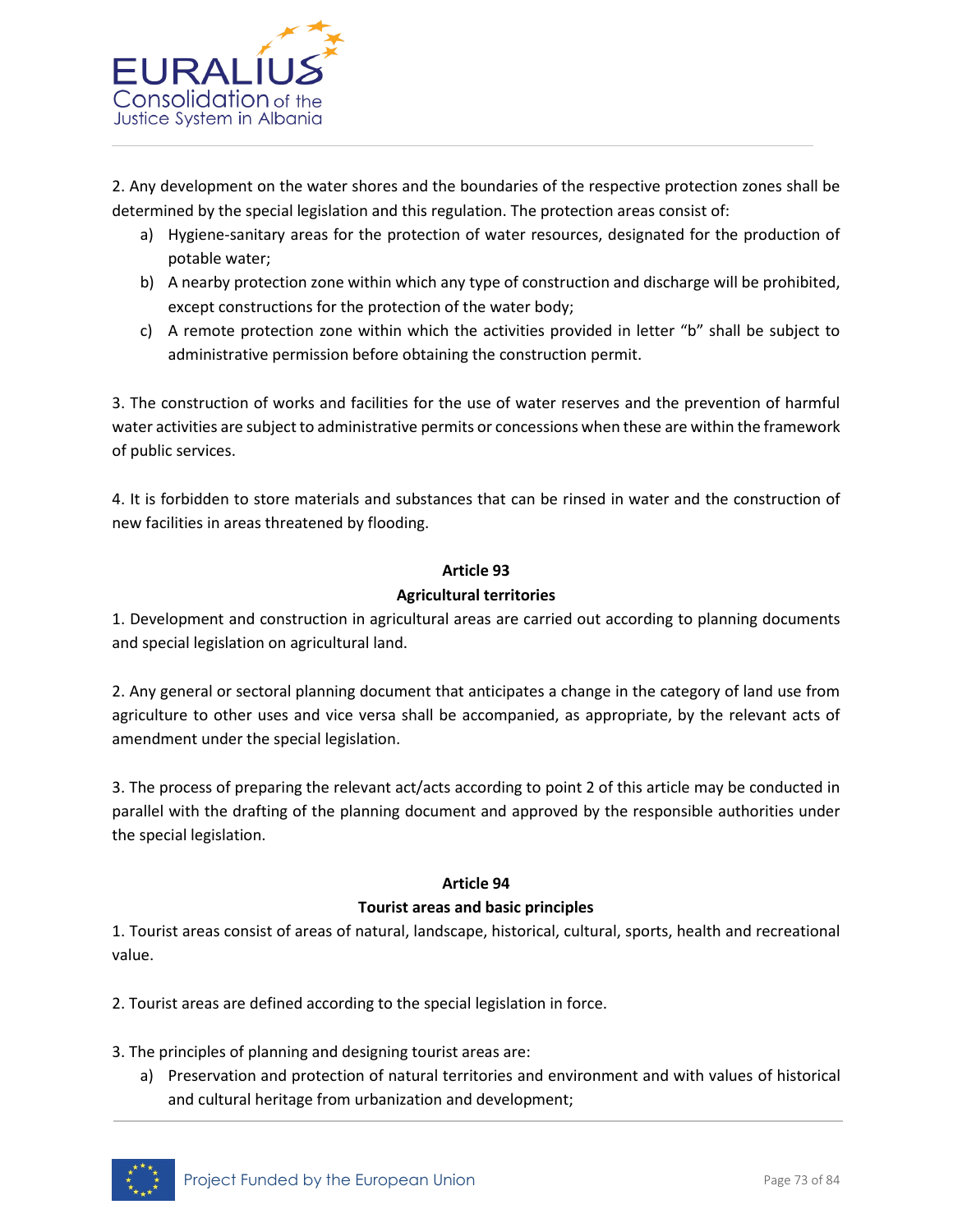

- b) The conservation of areas that are included in the agricultural territories and their use for agrotourism shall be done according to the provisions of this regulation and the special legislation;
- c) Controlled urbanization of inhabited centers in tourist areas is made in harmony with the environment, agricultural land and natural resources, without contaminating water, air and land, without changing the values of local biodiversity and without causing adverse effects on human health;
- d) Use of the marine environment only for purposes that serve its preservation and economic and leisure activities permitted under the special legislation;
- e) dh) Promotion of ecotourism versus mass tourism forms.

# **Article 95 Development in Coastal Tourism Territories**

1. The construction intensity and the land use coefficient at the level of the inhabited area do not rise above the existing ones in the coastal tourism territories, despite the existing urbanization level.

2. The size of the belt banned for construction under the specific legislation on integrated water management shall be increased in proportion to the reason for protection if the physical conditions of the coast are such that:

- a) lands are flooded or threatened by flooding, slipping, erosion and unstable land;
- b) carry natural, economic, landscape, cultural and environmental values that are protected by sectorial c) legal provisions in force;
- ç) carry issues of national importance, which are maintained and/or developed under special legislation.

3. General plans addressing coastal tourism territories provide in each case public and intact natural spaces that:

- a) lie in the normal direction with the coast line;
- b) serve as limiting to the extent of urban development on the coast;
- c) are not constructed, not left fallow and are always wooded, used as pastures or for cultivating agricultural crops in accordance with soil suitability tests.

4. Existing forest belts and spaces in tourist areas may not be affected by constructions, unless otherwise provided by special legislation.

5. In the tourist areas on the coast and lake, the new roads for transit traffic, classified according to the Road Code in the "highway" and "interurban road" categories, are constructed remotely from the coastline, determined by the legislation on water resources, not less than 300 meters in real and normal distance to the coastline along its length. The distance is measured from the restrictive line of the new

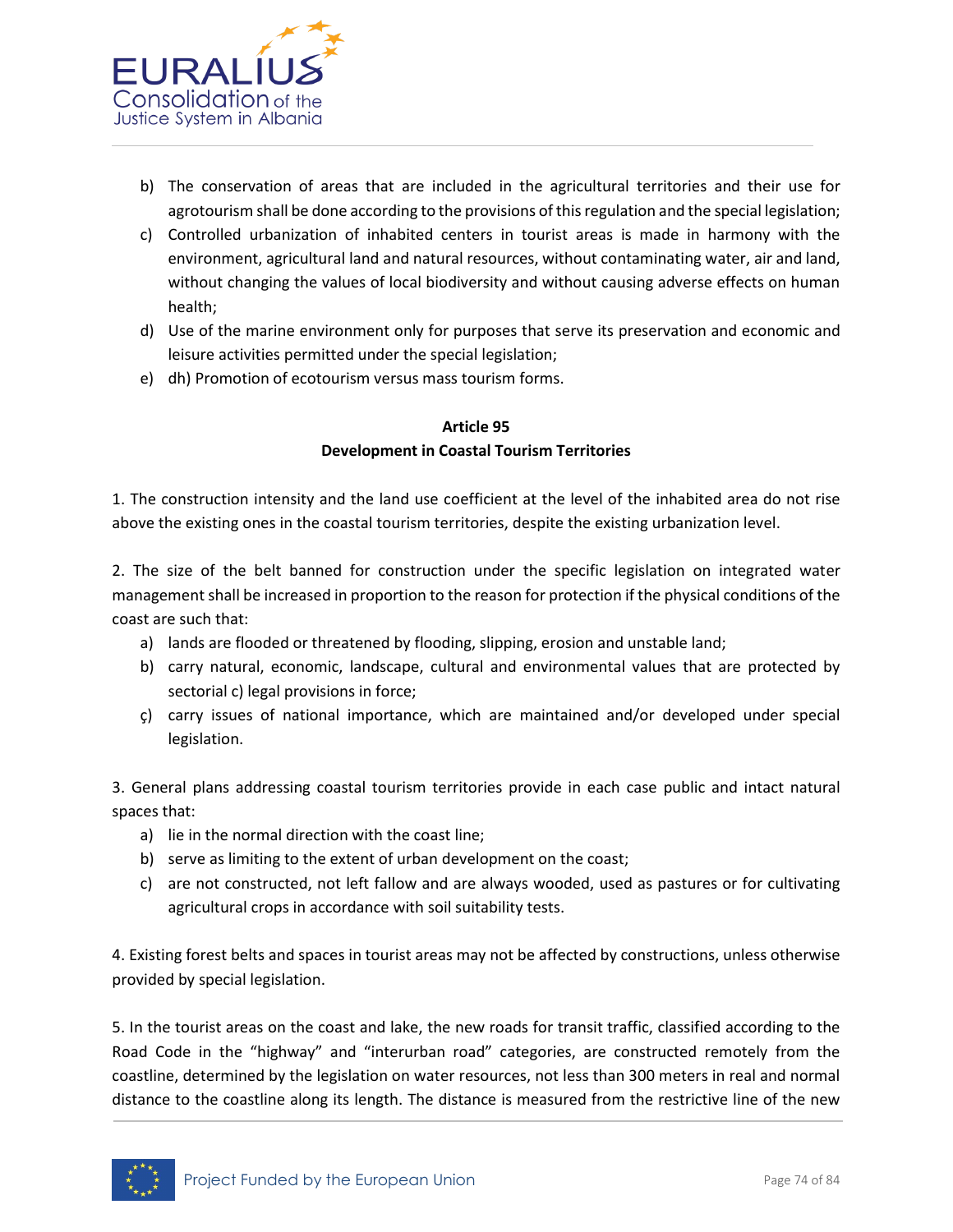

road body. The necessary service roads for these categories are not placed in the space between the road and the coast.

6. Without prejudice to this Article, construction in the territories of the tourist areas on the coast shall be carried out in accordance with the special legislation in force.

7. For constructions near the water coast, the distances specified in the special legislation are respected.

# **Article 96**

## **Cultural heritage sites and facilities**

1. Any development, even maintenance and restoration, in cultural sites and facilities, and in their vicinity, shall be carried out in accordance with the special legislation in force.

2. The facilities classified as cultural monuments according to the classifications of the special legislation referred in point 1 of this Article shall define a land surface as a protection zone, in accordance with their architectural values, with their urban, territorial and aesthetic suitability, with ecological and environmental surroundings and circumstances. The size of the defensive area and its development rules and conditions shall be determined in accordance with the special legislation on cultural heritage and the law.

3. If the size according to point 2 of this Article is not determined by law or sub-legal acts and the protection area has not yet been announced by the minister responsible for cultural heritage, its continuous width shall not be less than 100 meters.

# **Article 97**

#### **Antennas**

1. The location of the towers and poles of the electronic communications antennas shall be in accordance with the special legislation on the respective infrastructure in order to minimize their number and negative visual, acoustic and health impacts to people and to ensure public safety.

2. To reduce the visual impact of towers and antennas, the respective structures are hidden and masked.

3. Telecommunication towers that are high above 25 meters are not allowed to be built and placed within designated areas as residential areas. Their minimum distance from the restriction of the closest built property is 30 meters.

4. The positions of the towers and antennas in the cities must be in accordance with the guidelines and standards of the radio-frequency commission in the respective public authority and guarantee the protection of the health of the inhabitants.

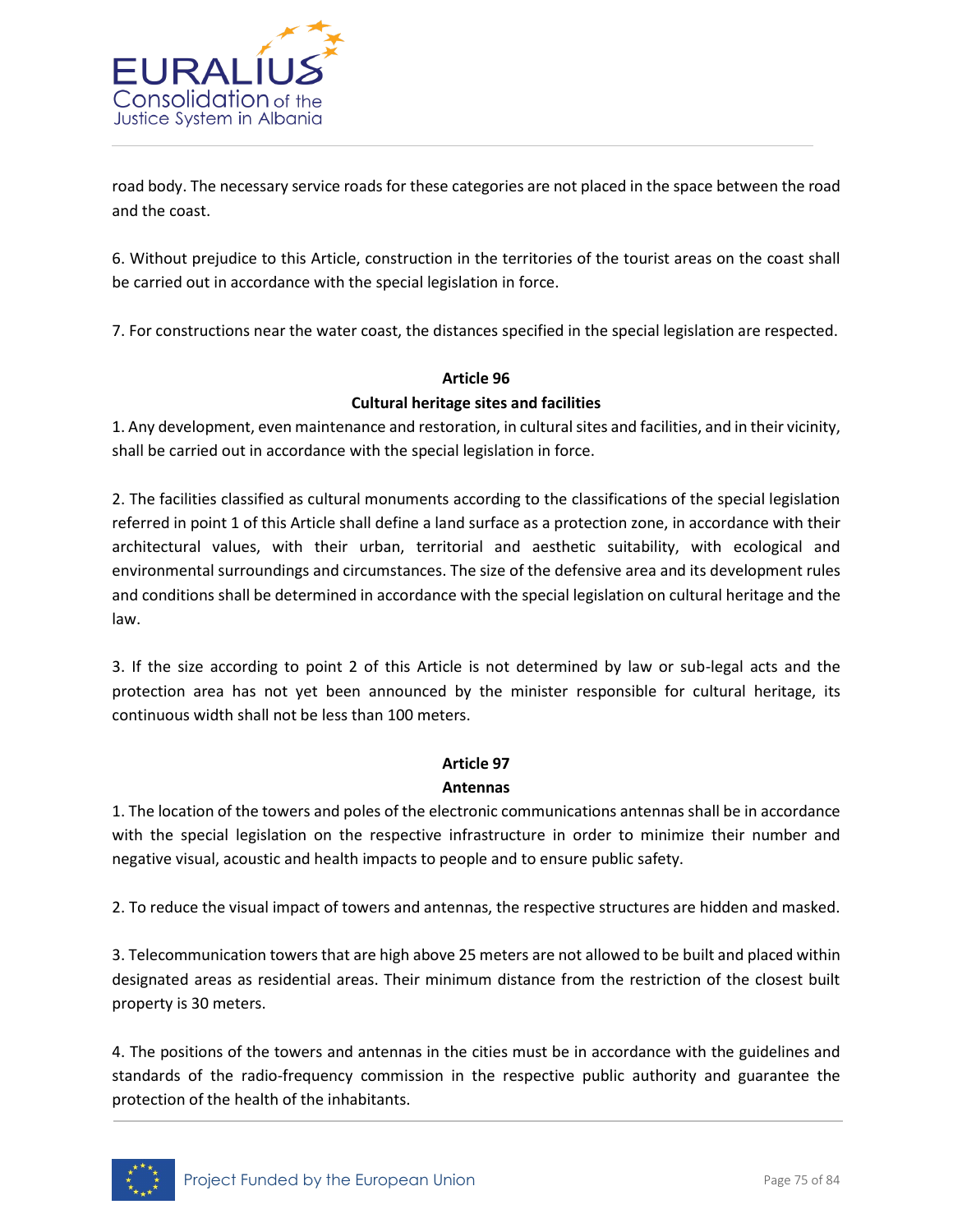

5. Towers and poles installed contrary to this Article shall be removed and the owner of the pole/poles shall pay the removal cost.

6. The construction permit for the towers and poles under this article is preceded by the permit of the commission certifying, according to the standard, towers and poles of electronic communication antennas.

7. The towers and poles of electronic communication antennas are not allowed to be built or placed within the cultural heritage areas and facilities.

# **Article 98 Different uses**

1. For the identification of the needs, construction and positioning of wastewater treatment plants, landfills and solid waste treatment and processing plants through combustion, the provisions of the special legislation in force shall apply.

2. The homogeneous area of universities and research and scientific institutions consists of vocational education and higher education facilities and research and scientific institutions of different fields. The size of this area is subject to the number of facilities it covers and the number of students it serves. The standards for these areas are referred to in the special legislation in force.

3. The territory of public cemeteries is calculated according to the special legislation in force.

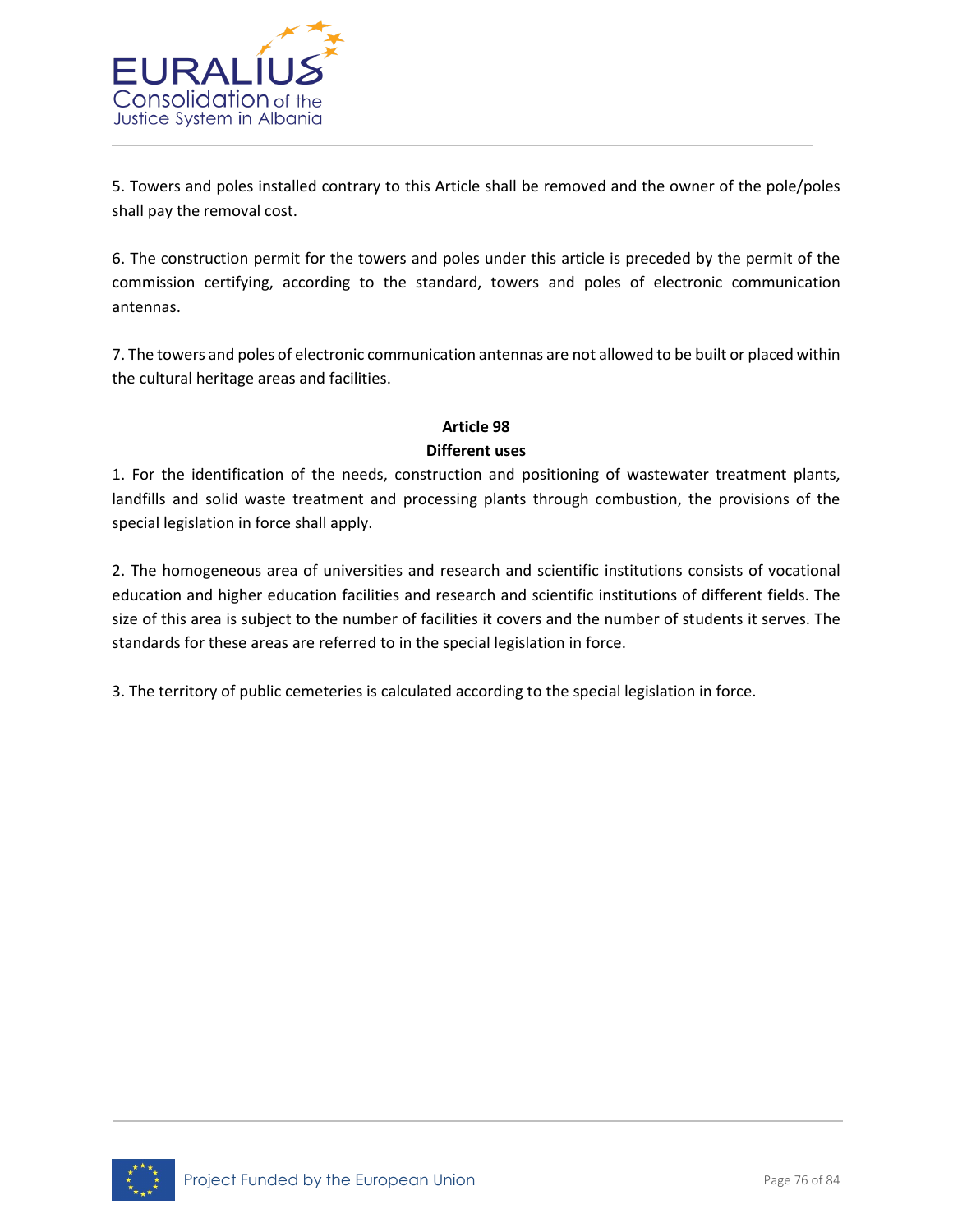

# **ANNEX I ON THE TEXT FORMAT OF THE GENERAL LOCAL PLAN REPUBLIC OF ALBANIA NATIONAL TERRITORIAL COUNCIL OF THE REPUBLIC OF ALBANIA**

# **TEXT OF THE GENERAL LOCAL PLAN OF THE MUNICIPALITY APPROVED BY CHAIRPERSON OF THE NATIONAL TERRITORIAL COUNCIL**

CHAIRPERSON OF THE MUNICIPAL COUNCIL

Approved by the decision no …… dated of the Municipal Council Drafted by: Municipality Contracted entity: Supporting entity: Funded by:

| 1. General data about the municipality                             |                                                                                          |                                                                                                                                                            |  |  |  |  |  |
|--------------------------------------------------------------------|------------------------------------------------------------------------------------------|------------------------------------------------------------------------------------------------------------------------------------------------------------|--|--|--|--|--|
| Denomination                                                       | Value and unit                                                                           | <b>Specifications</b>                                                                                                                                      |  |  |  |  |  |
| Local Unit Area                                                    | <b>Hectares</b>                                                                          | Surface of land, agricultural land, etc.                                                                                                                   |  |  |  |  |  |
| Number of existing population                                      | inhabitants                                                                              | Population for each local government unit                                                                                                                  |  |  |  |  |  |
| Areas of national importance and<br>natural and cultural protected | According to the special legislation and law on<br>territorial planning and develeopment |                                                                                                                                                            |  |  |  |  |  |
| <b>areas</b>                                                       |                                                                                          |                                                                                                                                                            |  |  |  |  |  |
| Approved surface of informal<br>areas                              | hectares                                                                                 | Areas approved by ALUIZNI                                                                                                                                  |  |  |  |  |  |
| Environmental problems                                             |                                                                                          | mentioned by<br>briefly<br>taking<br>Facts are<br>intol<br>consideration the location of elements negatively<br>affecting the environment and human health |  |  |  |  |  |

| 2. Proposal of the GLP (General Local Plan) |                                           |                                  |  |  |  |  |  |
|---------------------------------------------|-------------------------------------------|----------------------------------|--|--|--|--|--|
| Denomination                                | Value and unit                            | Specifications                   |  |  |  |  |  |
| Type of expected development in the 15      | Briefly given the changes in use of land, |                                  |  |  |  |  |  |
| future years                                |                                           | new land uses, etc.              |  |  |  |  |  |
| Main proposed uses of the land              |                                           | Based on the main categories and |  |  |  |  |  |
|                                             |                                           | subcategories of land use        |  |  |  |  |  |

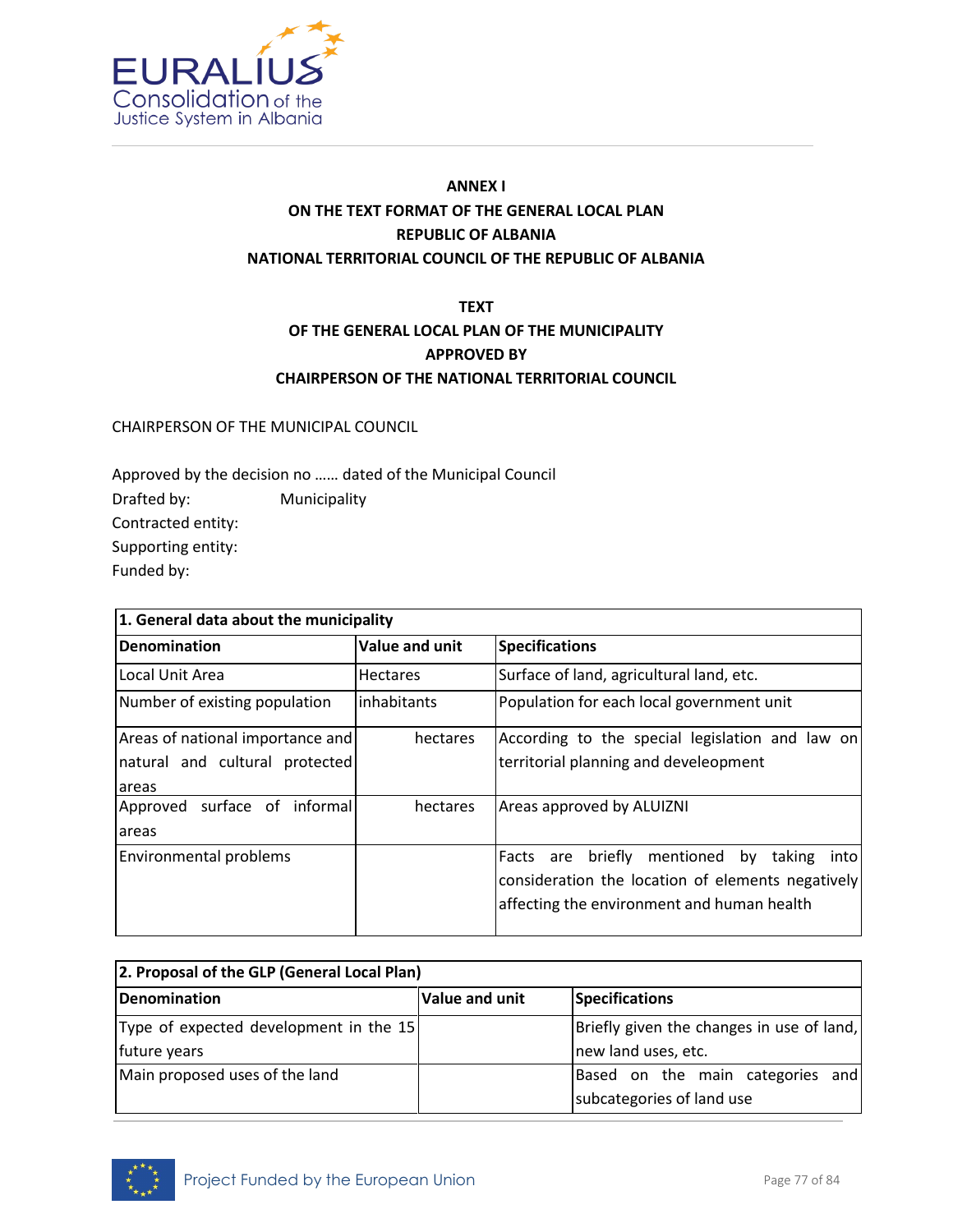

| Number of expected additional population     | <b>Inhabitants</b> | Evaluation according to demographic       |
|----------------------------------------------|--------------------|-------------------------------------------|
| in the 15 future years                       |                    | anticipations                             |
| General area of added construction for       | hectares           | Area expected to be added for housing in  |
| housing                                      |                    | the 15 future years                       |
| General area of added construction, not      | hectares           | Specification of business<br>functions,   |
| for housing                                  |                    | trade, industry, etc.                     |
| General area of zones under protection       |                    | Protected areas, conservation areas, etc. |
| General area of buildings for social housing | hectares           |                                           |
| Additional green area                        | hectares           | Parks, forests, etc.                      |
| Number of structural units                   |                    |                                           |

| 3. Financial data   |                              |  |                                     |      |                       |                                                                                  |  |  |
|---------------------|------------------------------|--|-------------------------------------|------|-----------------------|----------------------------------------------------------------------------------|--|--|
| Denomination        |                              |  |                                     |      | <b>Value and Unit</b> | <b>Specifications</b>                                                            |  |  |
|                     | General value of the capital |  |                                     |      | ALL                   | It should be in conformity with the                                              |  |  |
| investment plan     |                              |  |                                     |      |                       | midterm budget program                                                           |  |  |
| <b>Phases</b><br>0f |                              |  |                                     |      |                       | development Every x years or relevant periods Divided in periods within the time |  |  |
| implementation      |                              |  |                                     |      |                       | validity of the plan for the relevant                                            |  |  |
|                     |                              |  |                                     |      |                       | structural units                                                                 |  |  |
| Technical           | study                        |  | of                                  | thel |                       | It is substantiated the proposed                                                 |  |  |
| prefeasibility      |                              |  | solution and approximate costs with |      |                       |                                                                                  |  |  |
|                     |                              |  |                                     |      |                       | the main items                                                                   |  |  |

| <b>Chapter/Document</b>     | <b>Drafted/Approved</b>                                     | Legal reference | <b>Check list</b> |
|-----------------------------|-------------------------------------------------------------|-----------------|-------------------|
| <b>Territorial Strategy</b> | Drafted and approved                                        | Article         |                   |
|                             | Analysis and evaluation of the Drafted and approved Article |                 |                   |
| territory                   | as part of the plan                                         |                 |                   |
| Provisions of the plan      | Drafted and approved Article                                |                 |                   |
|                             | as part of the plan                                         |                 |                   |
| Strategic                   | environmental Drafted and approved                          | Article         |                   |
| evaluation                  |                                                             |                 |                   |

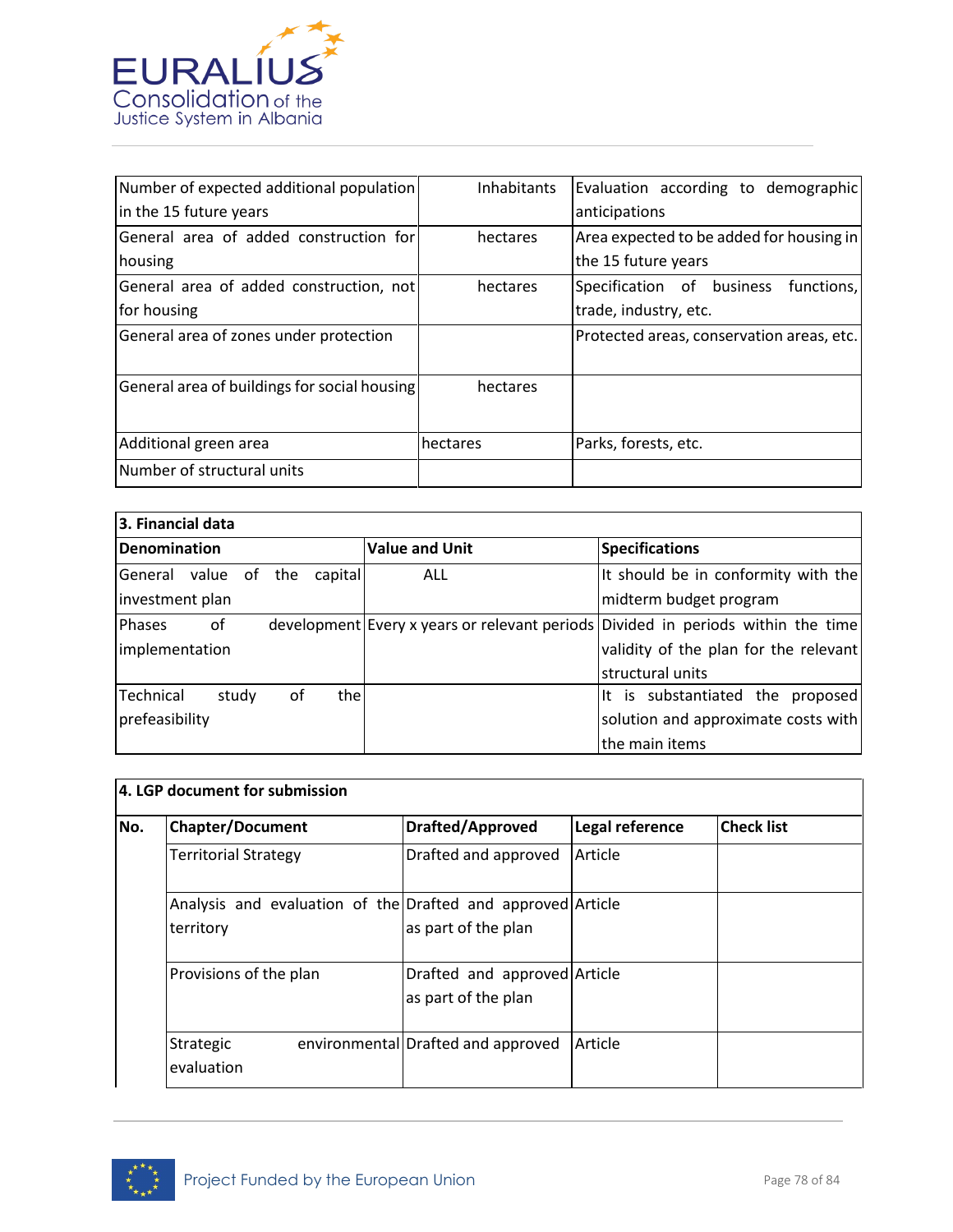

| Cartographic material | Drafted and approved Article    |  |
|-----------------------|---------------------------------|--|
| <b>LGP Regulation</b> | Drafted and approved   Articles |  |

|     |                       | 5. Maps attached to the written document of the LGP according to the planning regulation |              |         |          |
|-----|-----------------------|------------------------------------------------------------------------------------------|--------------|---------|----------|
| No. | Topic of the map      | Type of the map                                                                          | <b>Scale</b> | Code    | of Check |
|     |                       |                                                                                          |              | the map | list     |
| 1.  | <b>Basic Map</b>      | Basic vectoral map of the local unit and                                                 |              |         |          |
|     |                       | topography                                                                               |              |         |          |
| 2.  |                       | Strategic vision of Main directions of territorial planning and                          |              |         |          |
|     | territory             | development;                                                                             |              |         |          |
|     | development           | objectives;                                                                              |              |         |          |
|     |                       | time phases for the execution programs.                                                  |              |         |          |
| 2.  |                       | Existing elements Topographic; geologic-engineering;                                     |              |         |          |
|     | of the territory      | Hydrogeological and hydrographic;                                                        |              |         |          |
|     |                       | of microzoning and, as the case may be,                                                  |              |         |          |
|     |                       | seismic microzonation;                                                                   |              |         |          |
|     |                       | soil fertility;                                                                          |              |         |          |
|     |                       | natural resources such as: forestry facilities,                                          |              |         |          |
|     |                       | pastures, aquatic surfaces, reserves, mines                                              |              |         |          |
|     |                       | and others of such nature;                                                               |              |         |          |
|     |                       | protected natural areas and cultural and                                                 |              |         |          |
|     |                       | historical heritage protected areas.                                                     |              |         |          |
| 3.  | Strategic             | Territorial boundaries in the region; Historic,                                          |              |         |          |
|     | positioning           | in urban, economic identity                                                              |              |         |          |
|     | relation<br>to<br>the |                                                                                          |              |         |          |
|     | region                |                                                                                          |              |         |          |
|     |                       |                                                                                          |              |         |          |
| 4.  | Economic              | Positioning and concentration of economic                                                |              |         |          |
|     | evaluation            | and local resources and poles; elements of                                               |              |         |          |
|     |                       | competitiveness; distribution of sectors and                                             |              |         |          |
|     |                       | labour force.                                                                            |              |         |          |
| 5.  |                       | Social Assessment Social services; schools; health                                       |              |         |          |
|     | Demographic           | Concentration of the population in the                                                   |              |         |          |
|     | assessment            | territory; movement of population across                                                 |              |         |          |
|     |                       | the years; distribution of population at                                                 |              |         |          |

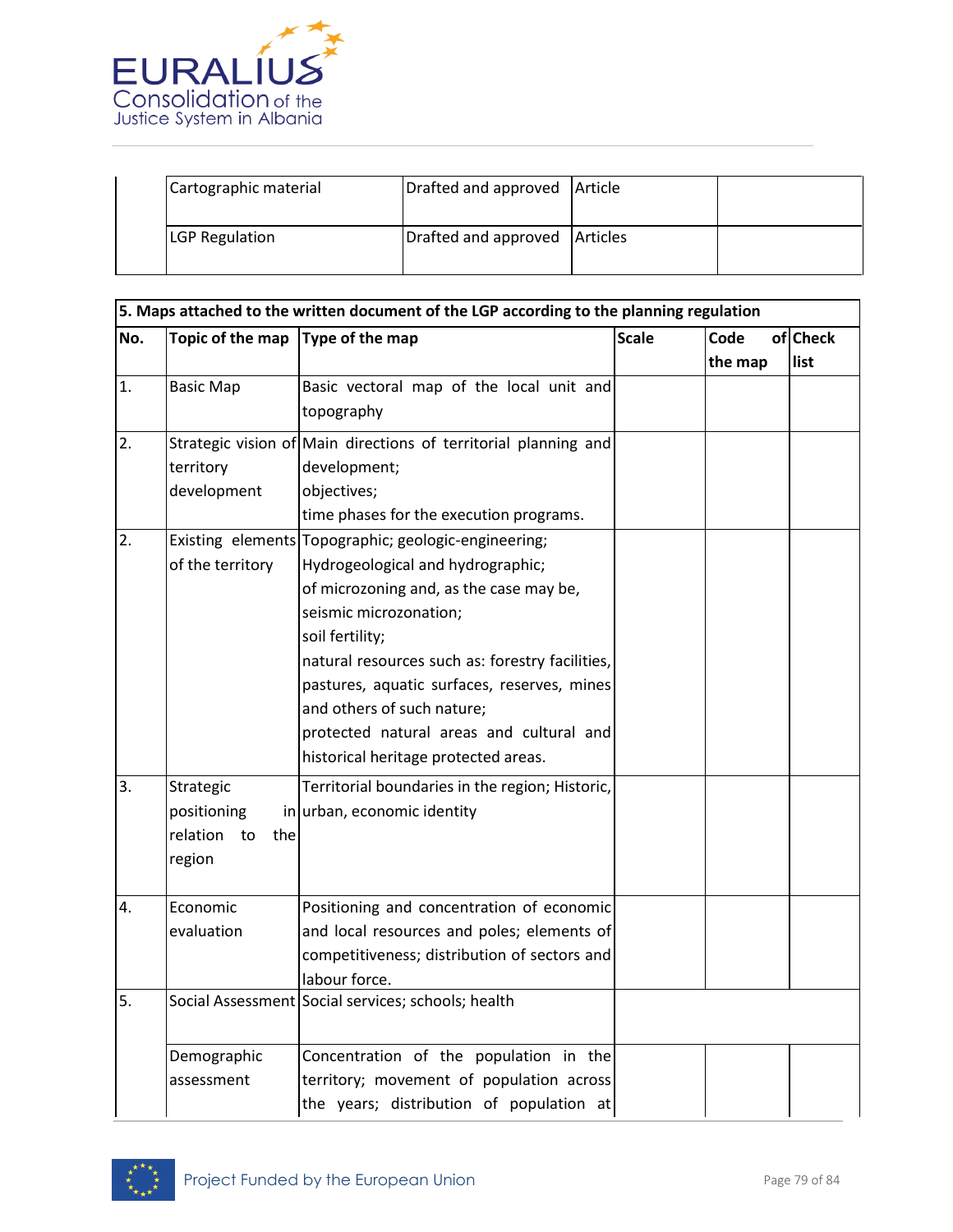

|     |                            | residence building level and for the typology<br>of residence buildings; residence area per<br>person according to typology of buildings;<br>number of residences in a residential<br>structure according to the typologies in the<br>territory. |  |  |
|-----|----------------------------|--------------------------------------------------------------------------------------------------------------------------------------------------------------------------------------------------------------------------------------------------|--|--|
| 6.  | Analysis<br>previous plans | of Land use; infrastructures; construction<br>intensity                                                                                                                                                                                          |  |  |
| 7.  | Properties                 | Use of public properties; problems in<br>ownership relations in the territory; informal<br>areas according to the types and integration<br>progress                                                                                              |  |  |
| 8.  | National<br>importance     | Areas and structures                                                                                                                                                                                                                             |  |  |
| 9.  | Environmental<br>problems  | Location of pollutant elements and with<br>negative impact;<br>Level of negative impact of pollutant<br>resources in the territory                                                                                                               |  |  |
| 10. | <b>Existing land use</b>   | Basic category; sub-categories; functions<br>and activities                                                                                                                                                                                      |  |  |
| 11. | Infrastructures            | Water-supply; sewerage; urban<br>waste;<br>roads; lighting; transport; connection with<br>national infrastructure                                                                                                                                |  |  |
| 12. | structures                 | Physical quality of Quality levels; recommendations for repair,<br>regeneration, redevelopment                                                                                                                                                   |  |  |
| 13. | Space typologies           | Area by uniformity of type and volume of<br>structures, alignment method in the parcel<br>and territory, scheme of roads and public<br>spaces and height of structures.                                                                          |  |  |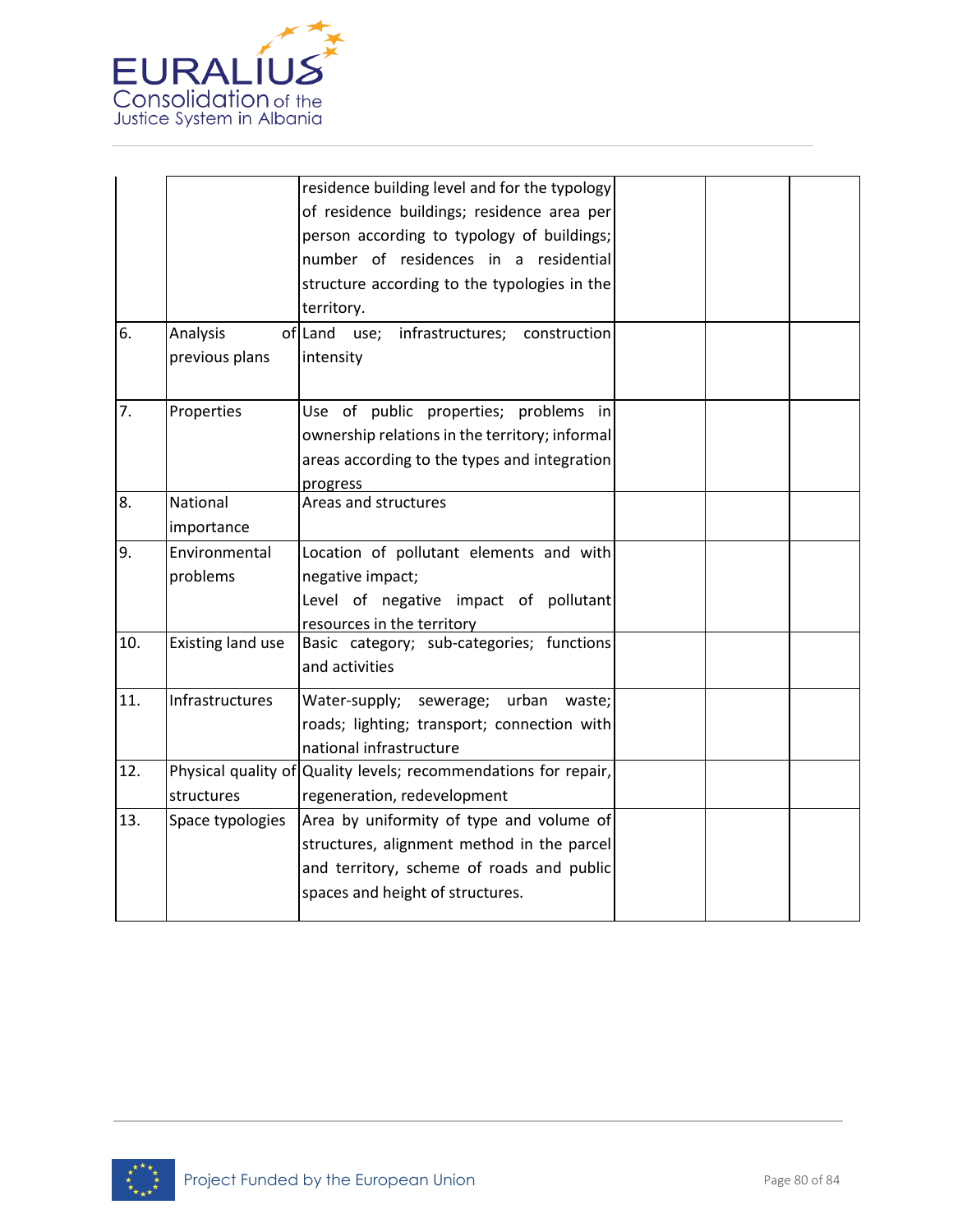

| 14. | Peripherality | Area by:                                                             |  |  |
|-----|---------------|----------------------------------------------------------------------|--|--|
|     |               | distance from the center of the inhabited                            |  |  |
|     |               | area;                                                                |  |  |
|     |               | distance from employment centers;                                    |  |  |
|     |               | connection with the road system;                                     |  |  |
|     |               | supply with infrastructure networks and                              |  |  |
|     |               | social services;                                                     |  |  |
|     |               | approximate level of income of the social                            |  |  |
|     |               | levels;                                                              |  |  |
|     |               | filling with functions according to the basic                        |  |  |
|     |               | categories of land use;                                              |  |  |
|     |               | level of criminality and security of life;                           |  |  |
|     |               | various social problems including social                             |  |  |
| 15. |               | Special territorial Natural or artificial facilities and structures, |  |  |
|     | elements      | with impact to the city and space formation                          |  |  |
|     |               |                                                                      |  |  |
| 16. |               | Needs for housing Areas according to the needs and quality           |  |  |
|     |               |                                                                      |  |  |
| 17. | <b>VSM</b>    | Descriptive, analyzing and evaluative maps                           |  |  |
|     |               |                                                                      |  |  |
| 18. | Anticipation  | of 5 systems;                                                        |  |  |
|     | land use      | basic categories and subcategories;                                  |  |  |
|     |               | functions and activities;                                            |  |  |
|     |               | centers, poles, main corridors of                                    |  |  |
|     |               | economic development;                                                |  |  |
|     |               | anticipated spatial typologies;                                      |  |  |
|     |               | areas of national importance;                                        |  |  |
|     |               | structural units; priority development areas;                        |  |  |
|     |               | areas for the detailed local plan; population                        |  |  |
|     |               | distribution; housing plan; others                                   |  |  |
| 19. |               | Proposed services Networks of infrastructures;                       |  |  |
|     |               | and infrastructure Objects of social services and coverage           |  |  |
|     |               | radius                                                               |  |  |

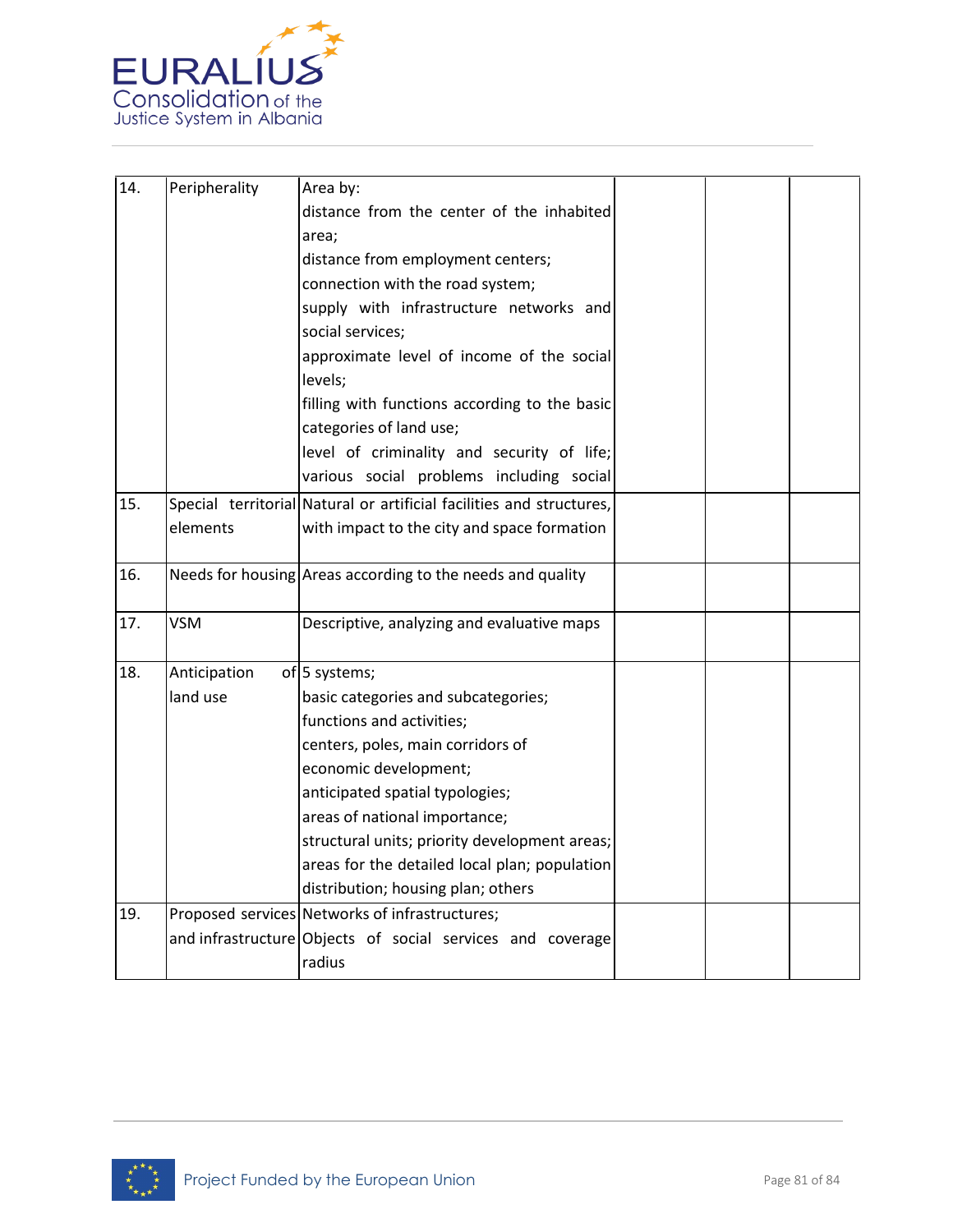

| 20. | Instruments        | of Areas for the transfer of the right to                                                                                       |
|-----|--------------------|---------------------------------------------------------------------------------------------------------------------------------|
|     | development        | development;                                                                                                                    |
|     | management         | Conditional intensity area;                                                                                                     |
|     |                    | Compulsory land development area;                                                                                               |
|     |                    | Preferred areas;                                                                                                                |
|     |                    | Areas of development suspension;<br>Areas for public servitude;                                                                 |
| 21  | <b>Action Plan</b> | Map of development phasing according to<br>structural units<br>according<br>and<br>to<br>infrastructures; Others, as applicable |

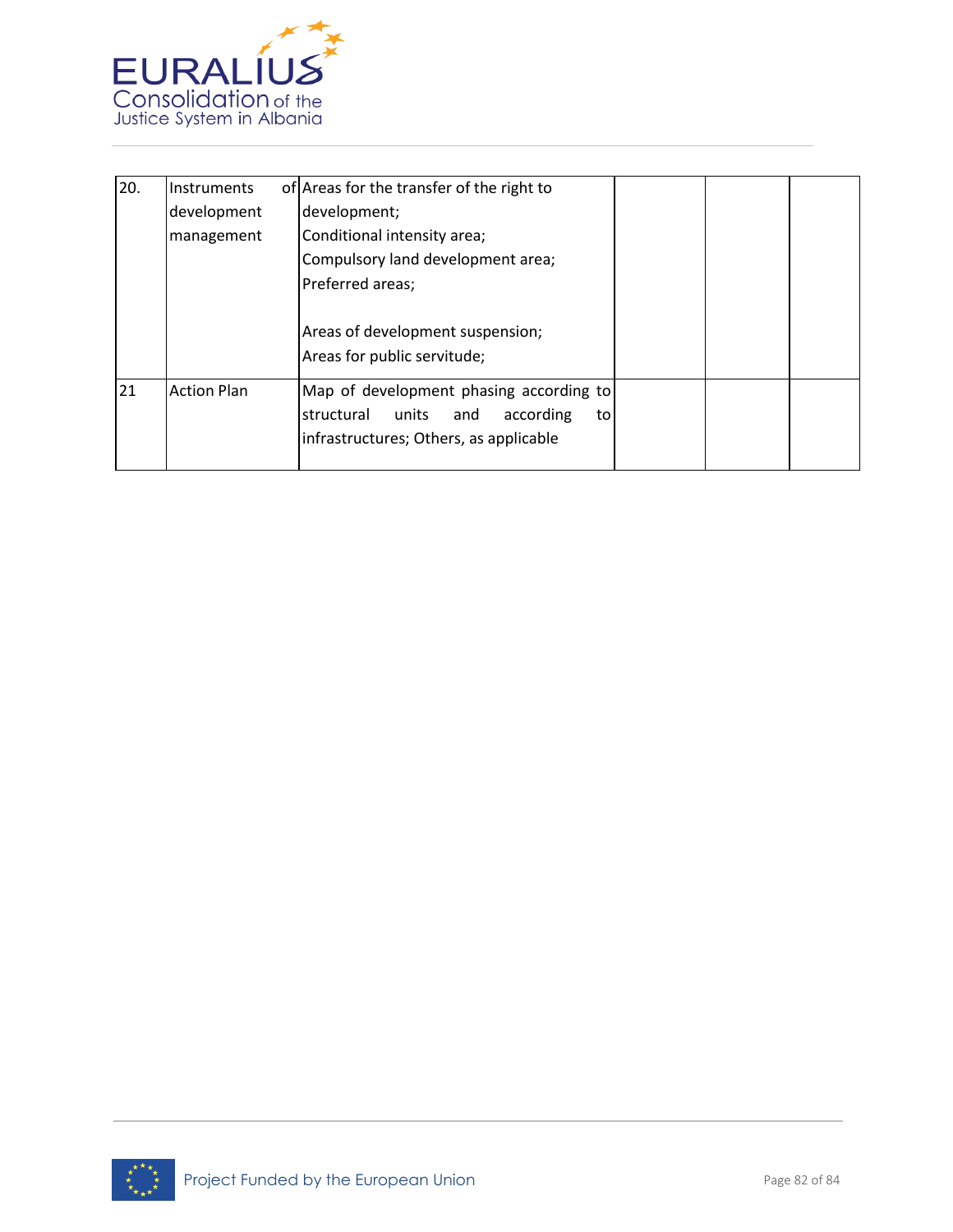

# **ANNEX II Template format for LGP maps**

## **ANNEX III**

## **Table of systems**

|                 | <b>Territory</b> |                                                        |                        |           | Area               |                                              |      | Unit                             |
|-----------------|------------------|--------------------------------------------------------|------------------------|-----------|--------------------|----------------------------------------------|------|----------------------------------|
| Urban System 1. |                  | Urban territory area (General Stu.);                   |                        |           | a)                 | public                                       |      | Ksht                             |
|                 | 2.               | Infrastructure area/inhabitant                         |                        |           | space;             |                                              |      | Kshr                             |
|                 | 3.               | Population                                             | (existing              | and $ b $ |                    | housing                                      |      | Kshp                             |
|                 |                  | anticipated/pyramid of the population);                |                        |           |                    | categories;                                  |      | I (Intensity)                    |
|                 | 4.               | Private/social housing                                 |                        |           | c)                 |                                              |      | Housing L (in floors and meters) |
|                 | 4.               | Administrative services;                               |                        |           |                    | subcategories;                               |      | Greenery/inhabitant              |
|                 | 5.               | Social<br>services/                                    |                        |           |                    | inhabitant, $\vert c \rangle$ Gross surface; |      | Parking/inhabitant               |
|                 |                  | education/residents and health/resident;               |                        |           |                    | d) Net surface;                              |      | No. of inhabitants               |
|                 | 6.               | Public and private transport (no. of dh)               |                        |           |                    | Density                                      |      | per No. of users                 |
|                 |                  | vehicles/family)                                       |                        |           | hectare;           |                                              |      | <b>Services</b>                  |
|                 | 7.               | Division into zones;                                   |                        |           | e)                 | Density                                      |      | per Allowed subcategories        |
|                 | 8.               | Green areas/resident and                               |                        |           | Sport hectare      |                                              |      | $=$ Allowed                      |
|                 |                  | areas/resident;                                        |                        |           |                    | unit/residence                               |      | functions/activities             |
|                 | 9.               | Cultural<br>and                                        | recreational (housing) |           |                    |                                              | per  |                                  |
|                 |                  | space/resident; monuments and facilities of hectare;   |                        |           |                    |                                              |      |                                  |
|                 |                  | cultural heritage;                                     |                        |           | f)                 | Infrastructure                               |      |                                  |
|                 | 10.              | Obligations related                                    | to                     |           | religious surface; |                                              |      |                                  |
|                 | requirements;    |                                                        |                        |           |                    | g) Greenery at zone                          |      |                                  |
|                 | 9.               | Intensity per hectare;                                 |                        |           | level;             |                                              |      |                                  |
|                 | 10.              | Parking/resident;                                      |                        |           |                    | gj) Parking;                                 |      |                                  |
|                 | 11.              | Economic                                               | indicators<br>(GDP     |           | $ h\rangle$        | Division                                     | into |                                  |
|                 | sectors/type     |                                                        |                        |           | of units;          |                                              |      |                                  |
|                 |                  | businesses/prices/employment/employment  i) Land value |                        |           |                    |                                              |      |                                  |
|                 | per              | sector/local                                           | taxes/debt/expenses    |           |                    |                                              |      |                                  |
|                 |                  | according to sector);                                  |                        |           |                    |                                              |      |                                  |
|                 | 12.              | Public and private properties;                         |                        |           |                    |                                              |      |                                  |
|                 |                  | Dovelopment trands in the territory                    |                        |           |                    |                                              |      |                                  |